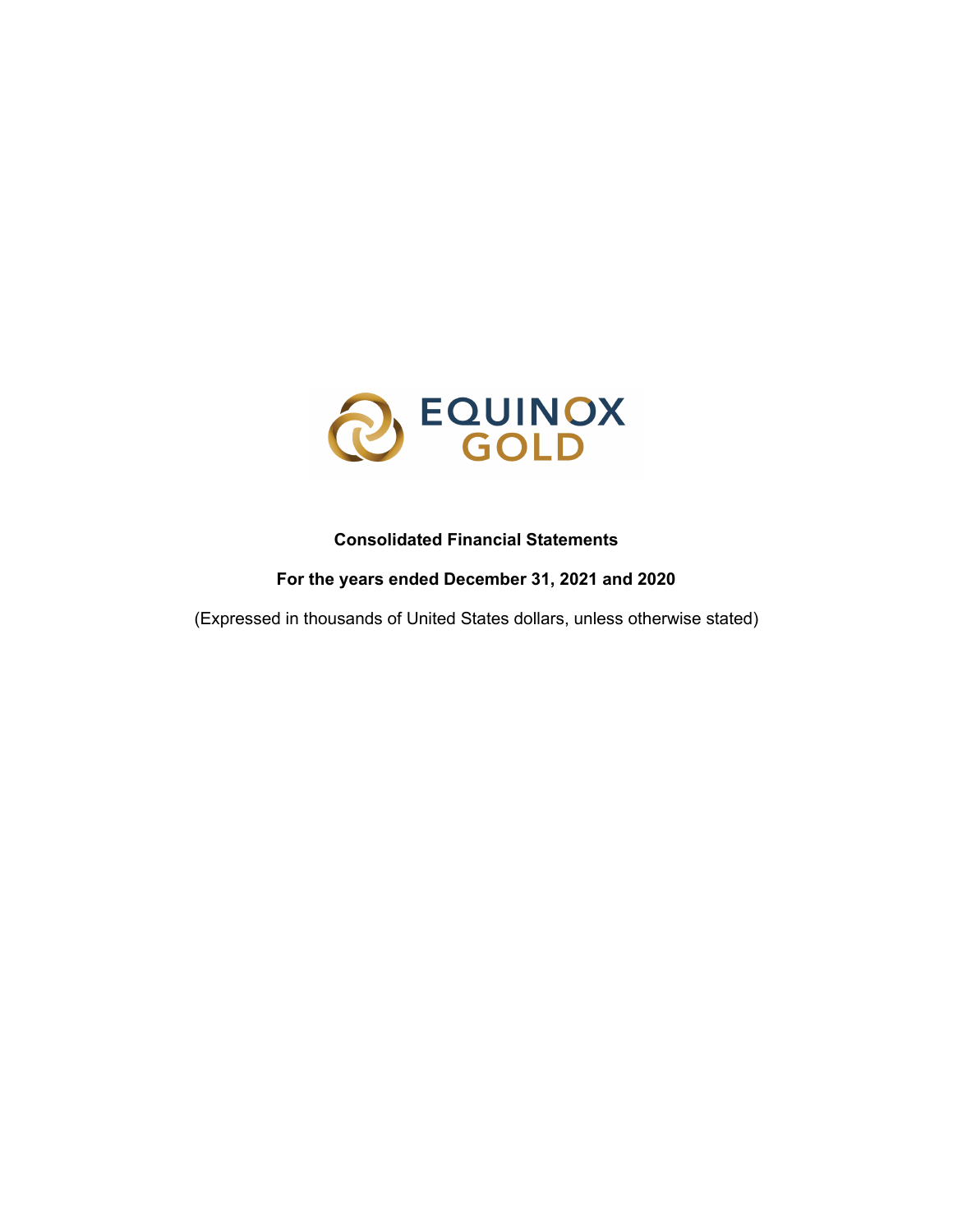### **Consolidated Financial Statements**

For the years ended December 31, 2021 and 2020

### **CONTENTS**

|                                                                                                                                                                                                                                     | G          |
|-------------------------------------------------------------------------------------------------------------------------------------------------------------------------------------------------------------------------------------|------------|
|                                                                                                                                                                                                                                     | 4          |
|                                                                                                                                                                                                                                     | 4          |
|                                                                                                                                                                                                                                     | Е          |
|                                                                                                                                                                                                                                     | 7          |
|                                                                                                                                                                                                                                     | ε          |
|                                                                                                                                                                                                                                     | $\epsilon$ |
|                                                                                                                                                                                                                                     | 10         |
| <b>Notes to the Consolidated Financial Statements</b>                                                                                                                                                                               |            |
|                                                                                                                                                                                                                                     | 11         |
| Note 2 – Basis of preparation <b>Exercise Construction</b> and a set of preparation <b>and the 2</b> – Basis of preparation                                                                                                         | 11         |
|                                                                                                                                                                                                                                     | 12         |
|                                                                                                                                                                                                                                     | 24         |
|                                                                                                                                                                                                                                     | 27         |
|                                                                                                                                                                                                                                     |            |
|                                                                                                                                                                                                                                     | 32         |
|                                                                                                                                                                                                                                     | 32         |
|                                                                                                                                                                                                                                     | 32         |
|                                                                                                                                                                                                                                     | 33         |
|                                                                                                                                                                                                                                     | 35         |
| Note 11 – Investment in associate measurement control of the state of the state of the state of the state of the state of the state of the state of the state of the state of the state of the state of the state of the state      | 36         |
|                                                                                                                                                                                                                                     | 38         |
|                                                                                                                                                                                                                                     | 39         |
|                                                                                                                                                                                                                                     | 39         |
| Note 15 – Derivative financial instruments <b>Executive Constructs</b> and the set of the set of the set of the set of the set of the set of the set of the set of the set of the set of the set of the set of the set of the set o | 41         |
| Note 16 – Reclamation and closure cost provision                                                                                                                                                                                    | ΔF         |

| 46 |
|----|
|    |
|    |
|    |

| Note 21 - Revenue                            |    |
|----------------------------------------------|----|
| <u>Note 22 – Operating expense</u>           | 53 |
| Note 23 – Care and maintenance expense.      | 53 |
| Note 24 – General and administrative expense | 54 |
| Note 25 - Other income (expense)             | 54 |
| Note 26 - Income taxes.                      | 55 |
| Note $27 -$ Net income per share             |    |

| <b>Other Disclosures</b>                                     |    |
|--------------------------------------------------------------|----|
|                                                              | 58 |
| Note 29 - Related party transactions                         | 59 |
| Note 30 - Supplemental cash flow information                 | 60 |
| Note 31 - Financial instruments and fair value measurements. | 60 |
| Note 32 – Financial instrument risks and risk management     | 62 |
| Note 33 - Capital management                                 | 65 |
| Note 34 - Contingencies and other risks                      | 66 |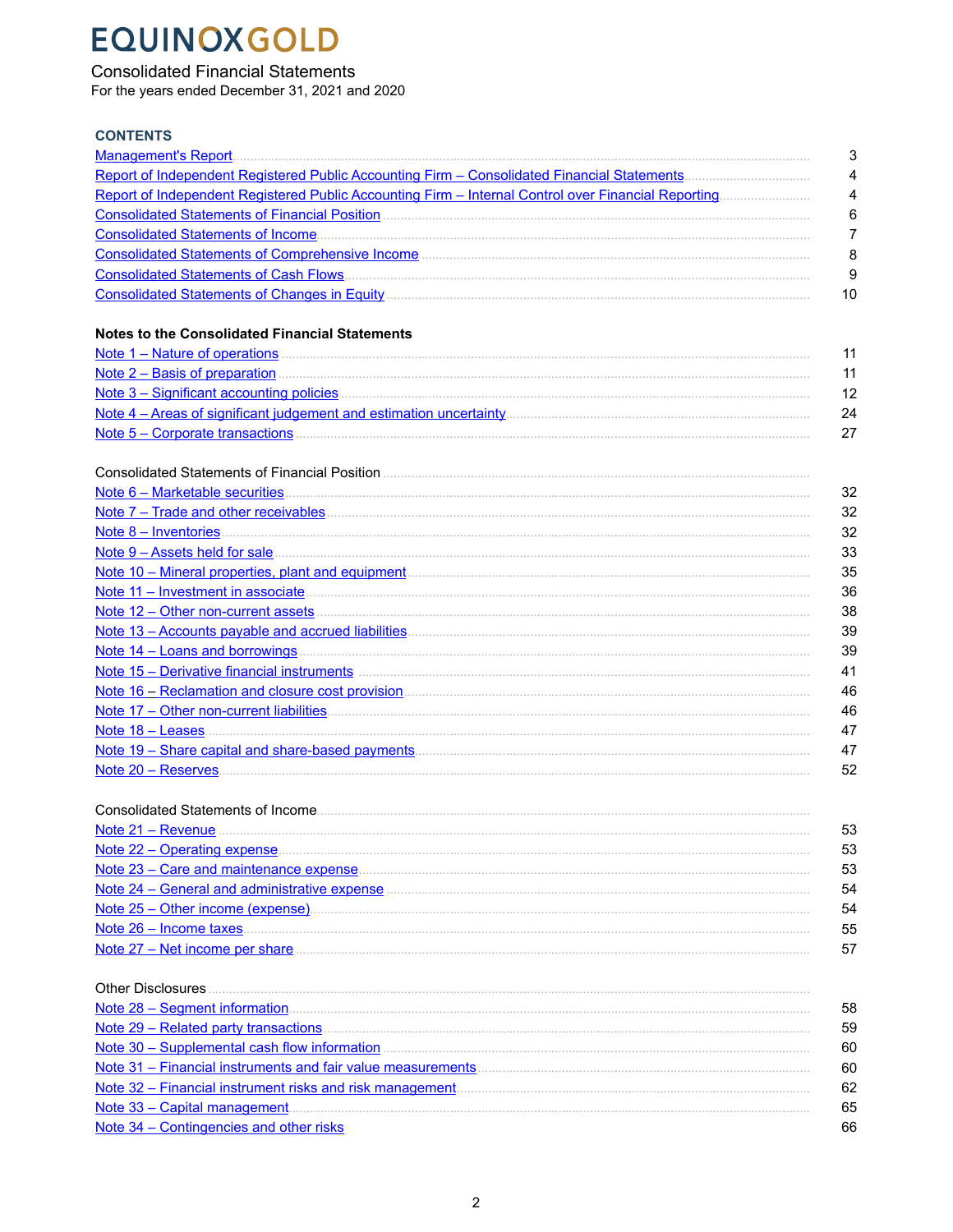### <span id="page-2-0"></span>**Management's Responsibility for Financial Reporting**

The accompanying consolidated financial statements of Equinox Gold Corp. and subsidiaries ("Equinox Gold" or the "Company") and all the information in this annual report are the responsibility of management and have been approved by the Board of Directors.

The consolidated financial statements have been prepared by management on a going concern basis in accordance with International Financial Reporting Standards ("IFRS") as issued by the International Accounting Standards Board ("IASB"). Financial statements are not exact since they include certain amounts based on estimates and judgements. Management has determined such amounts on a reasonable basis to ensure that the financial statements are presented fairly, in all material respects. Management has prepared the financial information presented elsewhere in the annual report and has ensured that it is consistent with that in the consolidated financial statements.

Equinox Gold maintains systems of internal accounting and administrative controls to provide, on a reasonable basis, assurance that the financial information is relevant, reliable and accurate and that the Company's assets are appropriately accounted for and adequately safeguarded. The Company's internal control over financial reporting as of December 31, 2021, is based on the criteria established in Internal Control - Integrated Framework (2013) issued by the Committee of Sponsoring Organizations of the Treadway Commission.

The Board of Directors is responsible for ensuring that management fulfills its responsibilities for financial reporting and is ultimately responsible for reviewing and approving the financial statements. The Board of Directors carries out this responsibility principally through its Audit Committee ("Committee").

The Committee is appointed by the Board of Directors, and all of its members are independent directors. The Committee meets at least four times a year with management, as well as the external auditors, to discuss internal controls over financial reporting, auditing matters and financial reporting issues, to satisfy itself that each party is properly discharging its responsibilities, and to review the quarterly and the annual consolidated financial statements, management's discussion and analysis and the external auditors' reports. The Committee reports its findings to the Board of Directors for consideration when approving the consolidated financial statements for issuance to the Company's shareholders. The Committee also considers, for review by the Board of Directors and approval by the shareholders, the engagement or reappointment of the external auditors.

The consolidated financial statements have been audited by KPMG LLP, an independent registered public accounting firm, in accordance with the standards of the Public Company Accounting Oversight Board (United States) on behalf of the shareholders. KPMG LLP has full and free access to the Committee.

/s/ Christian Milau /s/ Peter Hardie

Christian Milau **Peter Hardie** Chief Executive Officer Chief Financial Officer

March 23, 2022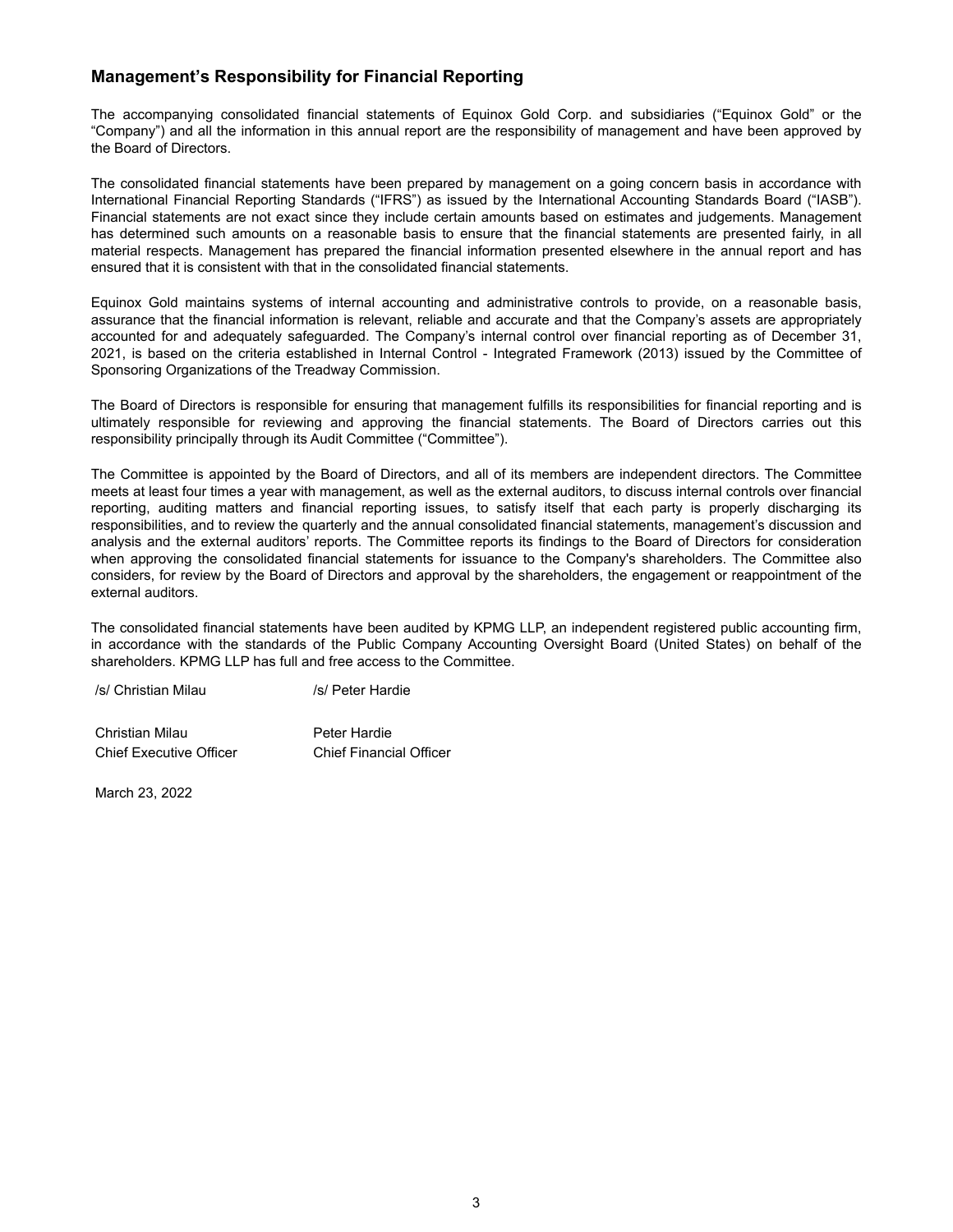<span id="page-3-0"></span>

**KPMG LLP Chartered Professional Accountants** PO Box 10426 777 Dunsmuir Street Vancouver BC V7Y 1K3 Canada

**Telephone** Fax Internet (604) 691-3000 (604) 691-3031 www.kpmg.ca

### **Report of Independent Registered Public Accounting Firm**

To the Shareholders and Board of Directors Equinox Gold Corp.

#### *Opinion on the Consolidated Financial Statements*

We have audited the accompanying consolidated statements of financial position of Equinox Gold Corp. (the Company) as of December 31, 2021 and 2020, the related consolidated statements of income, comprehensive income, cash flows and changes in equity for the years then ended, and the related notes (collectively, the consolidated financial statements). In our opinion, the consolidated financial statements present fairly, in all material respects, the financial position of the Company as of December 31, 2021 and 2020, and the results of its operations and its cash flows for the years then ended, in conformity with International Financial Reporting Standards as issued by the International Accounting Standards Board.

We also have audited, in accordance with the standards of the Public Company Accounting Oversight Board (United States) (PCAOB), the Company's internal control over financial reporting as of December 31, 2021, based on the criteria established in Internal Control – Integrated Framework (2013) issued by the Committee of Sponsoring Organizations of the Treadway Commission, and our report dated March 23, 2022 expressed an unqualified opinion on the effectiveness of the Company's internal control over financial reporting.

#### *Basis for Opinion*

These consolidated financial statements are the responsibility of the Company's management. Our responsibility is to express an opinion on these consolidated financial statements based on our audits. We are a public accounting firm registered with the PCAOB and are required to be independent with respect to the Company in accordance with the U.S. federal securities laws and the applicable rules and regulations of the Securities and Exchange Commission and the PCAOB.

We conducted our audits in accordance with the standards of the PCAOB. Those standards require that we plan and perform the audit to obtain reasonable assurance about whether the consolidated financial statements are free of material misstatement, whether due to error or fraud. Our audits included performing procedures to assess the risks of material misstatement of the consolidated financial statements, whether due to error or fraud, and performing procedures that respond to those risks. Such procedures included examining, on a test basis, evidence regarding the amounts and disclosures in the consolidated financial statements. Our audits also included evaluating the accounting principles used and significant estimates made by management, as well as evaluating the overall presentation of the consolidated financial statements. We believe that our audits provide a reasonable basis for our opinion.

#### *Critical Audit Matter*

The critical audit matter communicated below is a matter arising from the current period audit of the consolidated financial statements that was communicated or required to be communicated to the audit committee and that: (1) relates to accounts or disclosures that are material to the consolidated financial statements and (2) involved our especially challenging, subjective, or complex judgments. The communication of critical audit matters does not alter in any way our opinion on the consolidated financial statements, taken as a whole, and we are not, by communicating the critical audit matter below, providing separate opinions on the critical audit matter or on the accounts or disclosures to which it relates.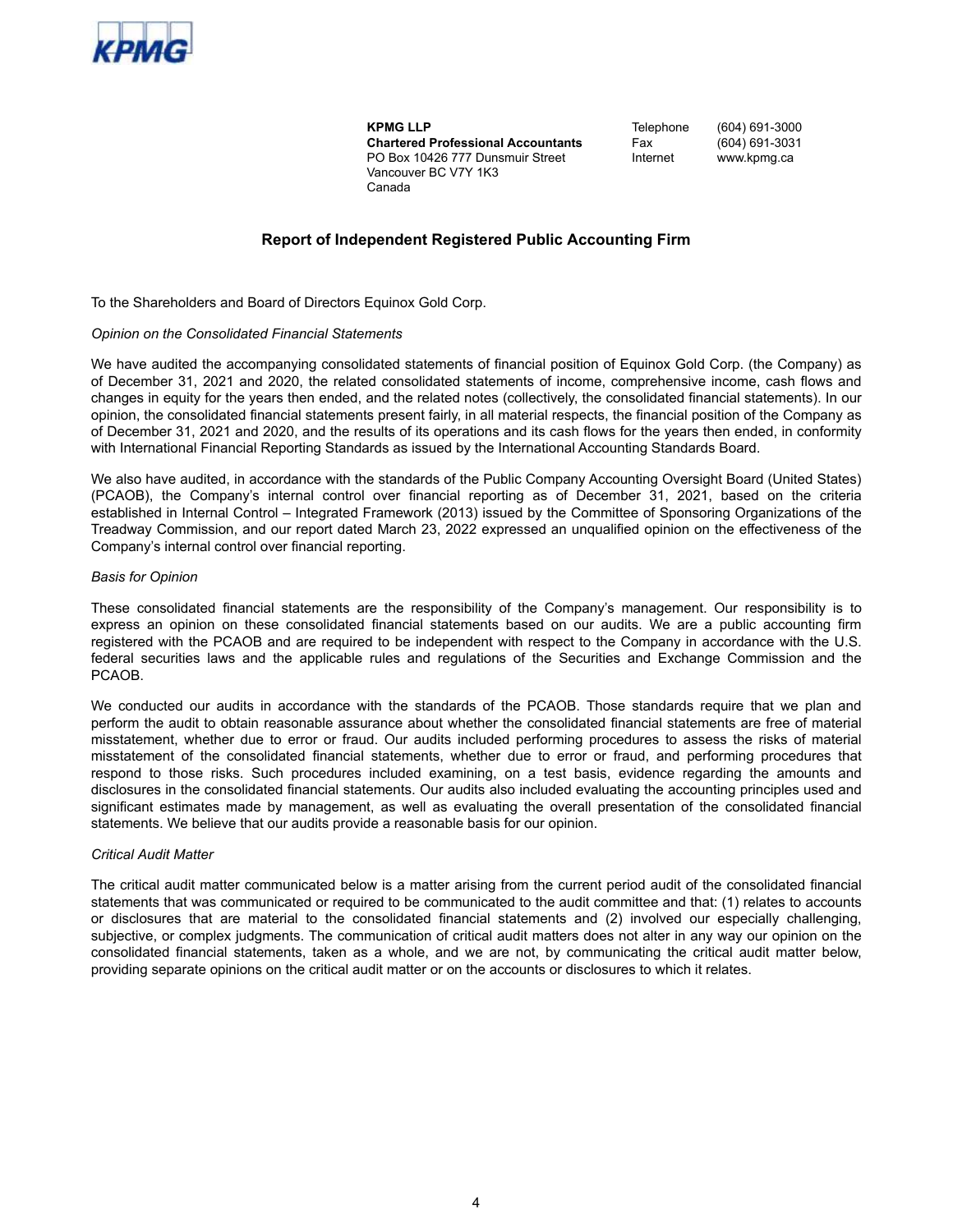

### *Fair value of the mineral properties acquired as part of the Premier Gold Mines Limited acquisition*

As discussed in Note 5(a) to the consolidated financial statements, on April 7, 2021 the Company acquired 100% of the issued and outstanding shares of Premier Gold Mines Limited (Premier) for consideration of \$408,273 thousand. The transaction was accounted for as a business combination. In allocating the purchase consideration to the acquired assets and liabilities, \$576,803 thousand was allocated to mineral properties, plant and equipment. The fair value of mineral properties, plant and equipment was based on comparable transactions.

We identified the evaluation of the fair value of mineral properties, plant and equipment acquired in the Premier acquisition as a critical audit matter. The evaluation of the fair value of mineral properties, plant and equipment required a high degree of auditor judgment, subjectivity and audit effort including the involvement of professionals with specialized skill and knowledge.

The following are the primary procedures we performed to address this critical audit matter. We evaluated the design and tested the operating effectiveness of certain internal controls related to the process for determining the fair value of assets and liabilities acquired in a business combination. This included controls related to the Company's process for estimating the fair value of the acquired mineral properties, plant and equipment. We assessed the appropriateness and implied value of comparable transactions, including the value of any contingent consideration by comparing to publicly available data or agreeing to a purchase and sale agreement. We also assessed the appropriateness of the fair value of the Mercedes Mine estimated through a discounted cash flow approach. We compared the future production costs and capital expenditures in the discounted cash flow models to third party technical reports and to actual historical costs incurred. We evaluated the Company's estimate of mineral reserves and resources by comparing the estimates to third party technical reports and actual historical production. We involved valuation professionals with specialized skills and knowledge, who assisted in:

- Evaluating the future gold prices by comparing to third-party data; and
- Evaluating the Company's discount rates by comparing them against a discount rate range that was independently developed using publicly available market data for comparable entities.

#### **/s/ KPMG LLP**

Chartered Professional Accountants

We have served as the Company's auditor since 2016.

Vancouver, Canada

March 23, 2022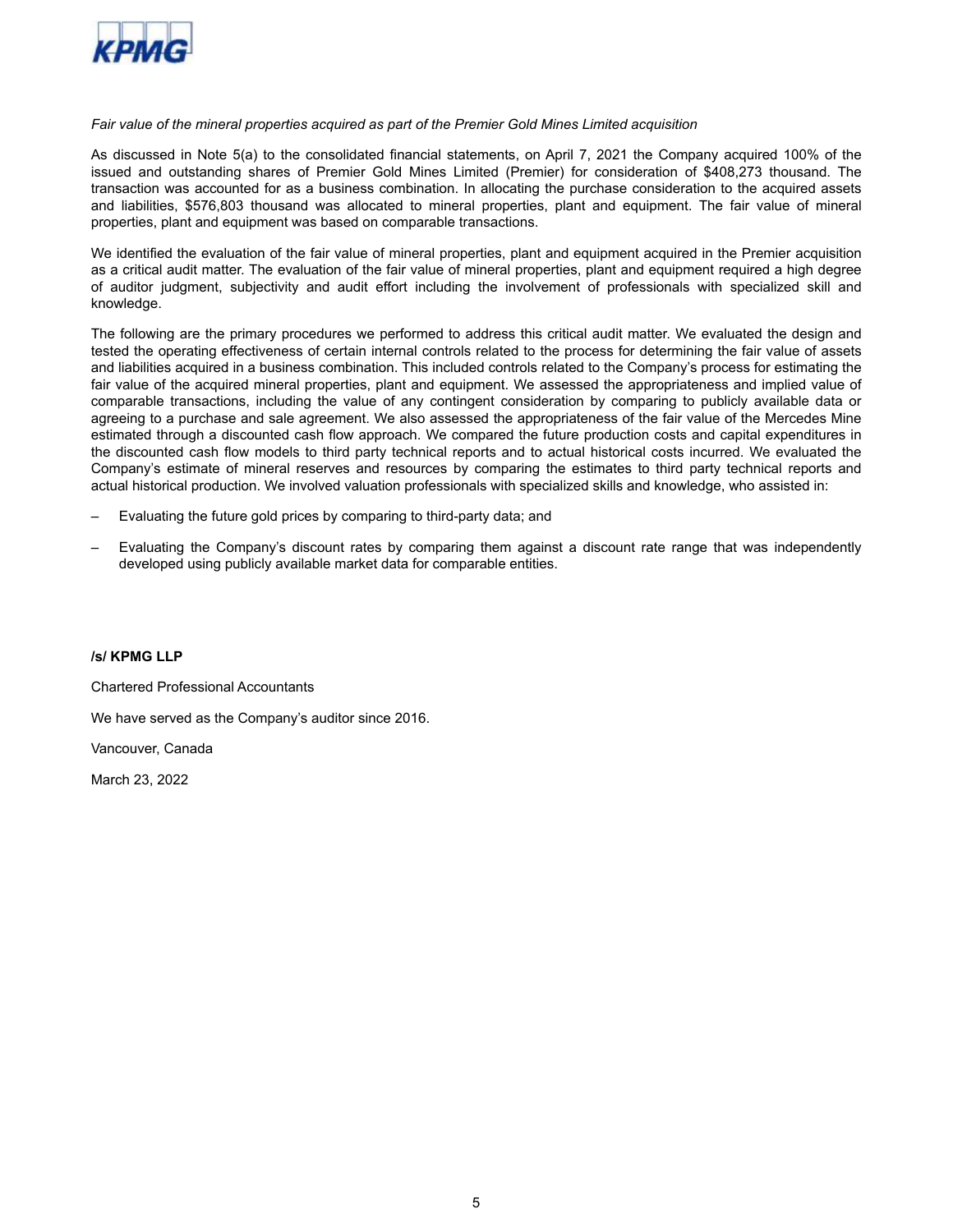<span id="page-5-0"></span>

**KPMG LLP Chartered Professional Accountants** PO Box 10426 777 Dunsmuir Street Vancouver BC V7Y 1K3 Canada

**Telephone** Fax Internet (604) 691-3000 (604) 691-3031 www.kpmg.ca

### **Report of Independent Registered Public Accounting Firm**

To the Shareholders and Board of Directors Equinox Gold Corp.

#### *Opinion on Internal Control Over Financial Reporting*

We have audited Equinox Gold Corp.'s (the Company) internal control over financial reporting as of December 31, 2021, based on criteria established in Internal Control – Integrated Framework (2013) issued by the Committee of Sponsoring Organizations of the Treadway Commission. In our opinion, the Company has maintained effective internal control over financial reporting as of December 31, 2021, based on criteria established in Internal Control – Integrated Framework (2013) issued by the Committee of Sponsoring Organizations of the Treadway Commission.

We also have audited, in accordance with the standards of the Public Company Accounting Oversight Board (United States) (PCAOB), the consolidated statements of financial position of the Company as of December 31, 2021 and 2020, the related consolidated statements of income and comprehensive income, cash flow and changes in equity, for the years then ended, and the related notes (collectively, the consolidated financial statements), and our report dated March 23, 2022 expressed an unqualified opinion on those consolidated financial statements.

The Company acquired Premier Gold Mines Limited during 2021, and, except for controls over purchase price adjustments related to the acquisition, management excluded from its assessment of the effectiveness of the Company's internal control over financial reporting as of December 31, 2021, Premier Gold Mines Limited's internal control over financial reporting associated with total revenues of \$56.9 million, net loss of \$0.1 million, total current assets of \$181.7 million, total noncurrent assets of \$274.7 million, total current liabilities of \$88.9 million and total non-current liabilities of \$8.3 million included in the consolidated financial statements of the Company as of and for the year ended December 31, 2021. Our audit of internal control over financial reporting of the Company also excluded an evaluation of the internal control over financial reporting of Premier Gold Mines Limited during 2021.

#### *Basis for Opinion*

The Company's management is responsible for maintaining effective internal control over financial reporting and for its assessment of the effectiveness of internal control over financial reporting, included in the accompanying Management's Discussion Analysis under the heading "Management's Report on Internal Controls Over Financial Reporting and Disclosure Controls and Procedures". Our responsibility is to express an opinion on the Company's internal control over financial reporting based on our audit. We are a public accounting firm registered with the PCAOB and are required to be independent with respect to the Company in accordance with the U.S. federal securities laws and the applicable rules and regulations of the Securities and Exchange Commission and the PCAOB.

We conducted our audit in accordance with the standards of the PCAOB. Those standards require that we plan and perform the audit to obtain reasonable assurance about whether effective internal control over financial reporting was maintained in all material respects. Our audit of internal control over financial reporting included obtaining an understanding of internal control over financial reporting, assessing the risk that a material weakness exists, and testing and evaluating the design and operating effectiveness of internal control based on the assessed risk. Our audit also included performing such other procedures as we considered necessary in the circumstances. We believe that our audit provides a reasonable basis for our opinion.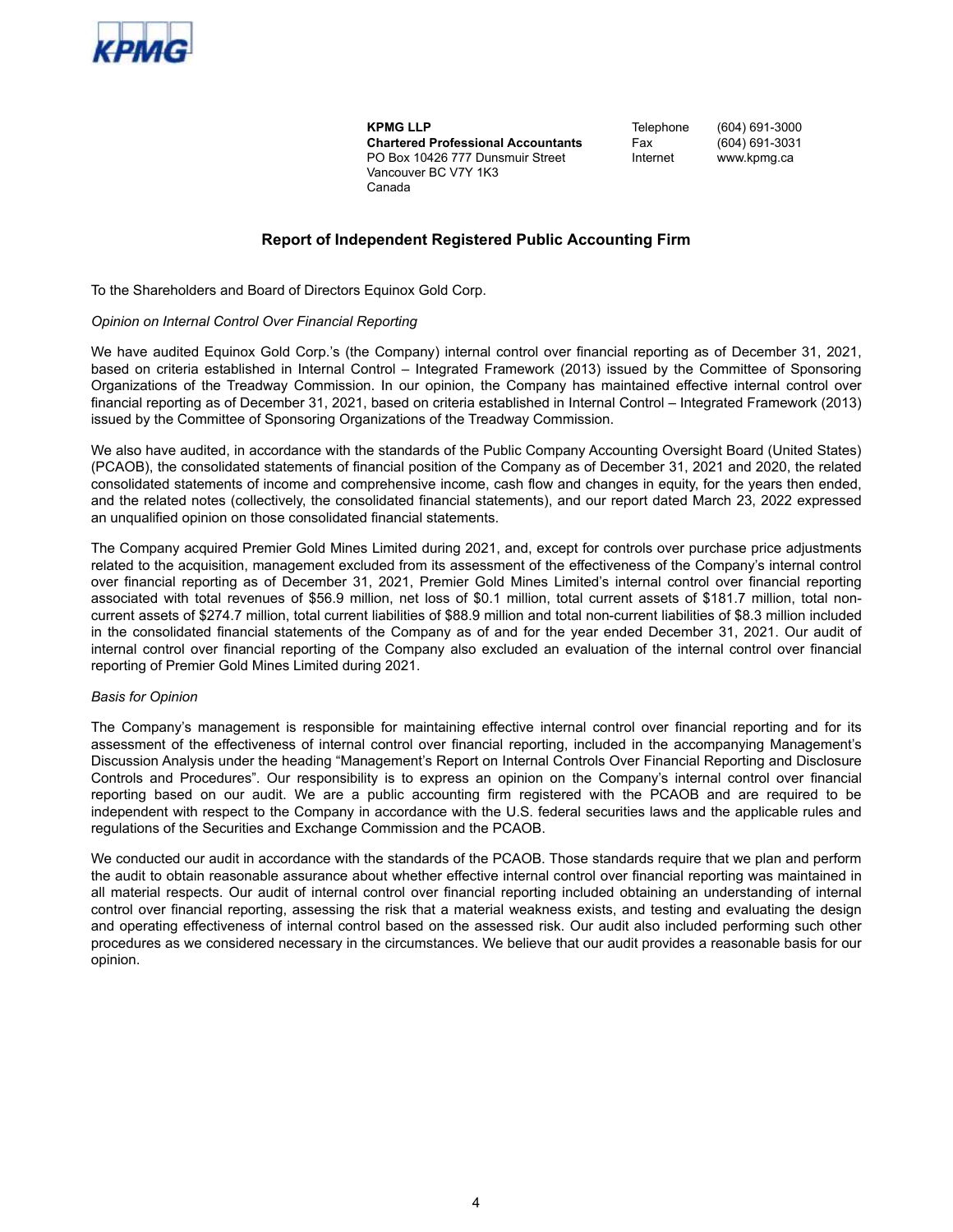

### *Definition and Limitations of Internal Control Over Financial Reporting*

A company's internal control over financial reporting is a process designed to provide reasonable assurance regarding the reliability of financial reporting and the preparation of financial statements for external purposes in accordance with generally accepted accounting principles. A company's internal control over financial reporting includes those policies and procedures that (1) pertain to the maintenance of records that, in reasonable detail, accurately and fairly reflect the transactions and dispositions of the assets of the company; (2) provide reasonable assurance that transactions are recorded as necessary to permit preparation of financial statements in accordance with generally accepted accounting principles, and that receipts and expenditures of the company are being made only in accordance with authorizations of management and directors of the company; and (3) provide reasonable assurance regarding prevention or timely detection of unauthorized acquisition, use, or disposition of the company's assets that could have a material effect on the financial statements.

Because of its inherent limitations, internal control over financial reporting may not prevent or detect misstatements. Also, projections of any evaluation of effectiveness to future periods are subject to the risk that controls may become inadequate because of changes in conditions, or that the degree of compliance with the policies or procedures may deteriorate.

### **/s/ KPMG LLP**

Chartered Professional Accountants

Vancouver, Canada

March 23, 2022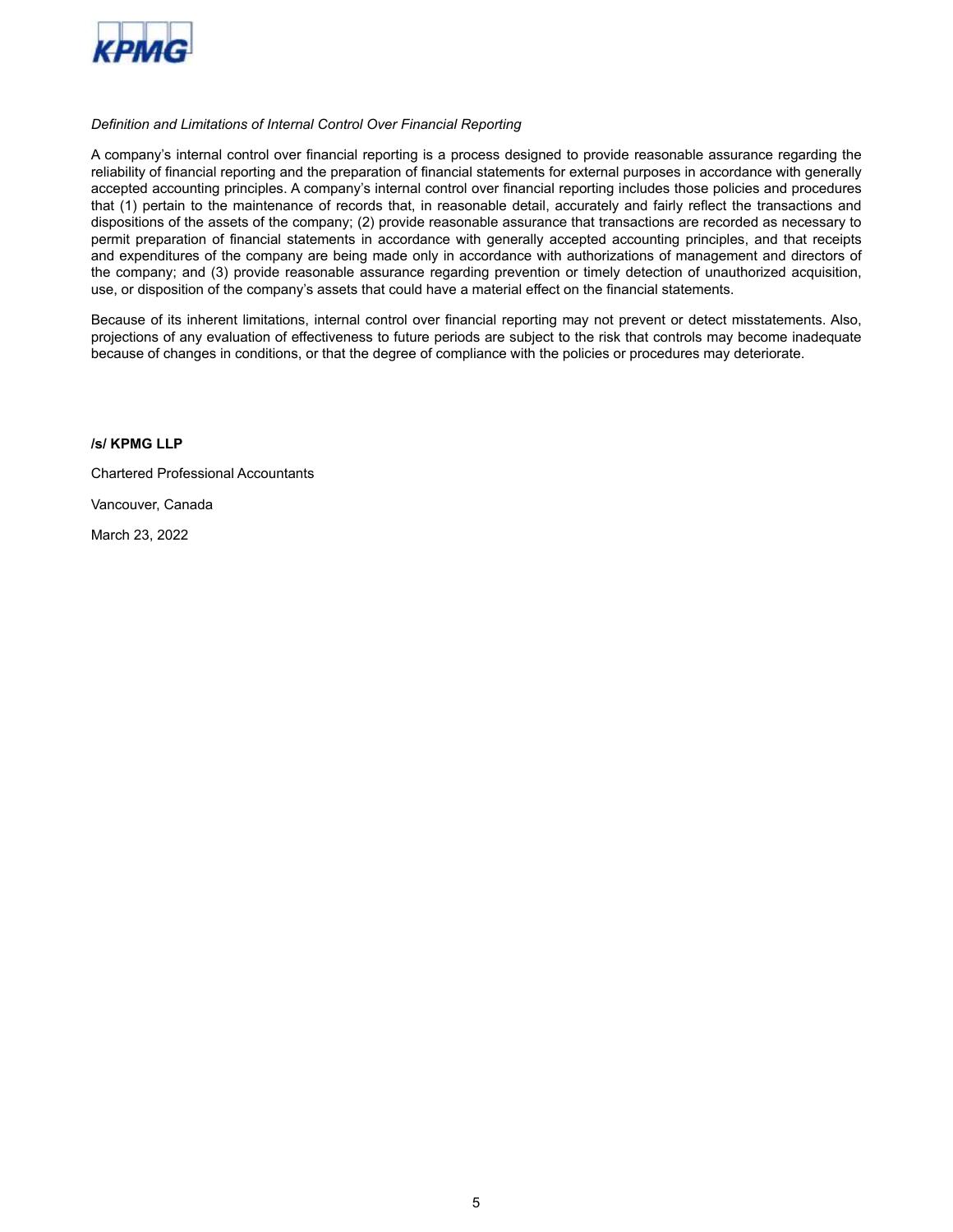### <span id="page-7-0"></span>Consolidated Statements of Financial Position

At December 31, 2021 and 2020

(Expressed in thousands of United States dollars)

|                                                 | Note  | 2021            | 2020            |
|-------------------------------------------------|-------|-----------------|-----------------|
| <b>Assets</b>                                   |       |                 |                 |
| <b>Current assets</b>                           |       |                 |                 |
| Cash and cash equivalents                       |       | \$<br>305,498   | \$<br>344,926   |
| Marketable securities                           | 6     | 240,530         | 3,120           |
| Trade and other receivables                     | 7     | 50,260          | 55,872          |
| Inventories                                     | 8     | 201,622         | 208,290         |
| Derivative assets                               | 15(a) | 124,234         |                 |
| Prepaid expenses and other current assets       |       | 33,549          | 33,816          |
| Assets held for sale                            | 9     | 207,538         |                 |
|                                                 |       | 1,163,231       | 646,024         |
| <b>Non-current assets</b>                       |       |                 |                 |
| Restricted cash                                 |       | 20,444          | 2,004           |
| Inventories                                     | 8     | 124,265         | 130,888         |
| Mineral properties, plant and equipment         | 10    | 2,497,919       | 1,858,723       |
| Investment in associate                         | 11    | 125,313         | 22,287          |
| Deferred tax assets                             | 26    | 10,576          |                 |
| Other non-current assets                        | 12    | 25,613          | 13,474          |
| <b>Total assets</b>                             |       | \$<br>3,967,361 | \$<br>2,673,400 |
| <b>Liabilities and Equity</b>                   |       |                 |                 |
| <b>Current liabilities</b>                      |       |                 |                 |
| Accounts payable and accrued liabilities        | 13    | \$<br>190,116   | \$<br>130,543   |
| Current portion of loans and borrowings         | 14    | 26,667          | 13,333          |
| Derivative liabilities                          | 15(b) | 77,699          | 63,993          |
| Other current liabilities                       |       | 22,339          | 14,795          |
| Liabilities relating to assets held for sale    | 9     | 85,745          |                 |
| <b>Non-current liabilities</b>                  |       | 402,566         | 222,664         |
| Loans and borrowings                            | 14    | 514,015         | 531,908         |
| Reclamation and closure cost provisions         | 16    | 95,565          | 117,103         |
| Derivative liabilities                          | 15(b) | 7,158           | 90,573          |
| Deferred tax liabilities                        | 26    | 312,198         | 229,860         |
| Other non-current liabilities                   | 17    | 50,514          | 32,769          |
| <b>Total liabilities</b>                        |       | 1,382,016       | 1,224,877       |
| Shareholders' equity                            |       |                 |                 |
| Common shares                                   | 19(b) | 2,006,777       | 1,518,042       |
| Reserves                                        | 20    | 47,038          | 38,779          |
| Accumulated other comprehensive income ("AOCI") |       | 84,939          |                 |
| Retained earnings (deficit)                     |       | 446,591         | (108, 298)      |
| <b>Total equity</b>                             |       | 2,585,345       | 1,448,523       |
| <b>Total liabilities and equity</b>             |       | \$<br>3,967,361 | \$<br>2,673,400 |

Commitments and contingencies (notes 10, 15(b)(v), 32(b) and 34)

The accompanying notes form an integral part of these consolidated financial statements.

Approved on behalf of the Board of Directors

*"Ross Beaty" "Lenard Boggio"*

Director Director Director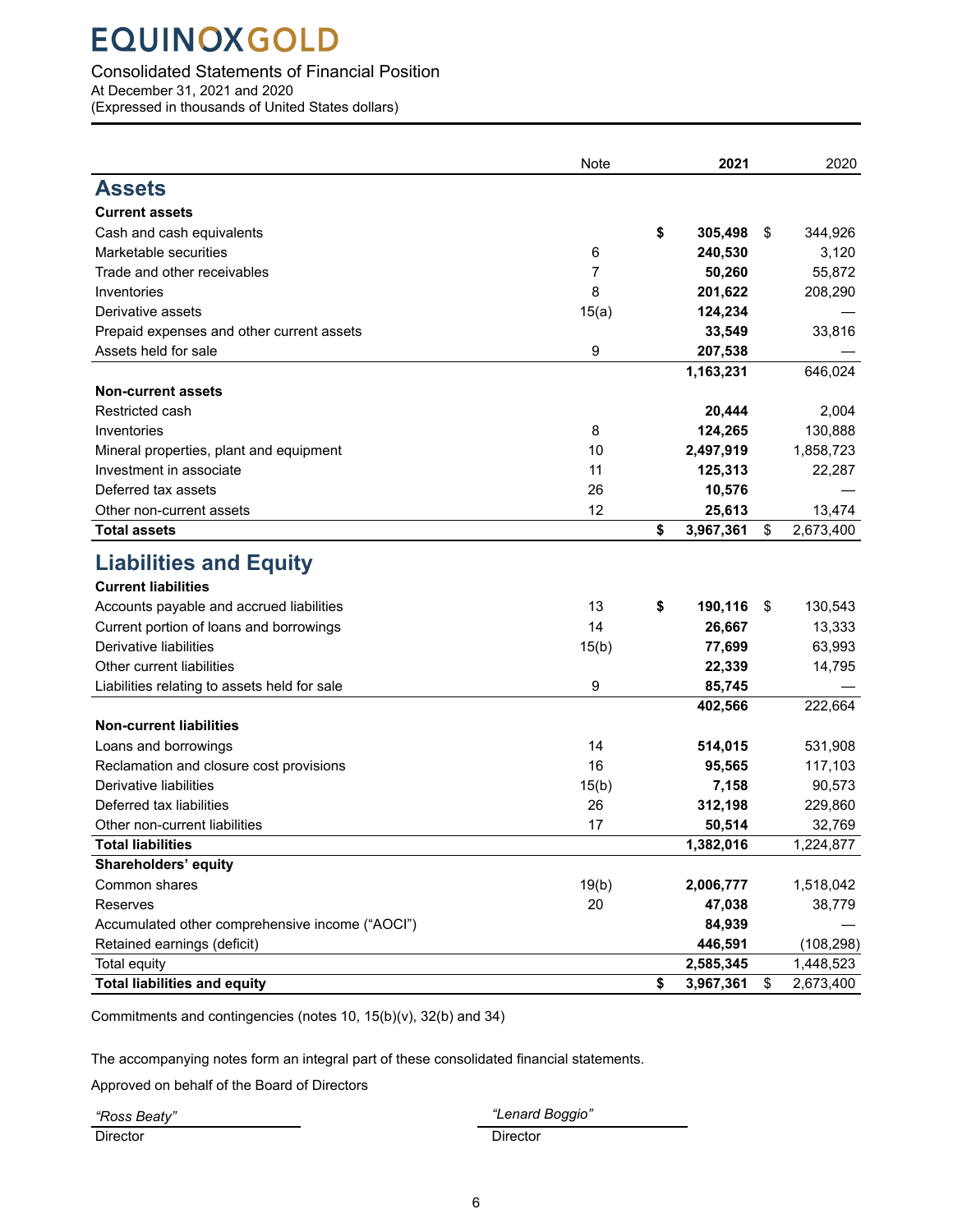### <span id="page-8-0"></span>Consolidated Statements of Income

For the years ended December 31, 2021 and 2020

(Expressed in thousands of United States dollars, except share and per share amounts)

|                                         | <b>Note</b> | 2021            | $2020^{(1)}$  |
|-----------------------------------------|-------------|-----------------|---------------|
| <b>Revenue</b>                          | 21          | \$<br>1,082,286 | \$<br>845,388 |
| Cost of sales                           |             |                 |               |
| Operating expense                       | 22          | (654, 804)      | (423, 291)    |
| Depreciation and depletion              |             | (196, 892)      | (131, 914)    |
|                                         |             | (851, 696)      | (555, 205)    |
| Income from mine operations             |             | 230,590         | 290,183       |
| Care and maintenance expense            | 23          | (15, 274)       | (64, 995)     |
| <b>Exploration expense</b>              |             | (16, 253)       | (11, 840)     |
| General and administration expense      | 24          | (52, 590)       | (40, 392)     |
| Income from operations                  |             | 146,473         | 172,956       |
| Finance expense                         |             | (41, 551)       | (39, 751)     |
| Finance income                          |             | 2,816           | 1,819         |
| Share of net income (loss) of associate | 11          | 735             | (5,388)       |
| Other income (expense)                  | 25          | 426,562         | (86, 537)     |
| Income before taxes                     |             | 535,035         | 43,099        |
| Income tax recovery (expense)           | 26          | 19,854          | (20, 811)     |
| <b>Net income</b>                       |             | \$<br>554,889   | \$<br>22,288  |
|                                         |             |                 |               |
| Net income per share                    |             |                 |               |
| Basic                                   | 27          | \$<br>1.95      | \$<br>0.10    |
| <b>Diluted</b>                          | 27          | \$<br>1.69      | \$<br>0.10    |
| Weighted average shares outstanding     |             |                 |               |
| Basic                                   | 27          | 284,932,357     | 212,487,729   |
| <b>Diluted</b>                          | 27          | 333,734,701     | 218,411,971   |

 $(1)$  See note 3(u)(i)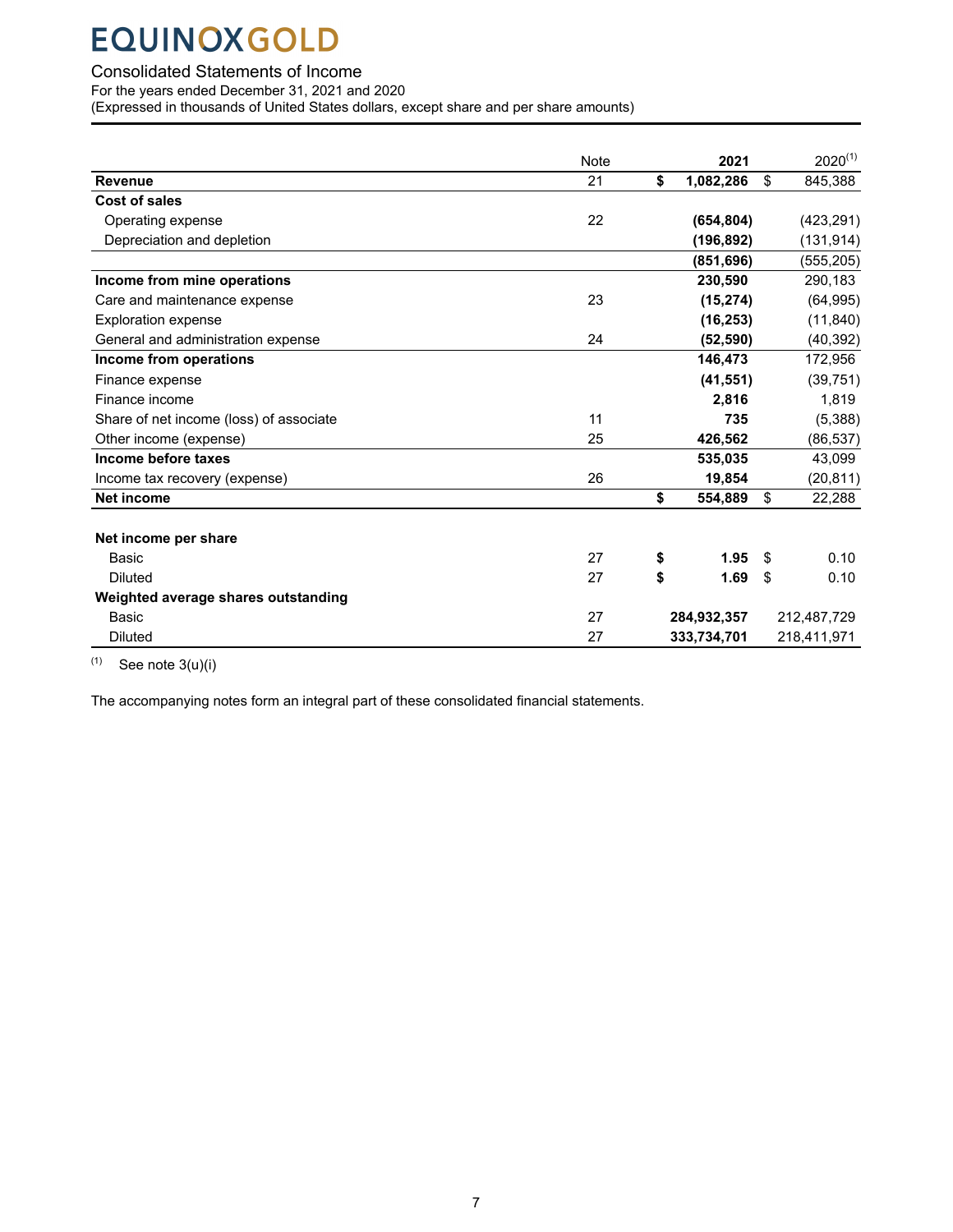### <span id="page-9-0"></span>Consolidated Statements of Comprehensive Income

For the years ended December 31, 2021 and 2020

(Expressed in thousands of United States dollars)

|                                                                                                                             | Note    | 2021      |   | 2020   |
|-----------------------------------------------------------------------------------------------------------------------------|---------|-----------|---|--------|
| Net income                                                                                                                  |         | 554.889   | S | 22,288 |
| Other comprehensive income ("OCI")                                                                                          |         |           |   |        |
| Items that may be reclassified subsequently to net income:                                                                  |         |           |   |        |
| Foreign currency translation                                                                                                |         | (1, 345)  |   |        |
| Items that will not be reclassified subsequently to net income:                                                             |         |           |   |        |
| Net increase in fair value of marketable securities and other<br>investments in equity instruments                          | 6,12(b) | 100.144   |   |        |
| Income tax expense relating to change in fair value of marketable<br>securities and other investments in equity instruments |         | (13, 860) |   |        |
| <b>Total OCI</b>                                                                                                            |         | 84.939    |   |        |
| Total comprehensive income                                                                                                  |         | 639,828   | S | 22.288 |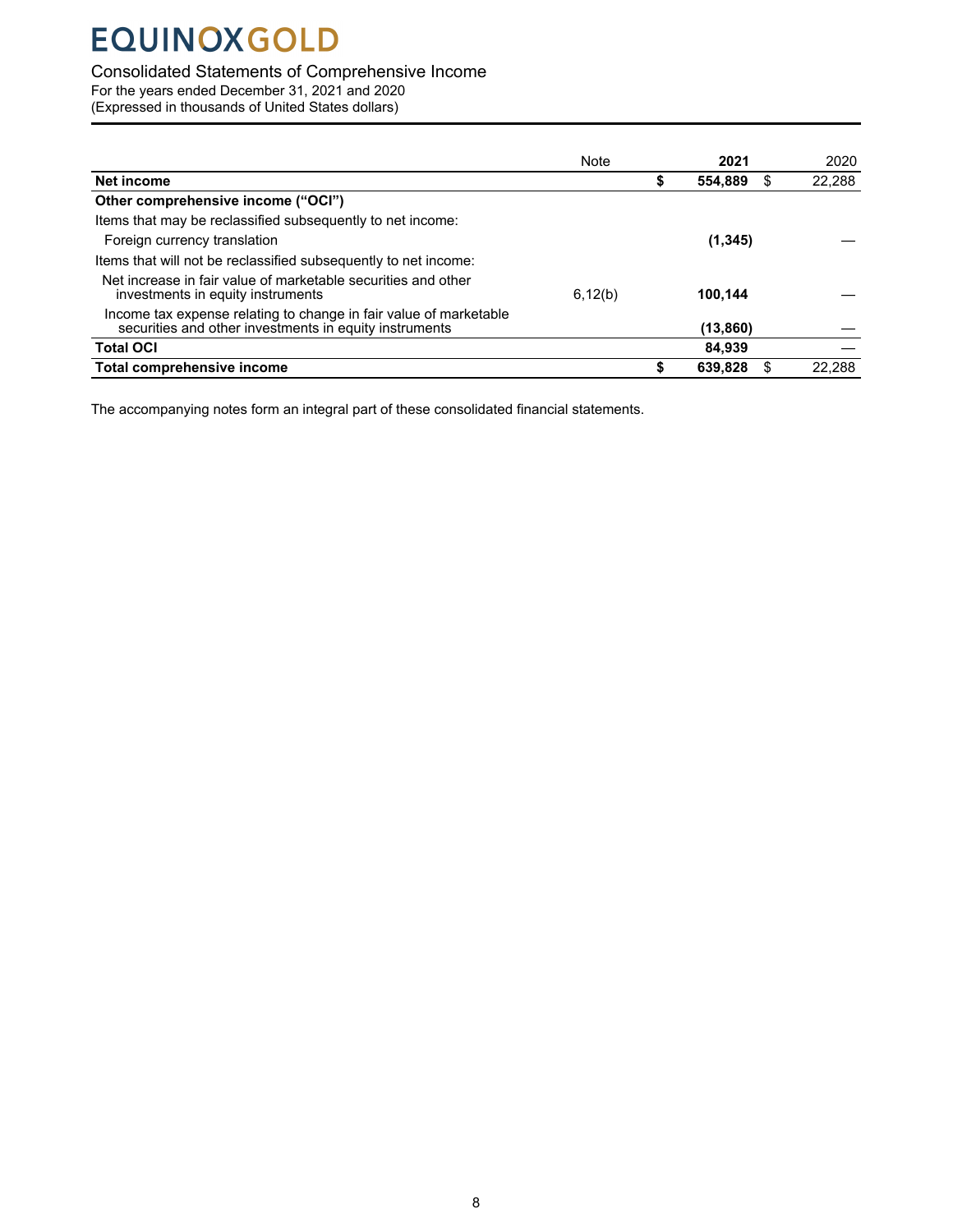### <span id="page-10-0"></span>Consolidated Statements of Cash Flows

For the years ended December 31, 2021 and 2020

(Expressed in thousands of United States dollars)

|                                                                                           | Note              | 2021                | $2020^{(1)}$ |
|-------------------------------------------------------------------------------------------|-------------------|---------------------|--------------|
| Cash provided by (used in):                                                               |                   |                     |              |
| <b>Operating activities</b>                                                               |                   |                     |              |
| Net income for the year                                                                   |                   | \$<br>554,889<br>\$ | 22,288       |
| Adjustments for:                                                                          |                   |                     |              |
| Depreciation and depletion                                                                |                   | 198,134             | 152,185      |
| Finance expense                                                                           |                   | 41,551              | 39,751       |
| Change in fair value of derivatives                                                       | 25                | (90, 643)           | 92,684       |
| Settlements of derivatives                                                                | 15(b)(i),(ii)     | (46, 308)           | (35,809)     |
| Gain on bargain purchase of Premier Gold Mines Limited                                    | 5(a)              | (81, 432)           |              |
| (Gain) loss on disposal of assets                                                         | $5(c)$ , (d)      | (81, 970)           | 1,679        |
| Gain on reclassification of investment in Solaris Resources Inc.                          | 5(d)              | (186, 067)          |              |
| Unrealized foreign exchange gain                                                          |                   | (2,963)             | (4, 818)     |
| Share-based compensation expense                                                          | 19(d)             | 7,327               | 8,140        |
| Income tax (recovery) expense                                                             | 26                | (19, 854)           | 20,811       |
| Income taxes paid                                                                         |                   | (24, 934)           | (32, 788)    |
| Other                                                                                     |                   | (3,608)             | 6,848        |
| Operating cash flow before non-cash changes in working capital                            |                   | 264,122             | 270,971      |
| Non-cash changes in working capital                                                       | 30                | 56,656              | (15, 193)    |
|                                                                                           |                   | 320,778             | 255,778      |
| <b>Investing activities</b>                                                               |                   |                     |              |
| Expenditures on mineral properties, plant and equipment                                   |                   | (344, 224)          | (174, 753)   |
| Acquisition of Premier Gold Mines Limited                                                 | 5(a)              | 8,267               |              |
| Investment in Greenstone Gold Mines LP                                                    |                   | (50, 905)           |              |
| Investment in i-80 Gold Corp.                                                             | 5(b)<br>11        |                     |              |
|                                                                                           |                   | (40, 860)           |              |
| Net proceeds on disposal of assets                                                        | $5(c)$ , (d)      | 90,478              | 6,500        |
| Acquisition of Leagold Mining Corporation                                                 | 5(e)              |                     | 55,252       |
| Investment in Solaris Resources Inc.                                                      | 11                |                     | (12, 480)    |
| Other                                                                                     |                   | (10, 323)           | (5,691)      |
|                                                                                           |                   | (347, 567)          | (131, 172)   |
| <b>Financing activities</b>                                                               |                   |                     |              |
| Draw down on Credit Facility                                                              | 14(a)             |                     | 379,680      |
| Proceeds from issuance of Convertible Notes                                               | 14(b)             |                     | 139,278      |
| <b>Transaction costs</b>                                                                  | $14(a)$ , (b)     |                     | (10,622)     |
| Repayment of loans and borrowings                                                         | 14                | (30, 983)           | (546, 274)   |
| Interest paid                                                                             | 14                | (22, 112)           | (26, 536)    |
| Lease payments                                                                            | 18                | (24, 309)           | (6,667)      |
| Net proceeds from issuance of shares                                                      | 19(b)             | 59,498              | 42,793       |
| Proceeds from exercise of warrants and stock options                                      | 15(b)(iii), 19(c) | 17,655              | 171,530      |
| Other                                                                                     |                   | (1, 344)            | 9,483        |
|                                                                                           |                   | (1, 595)            | 152,665      |
| Effect of foreign exchange on cash and cash equivalents                                   |                   | (6, 469)            | (61)         |
| (Decrease) increase in cash and cash equivalents                                          |                   | (34, 853)           | 277,210      |
| Cash and cash equivalents - beginning of year                                             |                   | 344,926             | 67,716       |
| Cash and cash equivalents - end of year                                                   |                   | \$<br>310,073<br>\$ | 344,926      |
| Cash and cash equivalents reclassified as held for sale                                   | 9                 | (4, 575)            |              |
| Cash and cash equivalents, excluding amounts classified as held<br>for sale - end of year |                   | \$<br>305,498<br>\$ | 344,926      |

 $(1)$  See notes 3(u)(i) and 3(u)(ii)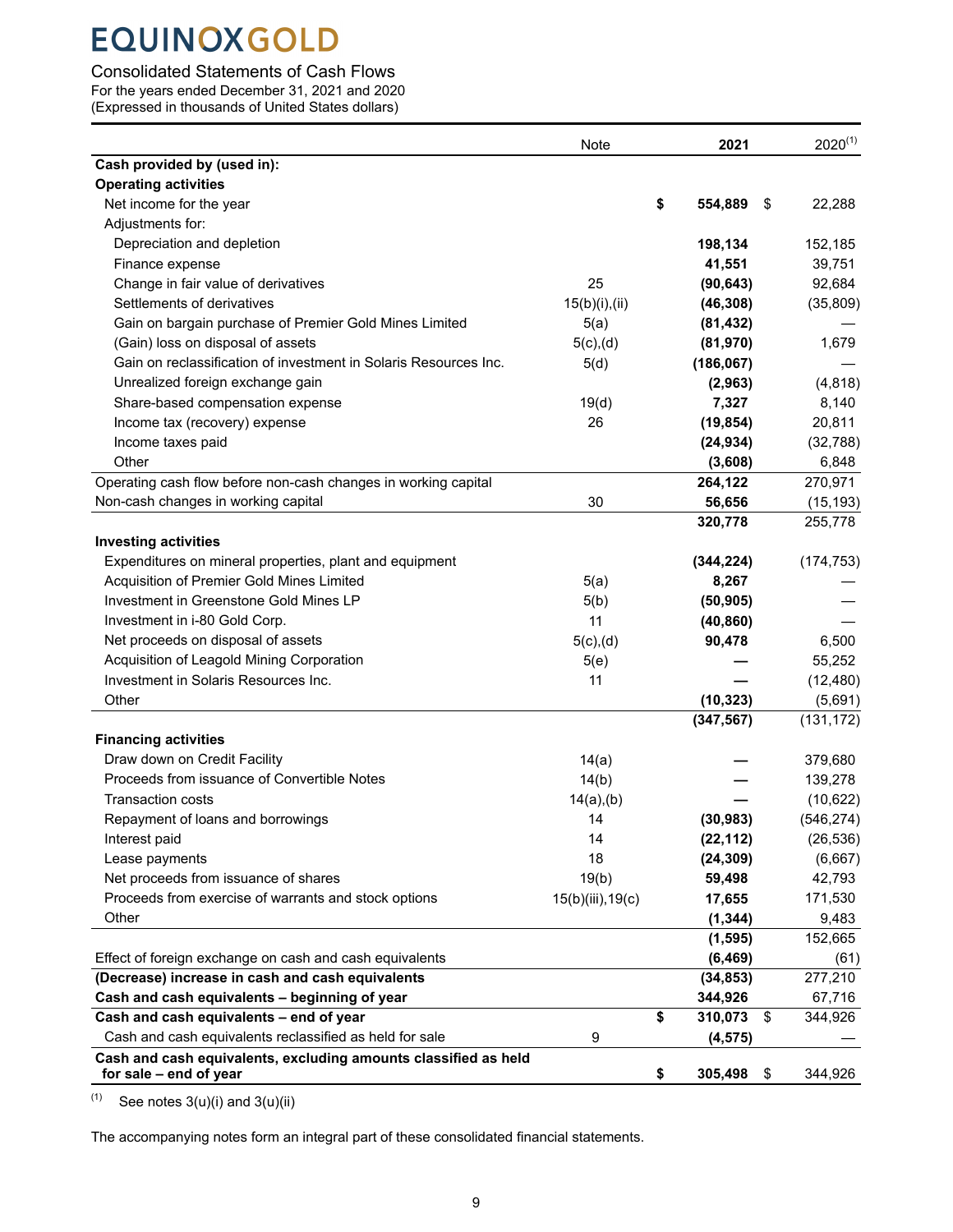### <span id="page-11-0"></span>Consolidated Statements of Changes in Equity

For the years ended December 31, 2021 and 2020

(Expressed in thousands of United States dollars, except for share amounts)

|                                                                                                    |                         |               | <b>Common Shares</b> |    |                              |    |             |                                                 |             |
|----------------------------------------------------------------------------------------------------|-------------------------|---------------|----------------------|----|------------------------------|----|-------------|-------------------------------------------------|-------------|
|                                                                                                    | <b>Note</b>             | <b>Number</b> | Amount               |    | <b>Reserves</b><br>(note 20) |    | <b>AOCI</b> | <b>Retained</b><br><b>Earnings</b><br>(Deficit) | Total       |
| Balance - December 31, 2019                                                                        |                         | 113,452,363   | \$505,686            | \$ | 27,959                       | \$ |             | \$(130,586)                                     | \$403,059   |
| Shares and options issued on<br>acquisition of Leagold Mining<br>Corporation                       | 5(e)                    | 94,635,765    | 732,042              |    | 19,777                       |    |             |                                                 | 751,819     |
| Shares issued in private<br>placements                                                             | 19(b)                   | 6,934,438     | 42,855               |    |                              |    |             |                                                 | 42,855      |
| Equity component of<br>Convertible Notes issued                                                    | 14(b)                   |               |                      |    | 8,322                        |    |             |                                                 | 8,322       |
| Shares issued on exercise of<br>warrants and stock options,<br>and settlement of RSUs and<br>pRSUs | $15(b)(iii)$ ,<br>19(c) | 27,331,840    | 237,521              |    | (22, 104)                    |    |             |                                                 | 215,417     |
| Share-based compensation                                                                           | 19(d)                   |               |                      |    | 4,825                        |    |             |                                                 | 4,825       |
| Share issue costs                                                                                  |                         |               | (62)                 |    |                              |    |             |                                                 | (62)        |
| Net income and total<br>comprehensive income                                                       |                         |               |                      |    |                              |    |             | 20,720                                          | 20,720      |
| Balance - December 31, 2020<br>(as previously reported)                                            |                         | 242,354,406   | 1,518,042            |    | 38,779                       |    |             | (109, 866)                                      | 1,446,955   |
| Adjustment on initial<br>application of IAS 16<br>amendment                                        | 3(u)(i)                 |               |                      |    |                              |    |             | 1,568                                           | 1,568       |
| Adjusted balance - December<br>31, 2020                                                            |                         | 242,354,406   | 1,518,042            |    | 38,779                       |    |             | (108, 298)                                      | 1,448,523   |
| Shares and options issued on<br>acquisition of Premier Gold<br>Mines Limited                       | 5(a)                    | 47,373,723    | 399,613              |    | 8,155                        |    |             |                                                 | 407,768     |
| Shares issued in private<br>placements                                                             | 19(b)                   | 7,500,000     | 59,595               |    |                              |    |             |                                                 | 59,595      |
| Shares issued on exercise of<br>warrants and stock options,<br>and settlement of RSUs and<br>pRSUs | $15(b)(iii)$ ,<br>19(c) | 4,096,475     | 29,624               |    | (7, 869)                     |    |             |                                                 | 21,755      |
| Share-based compensation                                                                           | 19(d)                   |               |                      |    | 7,973                        |    |             |                                                 | 7,973       |
| Share issue costs                                                                                  |                         |               | (97)                 |    |                              |    |             |                                                 | (97)        |
| Net income and total<br>comprehensive income                                                       |                         |               |                      |    |                              |    | 84,939      | 554,889                                         | 639,828     |
| Balance - December 31, 2021                                                                        |                         | 301,324,604   | \$2,006,777          | \$ | 47,038                       | \$ | 84,939      | \$446,591                                       | \$2,585,345 |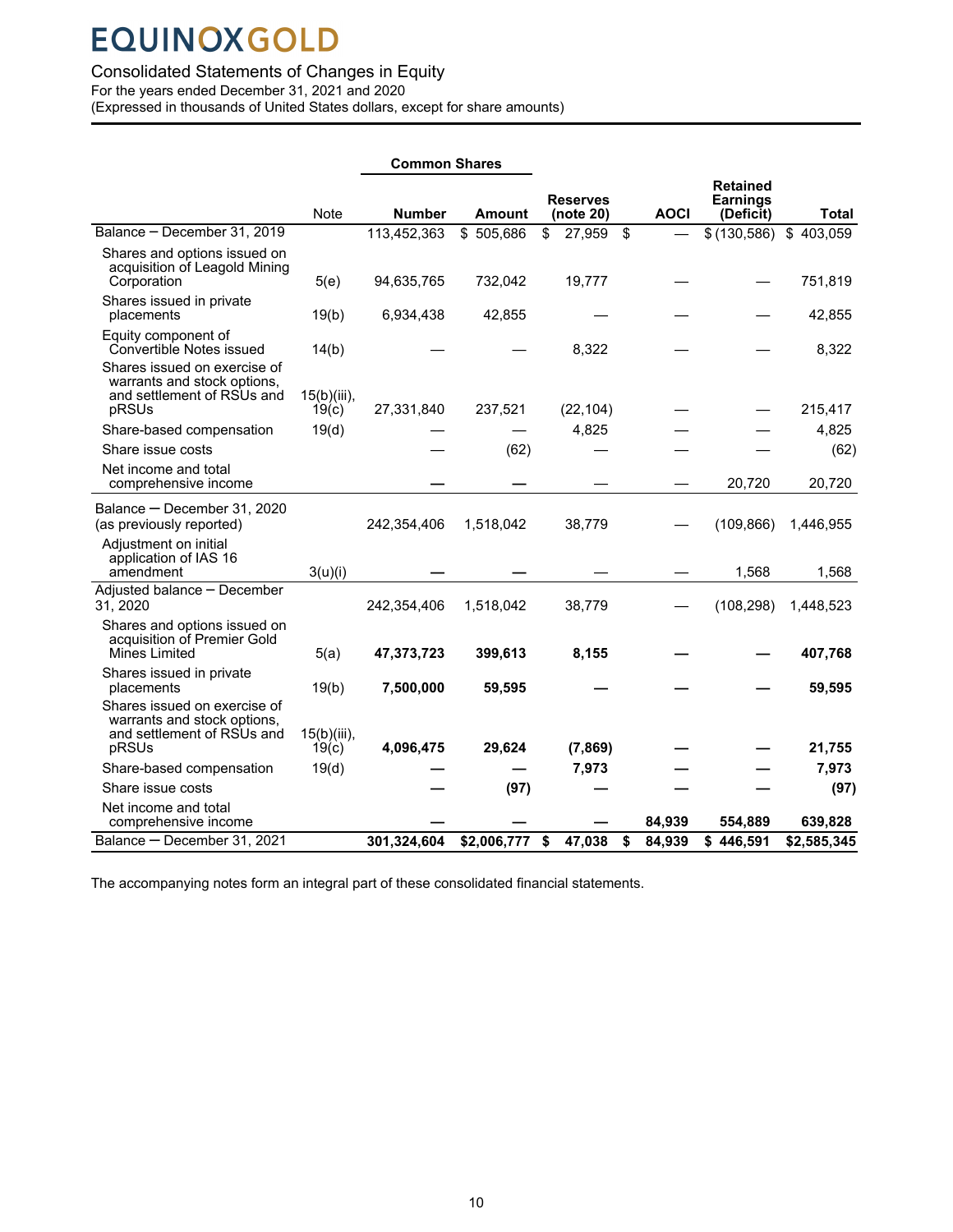### <span id="page-12-0"></span>Notes to Consolidated Financial Statements

For the years ended December 31, 2021 and 2020 (Tables expressed in thousands of United States dollars, except share and per share amounts)

### **1. NATURE OF OPERATIONS**

Equinox Gold Corp. (the "Company" or "Equinox Gold") was incorporated under the Business Corporations Act of British Columbia on March 23, 2007. Equinox Gold's primary listing is on the Toronto Stock Exchange ("TSX") in Canada where its common shares trade under the symbol "EQX". The Company's shares also trade on the NYSE American Stock Exchange in the United States under the symbol "EQX". The Company's corporate office is at Suite 1501, 700 West Pender Street, Vancouver, British Columbia, Canada, V6C 1G8.

Equinox Gold is a mining company engaged in the operation, acquisition, exploration and development of mineral properties, with a focus on gold.

On April 7, 2021, the Company completed the acquisition of Premier Gold Mines Limited ("Premier") (the "Premier Acquisition") (note 5(a)). The results of operations of Premier are included in these consolidated financial statements from April 7, 2021. On March 10, 2020, the Company completed its acquisition of Leagold Mining Corporation ("Leagold") (the "Leagold Acquisition") (note 5(e)). The results of operations of Leagold are included in these consolidated financial statements from March 10, 2020.

All of the Company's principal properties are located in the Americas. The Company's principal properties and material subsidiaries are as follows:

| <b>Subsidiary</b>                                  | Location   | <b>Principal Property</b>                   | <b>Principal</b><br><b>Activity</b> | Ownership<br>Interest |
|----------------------------------------------------|------------|---------------------------------------------|-------------------------------------|-----------------------|
| Western Mesquite Mines, Inc.                       | <b>USA</b> | Mesquite Mine<br>("Mesquite")               | Production                          | 100%                  |
| Castle Mountain Venture                            | <b>USA</b> | Castle Mountain Mine<br>("Castle Mountain") | Production                          | 100 %                 |
| Desarrollos Mineros San Luis S.A. de<br>C.V.       | Mexico     | Los Filos Mine<br>Complex ("Los Filos")     | Production                          | 100 %                 |
| Minera Mercedes Minerales, S. de. R.L.<br>de C.V.  | Mexico     | Mercedes Mine<br>("Mercedes")               | Production                          | 100 %                 |
| Mineração Aurizona S.A.                            | Brazil     | Aurizona Mine<br>("Aurizona")               | Production                          | 100%                  |
| Fazenda Brasileiro Desenvolvimento<br>Mineral Ltda | Brazil     | Fazenda Mine<br>("Fazenda")                 | Production                          | 100 %                 |
| Mineração Riacho Dos Machados Ltda                 | Brazil     | RDM Mine ("RDM")                            | Production                          | 100 %                 |
| Santa Luz Desenvolvimento Mineral Ltda             | Brazil     | Santa Luz project<br>("Santa Luz")          | Development                         | 100 $%$               |

The Company also has a 60% interest in Greenstone Gold Mines LP, which is a joint operation that owns the Greenstone development project ("Greenstone"). On December 16, 2021, the Company entered into a definitive agreement to sell its Mercedes Mine and as at December 31, 2021, the assets and liabilities relating to Mercedes were classified as held for sale (note 9).

### **2. BASIS OF PREPARATION**

(a) Statement of compliance

These consolidated financial statements have been prepared in accordance with International Financial Reporting Standards ("IFRS") issued by the International Accounting Standards Board ("IASB"). These consolidated financial statements were approved and authorized for issuance by the Board of Directors on March 23, 2022.

(b) Basis of measurement

These consolidated financial statements have been prepared on a historical cost basis except for certain financial instruments, which are measured at fair value.

(c) Basis of consolidation

These consolidated financial statements include the accounts of the Company, its subsidiaries and joint operation. Subsidiaries are entities controlled by the Company. Control is defined as Equinox Gold having power over the entity, exposure or rights to variable returns from its involvement with the entity, and the ability to use its power to affect the amount of returns. Joint operations are assets and liabilities that are jointly controlled with another party.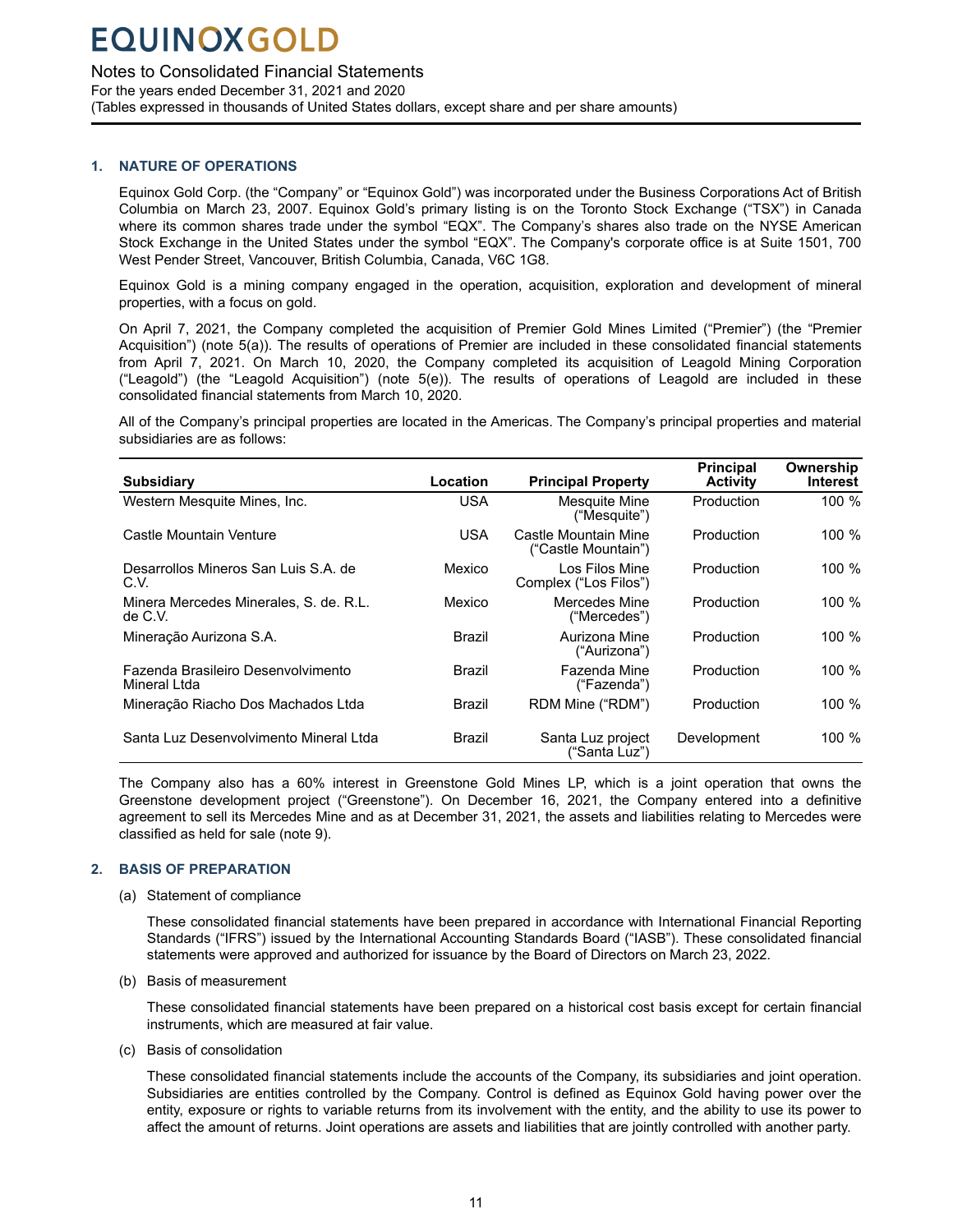### <span id="page-13-0"></span>Notes to Consolidated Financial Statements

For the years ended December 31, 2021 and 2020 (Tables expressed in thousands of United States dollars, except share and per share amounts)

### **2. BASIS OF PREPARATION (CONTINUED)**

(c) Basis of consolidation (continued)

All intercompany transactions and balances, or in the case of the joint operation, the Company's share of such transactions and balances, are eliminated on consolidation.

(d) Presentation currency

Except as otherwise noted, these consolidated financial statements are presented in United States dollars ("US dollars" or "USD"). All references to C\$ are to Canadian dollars ("CAD").

- (e) Functional currency, and foreign currency transactions and translation
	- (i) Functional currency

The functional currency of the Company and each of its subsidiaries and joint operation is determined by the currency of the primary economic environment in which the entity operates. The functional currency of the Company and its subsidiaries is the US dollar. The functional currency of the Company's joint operation, Greenstone, is the Canadian dollar.

(ii) Foreign currency transactions

Transactions in currencies other than the functional currency of an entity ("foreign currencies") are initially recognized in the functional currency by applying the exchange rates prevailing at the date of the transaction. At the end of each reporting period: (i) monetary assets and liabilities denominated in foreign currencies are translated at the exchange rate prevailing at the date of the statement of financial position; and (ii) nonmonetary assets and liabilities denominated in foreign currencies are translated at historical exchange rates, unless the item is measured at fair value, in which case it is translated at the exchange rate in effect at the date when the fair value was determined. Resulting foreign exchange gains and losses are recognized in net income or loss. Foreign currency gains and losses are reported on a net basis.

(iii) Foreign currency translation

The Company translates the results and financial position of Greenstone, which has a Canadian dollar functional currency, into the US dollar presentation currency using the following procedures:

- Assets and liabilities are translated at the exchange rate prevailing at the date of the statement of financial position;
- Revenues and expenses are translated at the exchange rates on the dates of the transactions, or at exchange rates that approximate the actual exchange rates, for example, the average exchange rate for the period; and
- Exchange gains and losses on translation are recognized in OCI.
- (f) Comparative information

Certain comparative amounts have been reclassified to conform with the current year's financial statement presentation. Such reclassifications were not considered material.

### **3. SIGNIFICANT ACCOUNTING POLICIES**

(a) Business combinations

A business combination is an acquisition of assets and liabilities that constitute a business and whereby the Company obtains control of the business. A business is an integrated set of activities and assets that consist of inputs and processes, including a substantive process that, when applied to those inputs, have the ability to create or significantly contribute to the creation of outputs that generate investment income or other income from ordinary activities.

When acquiring a set of activities or assets in the exploration and development stage, which may not have outputs at the acquisition date, the Company considers other factors to determine whether the set of activities or assets is a business. In this case, an acquired process is considered substantive when: (i) the acquired process is critical to the ability to develop the acquired input into outputs; and (ii) the inputs acquired include both an organized workforce with the necessary skills, knowledge, or experience to perform the process and other inputs that the organized workforce could develop into outputs.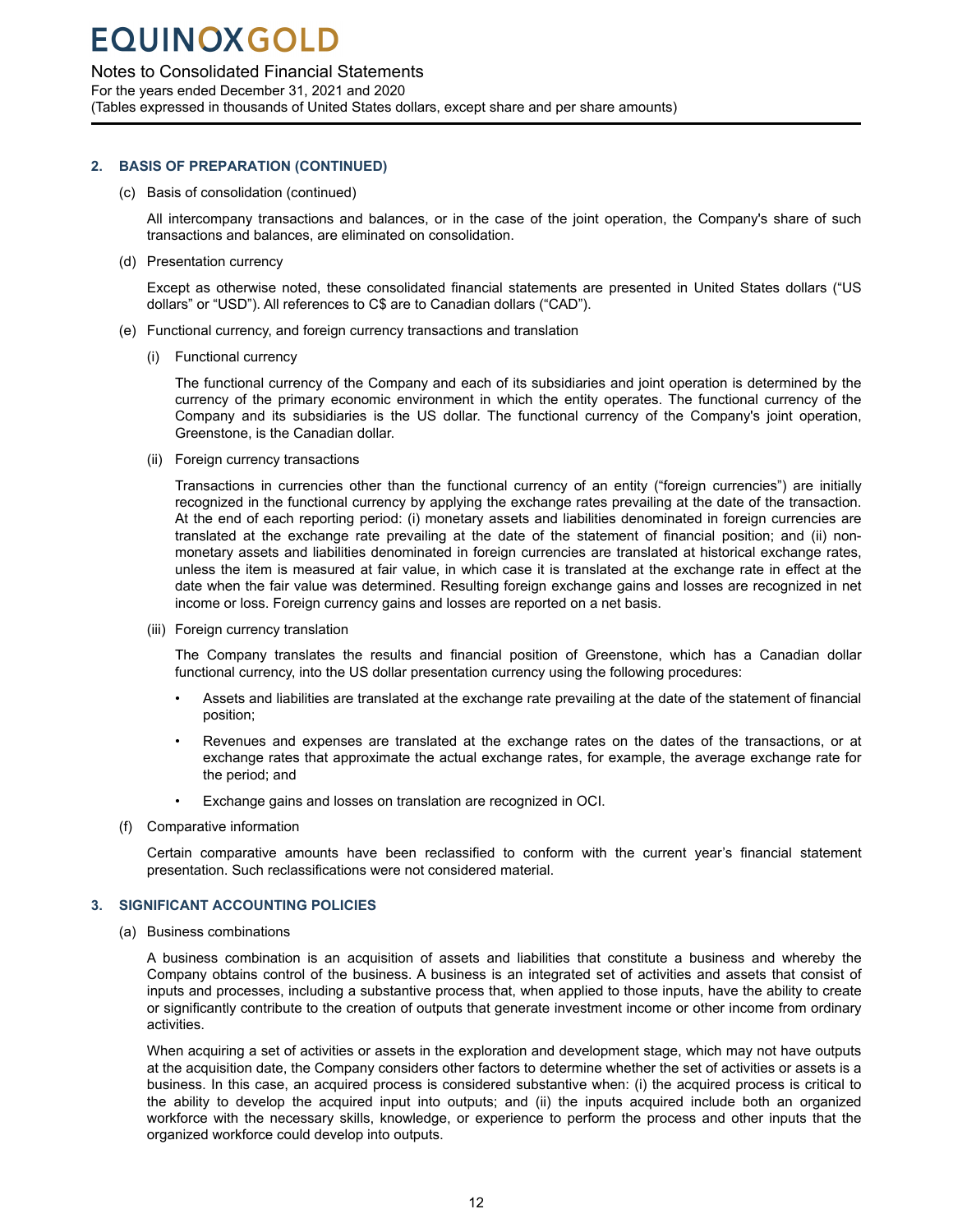Notes to Consolidated Financial Statements

For the years ended December 31, 2021 and 2020 (Tables expressed in thousands of United States dollars, except share and per share amounts)

### **3. SIGNIFICANT ACCOUNTING POLICIES (CONTINUED)**

(a) Business combinations (continued)

Business combinations are accounted for using the acquisition method whereby identifiable assets acquired and liabilities assumed, including contingent liabilities, are recognized at their fair values at the acquisition date. The acquisition date is the date at which the Company obtains control over the acquiree, which is generally the date that consideration is transferred and the Company acquires control of the assets and assumes the liabilities of the acquiree. The Company considers all relevant facts and circumstances in determining the acquisition date.

The consideration transferred in a business combination is measured at fair value, which is calculated as the sum of the fair values, determined as at the acquisition date, of the assets transferred by the Company, the liabilities, including contingent consideration, incurred and payable by the Company to former owners of the acquiree and the equity interests issued by the Company. Acquisition-related costs, other than costs to issue debt or equity securities of the Company, are expensed as incurred.

A non-controlling interest ("NCI"), if any, represents the equity in a subsidiary not attributable, directly or indirectly, to the Company. An NCI is recognized at its proportionate share of the fair value of identifiable net assets acquired on initial recognition.

Goodwill, if any, is calculated as the sum of the total consideration transferred by the Company and the NCI in the acquiree, if any, less the fair value of net assets acquired. When the fair value of net assets acquired exceeds the sum of the total consideration transferred by the Company and the NCI in the acquiree, if any, the Company recognizes a bargain purchase gain in net income or loss on the acquisition date.

(b) Joint arrangements

A joint arrangement is an arrangement of which two or more parties have joint control, which is the contractually agreed sharing of control of an arrangement. This exists only when the decisions about the relevant activities (being those that significantly affect the returns of the arrangement) require the unanimous consent of the parties sharing control. A joint arrangement is classified as a joint operation or a joint venture based on the rights and obligations of the parties to the joint arrangement.

The Company's interest in Greenstone (notes 5(a) and 5(b)) is classified as a joint operation, whereby the parties that have joint control of the arrangement have rights to the assets and obligations for the liabilities relating to the arrangement. The Company proportionately consolidates its share of Greenstone's assets, liabilities, revenues and expenses.

(c) Cash and cash equivalents

Cash and cash equivalents consist mainly of cash on hand and cash held at banks. Cash equivalents are highly liquid investments with a maturity date of three months or less from the date of purchase.

(d) Restricted cash

Restricted cash consists of deposits held as security for income tax assessments and letters of credit. Restricted cash is classified as current or non-current assets based on the applicable restriction periods.

(e) Inventories

Heap leach ore, stockpiled ore, work-in-process and finished goods inventories are measured at the lower of weighted average cost and net realizable value ("NRV"). Costs include the cost of direct labour and materials, mine-site overhead expenses and depreciation and depletion of related mineral properties, plant and equipment. NRV is calculated as the estimated price at the time of expected sale based on prevailing and long-term metal prices less estimated future costs to convert the inventories into saleable form and selling costs.

The recovery of gold from certain ores is achieved through the heap leaching process. Under this method, ore is placed on leach pads where it is treated with a chemical solution that dissolves the gold contained in ore. The resulting solution is further processed in a plant where the gold is recovered. Costs are added to heap leach ore inventories based on mining and leaching costs incurred, including depreciation and depletion of related mineral properties, plant and equipment. Costs are removed from heap leach ore inventories as ounces of gold are recovered based on the average cost per recoverable ounce on the leach pads. The amount of recoverable gold on the leach pads is calculated based on the quantities of ore placed on the leach pads (measured tonnes added to the leach pads), the grade of ore placed on the leach pads (based on assay data) and a recovery percentage (based on ore type). The quantity of recoverable gold in ore on the leach pads that will be recovered over a period exceeding 12 months is classified as non-current.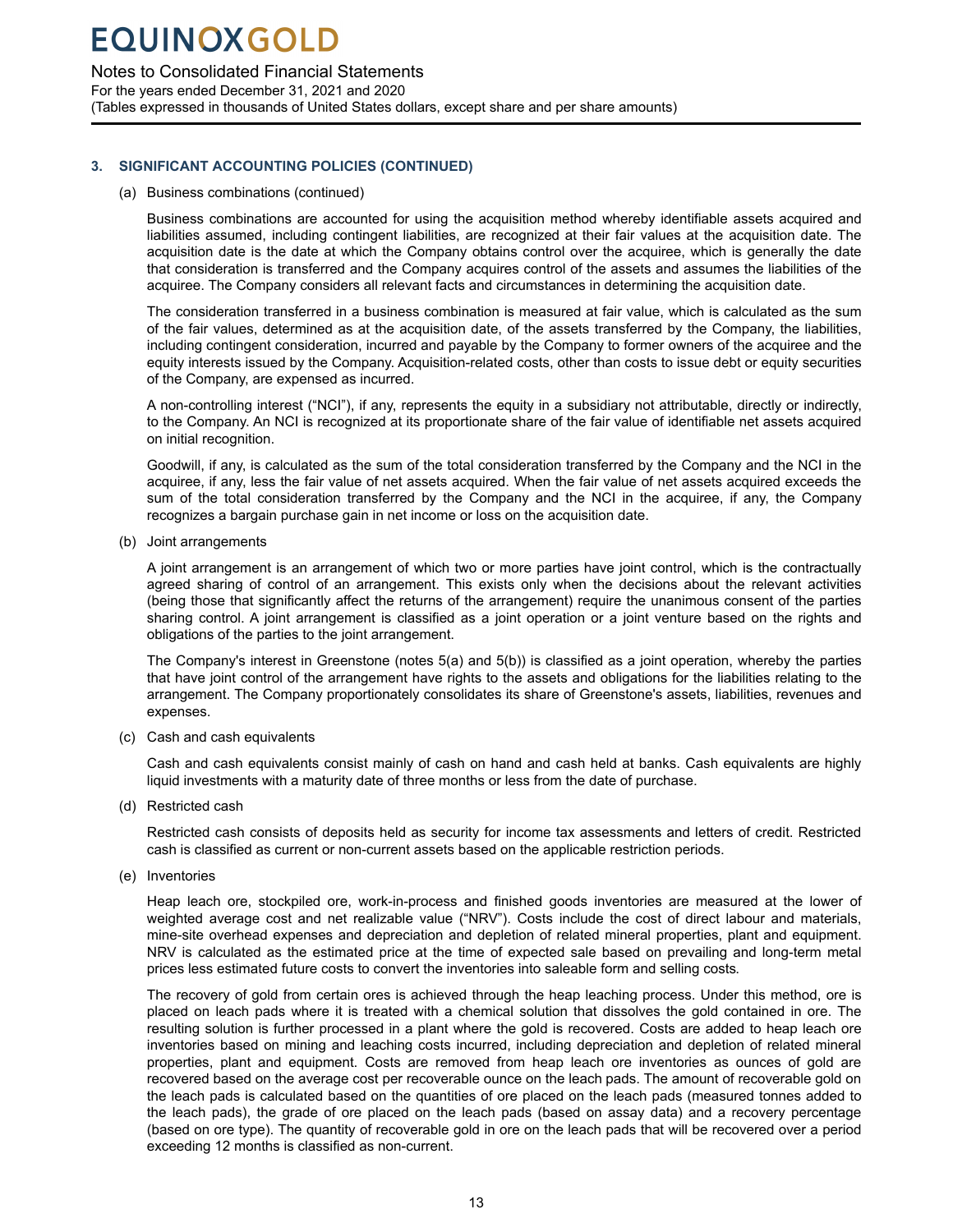Notes to Consolidated Financial Statements

For the years ended December 31, 2021 and 2020 (Tables expressed in thousands of United States dollars, except share and per share amounts)

### **3. SIGNIFICANT ACCOUNTING POLICIES (CONTINUED)**

### (e) Inventories (continued)

Stockpiled ore inventories represent ore that has been extracted from the mine and is available for further processing. The average costs included in stockpiled ore inventories are based on mining costs incurred up to the point of stockpiling the ore, including depreciation and depletion related to mineral properties and equipment and are removed at the weighted average cost as ore is processed. Stockpiled ore that is not expected to be processed within the next 12 months is classified as non-current.

Work-in-process inventories represent ore that is in the process of being converted into finished goods, other than by heap leaching. The average costs included in work-in-process inventories represent the weighted average mining cost of ore being processed and the processing costs incurred prior to the refining process.

The average cost of finished goods represents the average cost of work-in-process inventories incurred prior to the refining process, plus applicable refining costs and associated royalties.

Supplies inventories include the costs of consumables, including freight, to be used in operations and is measured at the lower of average cost and NRV, with replacement costs being the typical measure of NRV.

Write-downs of inventories to NRV are included in operating expense in the period of the write-down. A write-down of inventories is reversed in a subsequent period if there is a subsequent increase in the NRV of the related inventories.

(f) Investments in associates

An associate is an entity over which the Company has significant influence. Significant influence is the power to participate in the financial and operating policy decisions of the investee but is not control or joint control over those decisions. The Company is presumed to have significant influence if it holds, directly or indirectly, 20% or more of the voting power of the investee, unless it can be clearly demonstrated that the Company does not have significant influence. Investments in entities in which the Company owns less than a 20% interest are generally accounted for as marketable securities or other investments in equity instruments unless it can be clearly demonstrated that significant influence exists based on the Company's contractual rights and other factors.

The Company accounts for an investment in associate using the equity method. Under the equity method, the Company's investment in an associate is initially recognized at cost and subsequently increased or decreased to recognize the Company's share of net income (loss) and OCI (other comprehensive loss) of the associate, and for impairment losses after the initial recognition date. The Company's share of income or losses of its associate is recognized in net income or loss during each reporting period. Dividends and repayments of capital received from the associate are accounted for as a reduction in the carrying amount of the Company's investment.

When an investee ceases to be an associate, the Company discontinues the use of the equity method to account for its investment. When the Company retains an interest in the former associate, the Company accounts for the interest as a marketable security or other investment in equity instrument and a gain or loss is recognized in net income or loss for the difference between: (i) the fair value of any retained interest and any proceeds from disposing of a part interest in the associate; and (ii) the carrying amount of the investment at the date the use of the equity method was discontinued.

- (g) Mineral properties, plant and equipment
	- (i) Mineral properties and construction-in-progress

Mineral properties and construction-in-progress include:

- costs of acquiring producing and development stage mineral properties;
- costs reclassified from exploration and evaluation assets;
- capitalized development costs;
- deferred stripping costs;
- estimates of reclamation and closure costs (note 3(k)(i)); and
- borrowing costs incurred that are attributable to qualifying mineral properties (note 3(q)).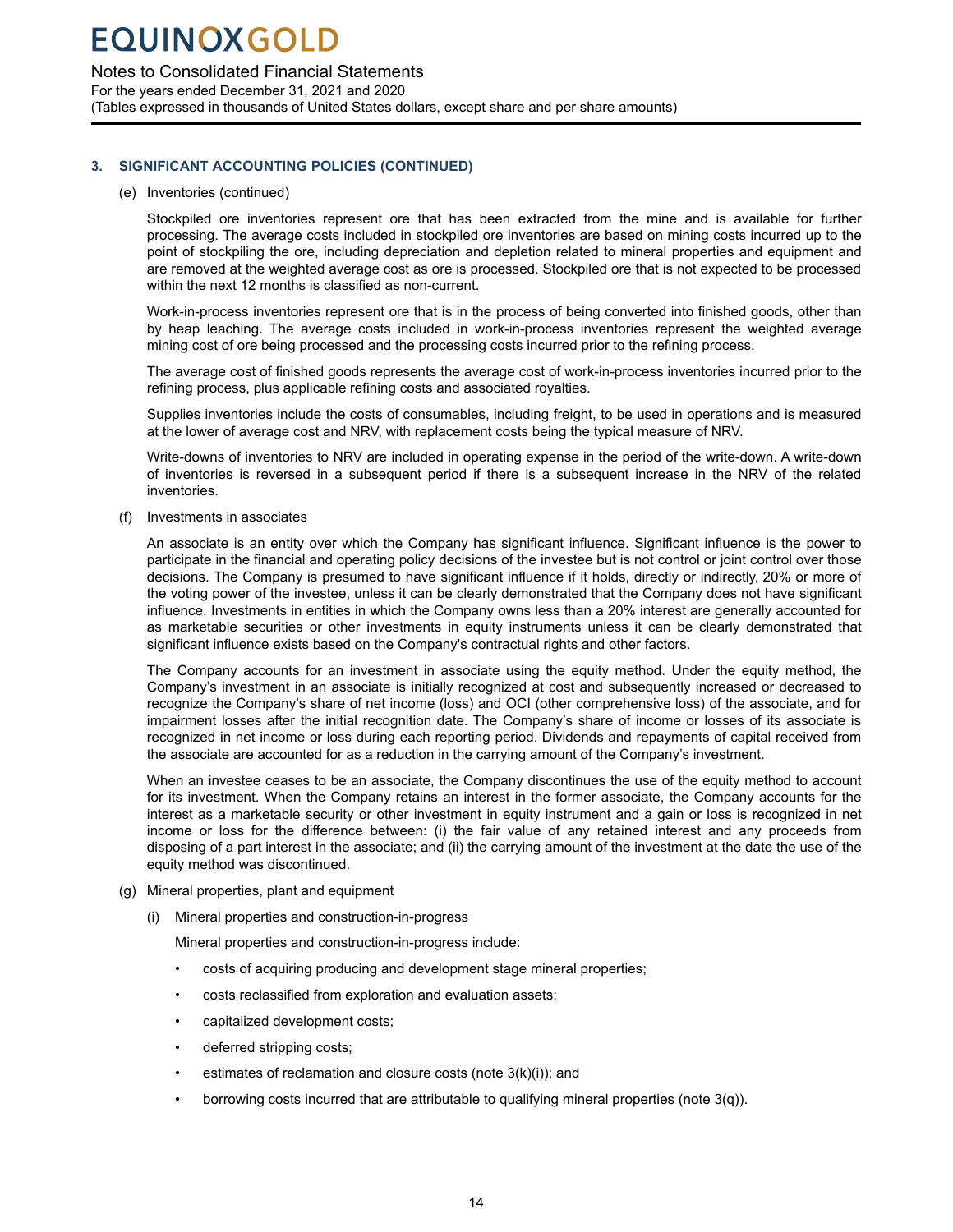### Notes to Consolidated Financial Statements

For the years ended December 31, 2021 and 2020 (Tables expressed in thousands of United States dollars, except share and per share amounts)

### **3. SIGNIFICANT ACCOUNTING POLICIES (CONTINUED)**

- (g) Mineral properties, plant and equipment (continued)
	- (i) Mineral properties and construction-in-progress (continued)

Development costs are those expenditures incurred subsequent to the establishment of economic recoverability, technical feasibility and commercial viability, and after receipt of approval for project expenditures from the Board of Directors. Development costs are capitalized to construction-in-progress until the mine reaches commercial production, at which point the capitalized development costs are reclassified to mineral properties. Commercial production is the point at which a mine is capable of operating in the manner intended by the Company's management.

During the production phase of an underground mine, mine development costs incurred to maintain current production are included in operating expense. These costs include the development and access (tunneling) costs of production drifts to develop the ore body in the current production cycle. Development costs incurred to build new shafts, declines and ramps that enable permanent access to ore underground are capitalized as incurred.

During the production phase of an open-pit mine, stripping costs incurred that provide improved access to ore that will be produced in future periods and that would not have otherwise been accessible are capitalized as deferred stripping assets. Deferred stripping assets are recognized and included as part of the carrying amount of the related mineral property when the following three criteria are met:

- It is probable that the future economic benefit (improved access to the ore body) associated with the stripping activity will flow to the Company;
- The Company can identify the component of the ore body for which access has been improved; and
- The costs relating to the stripping activity associated with that component can be measured reliably.

Capitalized stripping costs are depleted using the units-of-production method over the reserves that directly benefit from the specific stripping activity. Costs incurred for regular waste removal that do not give rise to future economic benefits are included in operating expense.

Mineral properties are carried at cost less accumulated depletion and accumulated impairment losses. Mineral properties are depleted using the units-of-production method over the estimated recoverable ounces, which is the estimated total ounces to be extracted in current and future periods based on proven and probable reserves and, in the case of certain underground mines, certain measured and indicated resources.

(ii) Exploration and evaluation expenditures

Exploration and evaluation activity involves the search for mineral resources, the determination of technical feasibility and the assessment of commercial viability of an identified resource. Exploration and evaluation activity includes exploratory drilling and sampling, surveying transportation and infrastructure requirements, and gathering exploration data through geophysical studies.

The Company capitalizes direct costs of acquiring resource property interests as exploration and evaluation assets. Option payments are considered acquisition costs if the Company has the intention of exercising the underlying option.

Exploration and evaluation costs incurred on sites without an existing mine and on areas outside the boundary of a known mineral deposit that contains proven and probable reserves are expensed as incurred up to the date of establishing that the project is technically feasible and commercially viable, and upon receipt of approval for project expenditures from the Board of Directors. Approval from the Board of Directors will be dependent upon the Company obtaining necessary permits and licenses to develop the mineral property. When approval for project expenditures is received, the related capitalized acquisition costs are assessed for impairment and reclassified to mineral properties. If no economically viable ore body is discovered, previously capitalized acquisition costs are expensed in the period that the project is determined to be uneconomical or abandoned.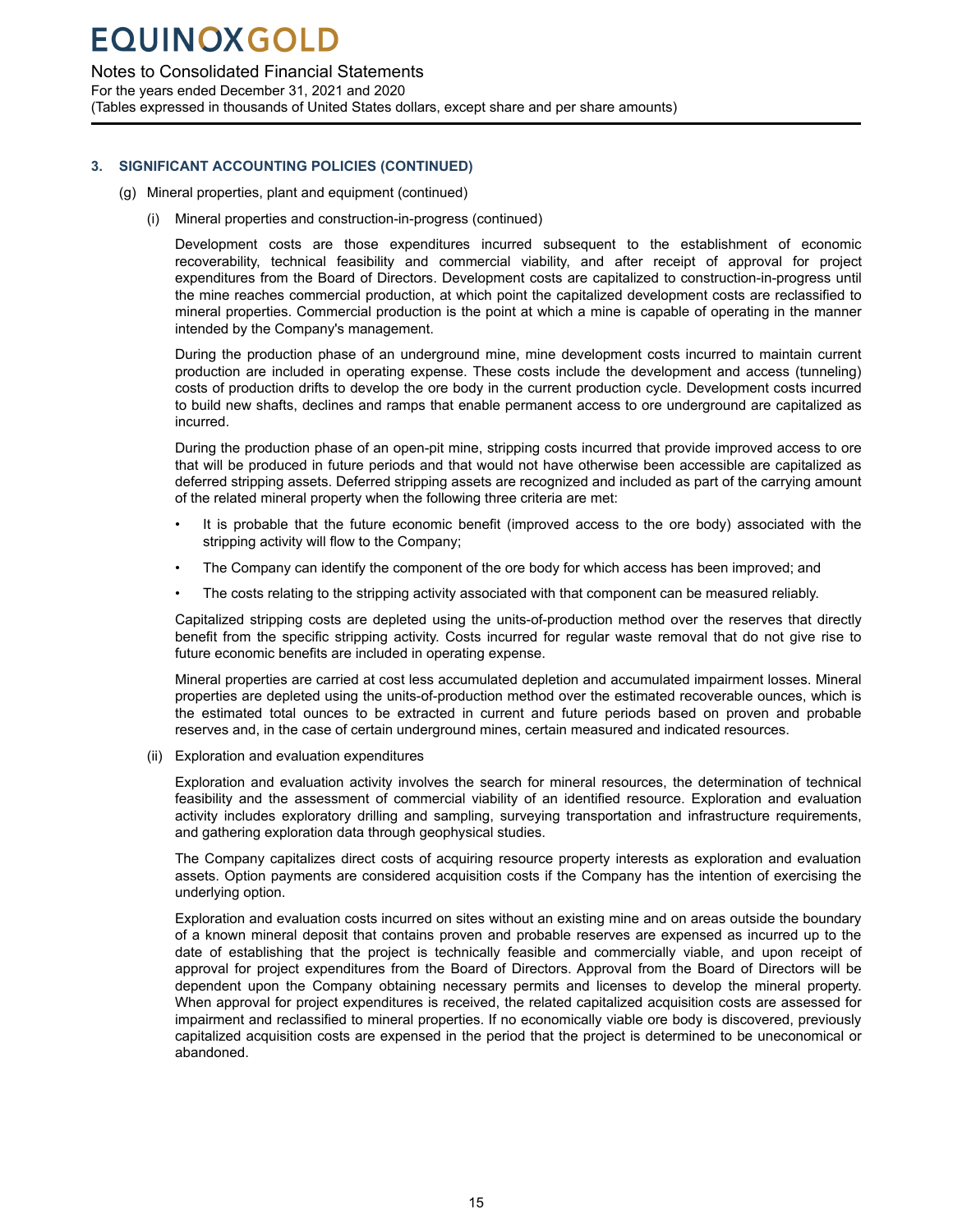### Notes to Consolidated Financial Statements

For the years ended December 31, 2021 and 2020 (Tables expressed in thousands of United States dollars, except share and per share amounts)

### **3. SIGNIFICANT ACCOUNTING POLICIES (CONTINUED)**

- (g) Mineral properties, plant and equipment (continued)
	- (iii) Plant and equipment

Plant and equipment is carried at cost, less accumulated depreciation and accumulated impairment losses. The cost of an item of plant and equipment consists of the purchase price, any costs directly attributable to bringing the asset to the location and condition necessary for its intended use, initial estimates of the costs of dismantling and removing an item and restoring the site on which it is located and, where applicable, borrowing costs.

The carrying amounts of plant and equipment are depreciated to the residual values, if any, using either the straight-line method over the shorter of the estimated useful life of the asset or the life of mine ("LOM") or the units-of-production method over the estimated recoverable ounces.

For right-of-use assets, the depreciation period represents the period from lease commencement date to the earlier of the useful life of the underlying asset or the end of the lease term.

The Company conducts an annual assessment of the residual balances, useful lives and depreciation methods being used for plant and equipment; any changes arising from the assessment are applied by the Company prospectively.

- (h) Financial instruments
	- (i) Recognition and measurement

Financial assets and financial liabilities are recognized when the Company becomes party to the contractual provisions of the financial instrument. On initial recognition, financial assets and financial liabilities are measured at fair value. Directly attributable transaction costs associated with financial assets or financial liabilities measured at fair value through profit or loss ("FVTPL") are expensed as incurred, while directly attributable transaction costs associated with all other financial assets and financial liabilities are included in the initial carrying amount of the asset or liability, respectively.

Subsequent to initial recognition, financial assets and financial liabilities are classified and measured as follows:

### Financial assets at amortized cost

Financial assets are classified as and subsequently measured at amortized cost if both of the following criteria are met: (i) the objective of the Company's business model for managing the financial assets is to collect their contractual cash flows; and (ii) the assets' contractual cash flows represent solely payments of principal and interest on the principal amount outstanding ("SPPI").

The Company's cash and cash equivalents, restricted cash, trade receivables, receivables from asset sales, reclamation bonds (included in other non-current assets) and other current and non-current receivables are classified as and subsequently measured at amortized cost.

The amortized cost of a financial asset or financial liability is the initial recognition amount minus principal repayments, plus the cumulative amortization using the effective interest method of any difference between the initial recognition amount and the maturity amount.

### Financial assets at FVTPL

Financial assets are classified and subsequently measured at FVTPL, with changes in fair value recognized in net income or loss, if they are not held within a business model whose objective includes collecting the financial assets' contractual cash flows or the contractual cash flows of the financial assets do not represent SPPI.

The Company's marketable securities, other than those that the Company has elected to measure at fair value through OCI ("FVOCI"), are classified as and subsequently measured at FVTPL.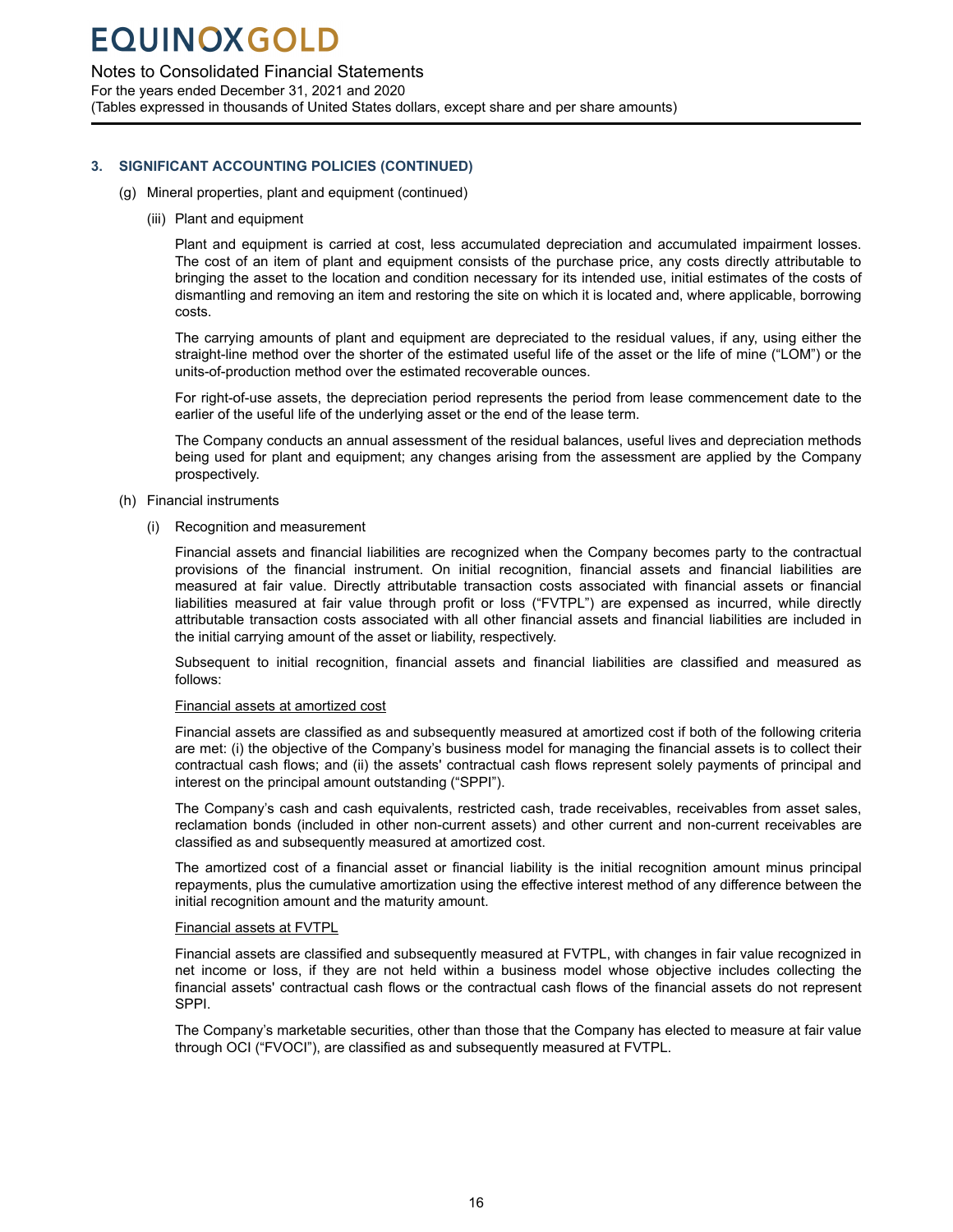### Notes to Consolidated Financial Statements

For the years ended December 31, 2021 and 2020 (Tables expressed in thousands of United States dollars, except share and per share amounts)

### **3. SIGNIFICANT ACCOUNTING POLICIES (CONTINUED)**

- (h) Financial instruments (continued)
	- (i) Recognition and measurement (continued)

#### Equity investments at FVOCI

At initial recognition, the Company may irrevocably elect to present in OCI subsequent changes in the fair value of particular investments in equity instruments (on an individual instrument basis) that otherwise would be measured at FVTPL. This election is not permitted on investments in equity instruments that are held for trading. The cumulative gain or loss recognized in OCI is not reclassified to net income or loss upon disposition of the investment in equity instrument.

The Company has elected to measure certain of its investments in equity instruments that it intends to hold for strategic purposes at FVOCI and present subsequent changes in the fair value of the investments in OCI.

#### Financial liabilities at amortized cost

Accounts payable and accrued liabilities, loans and borrowings and certain other long-term liabilities are classified as and subsequently measured at amortized cost using the effective interest method, which includes the amortization of debt issue costs included in the carrying amounts of loans and borrowings.

#### Derivative assets and liabilities at FVTPL

A derivative is defined as having the following characteristics:

- Its value changes in response to the change in a specified interest rate, financial instrument price, commodity price, foreign exchange rate, index of prices or rates, or other variable, provided in the case of a non-financial variable that the variable is not specific to a party to the contract;
- It requires no initial net investment or an initial net investment that is smaller than would be required for other types of contracts that would be expected to have a similar response to changes in market factors; and
- It is settled at a future date.

A derivative, other than a derivative that meets the definition of an equity instrument, is initially recognized as a financial asset or financial liability at its fair value on the date the derivative contract is entered into and the related transaction costs are expensed. The fair values of the derivatives are remeasured at the end of each reporting period with changes in fair values recognized in net income or loss.

A derivative that will be settled by the Company delivering a fixed number of its own equity instruments in exchange for a fixed amount of cash in terms of its functional currency or another financial asset is classified and presented as an equity instrument, rather than a financial liability. As the exercise price of the Company's share purchase warrants that are exercisable into common shares of Equinox Gold is denominated in Canadian dollars, the Company will receive a variable amount of cash in terms of its US dollar functional currency upon exercise of the warrants. Accordingly, the Company's warrants are classified and presented as derivative financial liabilities and measured at FVTPL.

(ii) Derecognition of financial assets

The Company derecognizes a financial asset, or a part of the financial asset, when and only when (i) the contractual rights to the cash flows from the financial asset expire, or (ii) the Company transfers the financial asset and the transfer qualifies for derecognition. Transfers of a financial asset, either by (i) transferring the contractual rights to the financial asset, or (ii) retaining the contractual rights to receive the cash flows of the financial asset, but assuming a contractual obligation to pay the cash flows collected to one or more recipients without material delay and whereby the Company is prohibited from selling or pledging the financial asset other than as security to the eventual recipients, qualify for derecognition if the Company transfers substantially all the risks and rewards of ownership of the financial asset or control of the financial asset.

On derecognition of a financial asset, the difference between the carrying amount measured at the date of derecognition and the consideration received (including any new asset obtained less any new liability assumed) is recognized as a gain or loss in net income or loss.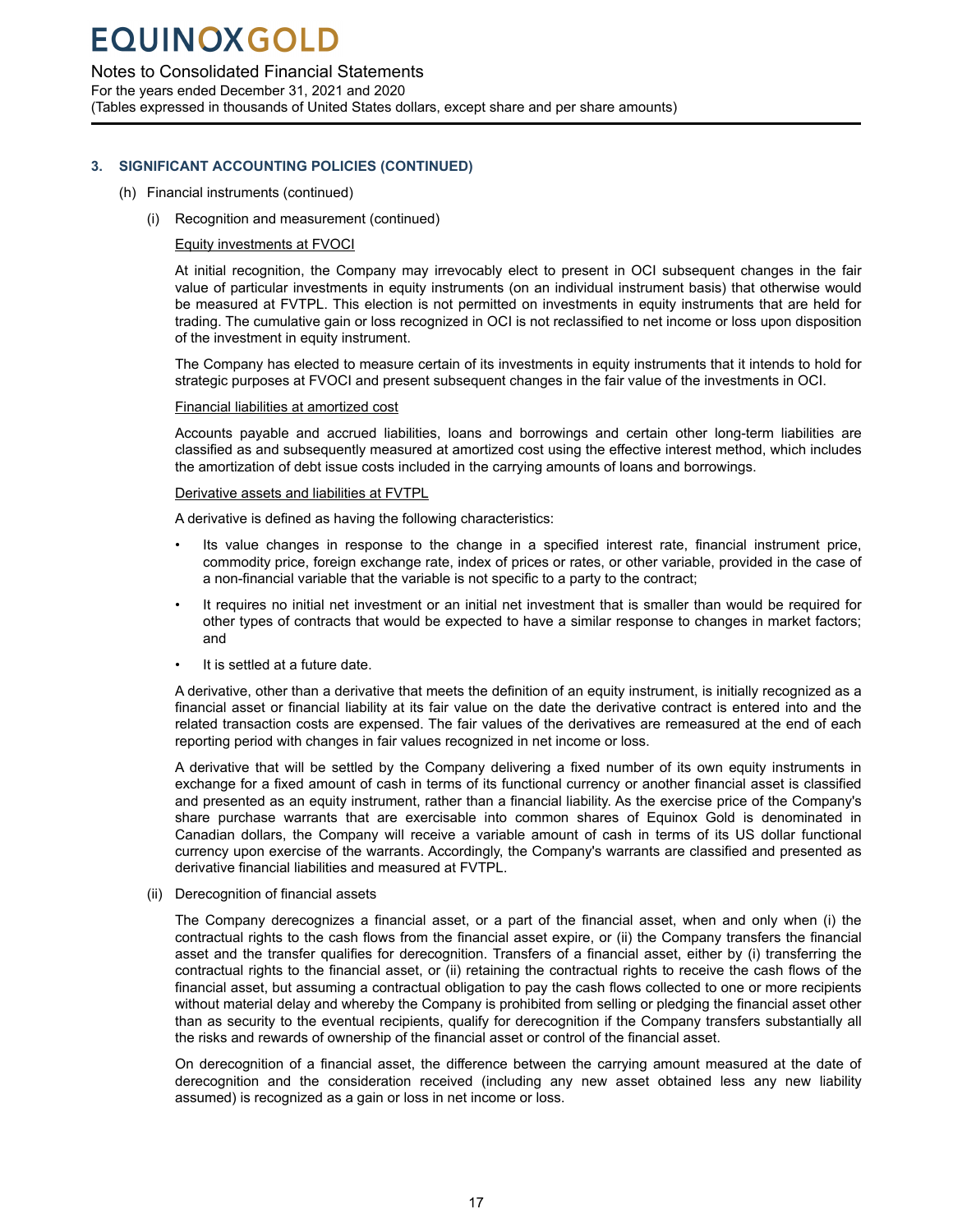### Notes to Consolidated Financial Statements

For the years ended December 31, 2021 and 2020 (Tables expressed in thousands of United States dollars, except share and per share amounts)

### **3. SIGNIFICANT ACCOUNTING POLICIES (CONTINUED)**

- (h) Financial instruments (continued)
	- (iii) Modification of contractual cash flows

When the contractual cash flows of a financial asset are renegotiated or otherwise modified and the renegotiation or modification does not result in the derecognition of the financial asset, the Company recalculates the gross carrying amount of the financial asset and recognizes a modification gain or loss in net income or loss. The gross carrying amount of the financial asset is calculated as the present value of the renegotiated or modified contractual cash flows that are discounted at the financial asset's original effective interest rate.

Any costs or fees incurred adjust the carrying amount of the modified financial asset and are amortized over the remaining term of the modified financial asset.

- (i) Impairment
	- (i) Non-financial assets and investments in associates

The carrying amounts of the Company's non-financial assets, including mineral properties, plant and equipment, and investments in associates are reviewed at the end of each reporting period to determine whether there is any indication of impairment. If any such indication exists, the asset's recoverable amount is estimated.

The recoverable amount of an asset is the higher of its value in use and fair value less costs of disposal. In assessing value in use, the estimated future cash flows are discounted to their present value using a pre-tax discount rate that reflects current market assessments of the time value of money and the risks specific to the asset. Fair value less costs of disposal is the amount obtainable from the sale of the asset in an arm's length transaction between knowledgeable, willing parties, less costs of disposal. When a binding sale agreement is not available, fair value less costs of disposal is estimated using a discounted cash flow approach with inputs and assumptions consistent with those at market. For the purpose of impairment testing, assets are assessed on an individual asset basis when applicable or grouped together into the smallest group of assets that generates cash inflows that are largely independent of cash inflows from other assets or groups of assets (the "CGU"). This generally results in the Company evaluating its non-financial assets on a property-by-property basis.

An impairment loss is recognized if the carrying amount of an asset or CGU exceeds its estimated recoverable amount. Impairment losses are recognized in net income or loss. Where an impairment loss subsequently reverses, the carrying amount of the asset or CGU is increased to the revised estimate of the recoverable amount. An impairment loss is reversed through net income or loss only to the extent that the asset's carrying amount does not exceed the carrying amount that would have been determined, net of any applicable depreciation and depletion, if no impairment loss had been recognized.

(ii) Financial assets

The Company recognizes a loss allowance for expected credit losses on financial assets that are measured at amortized cost. At each reporting date, the loss allowance for a financial asset measured at amortized cost is measured at an amount equal to the lifetime expected credit losses if the credit risk on the financial asset has increased significantly since initial recognition. If, at the reporting date, the credit risk on a financial asset measured at amortized cost, other than a trade receivable, has not increased significantly since initial recognition, the loss allowance is measured for the financial asset at an amount equal to the 12-month expected credit losses. For trade receivables, the Company measures the loss allowance at an amount equal to the lifetime expected credit losses.

For a financial asset that becomes credit-impaired, the Company measures the expected credit losses as the difference between the gross carrying amount of the financial asset and the present value of the estimated future cash flows discounted at the financial asset's original effective interest rate. A financial asset is creditimpaired when one or more events that have a detrimental impact on the estimated future cash flows of the financial asset have occurred.

The Company recognizes the amount of expected credit losses (or reversal) required to adjust the loss allowance at each reporting date to the required amount as an impairment loss (or gain) in net income or loss.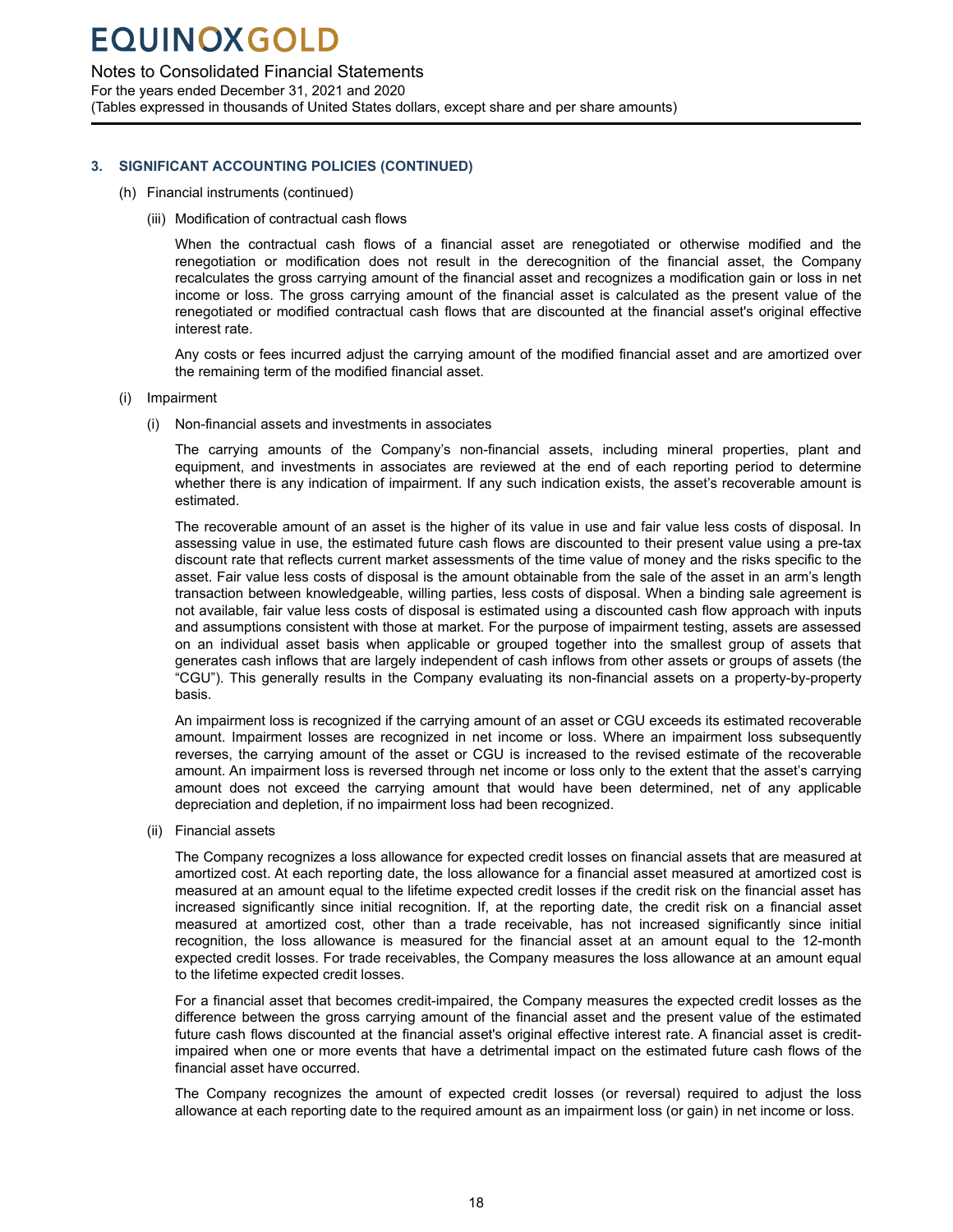### Notes to Consolidated Financial Statements

For the years ended December 31, 2021 and 2020 (Tables expressed in thousands of United States dollars, except share and per share amounts)

### **3. SIGNIFICANT ACCOUNTING POLICIES (CONTINUED)**

### (j) Assets held for sale

A non-current asset or disposal group of assets and liabilities is classified as held for sale when it is highly probable that its carrying amount will be recovered principally through a sale transaction rather than through continuing use. A non-current asset or disposal group is classified as held for sale when the following criteria are met: (i) the asset or disposal group is available for immediate sale in its present condition subject only to terms that are usual and customary for sales of such assets or disposal group; (ii) the appropriate level of management is committed to a plan to sell the asset or disposal group; (iii) an active program to locate a buyer and complete the plan has been initiated; (iv) the asset or disposal group is actively marketed for sale at a price that is reasonable in relation to its current fair value; (v) the sale is expected to complete within one year from the date of classification, except under certain events and circumstances; and (vi) actions required to complete the plan to sell the asset or disposal group indicate that it is unlikely that significant changes to the plan will be made or that the plan will be withdrawn. A noncurrent asset or disposal group ceases to be classified as held for sale when the above criteria are no longer met.

A non-current asset or disposal group classified as held for sale is measured at the lower of its carrying amount and fair value less costs to sell. The Company recognizes an impairment loss for any initial or subsequent write-down of a non-current asset or disposal group classified as held for sale to fair value less costs to sell in net income or loss during the period of the write-down. The Company recognizes a gain for any subsequent increase in fair value less costs to sell of a non-current asset or disposal group to the extent of previously recognized impairment losses on the non-current asset or disposal group. A non-current asset is not depreciated or depleted while it is classified as held for sale, or as part of a disposal group classified as held for sale.

### (k) Provisions

(i) Reclamation and closure cost provisions

The Company is subject to environmental laws and regulations. A provision for reclamation and closure costs is recognized at the time the legal or constructive obligation first arises which is generally the time that the environmental disturbance occurs. The provision is calculated as the present value of the expenditures required to settle the obligation. Upon initial recognition of the provision, a corresponding amount is added to the carrying amount of the related mineral property, plant or equipment and is amortized using the same method as applied to the related asset. Following the initial recognition of the provision, the carrying amount is increased for the unwinding of the discount and for changes to the discount rate and the amount or timing of cash flows required to settle the obligation. The unwinding of the discount is recognized as finance expense in net income or loss while the effect of the changes to the discount rate and the amount or timing of cash flows are recognized as an adjustment to the carrying amount of the related mineral property, plant or equipment.

(ii) Other provisions

A provision is recognized if, because of a past event, the Company has a present legal or constructive obligation that can be estimated reliably, and it is probable that an outflow of economic benefits will be required to settle the obligation. Provisions are determined using the expected future cash flows discounted, if material, at a pre-tax rate that reflects the current market assessments of the time value of money and the risks specific to the liability. The unwinding of the discount is recognized as finance expense in net income or loss.

### (l) Leases

A contract is or contains a lease when the contract conveys a right to control the use of an identified asset for a period of time in exchange for consideration.

As a lessee, the Company recognizes a right-of-use asset and a lease liability at the lease commencement date. The right-of-use asset is initially measured at cost, and subsequently at cost less any accumulated depreciation and accumulated impairment losses, and adjusted for remeasurements of the lease liability. The cost of the right-ofuse asset includes the amount of the initial measurement of the lease liability, any lease payments made at or before the commencement date, less any lease incentives received and any initial direct costs and, if applicable, an estimate of costs to be incurred by the Company in dismantling and removing the underlying asset, restoring the site on which it is located or restoring the underlying asset to the condition required by the terms and conditions of the lease.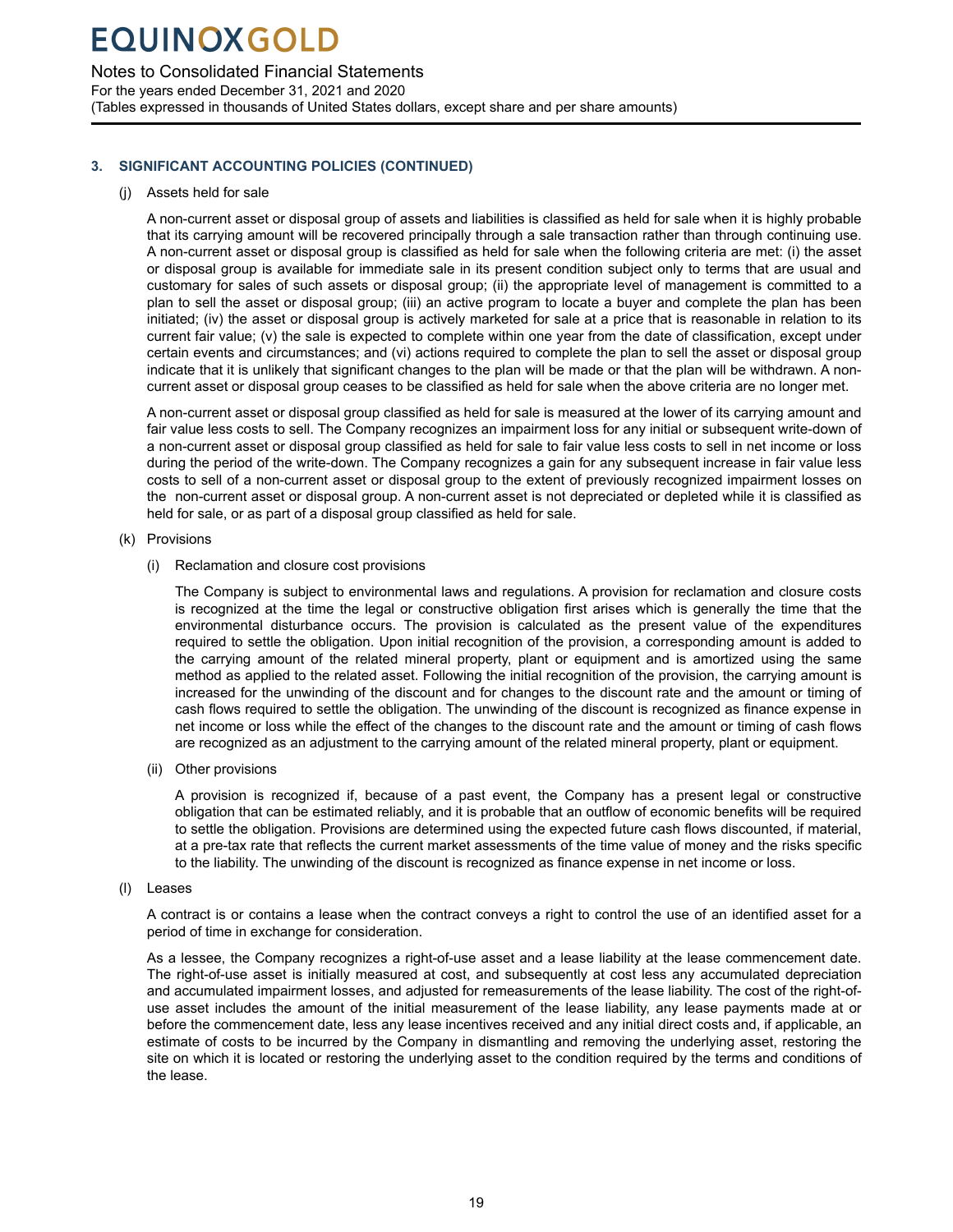Notes to Consolidated Financial Statements

For the years ended December 31, 2021 and 2020 (Tables expressed in thousands of United States dollars, except share and per share amounts)

### **3. SIGNIFICANT ACCOUNTING POLICIES (CONTINUED)**

### (l) Leases (continued)

The lease liability is initially measured at the present value of the lease payments during the lease term that are not paid at the commencement date, discounted using the interest rate implicit in the lease or, if that rate cannot be readily determined, the Company's incremental borrowing rate. The lease term is the non-cancellable period of a lease together with periods covered by extension options that the Company is reasonably certain to exercise and periods covered by termination options that the Company is reasonably certain not to exercise. The incremental borrowing rate reflects the rate of interest that the Company would have to pay to borrow the funds necessary to obtain an asset of similar value in a similar economic environment with similar terms and conditions. Generally, the Company uses its incremental borrowing rate as the discount rate.

The lease liability is subsequently increased by the interest on the lease liability, measured using the discount rate, and decreased by lease payments made. The lease liability is remeasured using an unchanged discount rate when there is a change in future lease payments arising from a change in an index or rate, or a change in the amount expected to be payable under a residual value guarantee. The lease liability is remeasured using a revised discount rate when there is a change in future lease payments resulting from changes in the assessment of whether a purchase or extension option is reasonably certain to be exercised or a termination option is reasonably certain not to be exercised. The revised discount rate in this case is the interest rate implicit in the lease for the remainder of the term or the Company's incremental borrowing rate at the date of reassessment.

The Company has elected not to recognize right-of-use assets and lease liabilities for leases of low-value assets, leases with lease terms that are less than 12 months and arrangements for the Company's use of land to explore, develop, produce or otherwise use the mineral resource contained in that land. Lease payments associated with these leases are instead recognized as an expense over the lease term on either a straight-line basis, or another systematic basis if it is more representative of the pattern of benefit.

The Company presents right-of-use assets in the same line item as it presents underlying assets of the same nature that it owns. The Company presents lease liabilities in other liabilities in the statement of financial position.

(m) Share capital

The Company's common shares are classified as equity. Incremental costs directly attributable to the issuance of common shares are recognized as a deduction from equity, net of any tax effects.

- (n) Share-based payments
	- (i) Equity-settled share-based payments

The fair value of the estimated number of stock options and other equity-settled share-based payments that are expected to vest, determined as of the date of the grant, is recognized as share-based compensation expense over the vesting period, with a corresponding increase in shareholders' equity (within reserves). The total amount recognized as an expense is adjusted to reflect the number of options and other equity-settled share-based payments expected to vest at each reporting date.

The fair value of stock options granted is estimated at the date of the grant using the Black-Scholes option pricing model. The Black-Scholes option pricing model requires the input of subjective assumptions, including the expected life of the option and expected share price volatility. The expected life of the options granted is determined based on the average historical hold period before exercise or expiry. Expected volatility is estimated with reference to the historical volatility of the share price of the Company.

The Company estimates the fair values of equity-settled restricted share units ("RSUs") and equity instruments issuable under equity-settled restricted share units with performance-based vesting conditions ("pRSUs"), that are non-market conditions, based on the quoted price of the Company's common shares on the date of grant. Share-based compensation expense related to pRSUs with non-market performance conditions is recognized over the expected vesting period with the cumulative amount recognized adjusted at the end of each reporting period to reflect the change, if any, in the number of pRSUs expected to vest and expected vesting period based on expected performance.

The fair values of pRSUs with market conditions are estimated using the Monte Carlo method to project the performance of the Company and, if applicable, the relevant market index against which the Company's performance is compared. Share-based compensation expense related to pRSUs that vest based on market conditions is recognized over the vesting period based on the grant date fair value of the award.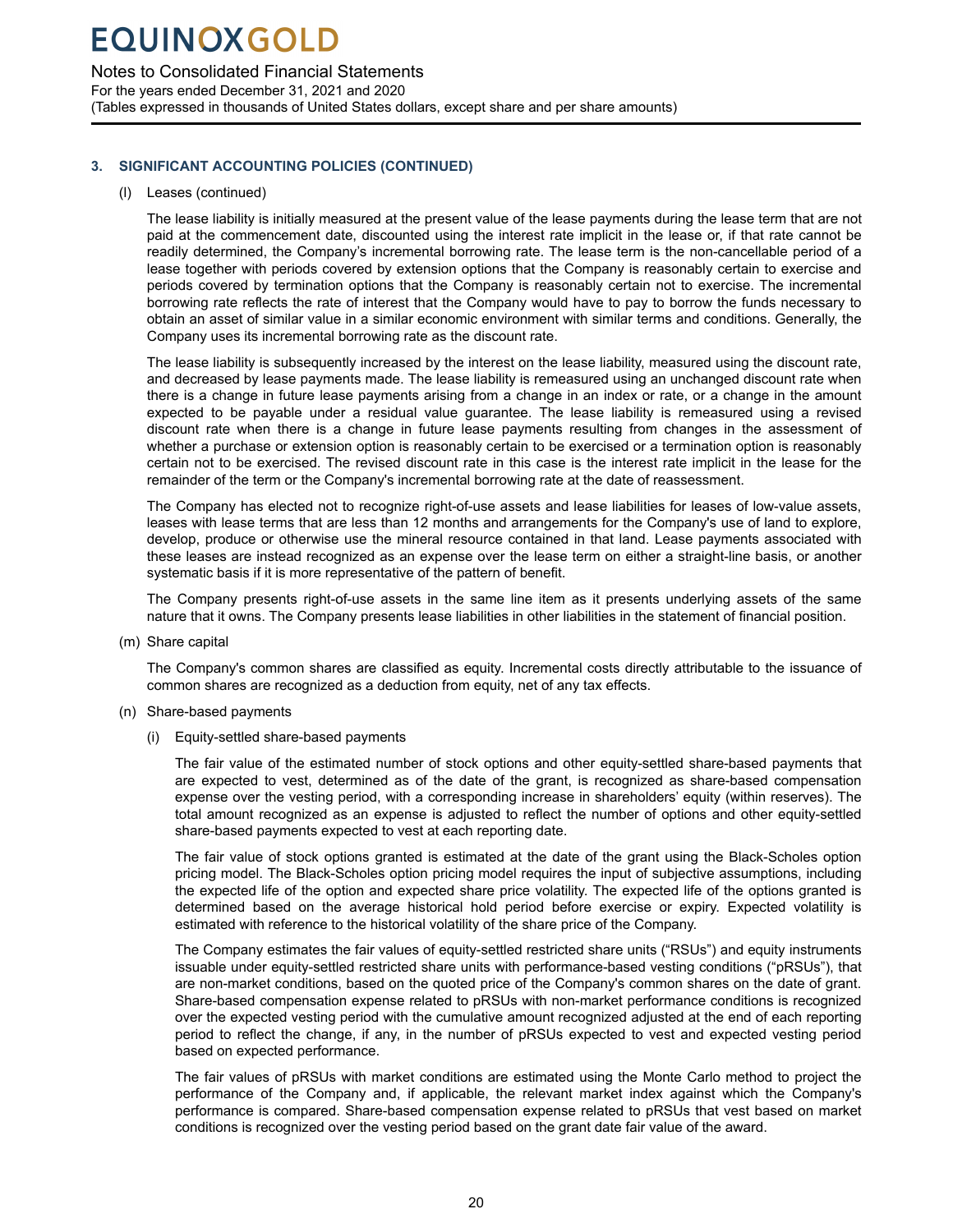### Notes to Consolidated Financial Statements

For the years ended December 31, 2021 and 2020 (Tables expressed in thousands of United States dollars, except share and per share amounts)

### **3. SIGNIFICANT ACCOUNTING POLICIES (CONTINUED)**

- (n) Share-based payments (continued)
	- (i) Equity-settled share-based payments (continued)

When share-based payment transactions provide the Company with a choice to settle in cash or by issuing equity instruments, the Company accounts for the share-based payment as cash-settled when the Company determines that it has a present obligation to settle in cash.

(ii) Cash-settled share-based payments

The fair values of cash-settled share-based payments are recognized as share-based compensation expense over the vesting period, with a corresponding increase to liabilities. The liabilities for cash-settled share-based payments are remeasured at the end of each reporting period and at the date of settlement, with any changes in fair value recognized in net income or loss for the period.

The Company's cash-settled share-based payments consist of deferred share units ("DSUs"), certain RSUs, and performance share units ("PSUs") which vest based on the achievement of certain performance targets. The fair values of cash-settled DSUs and RSUs are estimated based on the current quoted market price of the Company's common shares. The fair values of cash-settled PSUs are based on the current quoted market price of the Company's common shares and projected performance.

(o) Revenue recognition

Revenue is principally generated from the sale of gold bullion with each shipment considered as a separate performance obligation. The Company recognizes revenue at the point when the customer obtains control of the product. Control is transferred when title has passed to the customer, the customer has assumed the significant risks and rewards of ownership of the asset and the Company has the present right to payment for the delivery of the gold bullion.

(p) Employee benefits

Short-term employee benefit obligations are recognized as expenses, except for amounts included in the cost of inventories and mineral properties, plant and equipment, as the corresponding service is provided. Liabilities are recognized at the amount that is expected to be paid if the Company has a present legal or constructive obligation to pay that amount based on past services rendered by the employee, and the obligation can be estimated reliably. The Company has no long-term employee benefit plans.

(q) Borrowing costs

Borrowing costs that are directly attributable to the acquisition and construction/development of a qualifying asset are capitalized during the period of time that is necessary to complete and prepare the asset for its intended use or sale. Other borrowing costs are expensed as finance expense in the period in which they are incurred. To the extent that the Company borrows funds specifically for the purpose of obtaining a specific qualifying asset, the amount of borrowing costs eligible for capitalization is the actual net borrowing costs incurred on that borrowing during the period. To the extent that the Company borrows funds generally and uses them for the purpose of obtaining a qualifying asset, the amount of borrowing costs eligible for capitalization is determined by applying a capitalization rate to the expenditures on that asset. The capitalization rate is calculated as the weighted average of the borrowing costs applicable to all borrowings of the Company, other than specific borrowings, that are outstanding during the period.

(r) Income taxes

Income taxes comprises current tax and deferred tax. Income tax is recognized in net income or loss except to the extent that it relates to items recognized directly in equity, in which case it is recognized in equity.

Current tax expense is the expected tax payable on the taxable income for the year, using tax rates enacted or substantively enacted at the reporting date, adjusted for amendments to tax payable or receivable related to previous years.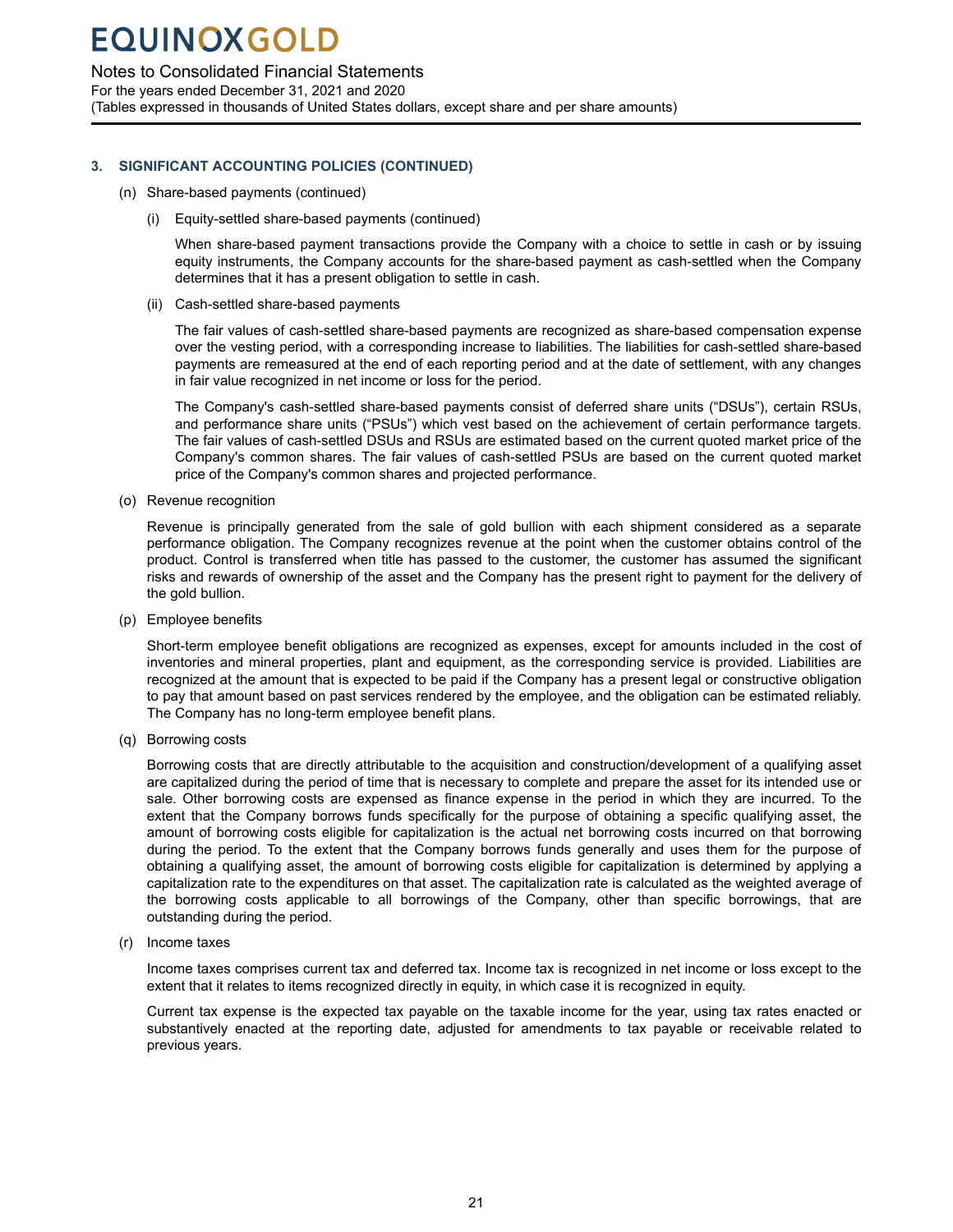### Notes to Consolidated Financial Statements

For the years ended December 31, 2021 and 2020 (Tables expressed in thousands of United States dollars, except share and per share amounts)

### **3. SIGNIFICANT ACCOUNTING POLICIES (CONTINUED)**

#### (r) Income taxes (continued)

Deferred tax is recognized for differences between the carrying amounts of assets and liabilities for financial reporting purposes and the amounts used for taxation purposes. Deferred taxes are not recognized for temporary differences related to the initial recognition of assets or liabilities, other than in business combinations, that affect neither accounting nor taxable income, temporary differences arising on the initial recognition of goodwill and temporary differences relating to investments in subsidiaries to the extent that the Company can control the timing of the reversal of the temporary differences and it is probable that they will not reverse in the foreseeable future. Deferred taxes are measured at the tax rates that are expected to be applied to temporary differences when they reverse based on laws that have been enacted or substantively enacted at the reporting date.

A deferred tax asset is recognized only to the extent that it is probable that future taxable income will be available against which the asset can be utilized.

Tax assets and liabilities are offset when there is a legally enforceable right to offset tax assets against tax liabilities and when they are related to income taxes levied by the same taxation authority and the Company intends to settle its current tax assets and liabilities on a net basis.

Royalties and other arrangements are treated as tax arrangements when they have the characteristics of income tax. This is the case when they are imposed under government authority and the amount payable is calculated by reference to an income measure. Obligations arising from royalty arrangements that do not satisfy these criteria are recognized as current liabilities and included within operating expense.

When there is uncertainty over income tax treatments, the Company assesses whether it is probable that the relevant taxation authority will accept the uncertain tax treatment. This assessment affects the amount of income tax expense or recovery recognized by the Company. If the Company concludes that it is not probable that a taxation authority will accept the uncertain tax treatment, the effect of the uncertain income tax treatment is reflected in the determination of the Company's income tax expense or recovery based on the most likely amount or, if there are a wide range of possible outcomes, the expected value.

(s) Income (loss) per share

Basic income (loss) per share ("EPS") is calculated by dividing the income or loss attributable to common shareholders of the Company by the weighted average number of common shares outstanding during the period. Diluted EPS is determined by adjusting the income or loss attributable to common shareholders and the weighted average number of shares outstanding for the effects of all dilutive potential common shares, which comprise share purchase warrants, convertible debentures, stock options and equity-settled RSUs. Contingently issuable shares under the Company's outstanding pRSUs are included in the diluted EPS calculation based on the number of shares that would be issuable if the reporting date were the end of the contingency period. The dilutive effect of share purchase warrants and stock options assumes that the proceeds from potential exercise of the instruments are used to repurchase the Company's common shares at the average market price for the period. Share purchase warrants and stock options are dilutive and included in the diluted EPS calculation to the extent exercise prices are below the average market price of the Company's common shares.

(t) Contingencies

Contingent assets and contingent liabilities are not recognized in the consolidated financial statements. Contingent assets and contingent liabilities are possible assets or possible obligations that arise from past events and whose existence will be confirmed only by the occurrence or non-occurrence of one or more uncertain future events not wholly within the control of the Company. A contingent liability can also be a present obligation that arises from past events but is not recognized because it is not probable that an outflow of resources embodying economic benefits will be required to settle the obligation or the amount of the obligation cannot be measured with sufficient reliability.

Contingent assets and contingent liabilities are continually assessed to ensure developments are appropriately reflected in the consolidated financial statements.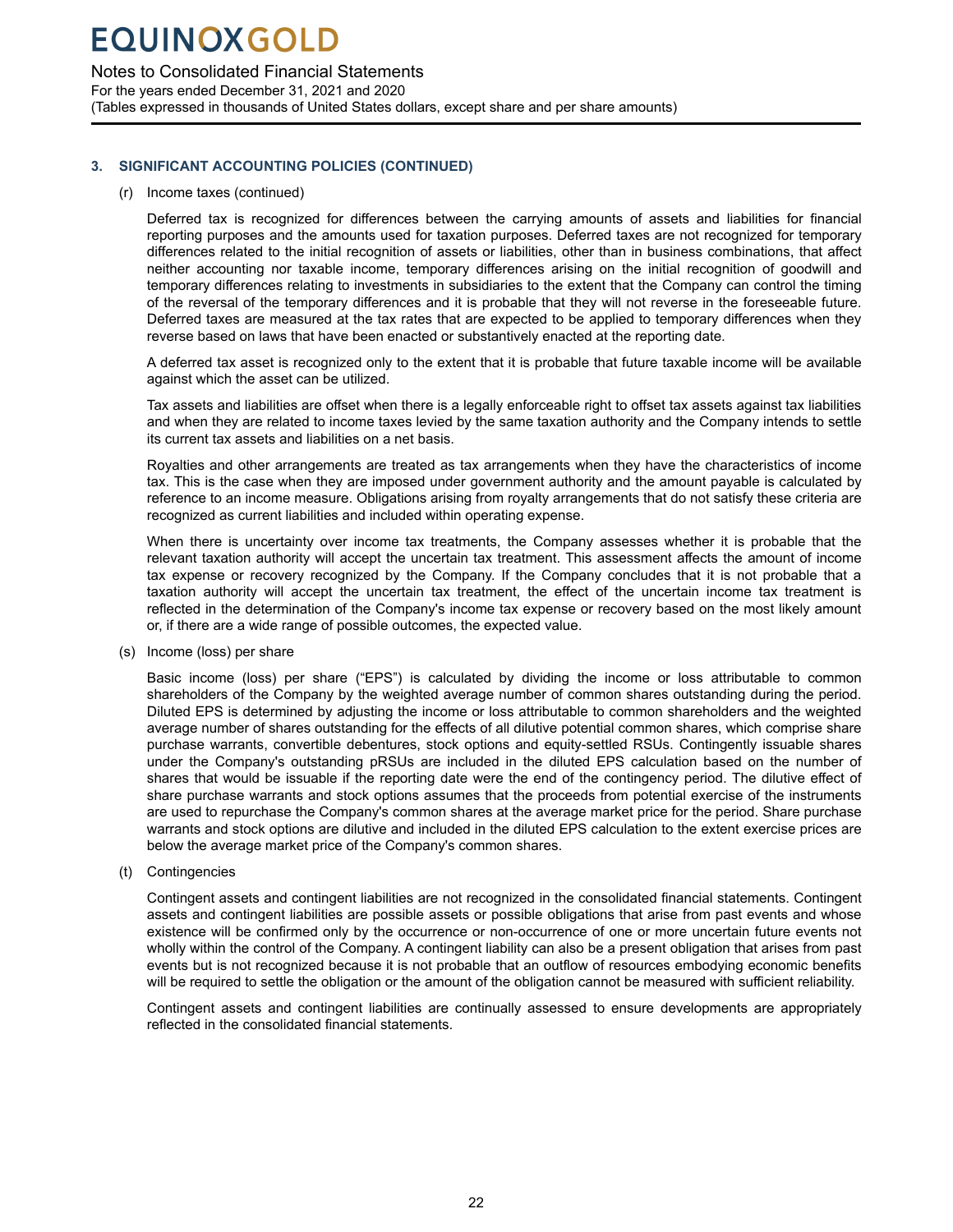### Notes to Consolidated Financial Statements

For the years ended December 31, 2021 and 2020

(Tables expressed in thousands of United States dollars, except share and per share amounts)

### **3. SIGNIFICANT ACCOUNTING POLICIES (CONTINUED)**

- (u) Changes in accounting policies during the reporting period
	- (i) *Property, Plant and Equipment Proceeds before Intended Use (Amendments to IAS 16)*

On May 14, 2020, the IASB published *Property, Plant and Equipment - Proceeds before Intended Use (Amendments to IAS 16)* which prohibits deducting from the cost of property, plant and equipment any proceeds from selling items produced while preparing the asset for its intended use. Instead, proceeds from selling such items and the cost of producing such items shall be recognized in net income or loss.

The effective date of the amendments is for annual periods beginning on or after January 1, 2022. Earlier application is permitted. The amendments apply retrospectively, but only to items of property, plant and equipment made available for use on or after the beginning of the earliest period presented in the consolidated financial statements in which the Company first applies the amendments.

The Company early applied the amendments in its consolidated financial statements for the annual period beginning on January 1, 2021. On application of the amendments, the Company reclassified \$1.6 million of pre-commercial production net proceeds from mineral properties, plant and equipment as at December 31, 2020 to net income for the year ended December 31, 2020, comprising \$2.9 million in revenue, \$1.0 million in operating expense and \$0.3 million in depreciation and depletion.

(ii) Presentation of finance fees and interest paid in statement of cash flows

Effective January 1, 2021, the Company made an accounting policy change to classify finance fees paid (which includes interest paid) within the consolidated statement of cash flows for the year ended December 31, 2021 as a financing activity rather than an operating activity, which more appropriately reflects the nature of these cash flows. Interest paid has been disclosed separately as a financing cash flow. Comparative figures for the year ended December 31, 2020 have been reclassified to conform with the change in accounting policy.

(iii) Interest rate benchmark reform

Interest rate benchmark reform ("Reform") refers to the global reform of interest rate benchmarks, which includes the replacement of some interbank offered rates with alternative benchmark rates. The Company applied *Interest Rate Benchmark Reform - Phase 2 (Amendments to IFRS 9, IAS 39, IFRS 7, IFRS 4 and IFRS 16)* (the "Reform Amendments") effective January 1, 2021. The Reform Amendments provide a practical expedient requiring the effective interest rate be adjusted when accounting for changes in the basis for determining the contractual cash flows of financial assets and liabilities that relate directly to the Reform rather than applying modification accounting which might have resulted in a gain or loss. In addition, the Reform Amendments require disclosures to assist users in understanding the effect of the Reform on the Company's financial instruments and risk management strategy.

On March 5, 2021, the Financial Conduct Authority, the regulatory supervisor of the administrator of London Interbank Offered Rate ("LIBOR"), announced that panel bank submissions for the 1-week and 2-month USD LIBOR settings will cease immediately after December 31, 2021, and immediately after June 30, 2023, in the case of the remaining USD LIBOR settings, after which representative LIBOR rates will no longer be available.

The Company maintains a credit facility, which comprises a \$400 million revolving loan (the "Revolving Facility") and a \$100 million amortizing term loan (the "Term Loan") (together, the "Credit Facility"), that bears interest at the LIBOR applicable to the interest period on each draw down plus an applicable margin ranging from 2.5% to 3.75% based on the Company's leverage ratio (note 14(a)). At December 31, 2021, the Company had \$193.8 million owing under the Revolving Facility and \$85.8 million owing under the Term Loan. The Revolving Facility matures on March 8, 2024 and the Term Loan matures on March 10, 2025. The Credit Facility agreement contains terms that replace the applicable current benchmark rate with an alternate benchmark rate when the current benchmark rate ceases to exist, which may include a term rate based on the Secured Overnight Financing Rate ("SOFR"). The Company expects to apply the practical expedient but the impact on the Company's consolidated financial statements cannot be determined until the alternate benchmark rate is agreed on with the counterparty.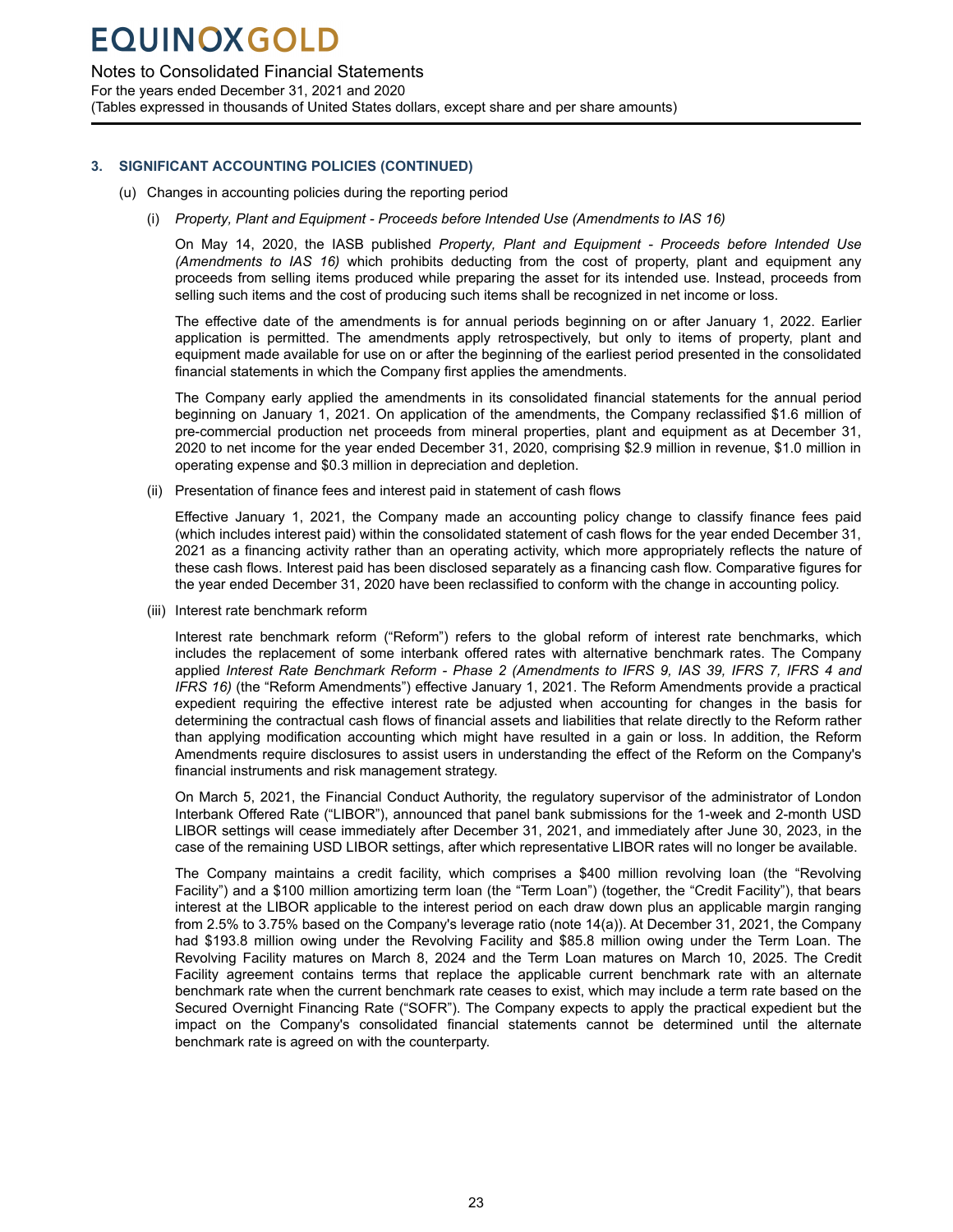### <span id="page-25-0"></span>Notes to Consolidated Financial Statements

For the years ended December 31, 2021 and 2020 (Tables expressed in thousands of United States dollars, except share and per share amounts)

### **3. SIGNIFICANT ACCOUNTING POLICIES (CONTINUED)**

(v) Amended IFRS standard not yet effective

In May 2021, the IASB issued *Deferred Tax related to Assets and Liabilities Arising from a Single Transaction*  which amended IAS 12, *Income Taxes* ("IAS 12")*.* The amendments narrowed the scope of the recognition exemption in IAS 12, relating to the recognition of deferred tax assets and liabilities, so that it no longer applies to transactions that, on initial recognition, give rise to equal taxable and deductible temporary differences such as leases and reclamation and closure cost provisions. The amendments are effective for annual reporting periods beginning on or after January 1, 2023 to transactions that occur on or after the beginning of the earliest comparative period presented. Earlier application is permitted. The Company is currently assessing the impact of the amendments on its consolidated financial statements.

### **4. AREAS OF SIGNIFICANT JUDGEMENT AND ESTIMATION UNCERTAINTY**

In preparing these consolidated financial statements, management has made judgements, estimates and assumptions that affect the application of the Company's accounting policies and the reported amounts of assets, liabilities, income and expenses. Actual results may differ from estimates and assumptions made as the estimation process is inherently uncertain. All estimates and assumptions are reviewed on an ongoing basis based on relevant facts and circumstances, and new reliable information or experience. Revisions to estimates are recognized in the period in which the estimates are revised and in any future periods affected. Information about critical judgements that management has made in the process of applying the Company's accounting policies that have the most significant effect on amounts recognized in these consolidated financial statements and the major sources of estimation uncertainty at December 31, 2021 that could result in a material adjustment to the carrying amounts of assets and liabilities within the next financial year are as follows:

- (a) Judgements
	- (i) Acquisitions

On the acquisition of a set of assets and liabilities, the acquiror must determine whether the set acquired includes the inputs and processes applied to those inputs necessary to constitute a business as defined in IFRS 3 – *Business Combinations*. If an acquired set of assets and liabilities includes goodwill, the set is presumed to be a business. Transactions accounted for as business combinations may result in goodwill or a bargain purchase gain and transaction costs are expensed. Transactions accounted for as asset acquisitions do not result in goodwill or a bargain purchase gain and transaction costs are capitalized as part of the assets acquired.

Based on an assessment of the relevant facts and circumstances, the Company concluded that the acquisitions of Premier on April 7, 2021 and Leagold on March 10, 2020 met the criteria for transactions accounted for as business combinations and that Equinox Gold was the acquirer. The Company's acquisition of an additional 10% interest in Greenstone on April 16, 2021 was determined to be an asset acquisition.

(ii) Investments

Management applies judgement in assessing whether the facts and circumstances pertaining to each investment result in the Company having control, joint control or significant influence over an investee.

The Company determined that its initial 50% interest in Greenstone, acquired in connection with the Premier Acquisition on April 7, 2021 represented joint control of Greenstone and that Greenstone was a joint operation due to provisions in the limited partnership agreement that require unanimous approval of the partners regarding the relevant activities of Greenstone, and the fact that the partnership is primarily designed for the provision of output to the partners, giving the partners rights to substantially all the economic benefits of the assets of Greenstone, and is dependent on the partners on a continuous basis to settle the liabilities of Greenstone. On April 16, 2021, upon acquisition of an incremental 10% interest in Greenstone, resulting in the Company's total interest in the project being 60%, the Company reassessed its conclusion on joint control and the classification of the joint arrangement and determined no changes were required as the acquisition of the additional interest did not change the contractual sharing of control.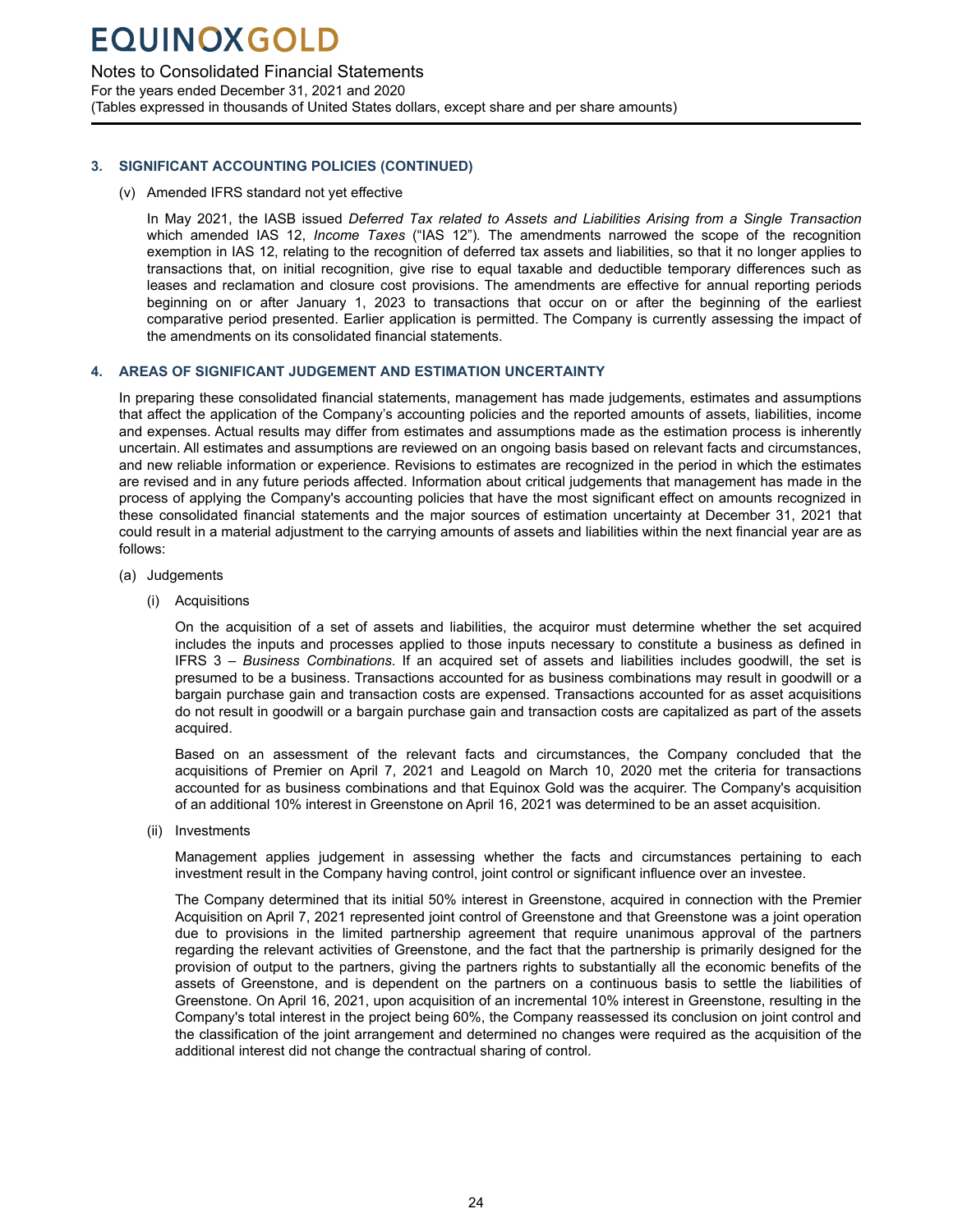Notes to Consolidated Financial Statements

For the years ended December 31, 2021 and 2020 (Tables expressed in thousands of United States dollars, except share and per share amounts)

### **4. AREAS OF SIGNIFICANT JUDGEMENT AND ESTIMATION UNCERTAINTY (CONTINUED)**

- (a) Judgements (continued)
	- (ii) Investments (continued)

On April 28, 2021, upon sale of a portion of the Company's shareholdings in Solaris Resources Inc. ("Solaris"), the Company's interest in Solaris decreased to 19.9%. The Company determined that due to the reduction of its interest, the Company no longer had significant influence and discontinued accounting for its interest using the equity method. The Company recognized a gain of \$186.1 million on reclassification of its investment (note 5(d)). At December 31, 2021, the Company's investment in Solaris common shares is accounted for as a marketable security measured at FVOCI.

(iii) Functional currency

The functional currency of the Company and each of its subsidiaries and joint operation is the currency of the primary economic environment in which the entity operates. The Company determined the functional currency of the Company and each of its subsidiaries is the US dollar, and the functional currency of Greenstone is the Canadian dollar. Determination of functional currency involves certain judgements about the primary economic environment. The Company will reconsider its functional currency and that of its subsidiaries and joint operation if there is a change in events and conditions that determined the primary economic environment and account for the effects of a change in functional currency prospectively.

(iv) Commencement of commercial production

Until a mine is capable of operating at levels intended by management, costs incurred, other than costs associated with the sale of gold doré produced, and including borrowing costs incurred on qualifying assets, are capitalized as part of the costs of the related mineral properties. Depletion of capitalized costs for mineral properties begins when the mine is capable of operating at levels intended by management. Management considers several factors in determining when a mineral property is capable of operating at levels intended by management. Amongst other quantitative and qualitative factors, throughput, mill grades, recoveries, and for a heap leach operation, stacking rates and irrigation rates, are assessed over a reasonable period to make this determination. The Company determined that Phase 1 of the two-phase development plan at Castle Mountain consisting of a run-of-mine heap leach operation was capable of operating at levels intended by management effective November 21, 2020.

(v) Indicators of impairment

Judgement is required in assessing whether certain factors would be considered an indicator of impairment. The Company considers both external and internal sources of information in assessing whether there are any indications that CGUs may be impaired and, accordingly, whether impairment testing is needed. External sources of information the Company considers include changes in the market, economic and legal environment in which the Company operates that are not within its control and are expected to affect the recoverable amount of CGUs. Internal sources of information the Company considers include the manner in which mineral properties, plant and equipment are being used or are expected to be used and indications of economic performance of the assets. The primary external factors considered are changes in spot and forecast metal prices, changes in laws and regulations and the Company's market capitalization relative to its net asset carrying amount. The primary internal factors considered are the Company's current mine performance against expectations, changes in mineral reserves and resources, life of mine plans and exploration results.

Significant assumptions are used in preparing life of mine plans including forecast metal prices, reserves and resources, mine production, operating costs, capital expenditures, discount rates and foreign exchange rates. These estimates and assumptions are subject to risk and uncertainty, particularly in circumstances where there is a limited operating history of the asset or CGU.

(vi) Income taxes

In determining the Company's income tax expense for the period, management applies judgement in the interpretation of tax legislation in multiple jurisdictions. The Company is subject to tax assessments by various taxation authorities, which may interpret legislation differently. These differences may affect the final amounts or timing of tax payments. The amounts recognized in the consolidated financial statements are based on management's judgements on the application of tax legislation and the probable outcome of tax assessments.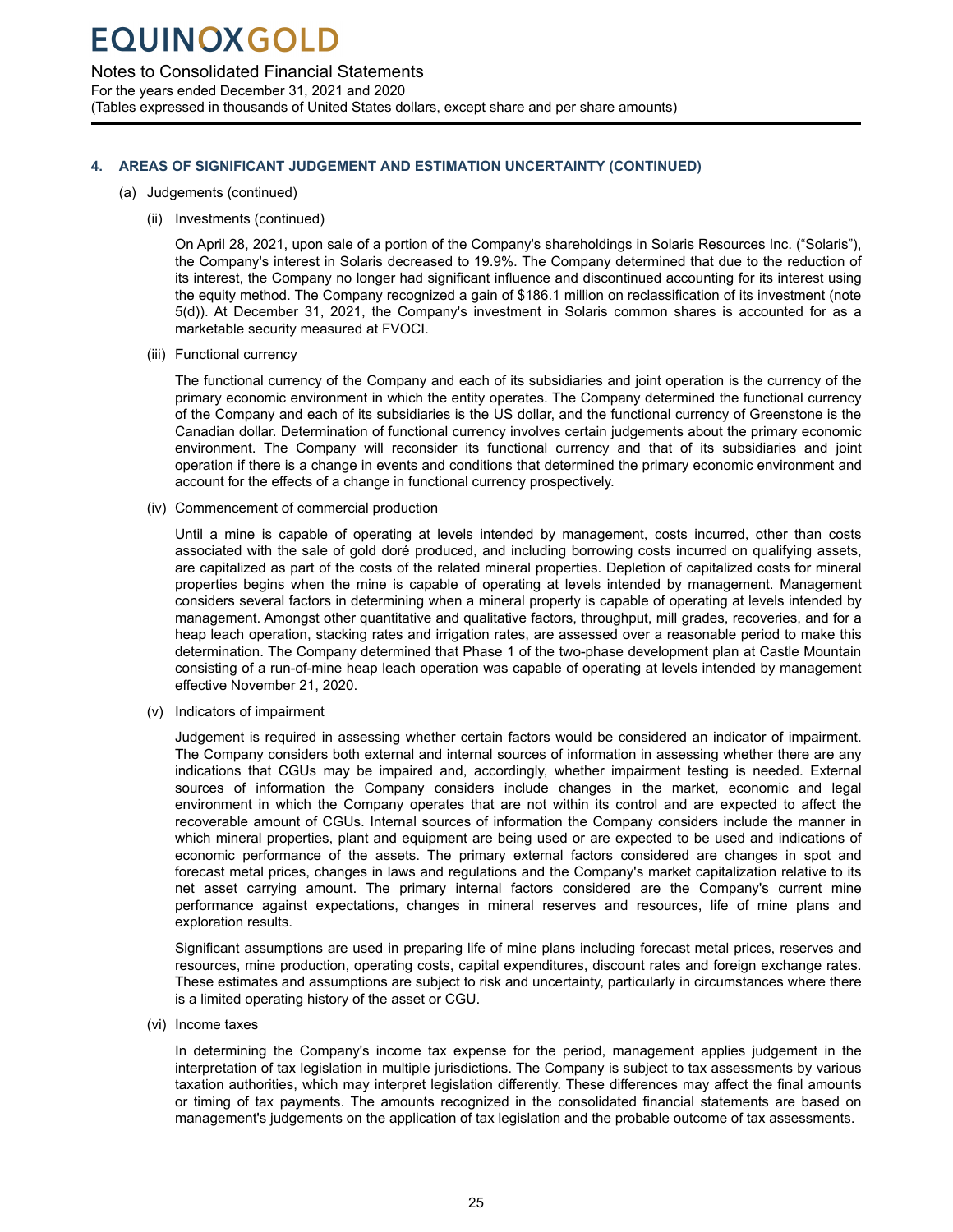Notes to Consolidated Financial Statements

For the years ended December 31, 2021 and 2020 (Tables expressed in thousands of United States dollars, except share and per share amounts)

### **4. AREAS OF SIGNIFICANT JUDGEMENT AND ESTIMATION UNCERTAINTY (CONTINUED)**

- (a) Judgements (continued)
	- (vii) Contingencies

Contingencies are possible assets or liabilities arising from past events that, by their nature, will be resolved only when one or more uncertain future events occur or fail to occur and are not recognized in the consolidated financial statements. Such contingencies include, but are not limited to, environmental obligations, litigation, regulatory proceedings, tax matters and losses resulting from other events. Contingencies are assessed continually to ensure that developments are appropriately reflected in the consolidated financial statements. The assessment of the existence and potential impact of contingencies inherently involves the exercise of significant judgement regarding the outcome of future events and probability of an inflow or outflow of economic benefits.

- (b) Key sources of estimation uncertainty
	- (i) Mineral reserve and mineral resource estimates

The Company estimates its mineral reserves and mineral resources based on information compiled by qualified persons as defined by National Instrument ("NI") 43-101. Estimates of proven and probable mineral reserves, and measured and indicated mineral resources are used in the calculation of depreciation, depletion and determination, when applicable, of the recoverable amount of CGUs, and for forecasting the timing of reclamation and closure cost expenditures.

There are numerous uncertainties inherent in estimating mineral reserves and resources, and assumptions that are valid at the time of estimation may change significantly when new information becomes available. Changes in forecast commodity prices, foreign exchange rates, operating expense or recovery rates may change the economic status of mineral reserves and resources and may, ultimately, result in mineral reserve and resources estimates being revised. Changes in estimates of mineral reserves and resources could impact depreciation and depletion rates, asset carrying amounts and the provision for reclamation and closure costs.

(ii) Valuation of inventories

Inventories are measured at the lower of weighted average costs and NRV. Weighted average costs include expenditures incurred and depreciation and depletion of assets used in mining and processing activities that are deferred and accumulated as the costs of heap leach ore, stockpiled ore, work-in-process and finished goods inventories. The determination of NRV involves the use of estimates. The NRV of inventories is calculated as the estimated price at the time of eventual sale based on prevailing and forecast metal prices less estimated future costs to convert the inventories into saleable form and associated selling costs.

The Company also makes estimates of recoverable ounces on the leach pads based on quantities of ore placed on the leach pads, the grade of ore placed on the leach pads and an estimated recovery rate. Actual timing and ultimate recovery of gold contained on the leach pads can differ significantly from these estimates. Changes in estimates of recoverable ounces on the leach pads can impact the Company's ability to recover the carrying amount of the inventories and may result in a write-down of inventories.

(iii) Reclamation and closure costs

The Company's provision for reclamation and closure costs represents management's best estimate of the present value of the future cash outflows required to settle the liability, which reflects estimates of future costs, inflation, movements in foreign exchange rates and assumptions of risks associated with the future cash outflows, and the applicable risk-free interest rates for discounting the future cash outflows (note 16). Changes in the above estimates and assumptions can result in a change to the provision recognized by the Company.

Changes to the provision for reclamation and closure costs are recognized with a corresponding change to the carrying amounts of related mineral properties, plant and equipment during the period of change. Adjustments to the carrying amounts of related mineral properties, plant and equipment can result in a change to future depletion expense.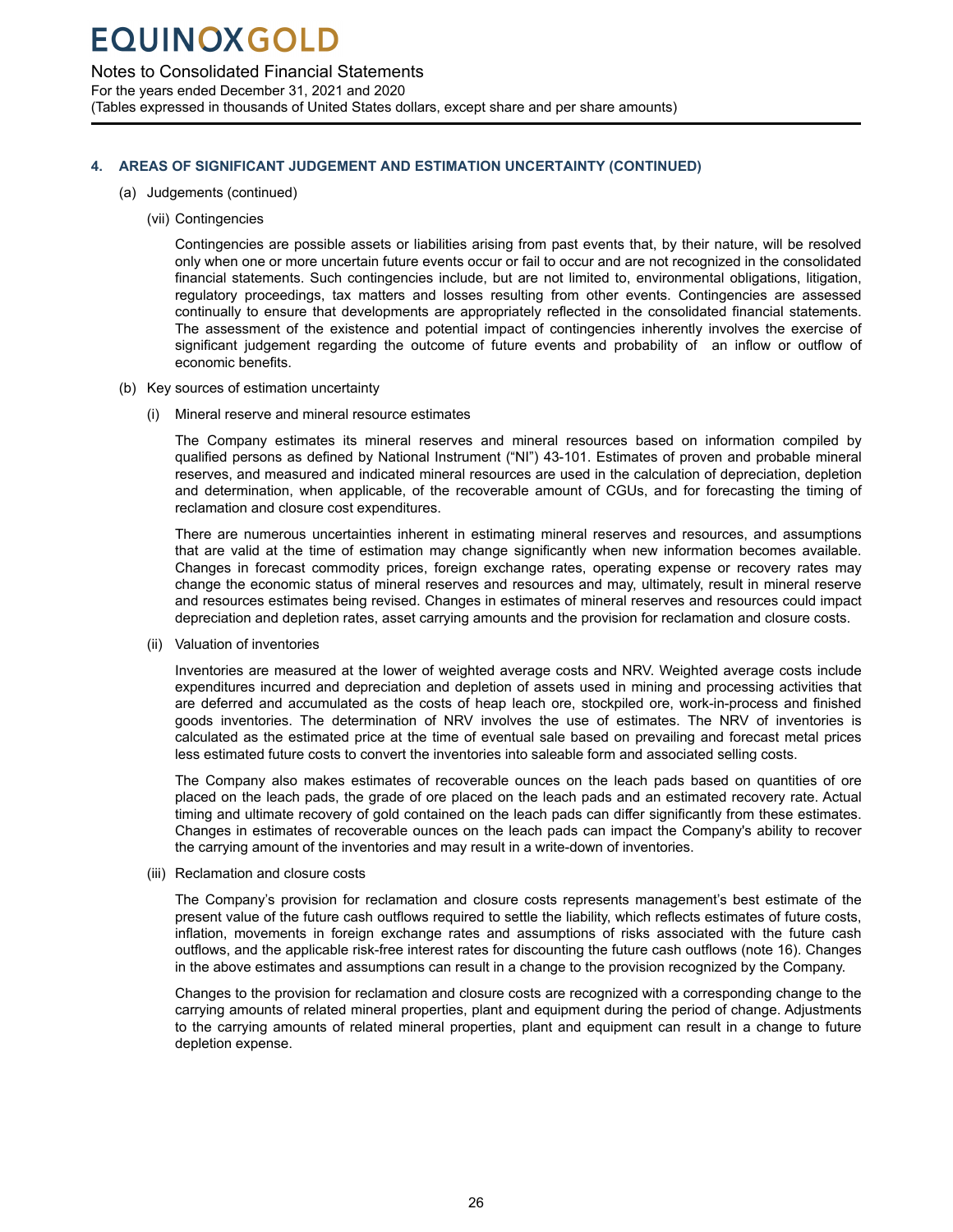### <span id="page-28-0"></span>Notes to Consolidated Financial Statements

For the years ended December 31, 2021 and 2020

(Tables expressed in thousands of United States dollars, except share and per share amounts)

### **4. AREAS OF SIGNIFICANT JUDGEMENT AND ESTIMATION UNCERTAINTY (CONTINUED)**

- (b) Key sources of estimation uncertainty (continued)
	- (iv) Income taxes and value-added taxes receivable

Deferred tax assets and liabilities are measured at the tax rates expected to apply to the periods the assets are realized and the liabilities are settled. In determining the applicable rates to apply, the Company makes estimates of the timing of reversal of temporary differences. The Company also makes estimates of the amounts and timing of future taxable income available against which deductible temporary differences can be utilized. Estimates of future taxable income are based on forecasted results of operations, application of tax legislation and available tax opportunities. The impacts of changes in these estimates are recognized in the period of change.

The Company provides for uncertain income tax treatments based on management's judgement on the probable outcome of tax assessments; the amounts recognized are measured based on the most likely amount or, if there are a wide range of possible outcomes, the expected value of the liability. Adjustments for differences between amounts recognized and final amounts as assessed by the taxation authorities are made during the period such differences are identified.

The Company has receivables from various governments for federal and state value-added taxes ("VAT"). The timing and amount of VAT receivables collectible can be uncertain. Management makes significant estimates in its assessment of recoverability of these receivables. Changes in estimates made can result in the recognition or reversal of impairment losses within net income or loss.

(v) Fair value measurement of derivative financial instruments

The fair value measurement of the Company's derivative financial instruments requires the use of option pricing models or other valuation techniques (note 15).The fair value measurements of the Company's investments in warrants, Equinox Gold share purchase warrants with exercise prices denominated in CAD that are not traded, and Solaris share purchase warrants are based on the use of an option pricing model that uses assumptions related to expected life and share price volatility as inputs. The fair value measurements of gold collar and forward contracts and foreign exchange contracts are based on forward gold prices and forward foreign exchange rates, respectively. The fair value measurement of the production component of the contingent consideration in connection with the Greenstone acquisition is based on forward gold prices and assumptions related to the achievement of production milestones. Changes in assumptions and estimates used could result in changes in the fair values of the derivative financial instruments which are recognized in net income or loss.

### **5. CORPORATE TRANSACTIONS**

(a) Acquisition of Premier

On April 7, 2021, the Company acquired 100% of the issued and outstanding shares of Premier at an exchange ratio of 0.1967 Equinox Gold common shares for each Premier share. All outstanding options and warrants of Premier that were not exercised prior to the acquisition date were replaced with Equinox Gold options and warrants, as adjusted in accordance with the 0.1967 exchange ratio. The principal properties acquired by the Company in the Premier Acquisition were a 50% interest in Greenstone in Canada and the Mercedes Mine in Mexico. Immediately prior to the Premier Acquisition, Premier completed the spin-out of i-80 Gold Corp. ("i-80 Gold"), a newly created company holding Premier's gold projects in Nevada, United States. Premier retained a 30% interest in i-80 Gold which the Company acquired (note 11).

The Company determined that the Premier Acquisition represents a business combination, with Equinox Gold identified as the acquirer. Transaction costs incurred in respect of the acquisition totaling \$3.2 million, of which \$0.8 million were incurred in 2020, were expensed and presented as professional fees within general and administration expense in the consolidated statements of income.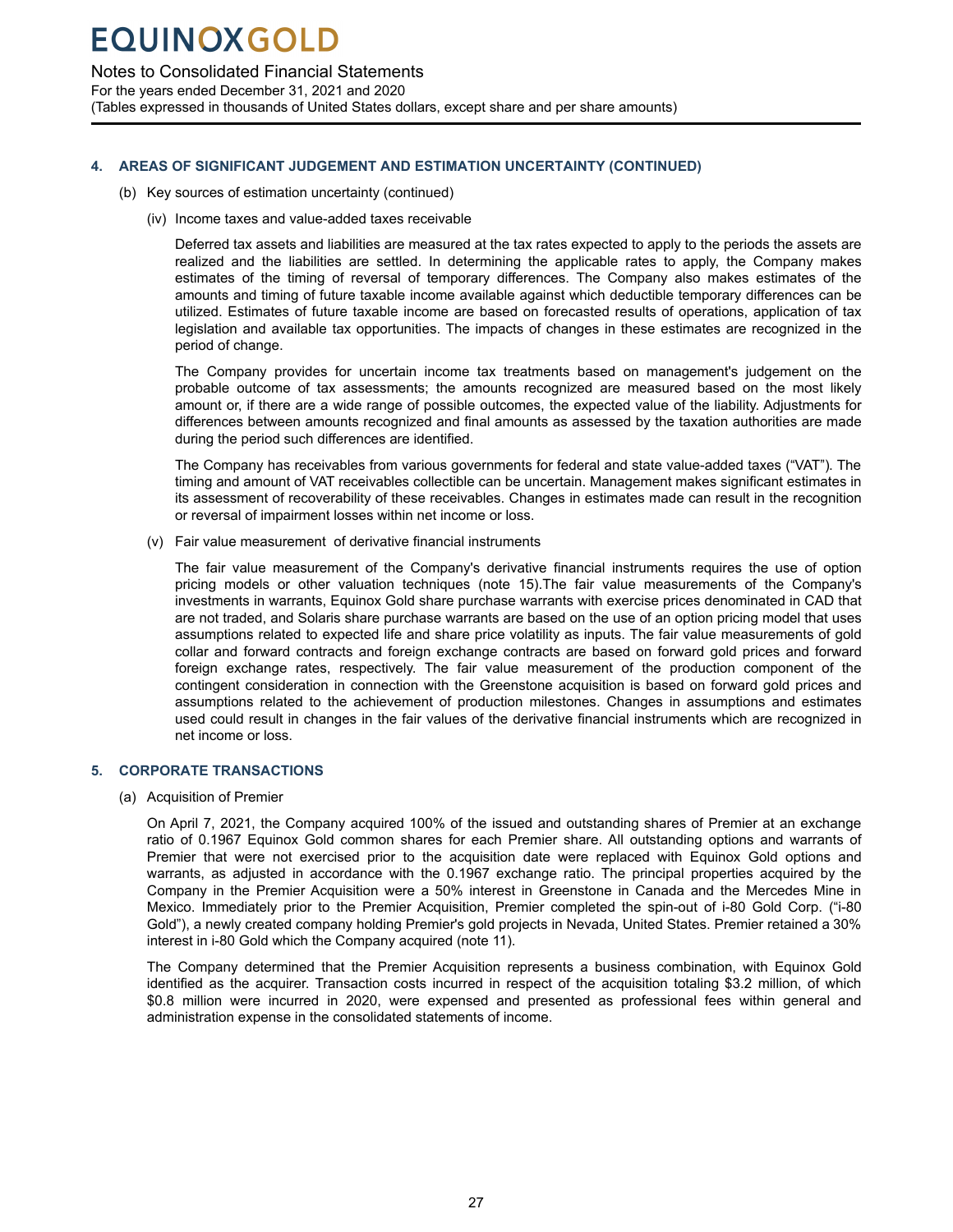### Notes to Consolidated Financial Statements

For the years ended December 31, 2021 and 2020 (Tables expressed in thousands of United States dollars, except share and per share amounts)

### **5. CORPORATE TRANSACTIONS (CONTINUED)**

(a) Acquisition of Premier (continued)

The acquisition-date fair value of the consideration transferred consisted of the following:

| Share consideration <sup>(1)</sup>   | 399.613 |
|--------------------------------------|---------|
| Option consideration <sup>(2)</sup>  | 8.155   |
| Warrant consideration <sup>(3)</sup> | 505     |
| Total consideration                  | 408.273 |

 $(1)$  The fair value of 47,373,723 common shares issued to Premier shareholders was determined using the Company's share price of C\$10.64 (\$8.44) per share on the acquisition date.

- $(2)$  The fair value of 2,813,747 replacement options issued was determined using the Black-Scholes option pricing model with the following weighted average assumptions: exercise price of C\$7.27, share price of C\$10.64, expected life of 2.07 years, expected volatility of 41.30%, dividend yield of 0.0%, and discount rate of 0.37%.
- $^{(3)}$  The fair value of 393,400 replacement warrants issued was determined using the Black-Scholes option pricing model with the following weighted average assumptions: exercise price of C\$10.42, share price of C\$10.64, expected life of 0.82 years, expected volatility of 39.7%, dividend yield of 0.0%, and discount rate of 0.15%.

In accordance with the acquisition method of accounting, the consideration transferred was allocated to the underlying assets acquired and liabilities assumed, based upon their estimated fair values at the date of acquisition. The table below presents the fair values of the assets acquired and liabilities assumed at the date of acquisition.

|  | Assets (liabilities) acquired |
|--|-------------------------------|
|  |                               |

| Fair value of net assets acquired         | \$<br>489,705 |
|-------------------------------------------|---------------|
| <b>Other liabilities</b>                  | (818)         |
| Deferred tax liabilities                  | (121, 931)    |
| Reclamation and closure cost provisions   | (13, 481)     |
| Stream arrangement                        | (40, 369)     |
| Loans and borrowings and accrued interest | (17, 649)     |
| Accounts payable and accrued liabilities  | (18,002)      |
| Other assets                              | 4,399         |
| Investment in associate                   | 79.001        |
| Mineral properties, plant and equipment   | 576,803       |
| Restricted cash                           | 8,333         |
| Inventories                               | 11,987        |
| Trade and other receivables               | 13,165        |
| Cash and cash equivalents                 | \$<br>8.267   |
| ,  , ,                                    |               |

The above fair values were finalized at December 31, 2021. The Company retained an independent appraiser to assist with determination of the fair values of certain assets acquired and liabilities assumed. The fair value of inventories was determined based on an NRV approach, whereby the future estimated cash flows from sales of payable metal produced are adjusted for costs to complete. The fair value of the investment in associate, representing the Company's 30% interest in i-80 Gold, was based on the quoted market price of i-80 Gold common shares. The fair value of mineral properties, plant and equipment, excluding exploration and evaluation assets, was based on comparable transactions. An in-situ approach was used to estimate the fair values of certain exploration assets with reference to a public company comparables analysis. The fair values of the stream arrangement and reclamation and closure cost provisions were estimated using discounted cash flow models. Expected future cash flows associated with the stream arrangement are based on estimates of future gold and silver prices and discount rates. Expected future cash flows related to the reclamation and closure cost provisions are based on estimates of the future expenditures required to settle the obligation for disturbances at the acquisition date, and discount rates.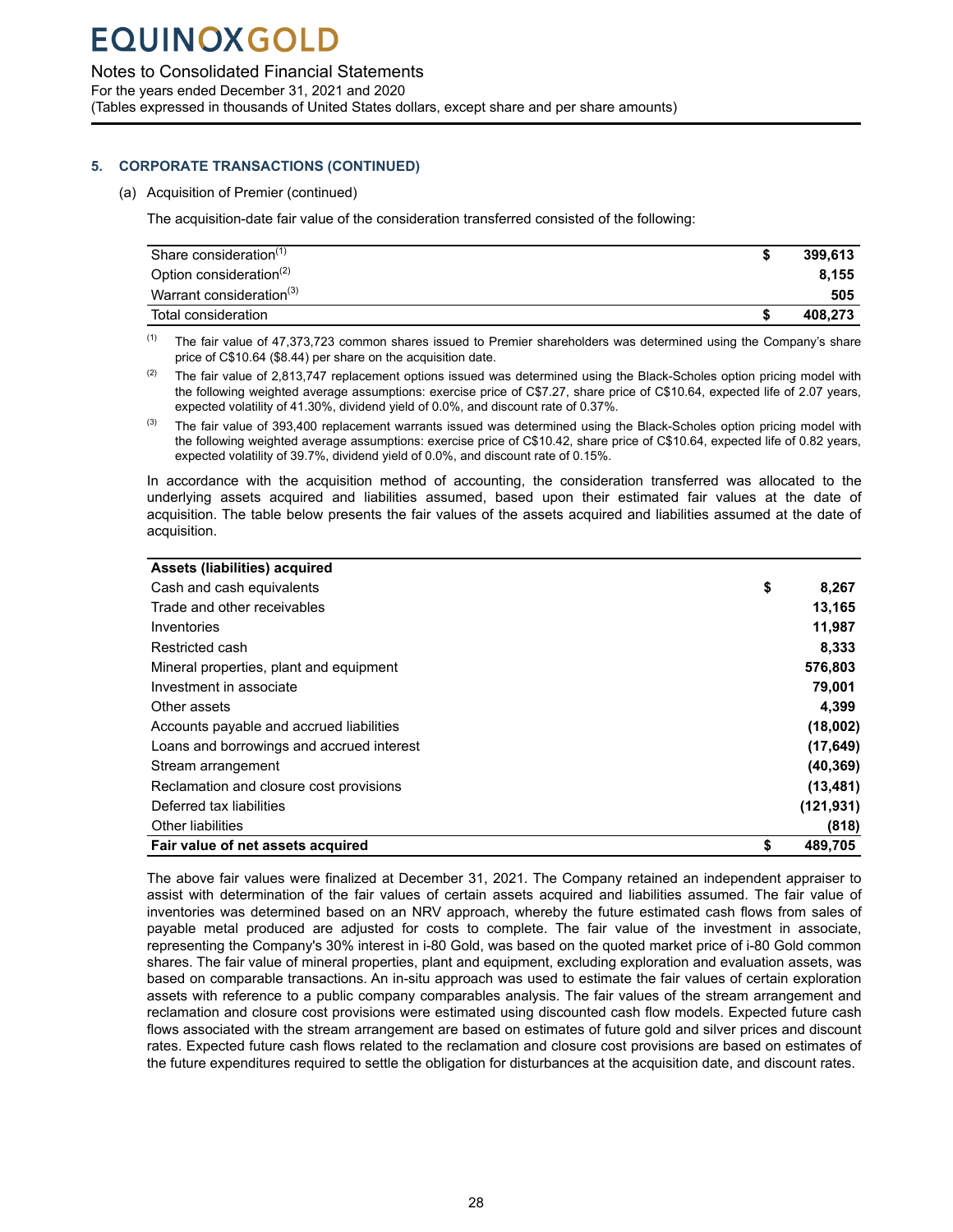### Notes to Consolidated Financial Statements

For the years ended December 31, 2021 and 2020 (Tables expressed in thousands of United States dollars, except share and per share amounts)

### **5. CORPORATE TRANSACTIONS (CONTINUED)**

(a) Acquisition of Premier (continued)

Upon finalization of the fair values of assets acquired and liabilities assumed, the Company retrospectively adjusted the provisional amounts recognized at the acquisition date. As a result, the Company recognized a bargain purchase gain of \$81.4 million, equal to the excess of the final fair value of the net assets acquired over the total consideration, in other income (expense). The difference of \$81.4 million between the final fair value of net assets acquired as compared to the provisional fair value of net assets acquired was mainly related to mineral properties, plant and equipment (\$94.4 million) and the associated deferred tax liabilities (\$13.0 million).

Consolidated revenue for the year ended December 31, 2021 includes revenue from the properties acquired in the Premier Acquisition of \$56.9 million. Consolidated net income for the year ended December 31, 2021 includes net income before tax from Premier of \$7.7 million. Had the transaction occurred on January 1, 2021, pro-forma unaudited consolidated revenue and net income before tax for the year ended December 31, 2021 would have been approximately \$1,115.0 million and \$541.0 million, respectively.

(b) Acquisition of additional interest in Greenstone

On April 16, 2021, the Company completed the acquisition of an additional 10% interest in Greenstone, resulting in the Company's total interest in the project being 60%, for a total cost of \$59.9 million, consisting of a cash payment of \$51.0 million on closing and the following contingent consideration:

- a \$5.0 million cash payment 24 months after a positive mine construction decision for Greenstone; and
- the delivery of approximately 2,200 ounces of refined gold, the cash equivalent value of such refined gold, or a combination thereof, after each production milestone of 250,000 ounces, 500,000 ounces and 700,000 ounces from Greenstone.

The contingent consideration was measured at fair value at the date of acquisition in the amount of \$8.9 million based on the projected cash outflows associated with the contingent payments at the milestone dates, adjusted for the time value of money using an appropriate market-based discount rate that reflects the risk associated with the delivery of the contingent consideration.

The Company concluded that Greenstone was not a business and accordingly accounted for the acquisition of the additional 10% interest as an asset acquisition. The total cost of acquisition was allocated to the assets acquired and liabilities assumed as follows:

| Assets (liabilities) acquired           |    |        |
|-----------------------------------------|----|--------|
| Cash and cash equivalents               | \$ | 95     |
| Trade and other receivables             |    | 21     |
| Restricted cash                         |    | 1,043  |
| Mineral properties, plant and equipment |    | 59,078 |
| Other assets                            |    | 10     |
| Accounts payable                        |    | (287)  |
| <b>Other liabilities</b>                |    | (27)   |
| Net assets acquired                     | S  | 59,933 |

The contingent consideration has been accounted for as financial liabilities. The cash component of the contingent consideration is classified as a financial liability measured at amortized cost and accreted at the end of each reporting period using an effective interest rate of 18.5%. The production component is classified as a derivative financial liability measured at FVTPL at the end of each reporting period (note  $15(b)(v)$ ).

At December 31, 2021, the amortized cost of the cash component was \$3.6 million and the fair value of the derivative component was \$6.6 million. The carrying amounts of the cash and derivative contingent consideration are included in other non-current liabilities and non-current derivative liabilities, respectively.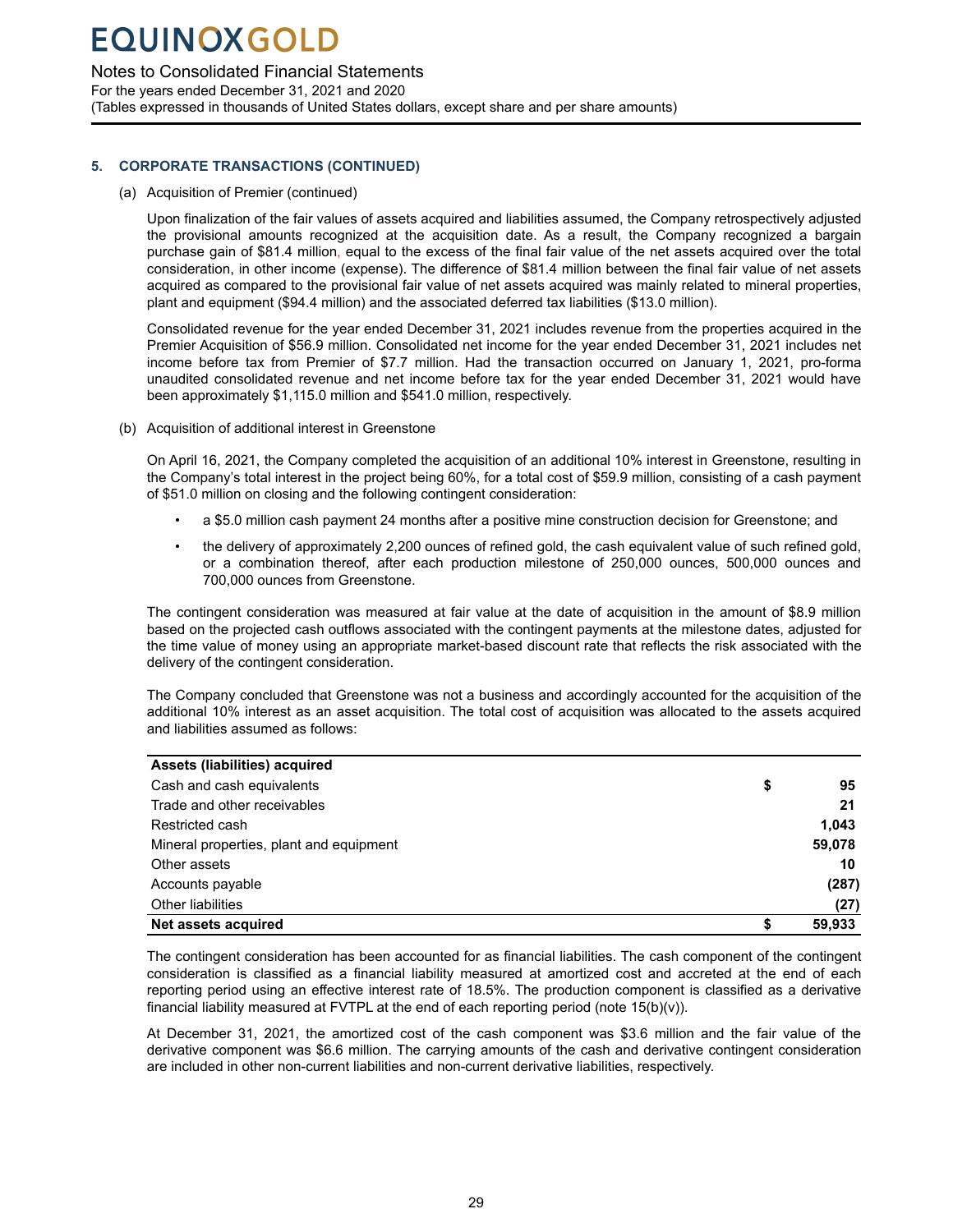### Notes to Consolidated Financial Statements

For the years ended December 31, 2021 and 2020 (Tables expressed in thousands of United States dollars, except share and per share amounts)

### **5. CORPORATE TRANSACTIONS (CONTINUED)**

(c) Sale of Pilar

On April 16, 2021, the Company completed the sale of its Pilar mine in Brazil ("Pilar") to Pilar Gold Inc. ("PGI") in exchange for the following consideration:

- a \$10.5 million cash payment received on closing of the sale;
- \$27.5 million in promissory notes receivable comprising:
	- \$10.0 million payable (the "Second Installment") on or before May 31, 2021; and
	- \$17.5 million payable (the "Third Installment") on or before November 30, 2021 (the "Third Installment Maturity Date"), which was extended to November 30, 2023 (note 12(a));
- a 9.9% equity interest in PGI; and
- a 1% net smelter returns ("NSR") royalty on production from Pilar.

The fair value of the consideration totaled \$47.0 million at the date of sale which included the fair values of the cash payment received on closing, the promissory note receivable of \$27.5 million, the investment in PGI of \$4.8 million and the 1% NSR royalty on production from Pilar of \$5.8 million, net of a working capital adjustment of \$1.6 million. The Company recognized a gain on the sale of \$45.4 million in other income (expense) for the year ended December 31, 2021.

The Second Installment was received in May 2021. On November 30, 2021, the Third Installment maturity date was extended to November 30, 2023. The Third Installment is included within other non-current assets and is classified as a financial asset measured at amortized cost (note 12(a)).

The equity interest in PGI is included within other non-current assets and measured at FVOCI with changes in fair value recognized in OCI (note 12(b)).

The NSR royalty asset is included within mineral properties.

(d) Sale of partial interest in Solaris

On April 28, 2021, the Company sold a portion of its shareholdings in Solaris totaling 10 million units, with each unit consisting of one Solaris common share and one-half common share purchase warrant, for gross proceeds of \$66.7 million. Each whole warrant entitles the holder to acquire one common share of Solaris from the Company at a price of C\$10.00 until April 28, 2022. Of the gross proceeds of \$66.7 million, \$57.6 million was allocated to the common shares and \$9.1 million was allocated to the warrants.

On disposition, the Company recognized a gain on sale of its partial interest in Solaris shares in the amount of \$50.3 million in other income (expense). The fair value of the warrants granted (the "Solaris warrant liability") was recognized as a current derivative liability measured at FVTPL with changes in fair value at the end of each reporting period recognized in other income or expense (note 15(b)(iv)).

On disposition of the 10 million common shares of Solaris, the Company's interest in Solaris was reduced to 19.9%. As a result, the Company determined it no longer had significant influence over Solaris and accordingly discontinued the use of the equity method to account for its investment. The carrying amount of the Company's retained investment in Solaris was reclassified from investment in associate and recognized at fair value. The fair value of the Company's retained investment of \$197.6 million consisted of \$136.0 million in common shares ("Solaris Shares") and \$61.6 million in warrants ("Solaris Warrants") which were recognized as marketable securities measured at FVOCI (note 6) and derivative assets measured at FVTPL (note 15(a)(i)), respectively. The Company recognized a gain of \$186.1 million in other income (expense) on reclassification of its investment in Solaris.

(e) Acquisition of Leagold

On March 10, 2020, the Company acquired 100% of the issued and outstanding shares of Leagold at an exchange ratio of 0.331 of an Equinox Gold share for each Leagold share. Holders of Leagold options, warrants, PSUs and DSUs received equivalent Equinox Gold options, warrants, PSUs and DSUs with the number of Equinox Gold common shares issuable pursuant to such instruments adjusted by the 0.331 exchange ratio. Leagold was a gold mining company with four operating mines, one development project and one expansion project, all located in the Americas, including Los Filos in Mexico, and Fazenda, RDM, Pilar and Santa Luz in Brazil. The acquisition supported the Company's growth strategy and enhanced the Company's production profile.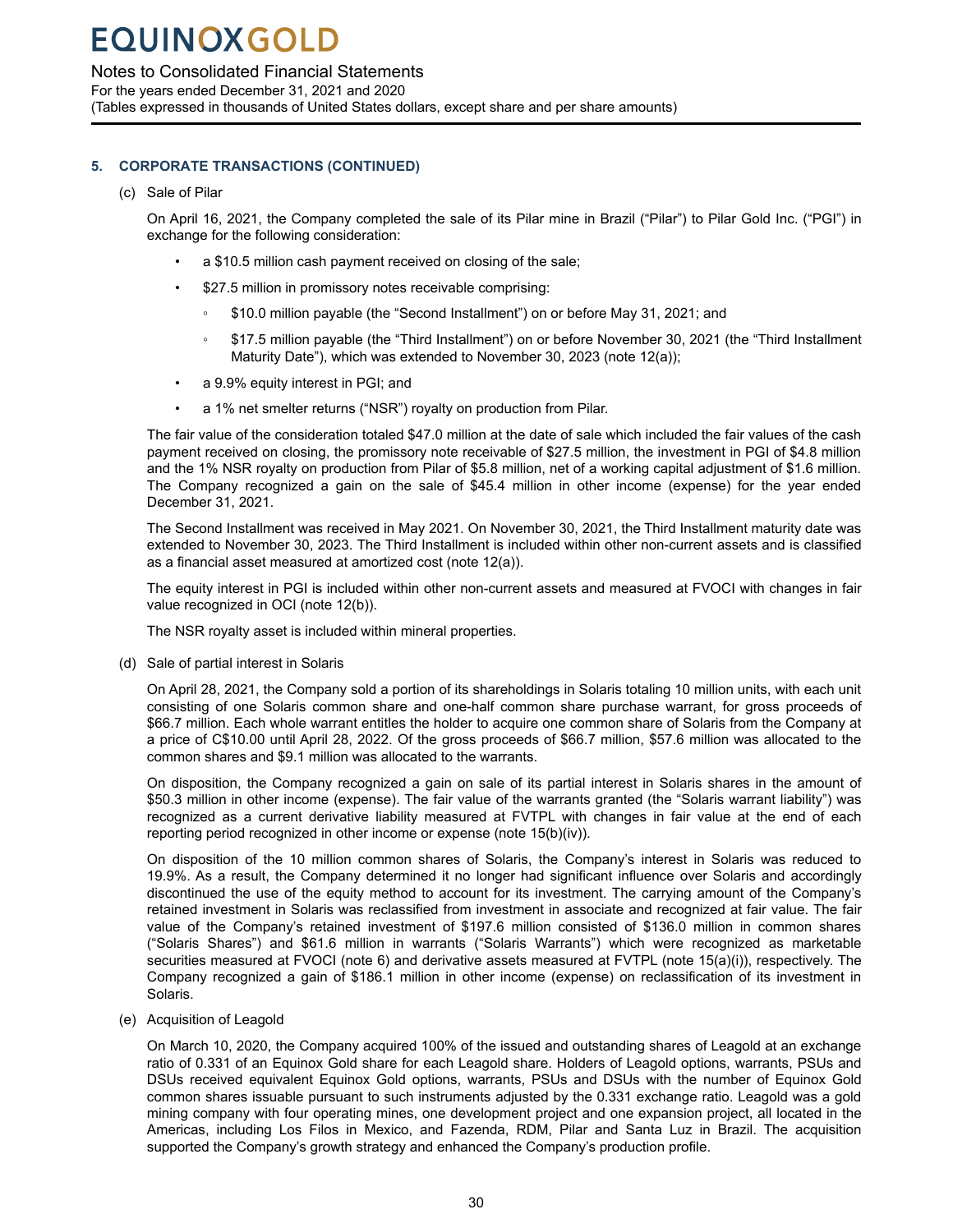### Notes to Consolidated Financial Statements

For the years ended December 31, 2021 and 2020 (Tables expressed in thousands of United States dollars, except share and per share amounts)

### **5. CORPORATE TRANSACTIONS (CONTINUED)**

(e) Acquisition of Leagold (continued)

By virtue of the Company issuing equity instruments and the relative voting rights of Equinox Gold shareholders in the combined company post-merger, among other factors, the Company was identified as the acquirer and the transaction was accounted for as a business combination. Transaction costs incurred in respect of the acquisition totaling \$5.9 million, of which \$4.6 million were incurred in 2020, were expensed and presented as professional fees within general and administration expense in the consolidated statements of income.

The acquisition-date fair value of the consideration transferred consisted of the following:

| Share consideration <sup>(1)</sup>       | 732.042 |
|------------------------------------------|---------|
| Option consideration <sup>(2)</sup>      | 19.777  |
| Warrant consideration <sup>(3)</sup>     | 8.543   |
| PSU and DSU consideration <sup>(4)</sup> | 3.721   |
| Total consideration                      | 764.083 |

 $<sup>(1)</sup>$  The fair value of 94,635,765 common shares issued to Leagold shareholders was determined using the Company's share</sup> price of C\$10.51 (\$7.74) per share on the acquisition date.

- (2) The fair value of 5,728,647 replacement options issued was determined using the Black-Scholes option pricing model with the following weighted average inputs and assumptions: exercise price of C\$7.77, share price of C\$10.51, expected life of 2.07 years, expected volatility of 60.2%, dividend yield of 0.0%, and discount rate of 0.54%.
- <sup>(3)</sup> The fair value of 16,626,569 replacement warrants issued was determined using the Black-Scholes option pricing model with the following weighted average inputs and assumptions: exercise price of C\$11.14, share price of C\$10.51, expected life of 0.32 years, expected volatility of 44.1%, dividend yield of 0.0%, and discount rate of 0.69%.
- (4) The fair values of 369,919 replacement PSUs and 319,288 replacement DSUs issued were determined using the Leagold share price of C\$3.49 (\$2.57) on the acquisition date, adjusted for the 0.331 exchange ratio.

In accordance with the acquisition method of accounting, the consideration transferred was allocated to the underlying assets acquired and liabilities assumed, based upon their estimated fair values at the date of acquisition.

The following presents the fair values of the assets acquired and liabilities assumed:

| Assets (liabilities) acquired             |               |
|-------------------------------------------|---------------|
| Cash and cash equivalents                 | \$<br>55,252  |
| Trade and other receivables               | 33.524        |
| Inventories                               | 150.078       |
| Mineral properties, plant and equipment   | 1,318,785     |
| Other assets                              | 21,432        |
| Accounts payable and accrued liabilities  | (88, 896)     |
| Loans and borrowings and accrued interest | (323, 870)    |
| Derivative liabilities                    | (78, 526)     |
| Reclamation and closure cost provision    | (62, 238)     |
| Deferred tax liabilities                  | (230, 458)    |
| <b>Other liabilities</b>                  | (31,000)      |
| Fair value of net assets acquired         | \$<br>764.083 |

The Company retained an independent appraiser to assist with determination of the fair values of certain assets acquired and liabilities assumed. The fair values of mineral properties were estimated using discounted cash flow models and the fair values of plant and equipment were estimated using a combination of the replacement cost approach and the sales comparison approach. Expected future cash flows were based on estimates of future gold prices and projected future revenues, estimated quantities of mineral reserves and mineral resources, expected future production costs and capital expenditures based on life of mine plans at the acquisition date. The fair value of reclamation and closure cost provision was estimated based on the present value of the estimated future cash flows for reclamation and closure activities discounted using a credit-adjusted risk-free rate as of the acquisition date.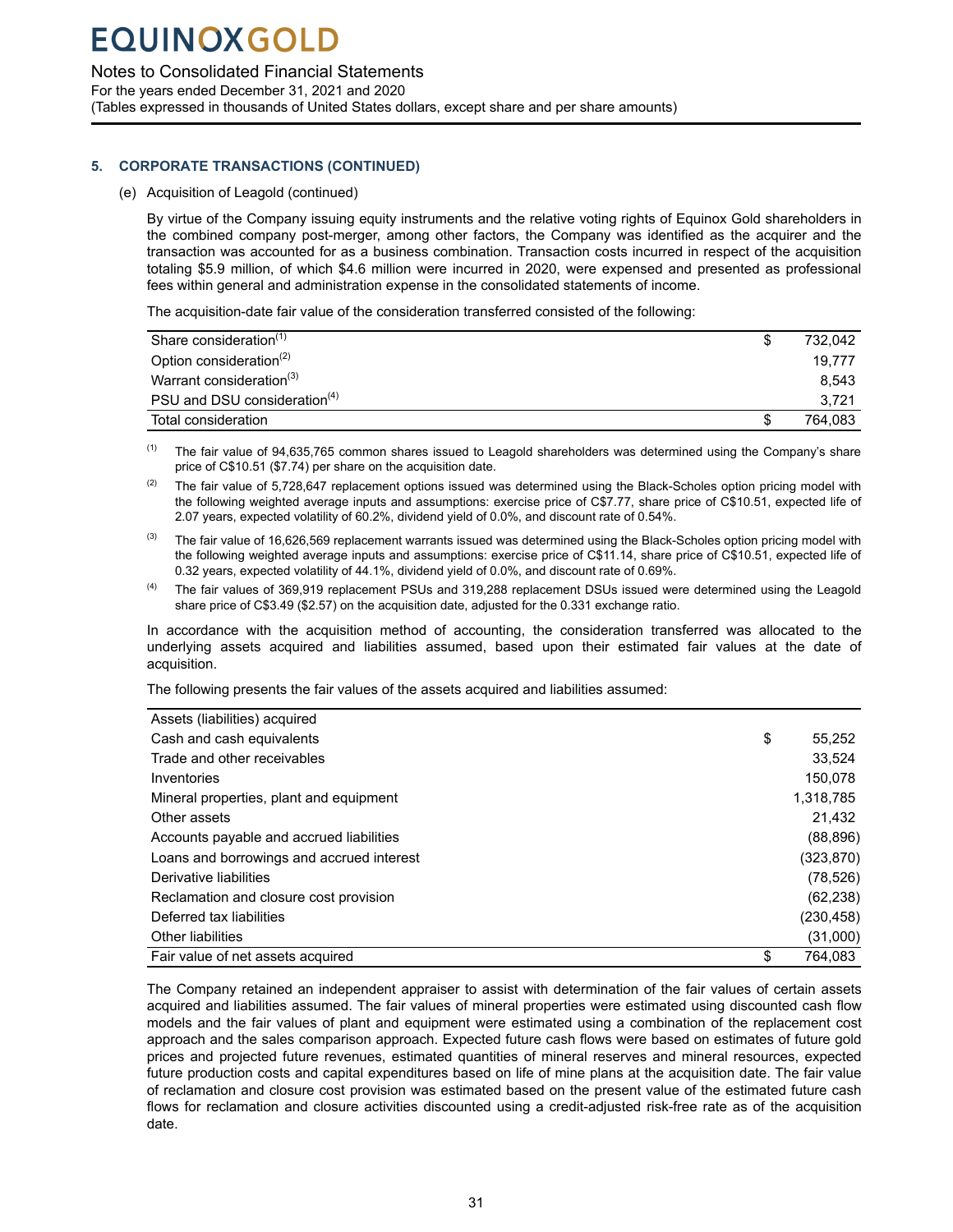### <span id="page-33-0"></span>Notes to Consolidated Financial Statements

For the years ended December 31, 2021 and 2020 (Tables expressed in thousands of United States dollars, except share and per share amounts)

### **5. CORPORATE TRANSACTIONS (CONTINUED)**

(e) Acquisition of Leagold (continued)

Consolidated revenue for the year ended December 31, 2020 includes revenue of \$360.7 million from the assets acquired in the Leagold Acquisition. Consolidated net income for the year ended December 31, 2020 includes a net loss before tax from Leagold of \$24.3 million. Had the transaction occurred on January 1, 2020, pro-forma unaudited consolidated revenue and net income before tax for the year ended December 31, 2020 would have been approximately \$934.9 million and \$2.6 million, respectively.

### **6. MARKETABLE SECURITIES**

|                                           |   | December 31,<br>2021 |    | December 31,<br>2020 |
|-------------------------------------------|---|----------------------|----|----------------------|
| Balance – beginning of year               |   | 3.120                | -S | 988                  |
| Additions                                 |   | 228                  |    | 514                  |
| Reclassification of investment in Solaris |   | 135.964              |    |                      |
| Change in fair value                      |   | 101.218              |    | 1.618                |
| Balance – end of year                     | S | 240.530              | S  | 3.120                |

On disposition of the Company's partial interest in Solaris on April 28, 2021, the Company's investment in Solaris Shares was reclassified from investment in associate to marketable securities and remeasured at its fair value of \$136.0 million (note 5(d)). The Company's 19.9% equity interest in Solaris is classified as a financial asset measured at FVOCI with changes in fair value recognized in OCI. At December 31, 2021, the fair value of the Company's investment in Solaris was \$238.6 million (2020 – nil). During the year ended December 31, 2021, the Company recognized a gain of \$102.6 million in OCI on remeasurement of the fair value of the equity securities.

### **7. TRADE AND OTHER RECEIVABLES**

|                                |   | December 31,<br>2021 | December 31,<br>2020 |
|--------------------------------|---|----------------------|----------------------|
| Trade receivables              | 5 | 14.207               | 17,172               |
| VAT receivables <sup>(1)</sup> |   | 24,621               | 18,991               |
| Income tax receivables         |   | 8.046                | 10,085               |
| Other receivables              |   | 3,386                | 9.624                |
|                                | S | 50,260               | 55,872               |

 $(1)$  At December 31, 2021, the Company had \$12.3 million (2020 – \$14.6 million) and \$16.7 million (2020 – \$8.2 million) of VAT receivable in Brazil and Mexico, respectively, of which \$8.8 million (2020 – \$6.5 million) of the Brazilian VAT is included in other non-current assets as it is expected to be recovered more than 12 months after the reporting date.

### **8. INVENTORIES**

|                              | December 31.<br>2021 | December 31.<br>2020 |
|------------------------------|----------------------|----------------------|
| Heap leach ore               | \$<br>258,197        | \$<br>268,703        |
| Stockpiled ore               | 11,118               | 13,514               |
| Work-in-process              | 17,400               | 14,988               |
| Finished goods               | 3,395                | 4,500                |
| Supplies                     | 35,777               | 37,473               |
| <b>Total inventories</b>     | \$<br>325,887        | \$<br>339,178        |
| Classified and presented as: |                      |                      |
| Current                      | \$<br>201,622 \$     | 208,290              |
| Non-current                  | 124,265              | 130,888              |
|                              | \$<br>325,887        | \$<br>339,178        |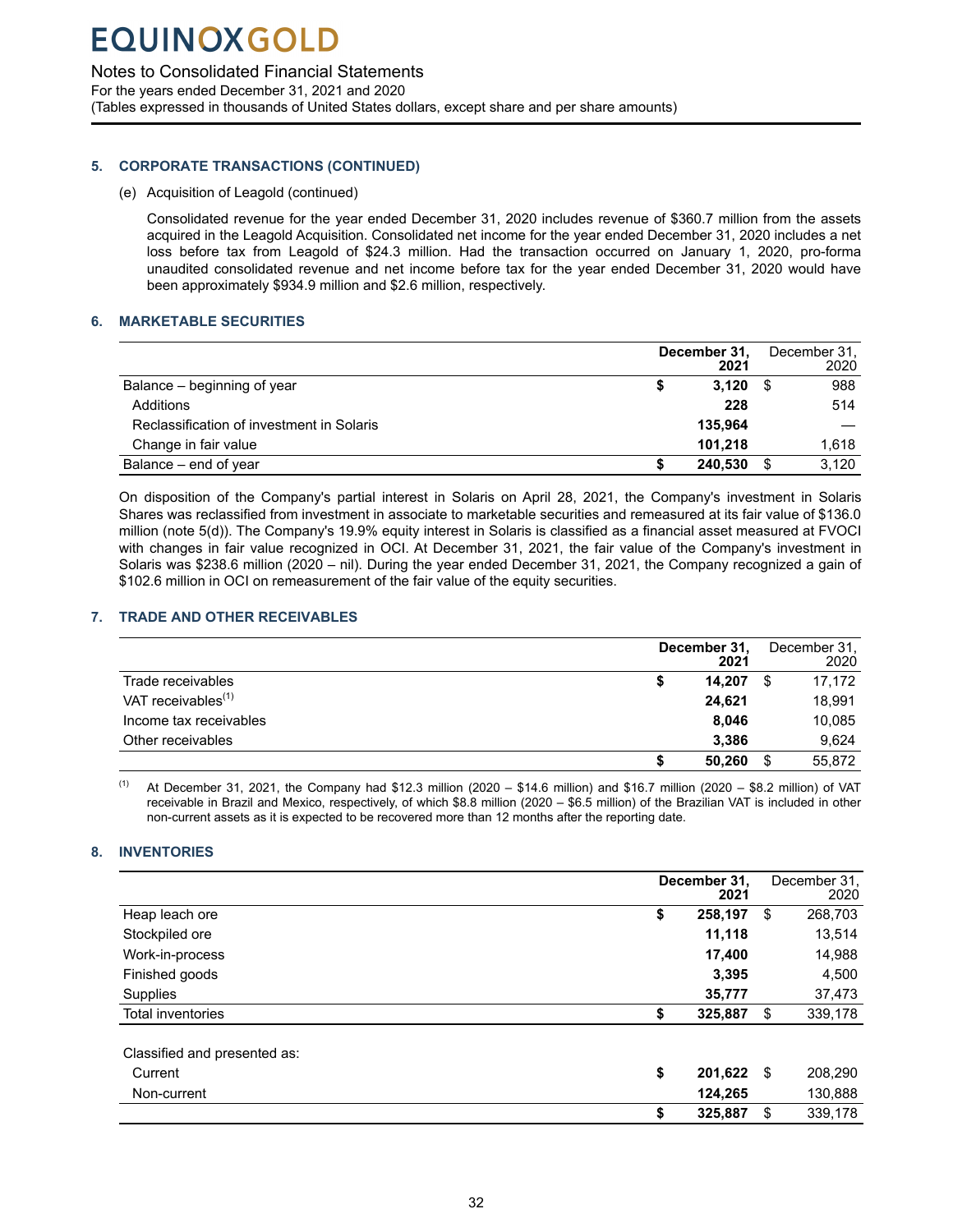### <span id="page-34-0"></span>Notes to Consolidated Financial Statements

For the years ended December 31, 2021 and 2020 (Tables expressed in thousands of United States dollars, except share and per share amounts)

### **8. INVENTORIES (CONTINUED)**

The non-current inventories at December 31, 2021 and 2020 relate to heap leach ore at Mesquite and Castle Mountain not expected to be recovered within 12 months of the reporting date.

During the year ended December 31, 2021, the Company recognized an increase in the provision for obsolete and slow-moving supplies inventories of \$2.1 million (2020 – increase of \$0.9 million) in net income. At December 31, 2021, the Company's total provision for obsolete and slow-moving supplies inventories was \$14.1 million (2020 – \$12.8 million).

During the year ended December 31, 2021, the Company recognized \$18.1 million (2020 – nil) in write-downs of inventories to NRV, mainly relating to heap leach ore at Los Filos, included within cost of sales.

### **9. ASSETS HELD FOR SALE**

On December 16, 2021, the Company entered into a definitive agreement to sell its Mercedes Mine to Bear Creek Mining Corporation ("Bear Creek") (the "Transaction") for the following consideration:

- \$75 million in cash payable on closing of the Transaction;
- \$25 million in cash payable within six months of closing of the Transaction;
- 24,730,000 common shares of Bear Creek, representing approximately 19.9% of the issued and outstanding common shares of Bear Creek; and
- a 2% NSR royalty on production from Mercedes.

Mercedes is a producing gold-silver mine in Mexico which was acquired by the Company as part of the Premier Acquisition (note 5(a)).

The Transaction is expected to close around the end of the first quarter of 2022. At December 31, 2021, the Company concluded that the criteria for classifying Mercedes as held for sale had been met. Accordingly, the assets and liabilities relating to Mercedes have been classified as held for sale and presented separately within current assets and current liabilities, respectively, in the statement of financial position at December 31, 2021.

At December 31, 2021, the carrying amounts of the assets and liabilities of Mercedes classified as held for sale were as follows:

| Net assets held for sale                     | 121.793     |
|----------------------------------------------|-------------|
|                                              | (85, 745)   |
| <b>Other liabilities</b>                     | (2,530)     |
| Deferred tax liabilities                     | (18,084)    |
| Reclamation and closure cost provision       | (11, 863)   |
| Derivative liabilities                       | (39,986)    |
| Accounts payable and accrued liabilities     | (13, 282)   |
| Liabilities relating to assets held for sale |             |
|                                              | 207,538     |
| Other assets                                 | 13          |
| Mineral properties, plant and equipment      | 183,137     |
| Inventories                                  | 12,935      |
| Trade and other receivables                  | 6,878       |
| Cash and cash equivalents                    | \$<br>4,575 |
| Assets held for sale                         |             |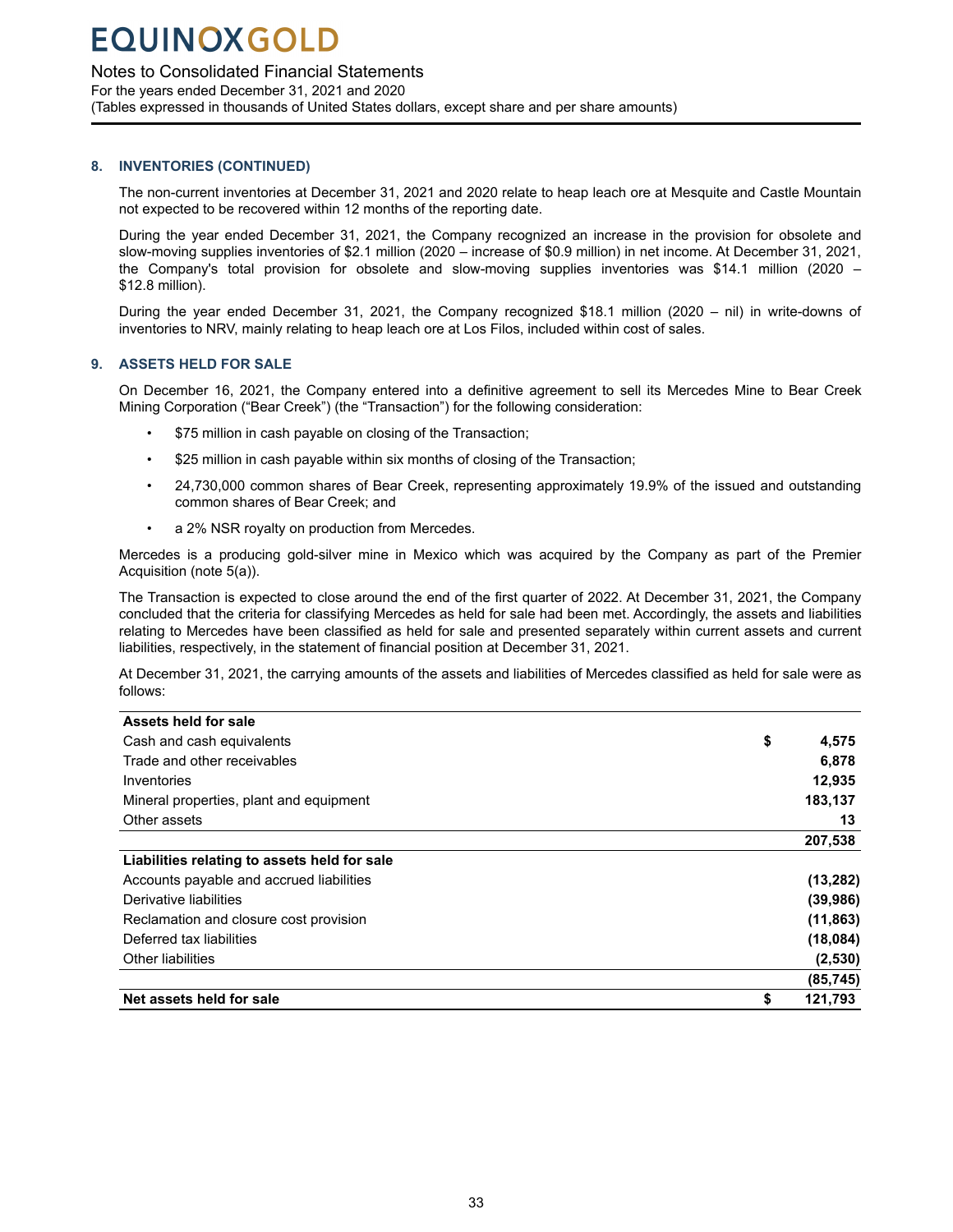### Notes to Consolidated Financial Statements

For the years ended December 31, 2021 and 2020 (Tables expressed in thousands of United States dollars, except share and per share amounts)

### **9. ASSETS HELD FOR SALE (CONTINUED)**

The derivative liabilities relate to a gold prepay and silver stream arrangement with a third party (the "Stream Arrangement"). Under the terms of the Stream Arrangement, the Company is required to deliver 1,000 ounces of gold quarterly, subject to adjustment based on the market price of gold, until the Company has delivered a total of 9,000 ounces. In addition, the Company is required to deliver 100% of the silver production from Mercedes until the delivery of 3.75 million ounces, and 30% of silver production thereafter at a price equal to 20% of the prevailing silver price at the time of delivery. The Company is required to deliver a minimum of 300,000 ounces of silver in each calendar year until 2.1 million ounces of silver in aggregate have been delivered. As silver production from Mercedes may not be sufficient to satisfy the obligation and the Company may be required to purchase silver on the open market or settle the obligation in cash, the Stream Arrangement was accounted for as a derivative financial liability measured at FVTPL. The fair value of the Stream Arrangement is determined based on the net present value of the expected future cash flows using a discount rate that reflects the time value of money and risks associated with the liability.

As part of the Transaction, Bear Creek will assume the outstanding obligation under the Stream Arrangement. At December 31, 2021, the Company has delivered 2,700 ounces of gold and 85,803 ounces of silver towards the Stream Arrangement.

The changes in the carrying amount of the Stream Arrangement derivative liabilities during the year ended December 31, 2021 were as follows:

| Balance - December 31, 2020                |         |
|--------------------------------------------|---------|
| Assumed in Premier Acquisition (note 5(a)) | 40.369  |
| Gold and silver delivered                  | (6,802) |
| Change in fair value                       | 6.419   |
| Balance - December 31, 2021                | 39.986  |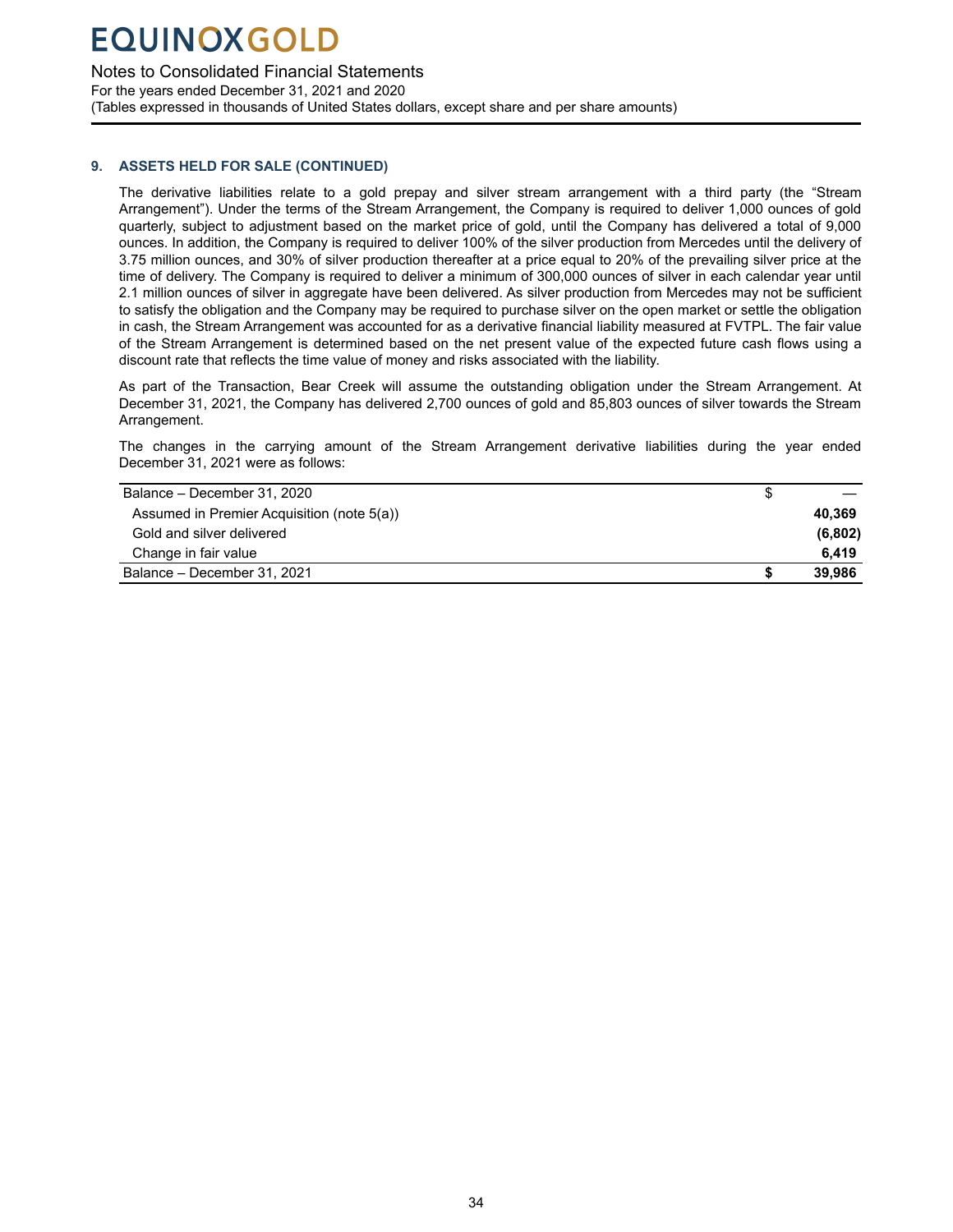<span id="page-36-0"></span>Notes to Consolidated Financial Statements

For the years ended December 31, 2021 and 2020

Reclassified to assets held for sale<br>(note 9)

**Net book value**

(Tables expressed in thousands of United States dollars, except share and per share amounts)

### **10. MINERAL PROPERTIES, PLANT AND EQUIPMENT**

|                                                  |                              |                               |                                     | <b>Exploration</b>                         |               |              |
|--------------------------------------------------|------------------------------|-------------------------------|-------------------------------------|--------------------------------------------|---------------|--------------|
|                                                  | <b>Mineral</b><br>properties | <b>Plant and</b><br>equipment | <b>Construction-</b><br>in-progress | and<br>evaluation<br>assets <sup>(1)</sup> |               | <b>Total</b> |
| Cost                                             |                              |                               |                                     |                                            |               |              |
| Balance - December 31, 2019                      | \$<br>341,770                | \$<br>175,323                 | \$<br>20,951                        | \$<br>13,750                               | $\mathsf{\$}$ | 551,794      |
| Leagold Acquisition (note 5(e))                  | 909,715                      | 380,545                       | 28,525                              |                                            |               | 1,318,785    |
| Additions                                        | 89,305                       | 35,887                        | 53,912                              |                                            |               | 179,104      |
| <b>Transfers</b>                                 |                              | 56,125                        | (67, 746)                           |                                            |               | (11, 621)    |
| Disposals                                        |                              | (3,819)                       |                                     |                                            |               | (3,819)      |
| Change in reclamation and closure<br>cost asset  | 31,537                       |                               |                                     |                                            |               | 31,537       |
| Balance - December 31, 2020                      | 1,372,327                    | 644,061                       | 35,642                              | 13,750                                     |               | 2,065,780    |
| Premier Acquisition (note 5(a))                  | 468,315                      | 72,018                        |                                     | 36,470                                     |               | 576,803      |
| Investment in Greenstone (note<br>5(b)           | 57,739                       | 42                            |                                     | 1,297                                      |               | 59,078       |
| Additions                                        | 168,231                      | 144,213                       | 142,869                             |                                            |               | 455,313      |
| Reclassified to assets held for sale<br>(note 9) | (134, 783)                   | (73, 915)                     |                                     |                                            |               | (208, 698)   |
| <b>Transfers</b>                                 | (5, 438)                     | 5,438                         |                                     |                                            |               |              |
| Disposals                                        | (6, 285)                     | (125, 565)                    |                                     |                                            |               | (131, 850)   |
| Change in reclamation and closure<br>cost asset  | (16, 608)                    |                               |                                     |                                            |               | (16, 608)    |
| Foreign currency adjustment                      | (4, 520)                     | (49)                          | (613)                               | (93)                                       |               | (5, 275)     |
| Balance - December 31, 2021                      | \$<br>1,898,978              | \$<br>666,243                 | \$<br>177,898                       | \$<br>51,424                               | \$            | 2,794,543    |
|                                                  |                              |                               |                                     |                                            |               |              |
| <b>Accumulated depreciation</b>                  |                              |                               |                                     |                                            |               |              |
| Balance - December 31, 2019                      | \$<br>18,722                 | \$<br>21,379                  | \$                                  | \$                                         | \$            | 40,101       |
| Additions                                        | 72,012                       | 97,083                        |                                     |                                            |               | 169,095      |
| Disposals                                        |                              | (2, 139)                      |                                     |                                            |               | (2, 139)     |
| Balance - December 31, 2020                      | \$<br>90,734                 | \$<br>116,323                 | \$                                  | \$                                         | \$            | 207,057      |
| <b>Additions</b>                                 | 115,778                      | 111,470                       |                                     |                                            |               | 227,248      |

 $(1)$  Exploration and evaluation assets as at December 31, 2019 and 2020 have been included within mineral properties, plant and equipment in the consolidated statement of financial position to conform with the current period presentation.

At December 31, 2020 \$ 1,281,593 \$ 527,738 \$ 35,642 \$ 13,750 \$ 1,858,723 At December 31, 2021 **\$ 1,715,976 \$ 552,621 \$ 177,898 \$ 51,424 \$ 2,497,919** 

(note 9) **(15,586) (9,975) — — (25,561)**  Transfers **(2,720) 2,720 — — —**  Disposals **(5,204) (106,907) — (112,111)**  Foreign currency adjustment  $-$  (9)  $-$  (9) Balance – December 31, 2021 **\$ 183,002 \$ 113,622 \$ — \$ — \$ 296,624** 

During the year ended December 31, 2021, the Company capitalized \$70.1 million, \$66.4 million and \$5.5 million of costs incurred at Santa Luz, Greenstone and Los Filos, respectively, to construction-in-progress (2020 – \$45.2 million, \$3.5 million, and \$3.6 million of costs incurred at Castle Mountain, Santa Luz and Los Filos, respectively). In addition, the Company capitalized \$1.6 million of borrowing costs incurred to construction-in-progress (2020 – nil) and \$13.8 million of depreciation and depletion to mineral properties and construction-in-progress (2020 – \$6.0 million).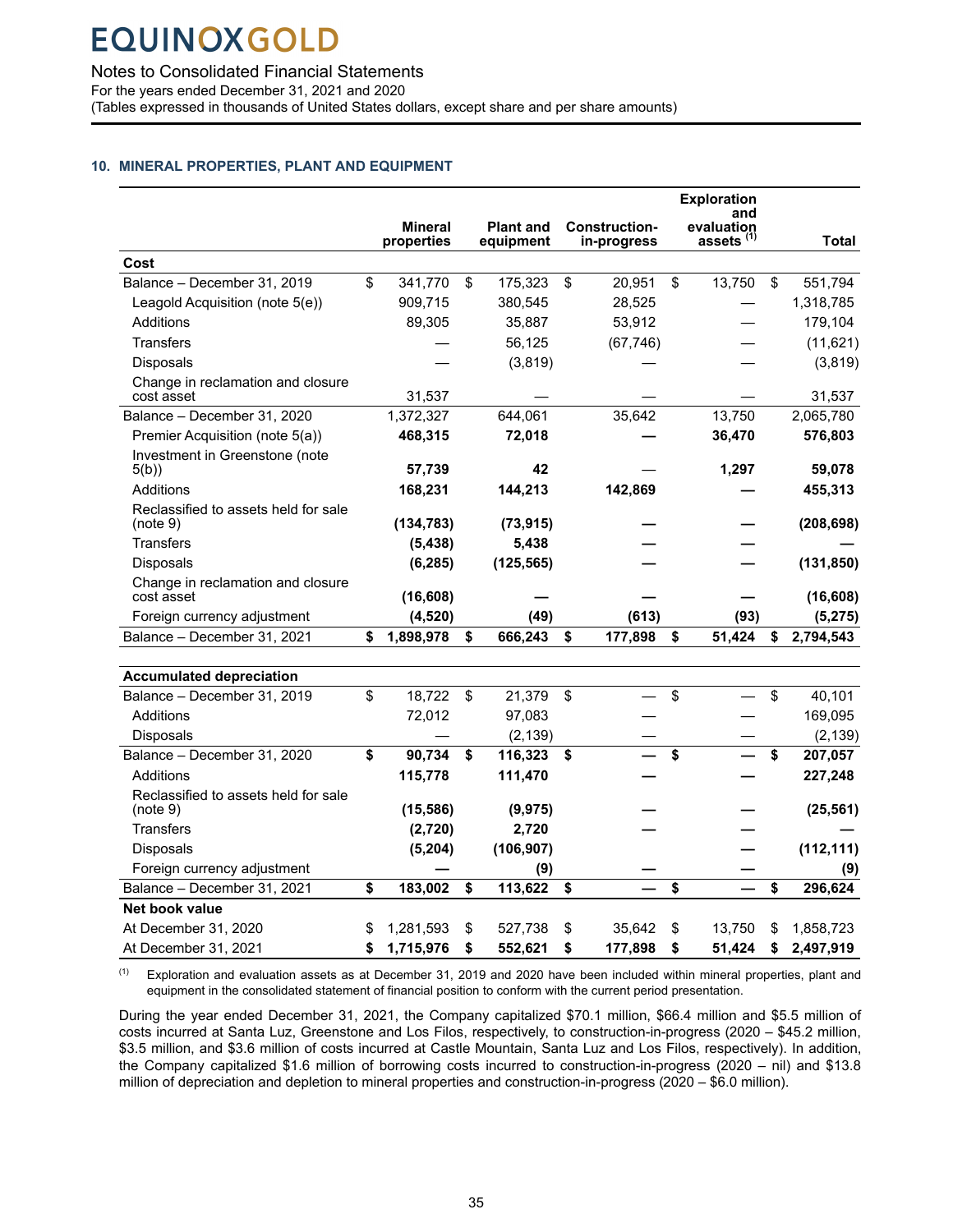<span id="page-37-0"></span>Notes to Consolidated Financial Statements

For the years ended December 31, 2021 and 2020 (Tables expressed in thousands of United States dollars, except share and per share amounts)

### **10. MINERAL PROPERTIES, PLANT AND EQUIPMENT (CONTINUED)**

On commencement of commercial production at Castle Mountain on November 21, 2020, the Company transferred \$56.1 million and \$11.6 million from construction-in-progress to plant and equipment and inventories, respectively. The Company recognized pre-production net income of \$1.6 million earned during the ramp-up of Castle Mountain in the statement of income for the year ended December 31, 2020.

In addition to amounts included in construction-in-progress and exploration and evaluation and evaluation assets, mineral properties at December 31, 2021 includes \$510.7 million (2020 – \$115.1 million) relating to the mineral interests at Los Filos, Santa Luz and Greenstone which are currently not subject to depletion.

Certain of the Company's mining properties are subject to royalty arrangements based on their NSRs, gross revenues and other measures. At December 31, 2021, the Company's significant royalty arrangements were as follows:

| <b>Mineral property</b> | <b>Royalty arrangements</b>                                                 |
|-------------------------|-----------------------------------------------------------------------------|
| Mesquite                | Weighted average life of mine NSR of 2%                                     |
| Castle Mountain         | 2.65% NSR                                                                   |
| Los Filos               | 3% of gross sales at Xochipala concession; 1.5% EBITDA; 0.5% gross revenues |
| Aurizona                | 1.5% of gross sales; 3-5% sliding scale NSR based on gold price             |
| Fazenda                 | $0.75 - 1.5\%$ of gross sales                                               |
| <b>RDM</b>              | 1-1.5% of gross sales                                                       |

### **11. INVESTMENT IN ASSOCIATE**

Details of the Company's investment in associate as at December 31, 2021 and 2020 are as follows:

|                                                | <b>Principal</b><br><b>Activity</b> | <b>Principal</b><br>place of<br>business | Ownership<br>interest $(\%)$ |           | Fair<br>value $(1)$ |                  |         | <b>Carrying amount</b> |
|------------------------------------------------|-------------------------------------|------------------------------------------|------------------------------|-----------|---------------------|------------------|---------|------------------------|
| <b>Equity method</b><br>accounted for investee |                                     |                                          | 2021                         | 2020      | 2021                | 2020             | 2021    | 2020                   |
| Solaris <sup>(2)</sup>                         | Exploration                         | Ecuador                                  |                              | $26.5$ \$ |                     | $-$ \$132,026 \$ |         | \$22.287               |
| i-80 Gold Corp.                                | Producing                           | USA                                      | 25.5                         |           | 148.559             |                  | 125.313 |                        |

 $(1)$  The fair value of the Company's investment in i-80 Gold represents the fair value of 60.8 million i-80 Gold common shares based on the quoted market price at December 31, 2021 of C\$3.09 per share, which is a Level 1 input.

<sup>(2)</sup> Effective April 28, 2021, the Company's investment in Solaris Shares and Solaris Warrants are presented in marketable securities and derivative assets, respectively (note 5(d)).

The following is a summary of the changes in the Company's investment in Solaris previously accounted for using the equity method during the years ended December 31, 2021 and 2020:

| Balance - December 31, 2019                                     | \$<br>7,162 |
|-----------------------------------------------------------------|-------------|
| Shares acquired                                                 | 12,480      |
| Dilution gain                                                   | 8,033       |
| Share of net loss                                               | (5,388)     |
| Balance - December 31, 2020                                     | 22,287      |
| Share of net loss for the period of January 1 to April 28, 2021 | (3, 399)    |
| Carrying value of investment sold (note 5(d))                   | (7, 318)    |
| Reclassification of retained interest in Solaris (note 5(d))    | (11, 570)   |
| Balance - December 31, 2021                                     |             |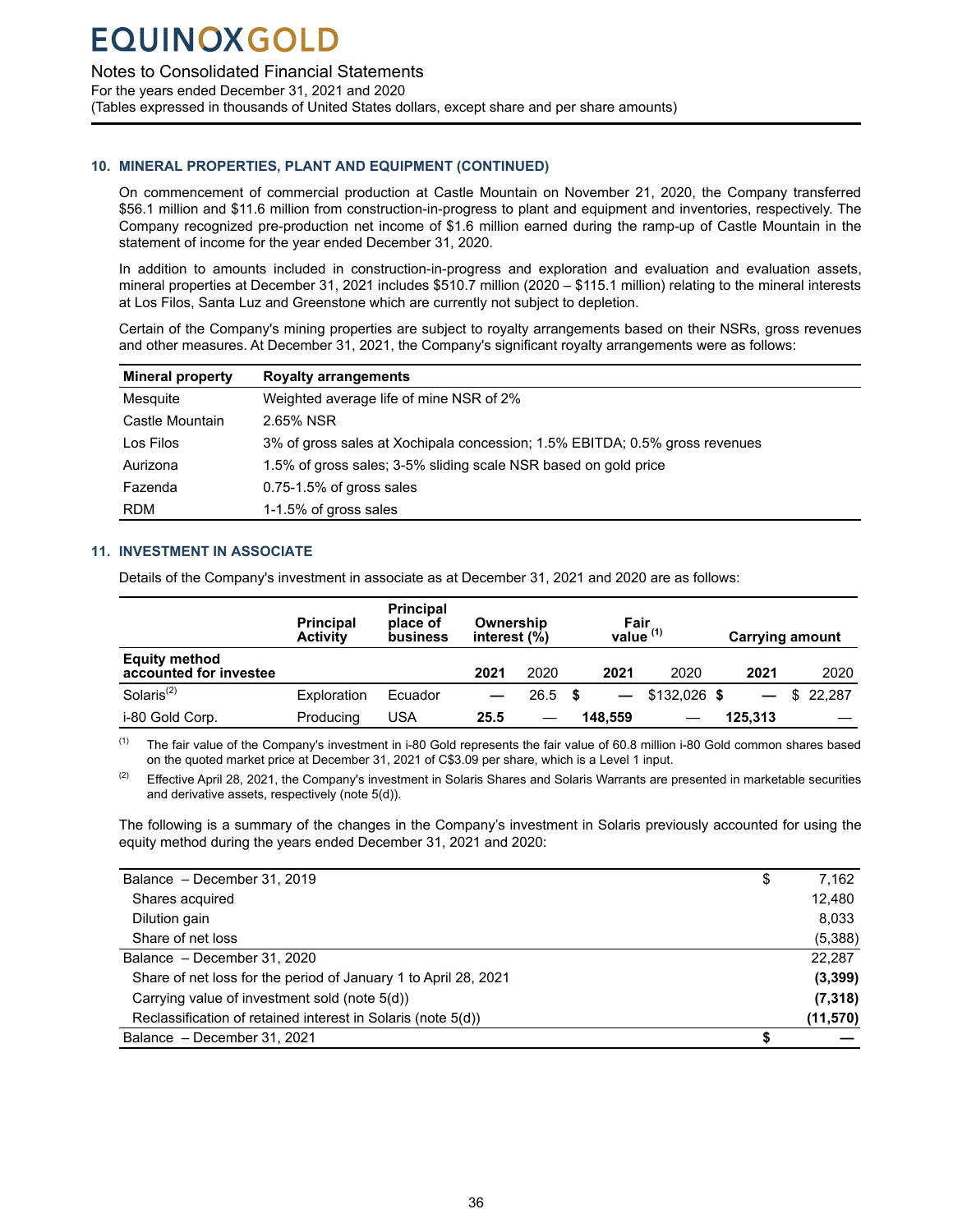Notes to Consolidated Financial Statements

For the years ended December 31, 2021 and 2020 (Tables expressed in thousands of United States dollars, except share and per share amounts)

### **11. INVESTMENT IN ASSOCIATE (CONTINUED)**

The following table summarizes the change in carrying amount of the Company's investment in i-80 Gold:

| Balance - December 31, 2020                 | S |         |
|---------------------------------------------|---|---------|
| Acquired in Premier Acquisition (note 5(a)) |   | 79,001  |
| Shares acquired                             |   | 40,111  |
| Dilution gain                               |   | 2,067   |
| Share of net income                         |   | 4.134   |
| Balance - December 31, 2021                 |   | 125.313 |

In connection with the Premier Acquisition (note 5(a)), the Company acquired 41.3 million shares in i-80 Gold, a USfocused gold production and development company, representing a 30% interest in i-80 Gold.

On April 7, 2021, the Company participated in the i-80 Gold private placement financing, purchasing 9,274,384 units at a price of C\$2.60 per unit, for a total investment of \$19.2 million. Each unit comprises one common share of i-80 Gold and one quarter of one common share purchase warrant. Each whole warrant ("i-80 Gold Warrant") entitles the Company to acquire one common share of i-80 Gold at a price of C\$3.64 until September 18, 2022. Of the \$19.2 million investment, the Company allocated \$18.4 million to the shares and \$0.7 million to the warrants (note 15(a)(ii)).

In March 2021, the Company advanced \$20.7 million to i-80 Gold as a loan. The loan was settled in exchange for the shares and warrants received in the private placement financing and a repayment by i-80 Gold of the remaining \$1.5 million.

On May 27, 2021 and December 9, 2021, the Company exercised its anti-dilution right under the support agreement dated April 7, 2021 between the Company and i-80 Gold and subscribed for 5,479,536 common shares of i-80 Gold at C\$2.60 per common share and 4,800,000 common shares of i-80 Gold at C\$2.62 per common share, respectively, for a total investment of \$21.7 million.

Summarized financial information in respect of the Company's associates as at and for the year ended December 31, 2021 and 2020, is set out below. The summarized financial information is based on amounts included in the associates' most recent available consolidated financial statements prepared in accordance with IFRS as of September 30, 2021 and 2020, respectively, adjusted for material transactions during the three months ended December 31, 2021 and 2020, respectively, and for adjustments made by the Company in applying the equity method, including fair value adjustments on acquisition of interest in the associates. The information presented as at and for the year ended December 31, 2021 relates to the Company's 25.5% interest in i-80 Gold, and the information presented as at and for the year ended December 31, 2020 is related to the Company's 26.5% interest in Solaris.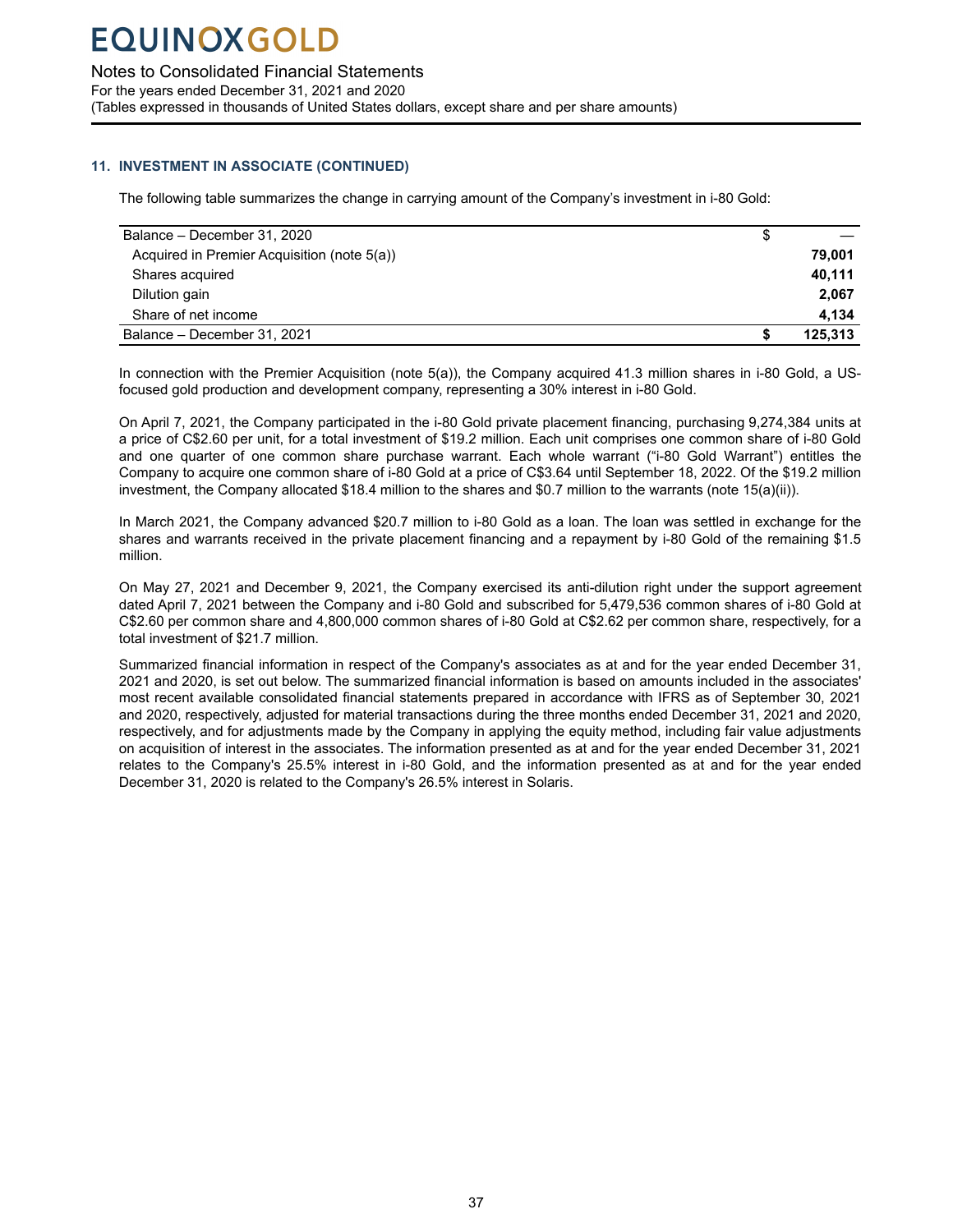<span id="page-39-0"></span>Notes to Consolidated Financial Statements

For the years ended December 31, 2021 and 2020

(Tables expressed in thousands of United States dollars, except share and per share amounts)

### **11. INVESTMENT IN ASSOCIATE (CONTINUED)**

| At December 31                                    | 2021          | 2020         |
|---------------------------------------------------|---------------|--------------|
|                                                   | i-80 Gold     | Solaris      |
| Cash and cash equivalents                         | \$<br>51,627  | \$<br>71,973 |
| Other current assets                              | 55,606        | 322          |
| Non-current assets                                | 131,426       | 20,652       |
| Total assets                                      | 238,659       | 92,947       |
| Current financial liabilities <sup>(1)</sup>      |               | 439          |
| Other current liabilities                         | 12,956        | 2,702        |
| Non-current financial liabilities                 | 37            | 384          |
| Other non-current liabilities                     | 18,456        | 160          |
| <b>Total liabilities</b>                          | 31,449        | 3,685        |
| Non-controlling interest                          |               | 7,766        |
| Net assets (100%)                                 | 207,210       | 81,496       |
| Equinox Gold's share of net assets                | 52,814        | 21,585       |
| Adjustments to Equinox Gold's share of net assets | 72,499        | 702          |
| Carrying amount                                   | \$<br>125,313 | \$<br>22,287 |

 $(1)$  Excludes accounts payable and accrued liabilities.

| <b>Years ended December 31</b>                                         | 2021        |   | 2020      |
|------------------------------------------------------------------------|-------------|---|-----------|
| Revenue                                                                | \$          | S |           |
| Expenses <sup>(1)</sup>                                                | (24, 906)   |   | (20, 301) |
| Depreciation and depletion                                             |             |   | (68)      |
| Income tax expense                                                     | (200)       |   |           |
| Net loss from continuing operations (100%)                             | (25, 106)   |   | (20, 369) |
| Net income from discontinued operations (100%)                         | 11,554      |   |           |
| Net loss (100%)                                                        | (13, 552)   |   | (20, 369) |
| Other comprehensive income (loss) (100%)                               |             |   |           |
| Total comprehensive loss (100%)                                        | (13, 552)   |   | (20, 369) |
| Equinox Gold's share of net loss and comprehensive loss                | (3, 454)    |   | (5,388)   |
| Adjustments to Equinox Gold's share of net loss and comprehensive loss | 7,588       |   |           |
| Equinox Gold's share of net income (loss)                              | 4,134       |   | (5,388)   |
| Equinox Gold's share of total comprehensive income (loss)              | \$<br>4,134 |   | (5,388)   |

 $(1)$  Excludes depreciation and depletion.

### **12. OTHER NON-CURRENT ASSETS**

|                                                                   |   | December 31,<br>2021 |    | December 31,<br>2020 |
|-------------------------------------------------------------------|---|----------------------|----|----------------------|
| Receivable from asset sales, net of loss allowance <sup>(a)</sup> | 5 | 10.321               | -S | 3.907                |
| Investment in PGI <sup>(b)</sup>                                  |   | 2.294                |    |                      |
| Derivative assets <sup>(a)</sup> (note $15(a)$ )                  |   | 218                  |    |                      |
| VAT receivable                                                    |   | 8,845                |    | 6,522                |
| Other                                                             |   | 3.935                |    | 3.045                |
|                                                                   |   | 25.613               |    | 13.474               |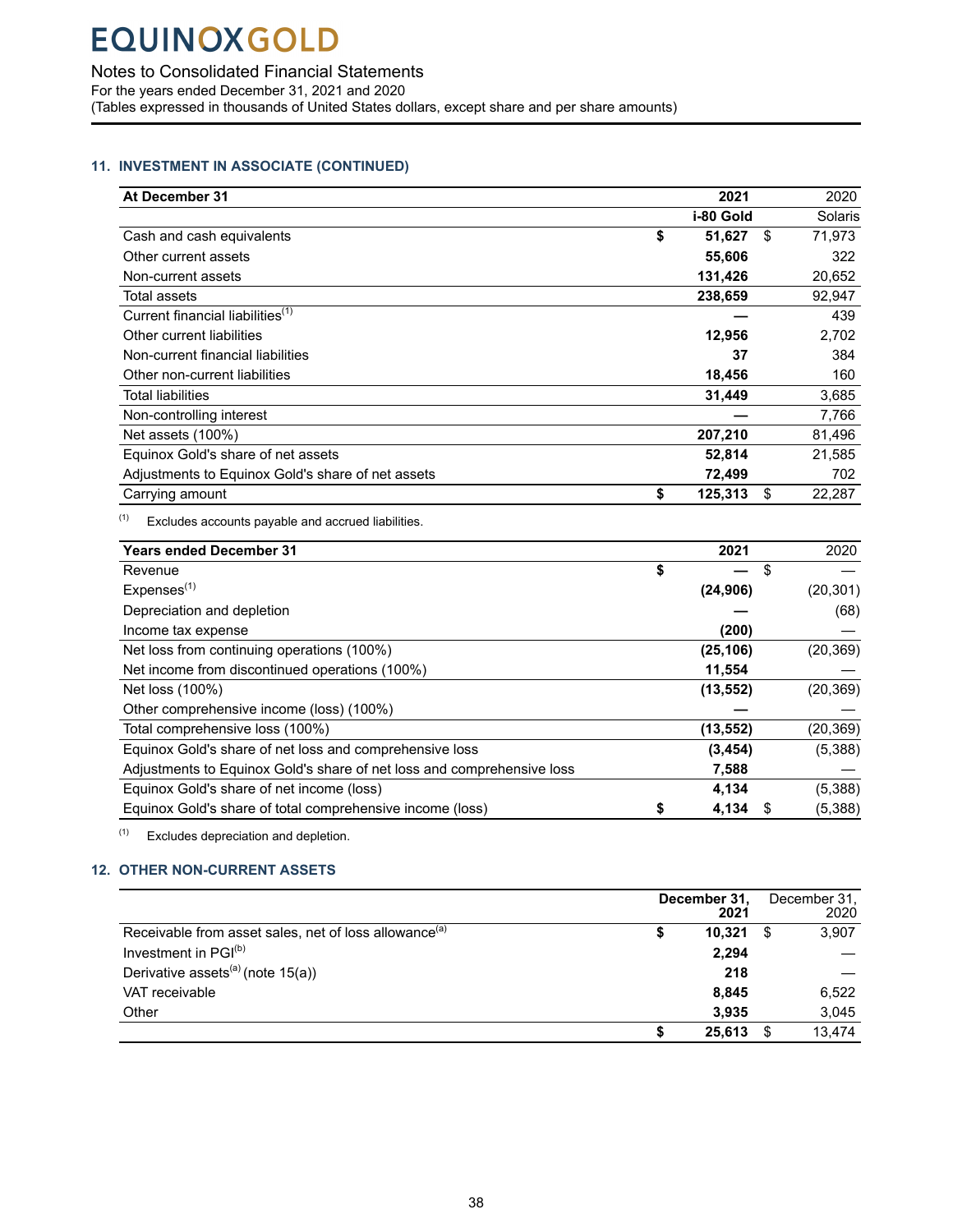### <span id="page-40-0"></span>Notes to Consolidated Financial Statements

For the years ended December 31, 2021 and 2020 (Tables expressed in thousands of United States dollars, except share and per share amounts)

### **12. OTHER NON-CURRENT ASSETS (CONTINUED)**

(a) Receivable from PGI

In connection with the sale of Pilar (note 5(c)), the Company has a note receivable from PGI for the Third Installment. On November 30, 2021, the Company and PGI entered into an amending agreement (the "Amending Agreement") that extended the Third Installment Maturity Date from November 30, 2021 to November 30, 2023. In addition, pursuant to the Amending Agreement, commencing on June 30, 2022, the Company will receive four quarterly deliveries of 300 ounces of refined gold each, subject to adjustments based on the market price of gold. During the year ended December 31, 2021, the Company recognized total impairment loss of \$7.5 million on the note receivable in other income (expense). At December 31, 2021, the carrying amount of the Third Installment note receivable was \$7.6 million.

The amounts owing under the Third Installment are secured by a pledge of all the issued and outstanding shares of the corporation that owns Pilar; credit rights, accounts, material contracts, equipment, machinery, inventory, gold production, real estate properties and mining concessions relating to Pilar; and a conditional assignment of mineral rights.

At December 31, 2021, the fair value of the gold deliveries was \$1.0 million, of which \$0.7 million is included within current derivative assets.

(b) Investment in PGI

The Company has an equity interest in PGI (note 5(c)) which is classified as a financial asset measured at FVOCI with changes in fair value recognized in OCI. During the year ended December 31, 2021, the Company recognized a loss of \$2.5 million in OCI on remeasurement of the fair value of the equity securities.

### **13. ACCOUNTS PAYABLE AND ACCRUED LIABILITIES**

|                              |   | December 31,<br>2021 |   | December 31,<br>2020 |
|------------------------------|---|----------------------|---|----------------------|
| Trade payables               | Φ | 136,678              | S | 99,197               |
| Capital related              |   | 49.038               |   | 7,056                |
| VAT and income taxes payable |   | 4.400                |   | 23,900               |
| Accrued interest             |   |                      |   | 390                  |
|                              |   | 190.116              | S | 130,543              |

### **14. LOANS AND BORROWINGS**

|                                       | December 31,<br>2021 | December 31,<br>2020 |
|---------------------------------------|----------------------|----------------------|
| Credit Facility <sup>(a)</sup>        | 279.621              | 289.910              |
| 2020 Convertible Notes <sup>(b)</sup> | 129.320              | 126.645              |
| 2019 Convertible Notes <sup>(b)</sup> | 131.741              | 128.686              |
| Total loans and borrowings            | 540.682              | 545.241              |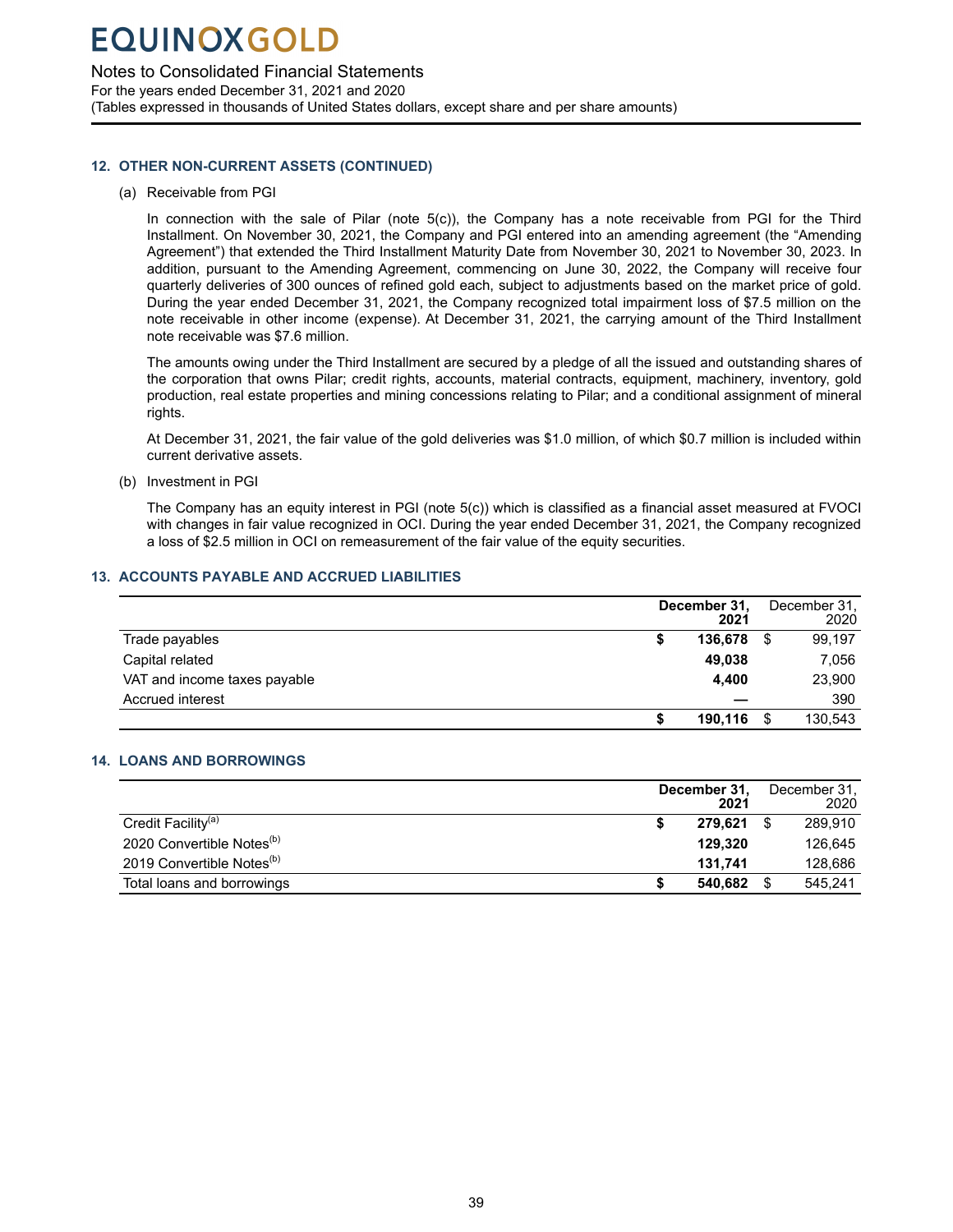Notes to Consolidated Financial Statements

For the years ended December 31, 2021 and 2020

(Tables expressed in thousands of United States dollars, except share and per share amounts)

### **14. LOANS AND BORROWINGS (CONTINUED)**

The following is a reconciliation of the changes in the Company's loans and borrowings balance during the years ended December 31, 2021 and 2020 to cash flows arising from financing activities:

|                                                 | 2021          |    | 2020       |
|-------------------------------------------------|---------------|----|------------|
| Balance – beginning of year <sup>(1)</sup>      | \$<br>545,417 | \$ | 263,437    |
| Financing cash flows:                           |               |    |            |
| Draw down on Credit Facility                    |               |    | 379,680    |
| Debt component of Convertible Notes issued      |               |    | 127,605    |
| <b>Transaction costs</b>                        |               |    | (10, 392)  |
| Repayment of loans and borrowings               | (30, 983)     |    | (546, 274) |
| Interest paid                                   | (22, 112)     |    | (26, 536)  |
| Other changes:                                  |               |    |            |
| Debt assumed in Premier Acquisition (note 5(a)) | 17,649        |    |            |
| Debt assumed in Leagold Acquisition (note 5(e)) |               |    | 323,870    |
| Interest expense                                | 30,711        |    | 36,658     |
| Modification gain on Credit Facility            |               |    | (2,631)    |
| Balance – end of year <sup>(1)</sup>            | 540,682       |    | 545,417    |
| Less: Accrued interest                          |               |    | (176)      |
| Loans and borrowings – end of year              | \$<br>540,682 | \$ | 545,241    |
|                                                 |               |    |            |
| Classified and presented as:                    |               |    |            |
| Current                                         | \$<br>26,667  | -S | 13,333     |
| Non-current                                     | 514,015       |    | 531,908    |
|                                                 | \$<br>540,682 | \$ | 545,241    |

(1) Includes accrued interest.

(a) Credit Facility

In March 2020, the Company amended its \$130 million corporate revolving credit facility with a syndicate of lenders led by The Bank of Nova Scotia, Société Générale, Bank of Montreal and ING Capital LLC. The Credit Facility is comprised of a \$400 million Revolving Facility and \$100 million Term Loan.The Company recognized a gain on modification of debt of \$2.6 million in other expense to reflect the adjusted amortized cost of the drawn portion of the Revolving Facility. Transaction costs of \$9.2 million were recognized as a reduction to the carrying amount of the Credit Facility. During the year ended December 31, 2020, the Company drew down \$380 million on the Credit Facility. In August 2020, the Company repaid \$200 million of the principal under the Revolving Facility and recognized \$2.7 million in finance expense due to the accelerated recognition of deferred financing costs as a result of the change in timing of cash flows.

The Credit Facility bears interest at an annual rate of LIBOR plus 2.50% to 3.75%, based on the Company's leverage ratio. The Credit Facility contains terms that provide for the replacement of the applicable current benchmark rate with an alternate benchmark rate based on SOFR or another alternate benchmark rate when the current benchmark rate ceases to exist. The Revolving Facility matures on March 8, 2024, at which date it must be repaid in full, and the Term Loan matures on March 10, 2025 with quarterly repayments equal to 6.67% of principal beginning September 30, 2021 through to maturity.

The carrying amount of debt outstanding will be accreted to the principal amount over the respective terms of the Revolving Facility and Term Loan using a weighted average effective interest rate of 4.40%. At December 31, 2021, the carrying amounts of the Revolving Facility and Term Loan were \$193.8 million and \$85.8 million, respectively (2020 – \$191.3 million and \$98.6 million, respectively).

The Credit Facility is secured by a first-ranking security interest over all present and future property and assets of the Company and its material subsidiaries, and the Company's present and future equity interests in Greenstone. The Credit Facility is subject to standard conditions and covenants, including maintenance of debt service coverage ratio, leverage ratio and minimum liquidity of \$50 million. As at December 31, 2021 and 2020, the Company was in compliance with these covenants.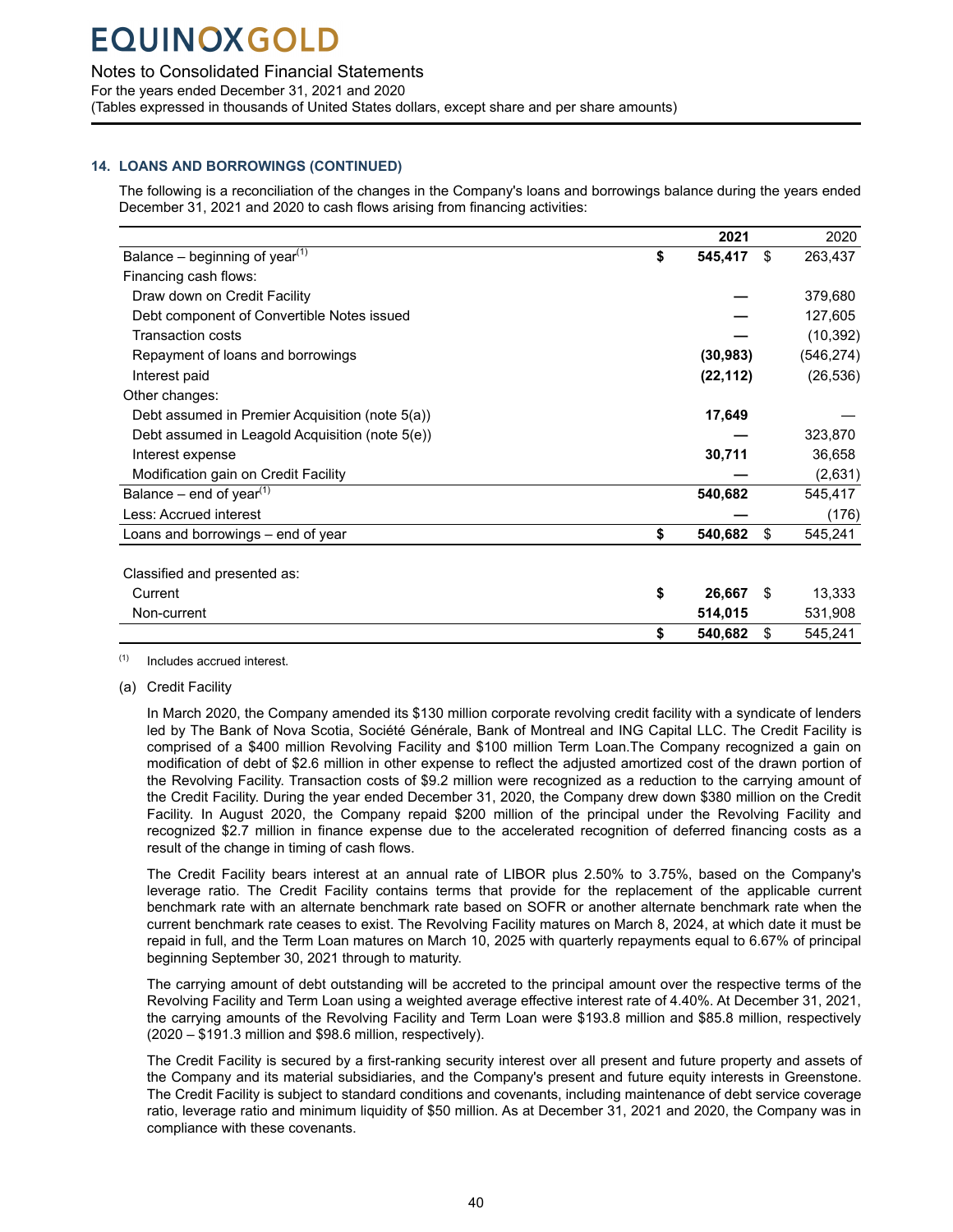<span id="page-42-0"></span>Notes to Consolidated Financial Statements

For the years ended December 31, 2021 and 2020 (Tables expressed in thousands of United States dollars, except share and per share amounts)

### **14. LOANS AND BORROWINGS (CONTINUED)**

### (b) Convertible Notes

In April 2019, the Company issued \$139.7 million in Convertible Notes (the "2019 Notes") to Mubadala Investment Company ("Mubadala") and Pacific Road Resources Funds ("Pacific Road") (the "2019 Notes"). The 2019 Notes mature on April 12, 2024 and bear interest at a fixed rate of 5% per year payable quarterly in arrears. The 2019 Notes are convertible at the holder's option into common shares of the Company at a fixed conversion price of \$5.25 per share.

In March 2020, the Company issued \$139.3 million in Convertible Notes (the "2020 Notes") to Mubadala and Pacific Road. The 2020 Notes mature on March 10, 2025 and bear interest at a fixed rate of 4.75% per year payable quarterly in arrears. The 2020 Notes are convertible at the holder's option into common shares of the Company at a fixed conversion price of \$7.80 per share.

Gross proceeds from the 2020 Notes of \$139.3 million was allocated to the debt and equity components. The fair value of the debt portion of \$127.6 million was estimated using a discounted cash flow model based on an expected term of five years and a discount rate of 6.9%. The residual of \$8.6 million (\$11.7 million net of deferred tax expense of \$3.1 million) was recognized in other equity reserves. Transaction costs of \$3.3 million were incurred and allocated on a pro-rata basis with \$3.0 million allocated to the debt component and \$0.3 million allocated to the equity component.

The debt component of the 2019 Notes and 2020 Notes, net of transaction costs, will be accreted to the principal amount over their respective terms using an effective rate of 7.5% and 7.3%, respectively.

Holders of the 2019 Notes and 2020 Notes may exercise their conversion option at any time, provided that the holder owns less than 20% of the outstanding common shares of the Company. The Company has call options that may be exercised on or after October 11, 2022 in relation to the 2019 Notes and on or after March 10, 2023 in relation to the 2020 Notes, which are exercisable if the 90-day volume weighted average trading price of the Company's common shares exceeds \$6.83 and \$10.14, respectively, for a period of 30 consecutive days. Upon exercise of the option by the Company, the holders are required to either (i) exercise the conversion option on the remaining principal outstanding or (ii) demand cash payment from the Company subject to a predetermined formula based on the respective conversion price per share and the Company's share price at the time of redemption.

The 2019 Notes and 2020 Notes are secured by a second ranking security interest over all present and future assets of the Company and its material subsidiaries, and the Company's present and future equity interests in Greenstone, and are subordinate to the Credit Facility.

### **15. DERIVATIVE FINANCIAL INSTRUMENTS**

(a) Derivative assets

The following is a summary of the Company's derivative assets measured at FVTPL at December 31, 2021:

|                                                      |    | 2021    |
|------------------------------------------------------|----|---------|
| Solaris Warrants <sup>(i)</sup>                      | S  | 122,919 |
| i-80 Gold Warrants <sup>(ii)</sup>                   |    | 581     |
| Gold deliveries (note 12(a))                         |    | 952     |
|                                                      |    | 124,452 |
|                                                      |    |         |
| Classified and presented as:                         |    |         |
| Current                                              | S  | 124,234 |
| Non-current <sup><math>(1)</math></sup> (note 12(a)) |    | 218     |
|                                                      | \$ | 124,452 |

 $<sup>(1)</sup>$  Represents the estimated fair value of the gold deliveries expected to be received from PGI after 12 months from the</sup> reporting date.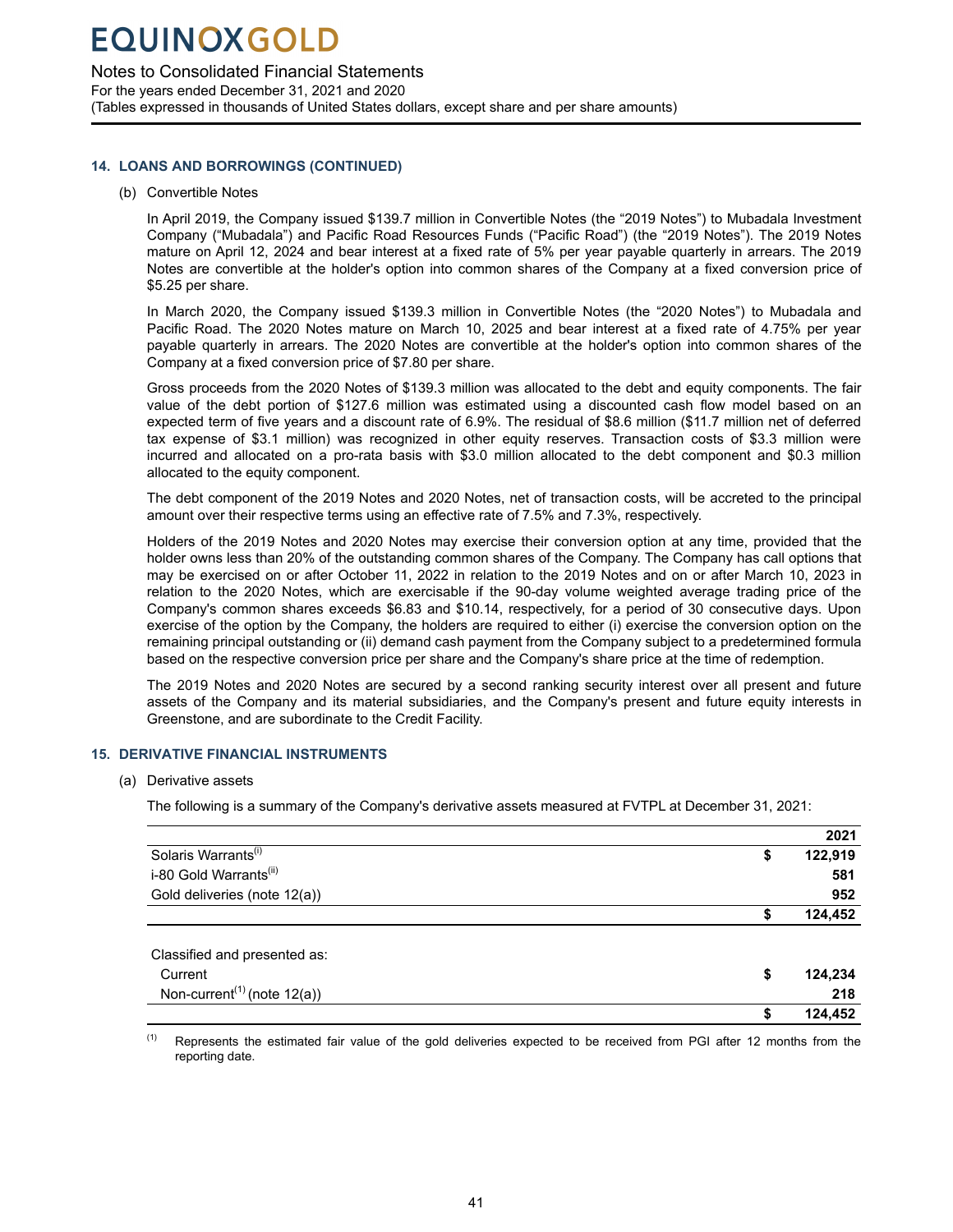Notes to Consolidated Financial Statements

For the years ended December 31, 2021 and 2020 (Tables expressed in thousands of United States dollars, except share and per share amounts)

### **15. DERIVATIVE FINANCIAL INSTRUMENTS (CONTINUED)**

- (a) Derivative assets (continued)
	- (i) Solaris Warrants

The Company holds 10,218,750 warrants that are each exercisable into one common share of Solaris, with exercise prices ranging from C\$1.20 to C\$6.75 per share, and expiry dates ranging between November 2022 and May 2023. The fair value of the Solaris Warrants at December 31, 2021 was \$122.9 million. The fair value of the Solaris Warrants at December 31, 2021 was determined using the Black Scholes option pricing model with the following weighted average assumptions:

|                            | 2021       |
|----------------------------|------------|
| Risk-free rate             | 0.78%      |
| Expected life              | $1.0$ year |
| <b>Expected volatility</b> | 62.8%      |
| Expected dividend          | $0.0\%$    |
| Exercise price (C\$)       | \$1.74     |
| Share price (C\$)          | \$16.94    |

During the year ended December 31, 2021, the Company recognized a gain of \$61.3 million on revaluation of the Solaris Warrants in other income (expense).

(ii) i-80 Gold Warrants

The Company holds 2,318,596 warrants that are each exercisable into one common share of i-80 Gold until September 18, 2022 (note 11). The fair value of the i-80 Gold Warrants at December 31, 2021 was \$0.6 million. The fair value of the i-80 Gold Warrants at December 31, 2021 was determined using the Black Scholes option pricing model with the following assumptions:

|                            | 2021         |
|----------------------------|--------------|
| Risk-free rate             | 0.53%        |
| Expected life              | $0.72$ years |
| <b>Expected volatility</b> | 48.4%        |
| Expected dividend          | $0.0\%$      |
| Exercise price (C\$)       | 3.64         |
| Share price (C\$)          | 3.09         |

During the year ended December 31, 2021, the Company recognized a loss of \$0.2 million on revaluation of the i-80 Gold Warrants in other income (expense).

### (b) Derivative liabilities

The following is a summary of the Company's derivative liabilities at December 31, 2021 and 2020:

|                                                      | 2021         |     | 2020    |
|------------------------------------------------------|--------------|-----|---------|
| Gold collars and forward contracts <sup>(i)</sup>    | \$<br>33,336 | \$  | 91,393  |
| Foreign exchange contracts <sup>(ii)</sup>           | 12,061       |     | 12,507  |
| Equinox Gold warrant liability <sup>(iii)</sup>      | 5,177        |     | 50,666  |
| Solaris warrant liability <sup>(iv)</sup>            | 27,697       |     |         |
| Contingent consideration - Greenstone <sup>(v)</sup> | 6,586        |     |         |
|                                                      | \$<br>84,857 | \$. | 154,566 |
| Classified and presented as:                         |              |     |         |
| Current                                              | \$<br>77,699 | \$. | 63,993  |
| Non-current                                          | 7,158        |     | 90,573  |
|                                                      | \$<br>84,857 |     | 154,566 |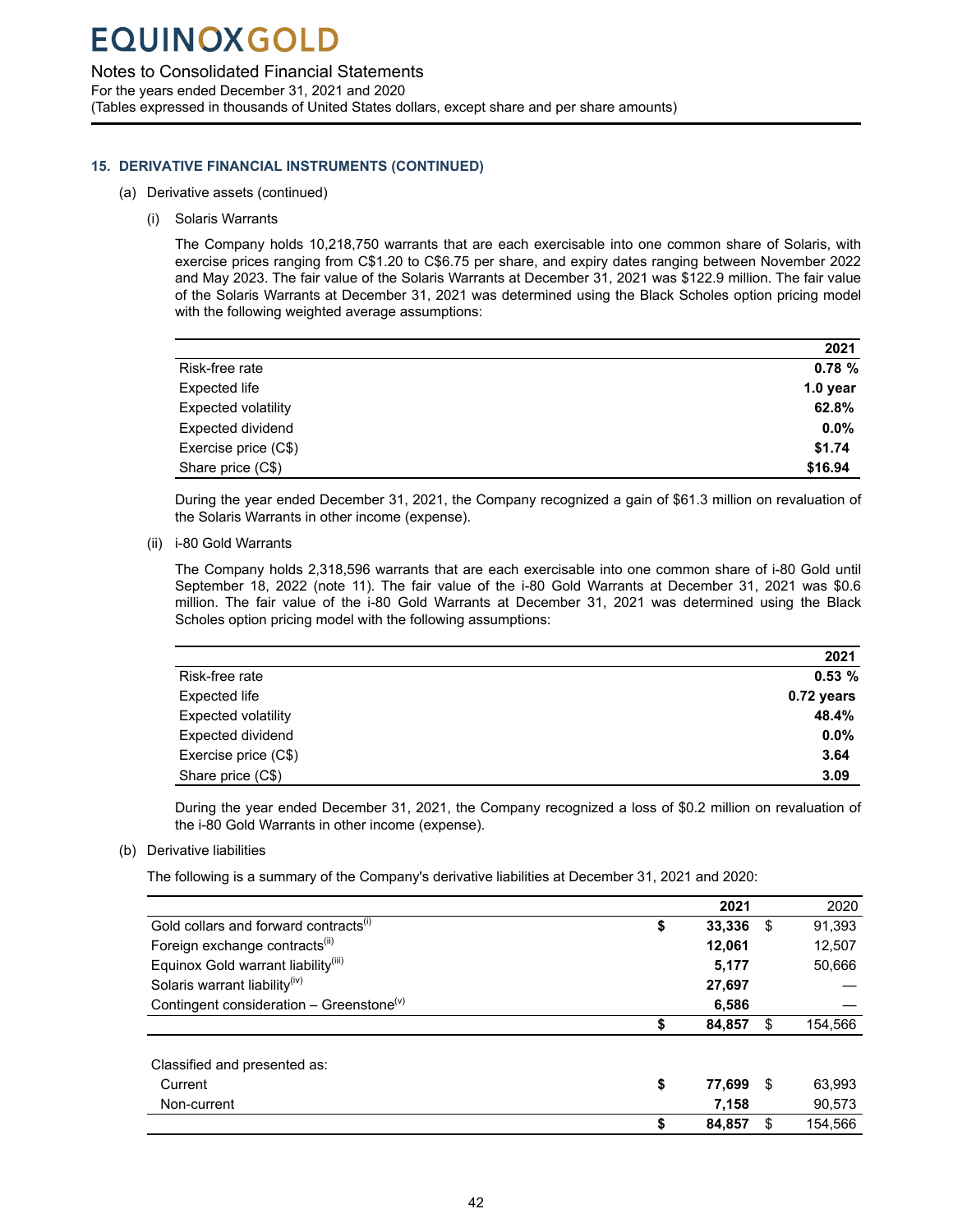### Notes to Consolidated Financial Statements

For the years ended December 31, 2021 and 2020 (Tables expressed in thousands of United States dollars, except share and per share amounts)

### **15. DERIVATIVE FINANCIAL INSTRUMENTS (CONTINUED)**

- (b) Derivative liabilities (continued)
	- (i) Gold collar and forward contracts

As part of the Leagold Acquisition (note 5(e)), the Company assumed gold collar contracts with put and call strike prices of \$1,325 and \$1,425 per ounce, respectively, for 3,750 ounces per month to September 2022. The Company also assumed forward contracts with an average fixed gold price of \$1,350 per ounce for 4,583 ounces per month to September 2022. At December 31, 2021, the Company had 33,750 ounces and 41,250 ounces remaining to be delivered under its gold collar and forward contracts, respectively.

The gold collar and forward contracts have not been designated as hedges and are measured at fair value, determined based on forward gold prices, at the end of each reporting period with changes in fair value recognized in net income or loss.

The following table summarizes the changes in the gold collar and forward contracts outstanding during the years ended December 31, 2021 and 2020:

|                                            |   | 2021      |      | 2020      |
|--------------------------------------------|---|-----------|------|-----------|
| Balance – beginning of year                |   | 91.393    | - \$ |           |
| Assumed in Leagold Acquisition (note 5(e)) |   |           |      | 78.526    |
| Change in fair value                       |   | (16, 605) |      | 48.091    |
| <b>Settlements</b>                         |   | (41, 452) |      | (35, 224) |
| Balance – end of year                      | S | 33.336    | \$   | 91,393    |

The fair value of the gold collar and forward contracts at December 31, 2021 was a liability of \$33.3 million, which is presented as current derivative liabilities (2020 – \$91.4 million, of which \$51.8 million is presented as current derivative liabilities).

(ii) Foreign exchange contracts

Certain of the Company's expenditures at its Brazilian and Mexican operations are denominated in the Brazilian Réal ("BRL") and the Mexican Peso ("MXN"), respectively. The Company has implemented a foreign currency exchange risk management program to reduce its exposure to fluctuations in the value of the BRL and MXN relative to the US dollar.

At December 31, 2021, the Company had in place USD:BRL and USD:MXN put and call options with the following notional amounts, weighted average rates and maturity dates:

|            | <b>USD notional amount</b> |           | <b>Call options' weighted</b> | Put options' weighted |  |  |  |
|------------|----------------------------|-----------|-------------------------------|-----------------------|--|--|--|
| Currency   | Within 1 year              | 1-2 vears | average strike price          | average strike price  |  |  |  |
| <b>BRL</b> | 151.390 \$                 | 8.039     | 4.92                          | 5.82                  |  |  |  |
| <b>MXN</b> | 71.000                     | 5.000     | 20.54                         | 23.68                 |  |  |  |

The foreign exchange contracts have not been designated as hedges and are measured at fair value, determined based on forward foreign exchange rates, at the end of each reporting period with changes in fair value recognized in net income or loss.

The following table summarizes the changes in the foreign exchange contracts outstanding during the years ended December 31, 2021 and 2020:

|                             | 2021         | 2020    |
|-----------------------------|--------------|---------|
| Balance – beginning of year | 12.507       | (1,639) |
| Change in fair value        | 4.410        | 14.731  |
| Settlements                 | (4, 856)     | (585)   |
| Balance – end of year       | \$<br>12.061 | 12,507  |

The fair value of the foreign exchange contracts at December 31, 2021 was a liability of \$12.1 million (2020 – \$12.5 million), of which \$11.5 million is presented as current derivative liabilities (2020 – \$12.2 million).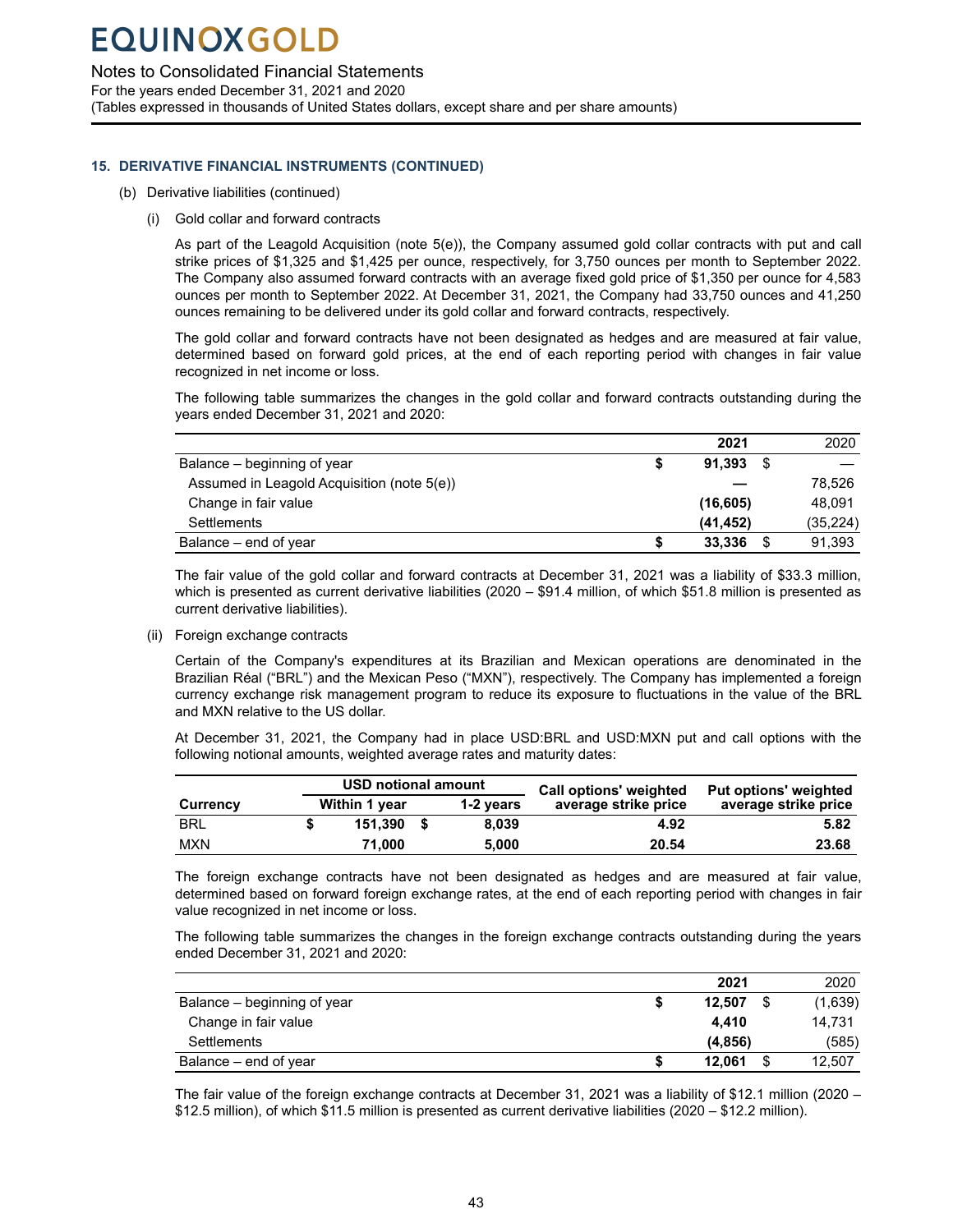### Notes to Consolidated Financial Statements

For the years ended December 31, 2021 and 2020 (Tables expressed in thousands of United States dollars, except share and per share amounts)

### **15. DERIVATIVE FINANCIAL INSTRUMENTS (CONTINUED)**

- (b) Derivative liabilities (continued)
	- (iii) Equinox Gold warrant liability

As the exercise price of the Company's share purchase warrants is fixed in Canadian dollars, the Company will receive a variable amount of cash in terms of the Company's US dollar functional currency upon exercise of the warrants by the holders. Accordingly, the warrants are accounted for as derivative financial liabilities measured at FVTPL with changes in fair value recognized in net income or loss.

The following table summarizes the changes in the Company's share purchase warrants outstanding during the years ended December 31, 2021 and 2020:

|                                           | Number of<br>warrants | Weighted<br>average<br>exercise<br>price (C\$) |
|-------------------------------------------|-----------------------|------------------------------------------------|
| Outstanding - December 31, 2019           | \$<br>24.051.190      | 12.00                                          |
| Issued in Leagold Acquisition (note 5(e)) | 16.626.569            | 11.14                                          |
| Exercised                                 | (20,976,625)          | 9.48                                           |
| Expired                                   | (675, 976)            | 13.16                                          |
| Outstanding - December 31, 2020           | 19,025,158<br>\$      | 14.00                                          |
| Issued in Premier Acquisition (note 5(a)) | 393,400               | 10.42                                          |
| Exercised                                 | (1,361,549)           | 8.42                                           |
| Expired                                   | (16, 387, 492)        | 14.92                                          |
| Outstanding - December 31, 2021           | 1.669.517<br>S        | 8.69                                           |

The following table summarizes information about the Company's outstanding share purchase warrants at December 31, 2021:

|                          |                | Weighted    |                                  |
|--------------------------|----------------|-------------|----------------------------------|
|                          |                | average     |                                  |
| <b>Range of exercise</b> | Number of      | exercise    |                                  |
| price (C\$)              | warrants $(2)$ | price (C\$) | <b>Expiry dates</b>              |
| $$5.05 - $5.30^{(1)}$    | 614.117        | 5.30        | December 2022 - May 2023         |
| $$10.42 - $10.81$        | 1,055,400      | 10.66       | <b>January 2022 - March 2022</b> |
|                          | 1,669,517      | 8.69        |                                  |

 $(1)$  614,117 warrants with a weighted average exercise price of C\$5.30 are exercisable into one common share of Equinox Gold and one-quarter of a common share of Solaris. Equinox Gold will receive nine-tenths of the proceeds from the exercise of each of these warrants and the remaining proceeds will be paid to Solaris.

 $(2)$  At December 31, 2021, all of the Company's outstanding warrants were non-traded.

The changes in the carrying amounts of the Company's outstanding share purchase warrants during the years ended December 31, 2021 and 2020 were as follows:

|                                           | 2021         |      | 2020      |
|-------------------------------------------|--------------|------|-----------|
| Balance – beginning of year               | \$<br>50.666 | - \$ | 56.146    |
| Issued in Premier Acquisition (note 5(a)) | 505          |      |           |
| Issued in Leagold Acquisition (note 5(e)) |              |      | 8.543     |
| Exercised                                 | (4, 100)     |      | (43, 885) |
| Change in fair value                      | (41, 894)    |      | 29,862    |
| Balance – end of year                     | 5.177        | S    | 50,666    |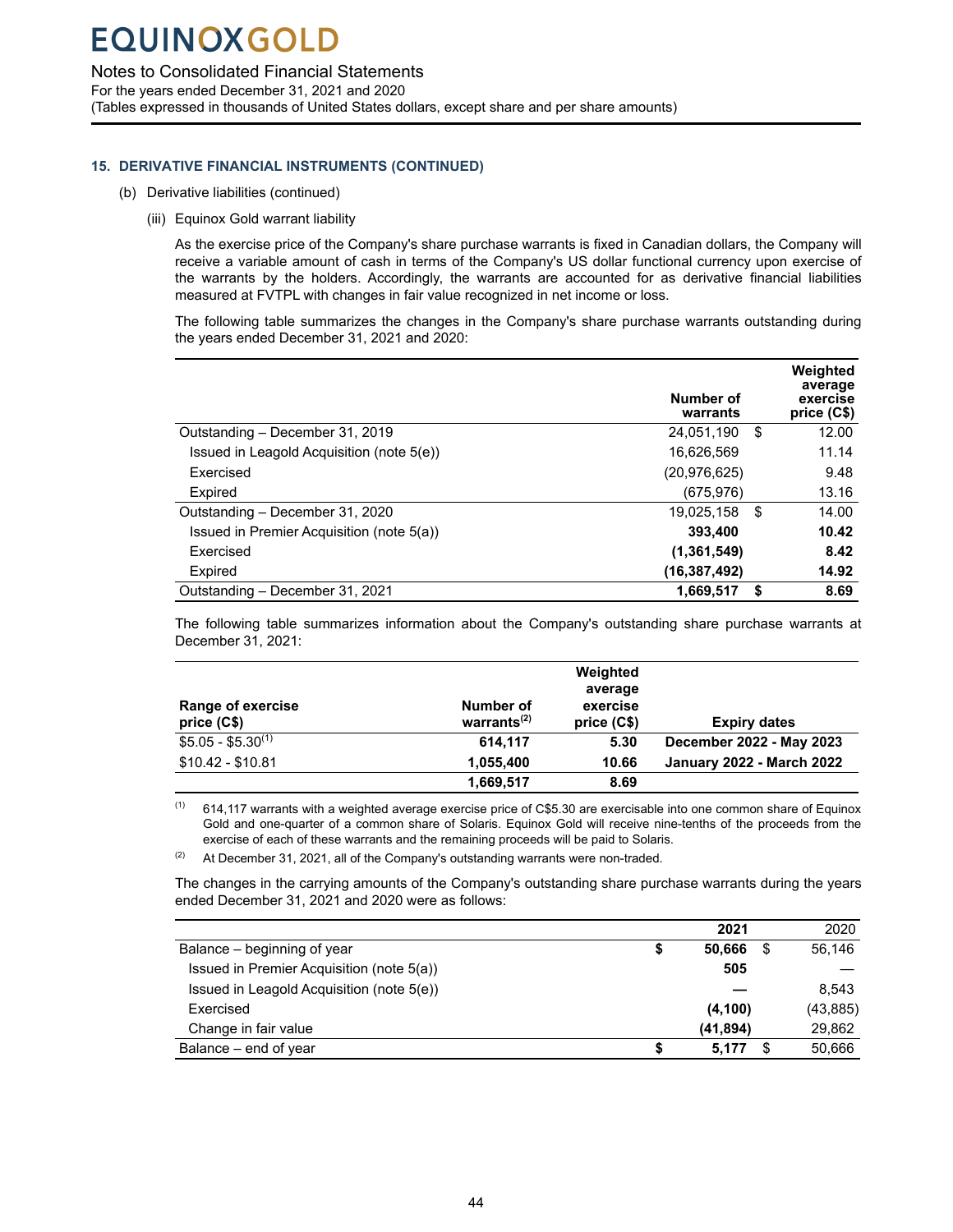Notes to Consolidated Financial Statements

For the years ended December 31, 2021 and 2020 (Tables expressed in thousands of United States dollars, except share and per share amounts)

### **15. DERIVATIVE FINANCIAL INSTRUMENTS (CONTINUED)**

- (b) Derivative liabilities (continued)
	- (iii) Equinox Gold warrant liability (continued)

The fair values of the Company's issued and outstanding non-traded warrants at December 31, 2021 and 2020 were determined using the Black Scholes option pricing model with the following weighted average inputs:

|                            | 2021         | 2020         |
|----------------------------|--------------|--------------|
| Risk-free rate             | 0.34%        | 0.18%        |
| Expected life              | $0.61$ years | $1.01$ years |
| <b>Expected volatility</b> | 46.8 %       | 47.1 %       |
| Expected dividend          | 0.0%         | $0.0 \%$     |
| Share price (C\$)          | 11.60        | 14.02        |

The fair value of the Company's outstanding share purchase warrants that were trading at December 31, 2020 was determined based on their quoted market price of C\$0.58.

(iv) Solaris warrant liability

In connection with the sale of the Company's partial interest in Solaris, the Company granted five million share purchase warrants to the buyer (note 5(d)), with each warrant exercisable into one common share of Solaris held by the Company until April 28, 2022. The warrants are accounted for as current derivative financial liabilities measured at FVTPL. The fair value of the Solaris warrant liability at December 31, 2021 of \$27.7 million was determined using the Black Scholes option pricing model with the following weighted average inputs:

|                            | 2021         |
|----------------------------|--------------|
| Risk-free rate             | $0.09\%$     |
| Expected life              | $0.32$ years |
| <b>Expected volatility</b> | 53.7%        |
| Expected dividend          | $0.0\%$      |
| Share price (C\$)          | \$16.94      |

During the year ended December 31, 2021, the Company recognized a loss of \$18.6 million (2020 – nil) on revaluation of the Solaris warrant liability in other income (expense).

(v) Contingent consideration - Greenstone

As part of the consideration for the Company's acquisition of an additional 10% interest in Greenstone in April 2021 (note 5(b)), the Company assumed contingent payment obligations. The obligation to deliver approximately 2,200 ounces of refined gold, the cash equivalent value of such refined gold, or a combination thereof, after each production milestone of 250,000 ounces, 500,000 ounces and 700,000 ounces from Greenstone has been accounted for as a derivative financial liability measured at FVTPL. The fair value of the contingent consideration is determined based on the net present value of the projected cash outflows associated with the contingent payments at the milestone dates using a market-based discount rate that reflects the risk associated with the delivery of the contingent consideration.

At December 31, 2021, the fair value of the derivative liability was \$6.6 million (2020 – nil). During the year ended December 31, 2021, the Company recognized a loss of \$0.9 million (2020 – nil) on revaluation of the derivative liability in other income (expense).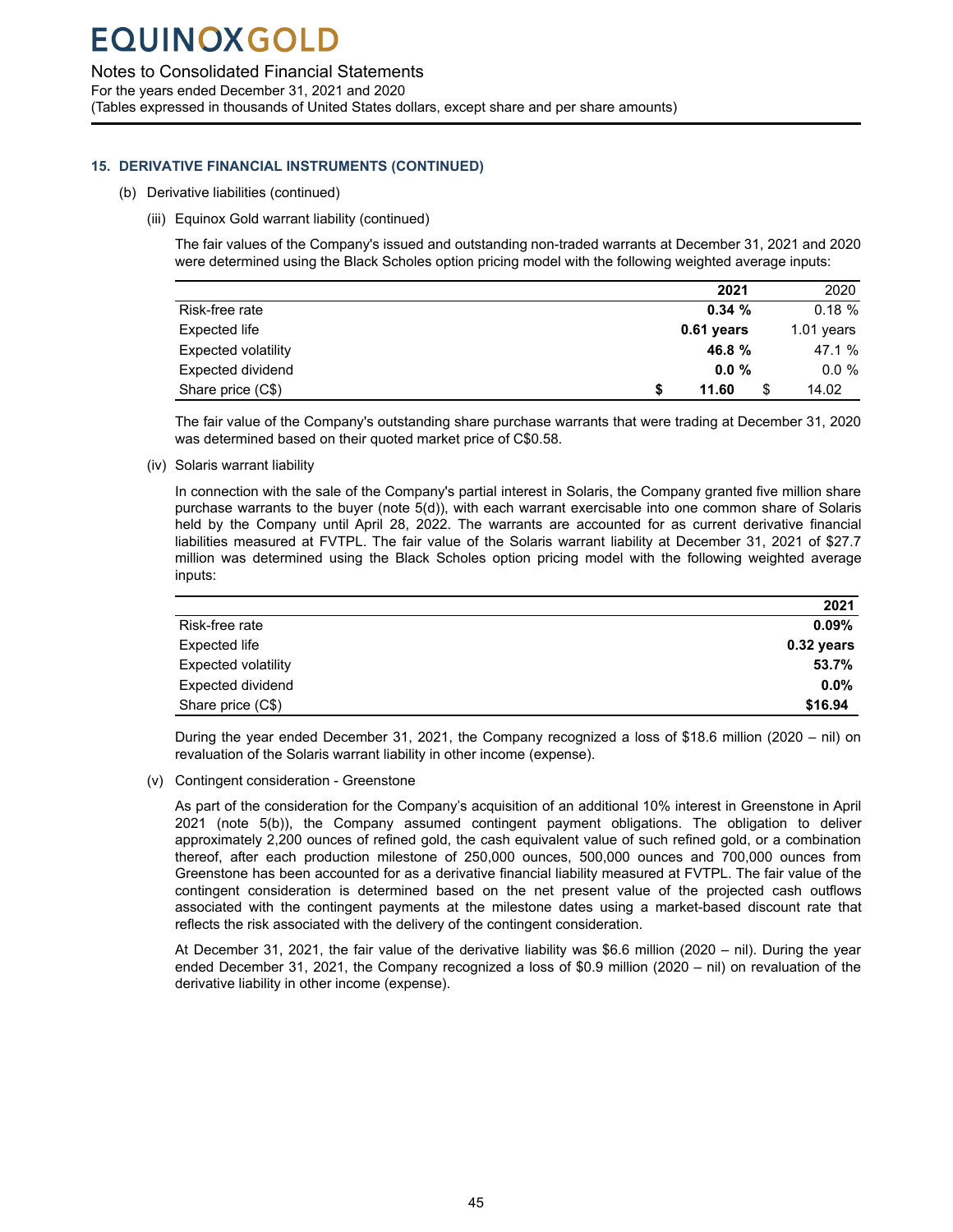<span id="page-47-0"></span>Notes to Consolidated Financial Statements

For the years ended December 31, 2021 and 2020

(Tables expressed in thousands of United States dollars, except share and per share amounts)

### **16. RECLAMATION AND CLOSURE COST PROVISION**

|                                               | <b>USA</b>   | <b>Mexico</b> | <b>Brazil</b> | Canada       |    | Total     |
|-----------------------------------------------|--------------|---------------|---------------|--------------|----|-----------|
| Balance - December 31, 2019                   | \$<br>22,335 | \$            | \$<br>7,894   | \$           | \$ | 30,229    |
| Assumed in Leagold Acquisition (note 5(e))    |              | 32,878        | 29,360        |              |    | 62,238    |
| Accretion                                     | 185          | 179           | 1,845         |              |    | 2,209     |
| Change in estimates                           | 4,662        | 16,634        | 10,241        |              |    | 31,537    |
| Reclamation expenditures                      | (71)         | (49)          | (276)         |              |    | (396)     |
| Foreign exchange gain                         |              |               | (5,026)       |              |    | (5,026)   |
| Balance - December 31, 2020                   | 27,111       | 49,642        | 44,038        |              |    | 120,791   |
| Assumed in Premier Acquisition (note 5(a))    |              | 11,850        |               | 1,631        |    | 13,481    |
| Disposals                                     |              |               | (7, 895)      |              |    | (7, 895)  |
| Accretion                                     | 362          | 3,715         | 2,434         | 24           |    | 6,535     |
| Change in estimates                           | 1,001        | (18, 943)     | 410           | 924          |    | (16, 608) |
| Reclamation expenditures                      |              | (277)         | (409)         |              |    | (686)     |
| Reclassified to assets held for sale (note 9) |              | (11, 863)     |               |              |    | (11, 863) |
| Foreign exchange gain                         |              | (2, 221)      | (2, 372)      | (14)         |    | (4,607)   |
| Balance - December 31, 2021                   | \$<br>28,474 | \$<br>31,903  | \$<br>36,206  | \$<br>2,565  | \$ | 99,148    |
|                                               |              |               |               |              |    |           |
| At December 31                                |              |               |               | 2021         |    | 2020      |
| Classified and presented as:                  |              |               |               |              |    |           |
| Current <sup>(1)</sup>                        |              |               |               | \$<br>3,583  | S  | 3,688     |
| Non-current                                   |              |               |               | 95,565       |    | 117,103   |
| Total reclamation and closure cost provision  |              |               |               | \$<br>99,148 | \$ | 120,791   |

 $(1)$  Included in other current liabilities.

The Company's environmental permits require it to reclaim any land disturbed during mine development, construction and operations. The majority of these reclamation costs are expected to be incurred subsequent to the end of the operation to which they relate. The Company's provision for reclamation and closure cost represents management's best estimate of the future reclamation and mine closure activities based on the level of known disturbance at the reporting date, known legal requirements and internal and external cost estimates.

The Company measures the provision at the expected value of future cash flows using inflation rates of 2.0% to 3.5% (2020 – 2.0% to 3.5%) and discounted to the present value using discount rates of 1.3% to 8.7% (2020 – 0.9% to 6.9%) depending on the region in which the costs will be incurred. At December 31, 2021, the total undiscounted cash flows of the Company's reclamation and closure cost provisions was \$182.7 million (2020 – \$167.1 million).

The Company's subsidiary, Western Mesquite Mines Inc., is required to post security for reclamation and closure cost with Imperial County, California as lead agency under the California Surface Mining and Reclamation Act, and for pit backfill with the California State Lands Commission under a public/private land lease agreement. At December 31, 2021, the Company has met its security requirements in the form of bonds posted through surety underwriters totaling \$27.7 million (2020 – \$0.3 million).

### **17. OTHER NON-CURRENT LIABILITIES**

|                                                | December 31, |    | December 31. |
|------------------------------------------------|--------------|----|--------------|
|                                                | 2021         |    | 2020         |
| Provision for legal matters (note 34(a))       | 11.647       | S  | 13.241       |
| Lease liabilities (note 18(b))                 | 26.943       |    | 9.949        |
| Cash-settled share-based payments (note 19(c)) | 1,362        |    | 3,992        |
| Other liabilities                              | 10.562       |    | 5,587        |
|                                                | 50.514       | S. | 32.769       |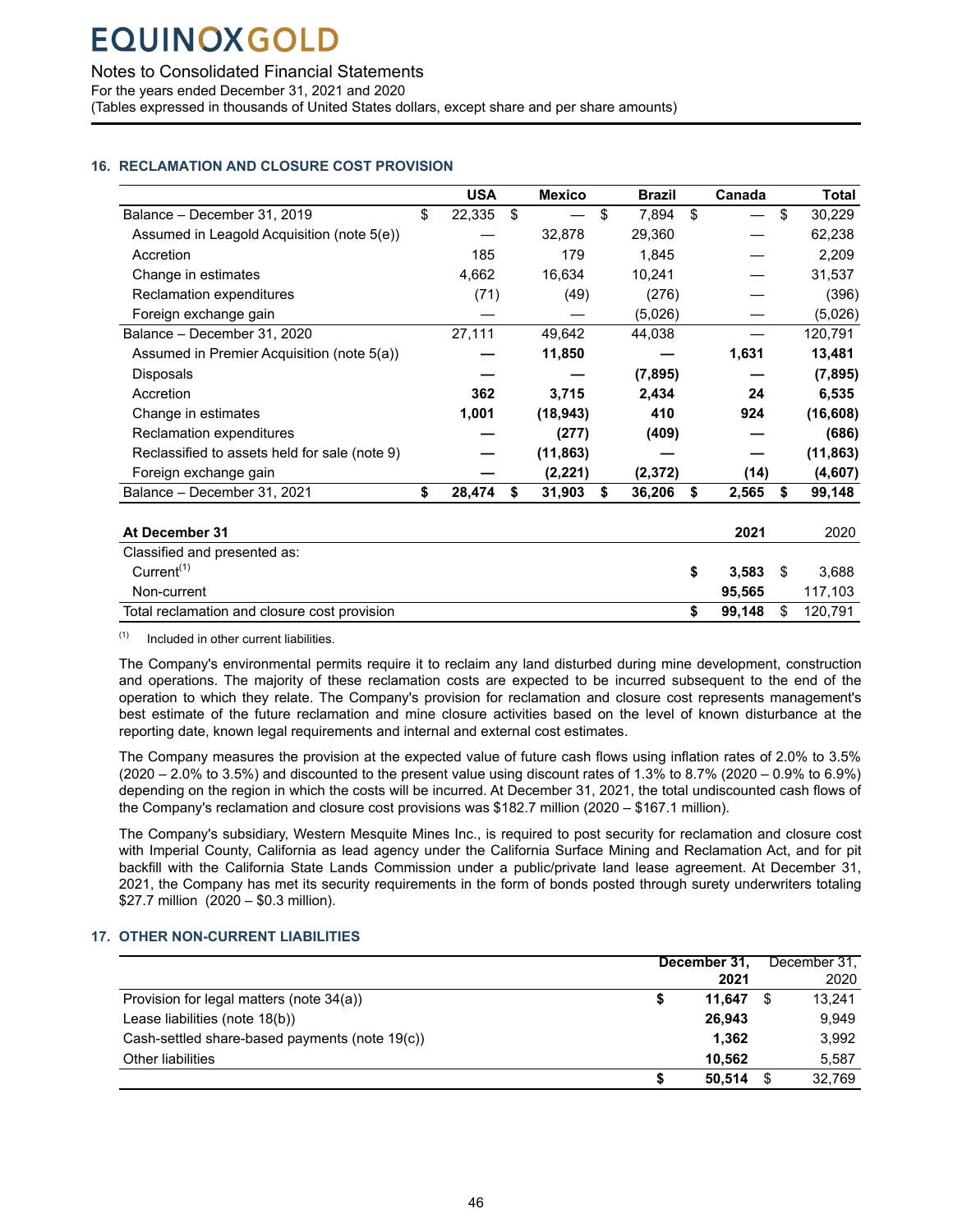### <span id="page-48-0"></span>Notes to Consolidated Financial Statements

For the years ended December 31, 2021 and 2020 (Tables expressed in thousands of United States dollars, except share and per share amounts)

### **18. LEASES**

(a) Right-of-use assets

The Company's right-of-use assets mainly relate to leased mobile mining equipment which are included in plant and equipment within mineral properties, plant and equipment in the consolidated statement of financial position (note 10). The following table presents the changes in the carrying amount of the Company's right-of-use assets during the years ended December 31, 2021 and 2020:

|                                             |   | 2021     |      | 2020    |
|---------------------------------------------|---|----------|------|---------|
| Balance – beginning of year                 | S | 16.969   | - \$ | 1.121   |
| Acquired in Leagold Acquisition (note 5(e)) |   |          |      | 10.704  |
| Additions                                   |   | 51.644   |      | 13,668  |
| Depreciation                                |   | (15,906) |      | (8,524) |
| Balance – end of year                       |   | 52.707   | \$.  | 16,969  |

(b) Lease liabilities

The following is a reconciliation of the changes in the Company's lease liabilities balance to cash flows arising from financing activities:

|                                                              | 2021         |      | 2020    |
|--------------------------------------------------------------|--------------|------|---------|
| Balance – beginning of year                                  | \$<br>18,884 | \$   | 1,349   |
| Financing cash flows:                                        |              |      |         |
| Lease payments                                               | (24, 309)    |      | (6,667) |
| Other changes:                                               |              |      |         |
| Additions                                                    | 48,687       |      | 13,668  |
| Lease liabilities assumed in Leagold Acquisition (note 5(e)) |              |      | 10,922  |
| Interest expense                                             | 2,115        |      | 1,439   |
| Unrealized foreign exchange gain                             | (280)        |      | (1,827) |
| Balance – end of year                                        | \$<br>45,097 | \$   | 18,884  |
| Classified and presented as:                                 |              |      |         |
| Current <sup><math>(1)</math></sup>                          | \$<br>18,154 | - \$ | 8,935   |
| Non-current <sup><math>(2)</math></sup>                      | 26,943       |      | 9,949   |
|                                                              | \$<br>45,097 | \$   | 18,884  |
|                                                              |              |      |         |

 $(1)$  Included in other current liabilities.

 $(2)$  Included in other non-current liabilities.

In February 2021, the Company entered into a three-year lease agreement for the use of mining equipment to replace part of the Company's mining fleet at Mesquite. The equipment was delivered between February and May 2021 and the Company recognized total additions of \$39.8 million to right-of-use assets with a corresponding increase to lease liabilities. Under the terms of the agreement, the Company makes quarterly fixed payments over the lease term.

In June 2020, the Company entered into a lease agreement for the use of mining equipment in relation to contract mining at Castle Mountain for a period of four years. On commencement of the lease, the Company recognized a \$13.4 million addition to right-of-use assets with a corresponding increase to lease liabilities. Under the terms of the agreement, the Company makes fixed payments and additional variable lease payments depending on the usage of the assets over the lease term.

### **19. SHARE CAPITAL AND SHARE-BASED PAYMENTS**

(a) Authorized capital

The Company is authorized to issue an unlimited number of common shares with no par value.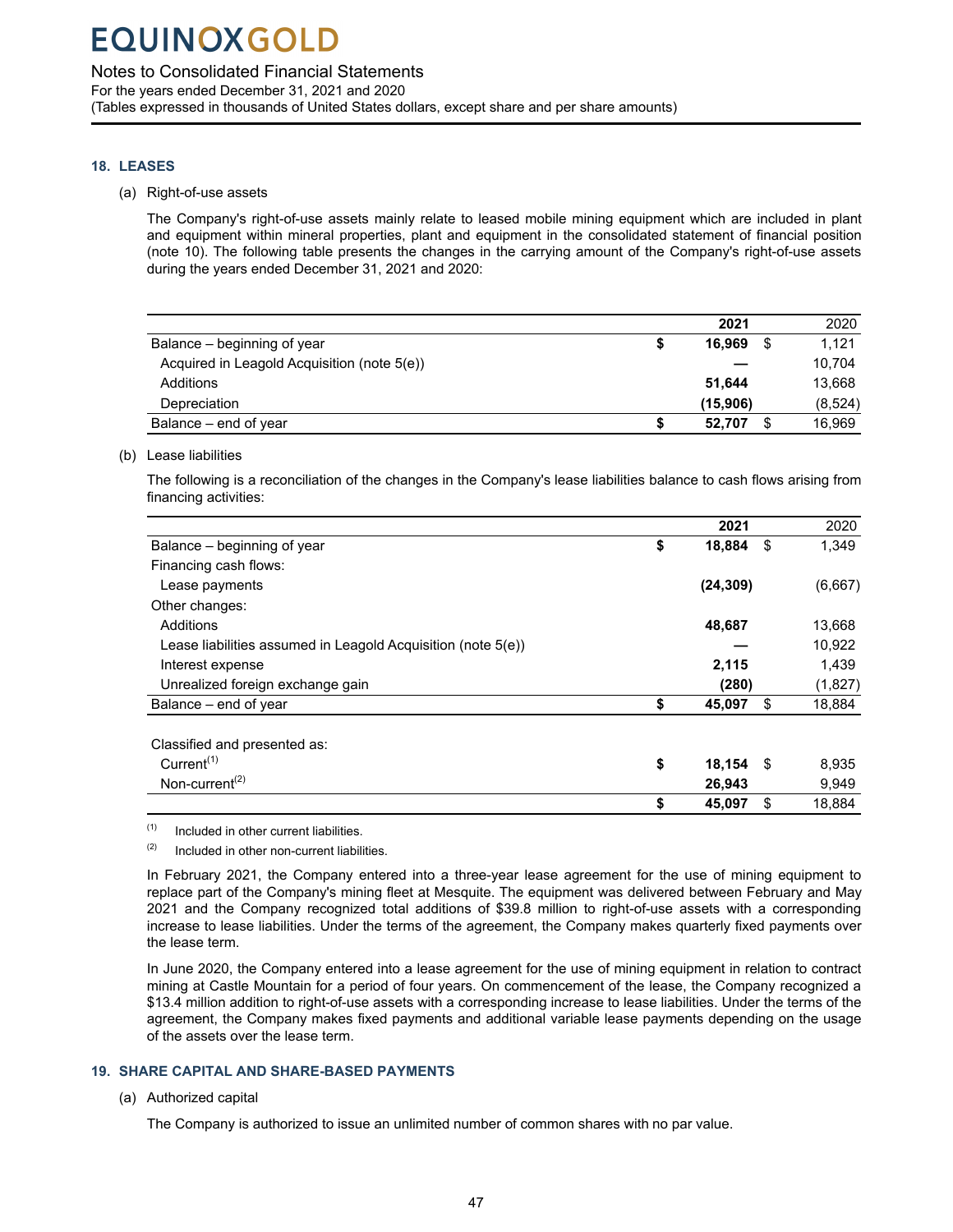Notes to Consolidated Financial Statements

For the years ended December 31, 2021 and 2020 (Tables expressed in thousands of United States dollars, except share and per share amounts)

### **19. SHARE CAPITAL AND SHARE-BASED PAYMENTS (CONTINUED)**

#### (b) Share issuances

In addition to the common shares issued as consideration for the Premier Acquisition (note 5(a)) (2020 – Leagold Acquisition (note 5(e)) and on exercise of warrants and stock options and settlement of RSUs and pRSUs (notes 15(b)(iii) and 19(c)), the Company had the following shares issuances during the years ended December 31, 2021 and 2020:

- (i) In April 2021, the Company completed a non-brokered private placement of 7,500,000 common shares at a price of C\$10.00 (\$7.95) per share for gross proceeds of C\$75.0 million (\$59.6 million), of which C\$40.4 million (\$32.1 million) of common shares were issued to the Company's executives and directors.
- (ii) In March and April 2020, the Company completed a non-brokered private placement of 6,934,438 common shares of the Company at a price of \$6.18 per share for gross proceeds of \$42.9 million, of which \$36.0 million was issued to the Company's Chairman, Ross Beaty.

#### (c) Share-based compensation plans

(i) Restricted share units

Under the terms of the Equinox Gold Restricted Share Unit Plan (the "RSU Plan"), the Board of Directors may, from time to time, grant to directors, officers, employees, and consultants, RSUs and pRSUs in such numbers and for such terms as may be determined by the Board of Directors.

#### Equity-settled RSUs and pRSUs

Equity-settled RSUs are settled in the Company's common shares after the vesting conditions are met, which is generally within three years of the date of grant.

The number of awards vested under equity-settled pRSUs are subject to a multiplier of 0% to 300% of the number of pRSUs granted based on the achievement of specified non-market conditions, including gold production targets, or market conditions, including the Company's total shareholder return as compared to the S&P Global Gold Index or the VanEck Vectors Junior Gold Miners ETF ("GDXJ") Index over a three-year comparison period. Share-based compensation expense related to pRSUs with non-market performance conditions is recognized over the expected vesting period with the cumulative amount recognized adjusted at the end of each reporting period to reflect the change, if any, in the number of pRSUs expected to vest and expected vesting period based on expected performance. Share-based compensation expense related to pRSUs that vest based on market conditions is recognized over the three-year vesting period based on the grant date fair value of the award.

The following table summarizes the changes in the Company's equity-settled RSUs and pRSUs outstanding during the years ended December 31, 2021 and 2020:

|                                 | Number of   | <b>Number of</b> |
|---------------------------------|-------------|------------------|
|                                 | <b>RSUs</b> | pRSUs            |
| Outstanding - December 31, 2019 | 803,047     | 1,112,378        |
| Granted                         | 375.017     | 213,600          |
| Settled                         | (463,608)   | (179, 938)       |
| Forfeited                       | (4,750)     | (740)            |
| Outstanding - December 31, 2020 | 709,706     | 1,145,300        |
| Granted                         | 603.607     | 421,155          |
| Settled                         | (428, 065)  | (295,200)        |
| Forfeited                       | (41, 936)   | (1, 100)         |
| Outstanding - December 31, 2021 | 843.312     | 1.270.155        |

During the year ended December 31, 2021, the Company granted 0.6 million equity-settled RSUs (2020 – 0.4 million) and 0.4 million pRSUs (2020 – 0.2 million) to directors, officers and employees. The weighted average grant date fair value of the RSUs and pRSUs granted during the year ended December 31, 2021 was \$9.26  $(2020 - $8.21)$ .

During the year ended December 31, 2021, the Company settled 0.3 million of pRSUs that were subject to a weighted average multiplier of 1.6 (2020 – 0.2 million subject to a weighted average multiplier of 1.0).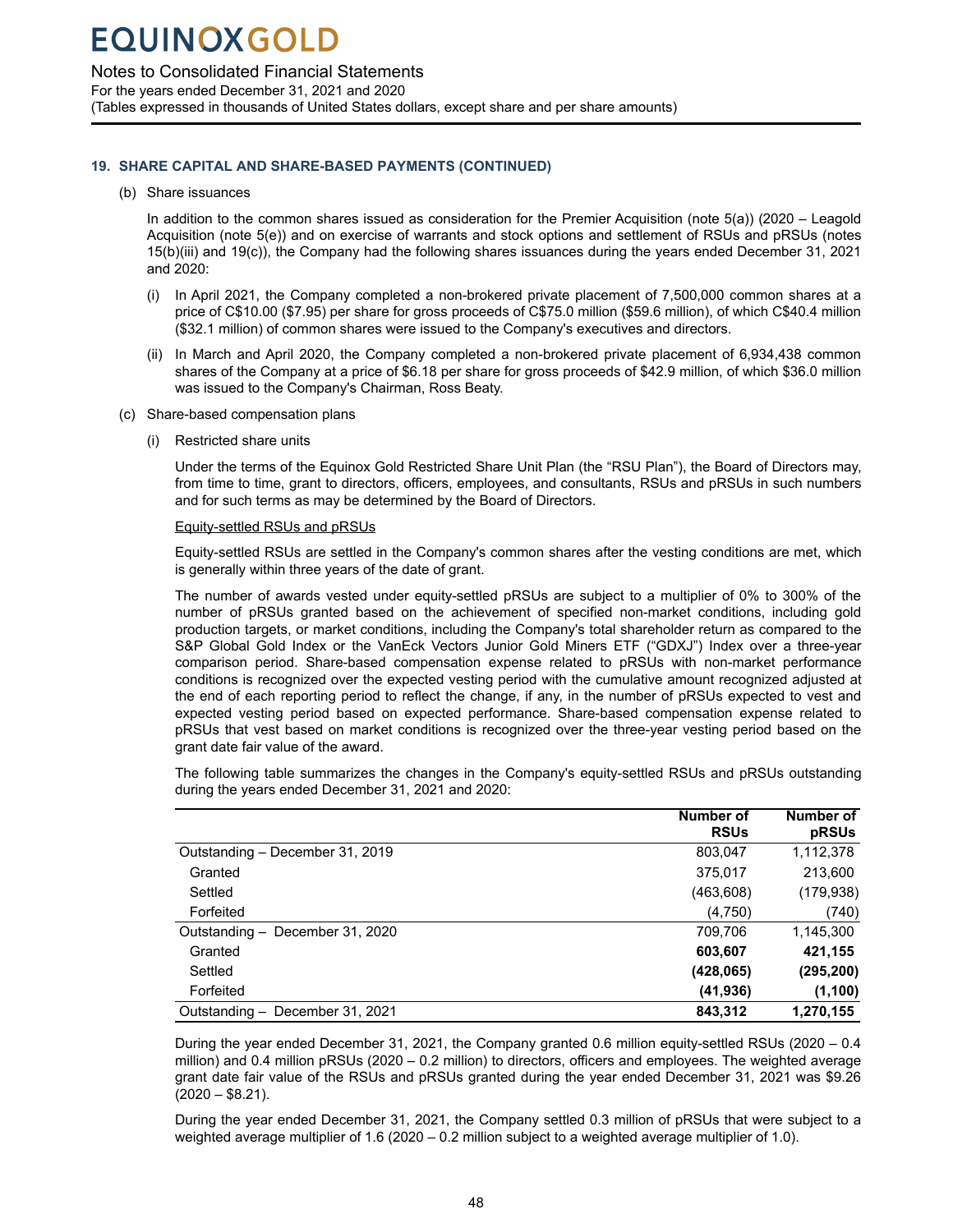### Notes to Consolidated Financial Statements

For the years ended December 31, 2021 and 2020

(Tables expressed in thousands of United States dollars, except share and per share amounts)

### **19. SHARE CAPITAL AND SHARE-BASED PAYMENTS (CONTINUED)**

- (c) Share-based compensation plans (continued)
	- (i) Restricted share units (continued)

Cash-settled RSUs and pRSUs

Under the terms of the RSU Plan, certain RSUs and pRSUs granted to employees entitle the holder to a cash payment equal to the number of RSUs granted, multiplied by the quoted market value of the Company's common shares on completion of the vesting period (the "cash-settled RSUs and cash-settled pRSUs"). The cash-settled pRSUs are subject to a multiplier of 0% to 200% based on the Company's total shareholder return as compared to the S&P Global Gold Index over a three-year comparison period. The share-based compensation expense related to cash-settled RSUs and pRSUs is recognized over the two-year and threeyear vesting period, respectively. The amount of share-based compensation expense is adjusted at each reporting period to reflect the change in quoted market price of the Company's common shares and the number of RSUs and pRSUs expected to vest.

The following table summarizes the changes in the Company's cash-settled RSUs and pRSUs outstanding during the years ended December 31, 2021 and 2020:

|                                 | <b>Number of</b> | <b>Number of</b> |
|---------------------------------|------------------|------------------|
|                                 | <b>RSUs</b>      | pRSUs            |
| Outstanding - December 31, 2019 | 168,800          |                  |
| Granted                         | 78.900           |                  |
| Settled                         | (65,900)         |                  |
| Forfeited                       | (37,000)         |                  |
| Outstanding - December 31, 2020 | 144,800          |                  |
| Granted                         | 67,800           | 7,700            |
| Settled                         | (105, 350)       |                  |
| Forfeited                       |                  |                  |
| Outstanding - December 31, 2021 | 107,250          | 7,700            |

During the year ended December 31, 2021, the Company granted 0.1 million total cash-settled RSUs and pRSUs (2020 – 0.1 million) with a weighted average grant date fair value of \$10.05 (2020 – \$7.49).

The total fair value of cash-settled RSUs and pRSUs outstanding at December 31, 2021 was \$0.7 million (2020 – \$1.2 million), of which \$0.5 million and \$0.2 million (2020 – \$0.8 million and \$0.4 million) are included in other current liabilities and other non-current liabilities, respectively.

(ii) Performance share units

In connection with the Leagold Acquisition (note 5(e)), the Company issued 0.4 million cash-settled replacement PSUs. Awards vested were subject to a multiplier of 50% to 150% of the number of PSUs granted based on the Company's total shareholder return compared to the GDXJ Index over a three-year comparison period ended December 31, 2021. Share-based compensation expense related to the PSUs was recognized over the vesting period with the amount recognized being adjusted at the end of each reporting period to reflect the change in the quoted market price of the Company's common shares, the number of PSUs expected to vest, and the expected performance factor at such date.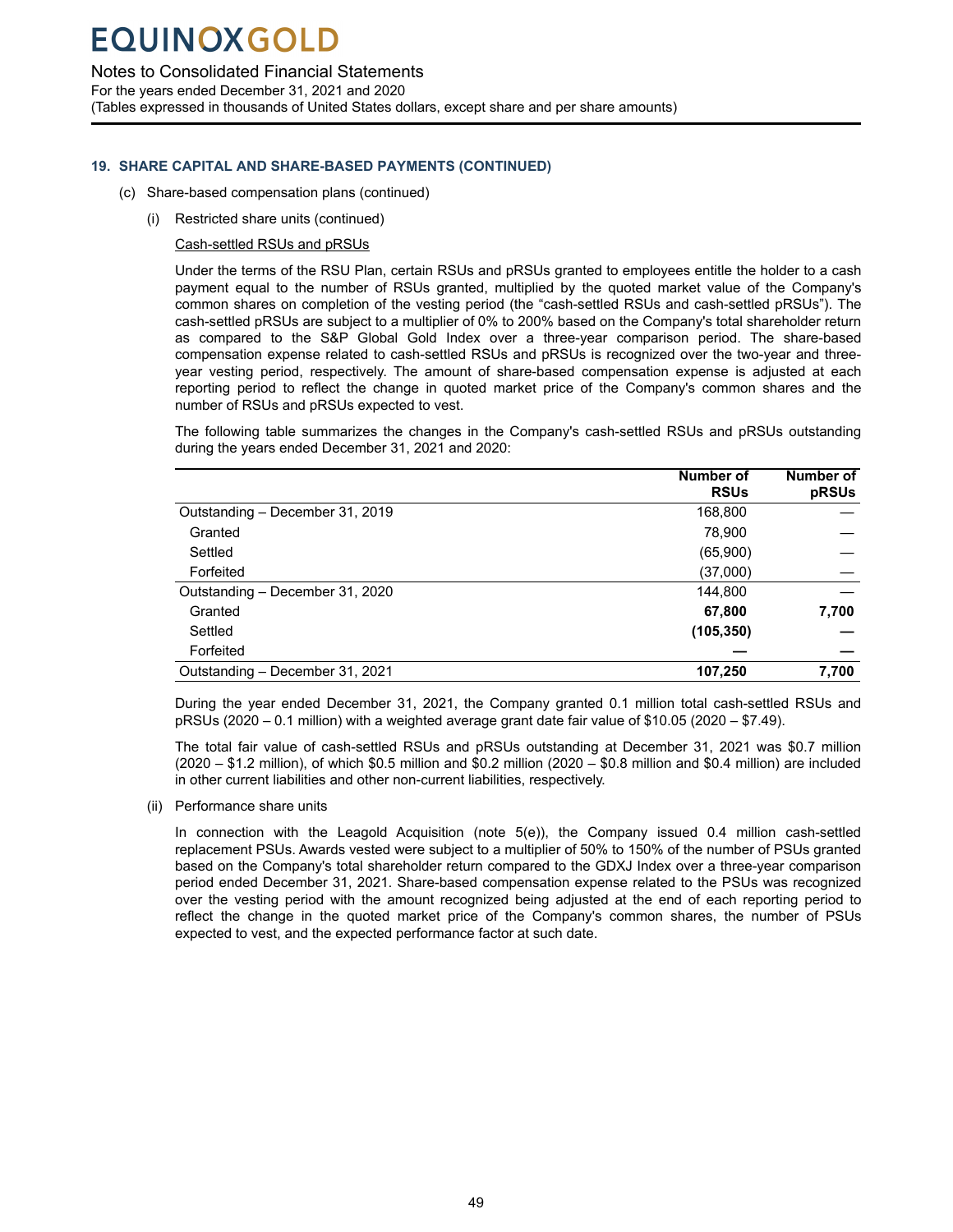Notes to Consolidated Financial Statements

For the years ended December 31, 2021 and 2020

(Tables expressed in thousands of United States dollars, except share and per share amounts)

### **19. SHARE CAPITAL AND SHARE-BASED PAYMENTS (CONTINUED)**

- (c) Share-based compensation plans (continued)
	- (ii) Performance share units (continued)

The following table summarizes the changes in the Company's PSUs outstanding during the years ended December 31, 2021 and 2020:

|                                           | <b>Number of</b> |
|-------------------------------------------|------------------|
|                                           | <b>PSUs</b>      |
| Outstanding - December 31, 2019           |                  |
| Issued in Leagold Acquisition (note 5(e)) | 369,915          |
| Settled                                   | (72, 533)        |
| Forfeited                                 | (14, 506)        |
| Outstanding - December 31, 2020           | 282,876          |
| Settled                                   | (249, 028)       |
| Forfeited                                 | (33, 848)        |
| Outstanding - December 31, 2021           |                  |

At December 31, 2021, all the PSUs issued had either vested or were forfeited. The total fair value of PSUs outstanding at December 31, 2020 was \$2.3 million and was included in other non-current liabilities.

(iii) Deferred share units

Under the terms of the Equinox Gold Deferred Share Unit Plan (the "DSU Plan"), non-executive directors may elect to receive all or a portion of their annual compensation in the form of DSUs which are linked to the value of the Company's common shares. DSUs are issued on a quarterly basis under the terms of the DSU Plan, based on the five-day volume weighted average trading price of the Company's common shares at the date of grant. DSUs vest immediately and are redeemable in cash.

The following table summarizes the changes in the Company's DSUs outstanding during the years ended December 31, 2021 and 2020:

|                                 | Number of<br><b>DSUs</b> |
|---------------------------------|--------------------------|
| Outstanding - December 31, 2019 |                          |
| Issued in Leagold Acquisition   | 319,286                  |
| Granted                         | 8.266                    |
| Redeemed                        | (202, 115)               |
| Outstanding - December 31, 2020 | 125,437                  |
| Granted                         | 51,046                   |
| Outstanding - December 31, 2021 | 176,483                  |

In connection with the Leagold Acquisition (note 5(e)), the Company issued 0.3 million replacement DSUs to non-executive directors of Leagold. The DSUs are redeemable for 90 days from the date a director ceases to be a member of the Board.

The weighted average grant date fair value of DSUs granted during the year ended December 31, 2021 was \$7.63 (2020 – \$11.01).

The total fair value of DSUs outstanding as at December 31, 2021 was \$1.2 million (2020 – \$1.3 million) and is included in other non-current liabilities.

(iv) Stock options

The Company has an incentive stock option plan (the "Option Plan") whereby the Company may grant stock options to eligible employees, officers, directors and consultants with the exercise price, expiry date, and vesting conditions determined by the Board of Directors. All stock options are equity settled. The Option Plan provides for the issuance of up to 10% of the Company's issued common shares as at the date of the grant.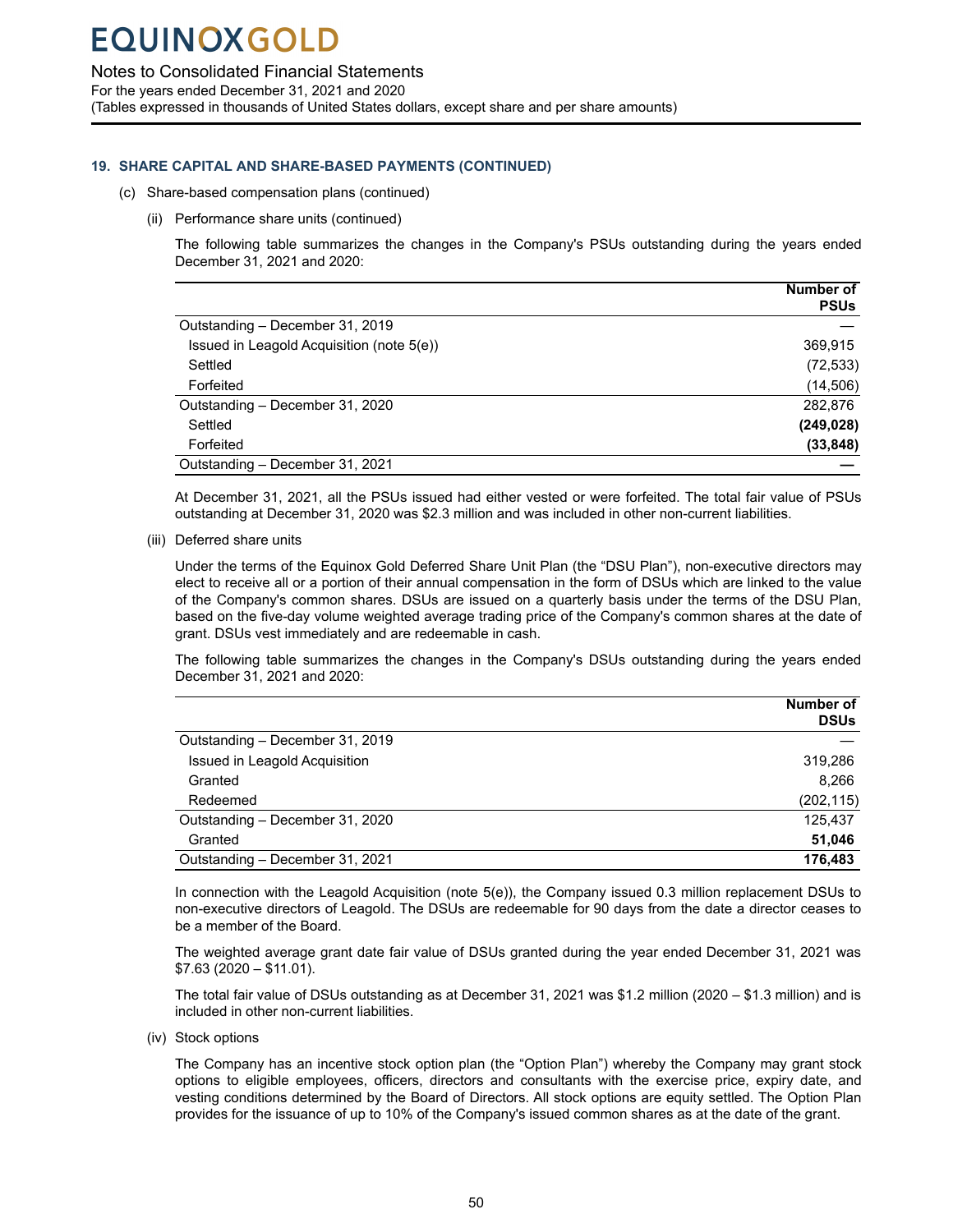Notes to Consolidated Financial Statements

For the years ended December 31, 2021 and 2020

(Tables expressed in thousands of United States dollars, except share and per share amounts)

### **19. SHARE CAPITAL AND SHARE-BASED PAYMENTS (CONTINUED)**

- (c) Share-based compensation plans (continued)
	- (iv) Stock options (continued)

The following table summarizes the changes in the Company's outstanding stock options during the years ended December 31, 2021 and 2020:

|                                           |                      |     | Weighted<br>average     |
|-------------------------------------------|----------------------|-----|-------------------------|
|                                           | Number of<br>options |     | exercise<br>price (C\$) |
| Outstanding - December 31, 2019           | 2,675,113            | \$  | 5.99                    |
| Issued in Leagold Acquisition (note 5(e)) | 5,728,647            |     | 7.77                    |
| Granted                                   | 156,200              |     | 11.80                   |
| Exercised                                 | (5,559,803)          |     | 7.38                    |
| Expired/forfeited                         | (81,087)             |     | 8.52                    |
| Outstanding - December 31, 2020           | 2.919.070            | -\$ | 7.09                    |
| Issued in Premier Acquisition (note 5(a)) | 2,813,747            |     | 7.27                    |
| Exercised                                 | (1,833,661)          |     | 5.77                    |
| Expired/forfeited                         | (315,713)            |     | 15.04                   |
| Outstanding - December 31, 2021           | 3,583,443            | S   | 7.14                    |

During the year ended December 31, 2020, the Company granted 0.2 million stock options to employees, officers, directors and consultants of the Company. The fair value of stock options granted during the year ended December 31, 2020 was estimated using the Black-Scholes option pricing model with the following weighted average inputs:

|                                      | 2020      |
|--------------------------------------|-----------|
| Exercise price and share price (C\$) | 11.80     |
| Risk-free interest rate              | $0.4 \%$  |
| Expected volatility                  | 65.2 %    |
| Expected dividend yield              | $0.0 \%$  |
| Expected life                        | 5.0 years |

The weighted average share price at the date of exercise of stock options during the year ended December 31, 2021 was \$10.87 (2020 – \$13.36).

The following table summarizes information about the Company's outstanding and exercisable stock options at December 31, 2021:

|                                  | <b>Options Outstanding</b> |    |                                                   | <b>Options Exercisable</b>                                      |                      |                                                |
|----------------------------------|----------------------------|----|---------------------------------------------------|-----------------------------------------------------------------|----------------------|------------------------------------------------|
| Range of exercise<br>price (C\$) | Number of<br>options       |    | Weighted<br>average<br>exercise<br>price<br>(C\$) | Weighted<br>average<br>remaining<br>contractual<br>life (years) | Number of<br>options | Weighted<br>average<br>exercise<br>price (C\$) |
| $$1.89 - $2.99$                  | 33,100                     | \$ | 1.89                                              | 4.53                                                            | 33.100               | \$<br>1.89                                     |
| $$3.00 - $4.99$                  | 493.380                    |    | 4.56                                              | 3.18                                                            | 493,380              | 4.56                                           |
| $$5.00 - $6.99$                  | 1,575,999                  |    | 5.50                                              | 1.50                                                            | 1,575,999            | 5.50                                           |
| $$7.00 - $8.99$                  | 640.284                    |    | 8.61                                              | 0.34                                                            | 640,284              | 8.61                                           |
| $$9.00 - $17.15$                 | 840,680                    |    | 10.80                                             | 1.17                                                            | 765.030              | 10.70                                          |
|                                  | 3.583.443                  | \$ | 7.14                                              | 1.47                                                            | 3,507,793            | \$<br>7.04                                     |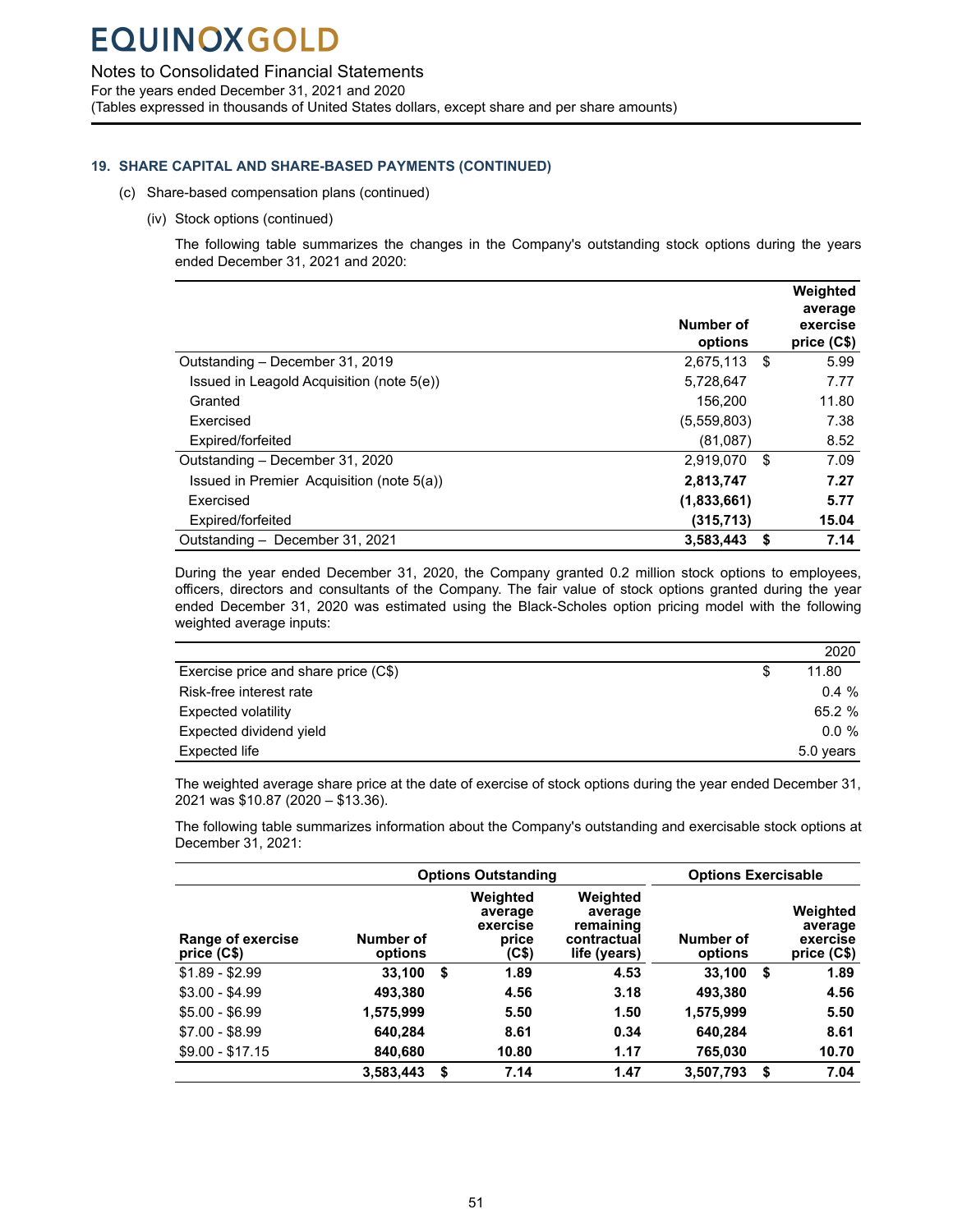<span id="page-53-0"></span>Notes to Consolidated Financial Statements

For the years ended December 31, 2021 and 2020

(Tables expressed in thousands of United States dollars, except share and per share amounts)

### **19. SHARE CAPITAL AND SHARE-BASED PAYMENTS (CONTINUED)**

#### (d) Share-based compensation

The following table summarizes the Company's share-based compensation recognized during the years ended December 31, 2021 and 2020:

|                                                                 | 2021        | 2020        |
|-----------------------------------------------------------------|-------------|-------------|
| Stock options                                                   | \$<br>1,676 | \$<br>618   |
| RSUs and pRSUs                                                  | 6,640       | 3,320       |
| <b>PSUs</b>                                                     | (224)       | 3,882       |
| <b>DSUs</b>                                                     | (492)       | 320         |
| Total share-based compensation                                  | \$<br>7,600 | \$<br>8,140 |
|                                                                 |             |             |
| Recognized in the consolidated financial statements as follows: |             |             |
| Equity-settled:                                                 |             |             |
| General and administration expense                              | \$<br>6,773 | \$<br>4,449 |
| Operating expense                                               | 927         | 376         |
| Capitalized within construction-in-progress                     | 273         |             |
| Cash-settled:                                                   |             |             |
| General and administration (recovery) expense                   | (691)       | 2,302       |
| Operating expense                                               | 290         | 708         |
| <b>Exploration expense</b>                                      | 28          | 305         |
| Total share-based compensation                                  | \$<br>7,600 | \$<br>8,140 |

### **20. RESERVES**

The following table summarizes the changes in the Company's reserves during the years ended December 31, 2021 and 2020:

|                                                                                             | Share-based<br>compensation | <b>Equity</b><br>component of<br><b>Convertible</b><br><b>Notes</b> | <b>Other</b> |     | <b>Total</b> |
|---------------------------------------------------------------------------------------------|-----------------------------|---------------------------------------------------------------------|--------------|-----|--------------|
| Outstanding - December 31, 2019                                                             | \$<br>14,356                | \$<br>10,217                                                        | \$<br>3,386  | -\$ | 27,959       |
| Options issued in Leagold Acquisition                                                       | 19,777                      |                                                                     |              |     | 19,777       |
| Equity component of Convertible Notes issued<br>Exercise of stock options and settlement of |                             | 8,322                                                               |              |     | 8,322        |
| RSUs and pRSUs                                                                              | (22, 104)                   |                                                                     |              |     | (22, 104)    |
| Share-based compensation                                                                    | 4,825                       |                                                                     |              |     | 4,825        |
| Outstanding - December 31, 2020                                                             | 16.854                      | 18,539                                                              | 3,386        |     | 38,779       |
| Options issued in Premier Acquisition<br>Exercise of stock options and settlement of        | 8,155                       |                                                                     |              |     | 8,155        |
| RSUs and pRSUs                                                                              | (7, 869)                    |                                                                     |              |     | (7, 869)     |
| Share-based compensation                                                                    | 7,973                       |                                                                     |              |     | 7,973        |
| Outstanding - December 31, 2021                                                             | \$<br>25,113                | \$<br>18,539                                                        | \$<br>3,386  |     | 47,038       |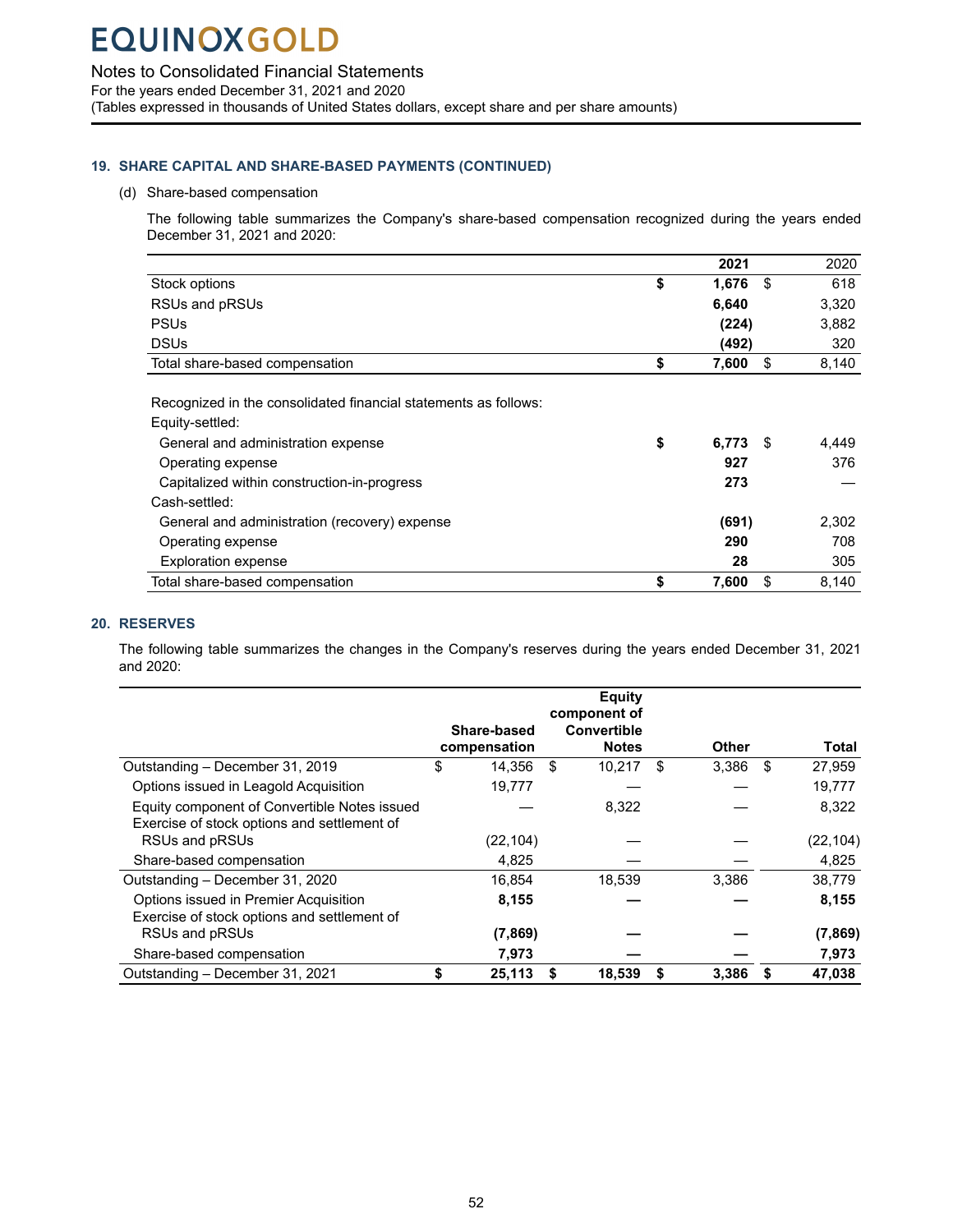### <span id="page-54-0"></span>Notes to Consolidated Financial Statements

For the years ended December 31, 2021 and 2020 (Tables expressed in thousands of United States dollars, except share and per share amounts)

### **21. REVENUE**

Revenue from contracts with customers during the years ended December 31, 2021 and 2020 disaggregated by metal were as follows:

|               | 2021      |   | 2020    |
|---------------|-----------|---|---------|
| Gold          | 1,079,321 | ¢ | 844.076 |
| Silver        | 2.965     |   | 1.312   |
| Total revenue | 1,082,286 | 關 | 845,388 |

### (a) Gold offtake arrangement

As part of the Leagold Acquisition (note 5(e)), the Company assumed offtake arrangements with Orion Mine Finance ("Orion") that provide for gold offtake of 50% of the gold production from Los Filos and 35% of the gold production from the Fazenda, RDM, Pilar and Santa Luz mines at market prices, until a cumulative delivery of 1.1 million ounces and 0.7 million ounces, respectively, to Orion has been achieved. At December 31, 2021, the Company had delivered a total of 0.3 million ounces and 0.2 million ounces, respectively, to Orion under the terms of the offtake arrangements.

(b) Silver streaming arrangement

As part of the Leagold Acquisition, the Company assumed a silver streaming agreement with Wheaton Precious Metals Corp. ("WPM") under which the Company must sell to WPM a minimum of 5.0 million payable silver ounces produced by Los Filos from August 5, 2010 to the earlier of the termination of the agreement and October 15, 2029 at the lesser of \$3.90 per ounce and the prevailing market price, subject to an inflationary adjustment. The contract price is revised each year on the anniversary date of the contract and was \$4.53 per ounce at December 31, 2021. At December 31, 2021, a total of 2.0 million ounces had been delivered to WPM under the terms of the streaming agreement. As the Company's obligation under the silver stream agreement will be satisfied through the delivery of silver ounces produced by Los Filos, it was determined that the contract was entered into and continues to be held for the purpose of the delivery of a non-financial item in accordance with the Company's expected sale or usage requirements, and accordingly not accounted for as a financial instrument.

### **22. OPERATING EXPENSE**

Operating expense during the years ended December 31, 2021 and 2020 were comprised of the following expenses by nature:

|                                |    | 2021    |   | 2020    |
|--------------------------------|----|---------|---|---------|
| Raw materials and consumables  | \$ | 264.359 | S | 153,173 |
| Salaries and employee benefits |    | 101,078 |   | 68,160  |
| Contractors                    |    | 130,865 |   | 79,355  |
| Repairs and maintenance        |    | 60.457  |   | 37,908  |
| Site administration            |    | 49.206  |   | 37,523  |
| Royalties                      |    | 28,618  |   | 23,312  |
|                                |    | 634,583 |   | 399,431 |
| Change in inventories          |    | 20.221  |   | 23,860  |
| Total operating expense        | S  | 654,804 | S | 423,291 |

### **23. CARE AND MAINTENANCE EXPENSE**

During the year ended December 31, 2021, the Company incurred total care and maintenance costs of \$15.3 million (2020 – \$65.0 million).

Included in care and maintenance costs for the year ended December 31, 2021 were \$14.2 million incurred at Los Filos resulting from a delayed restart in the first quarter of 2021 from the community blockade as described below that lifted in December 2020 and the temporary suspension of operations resulting from a community blockade in July 2021.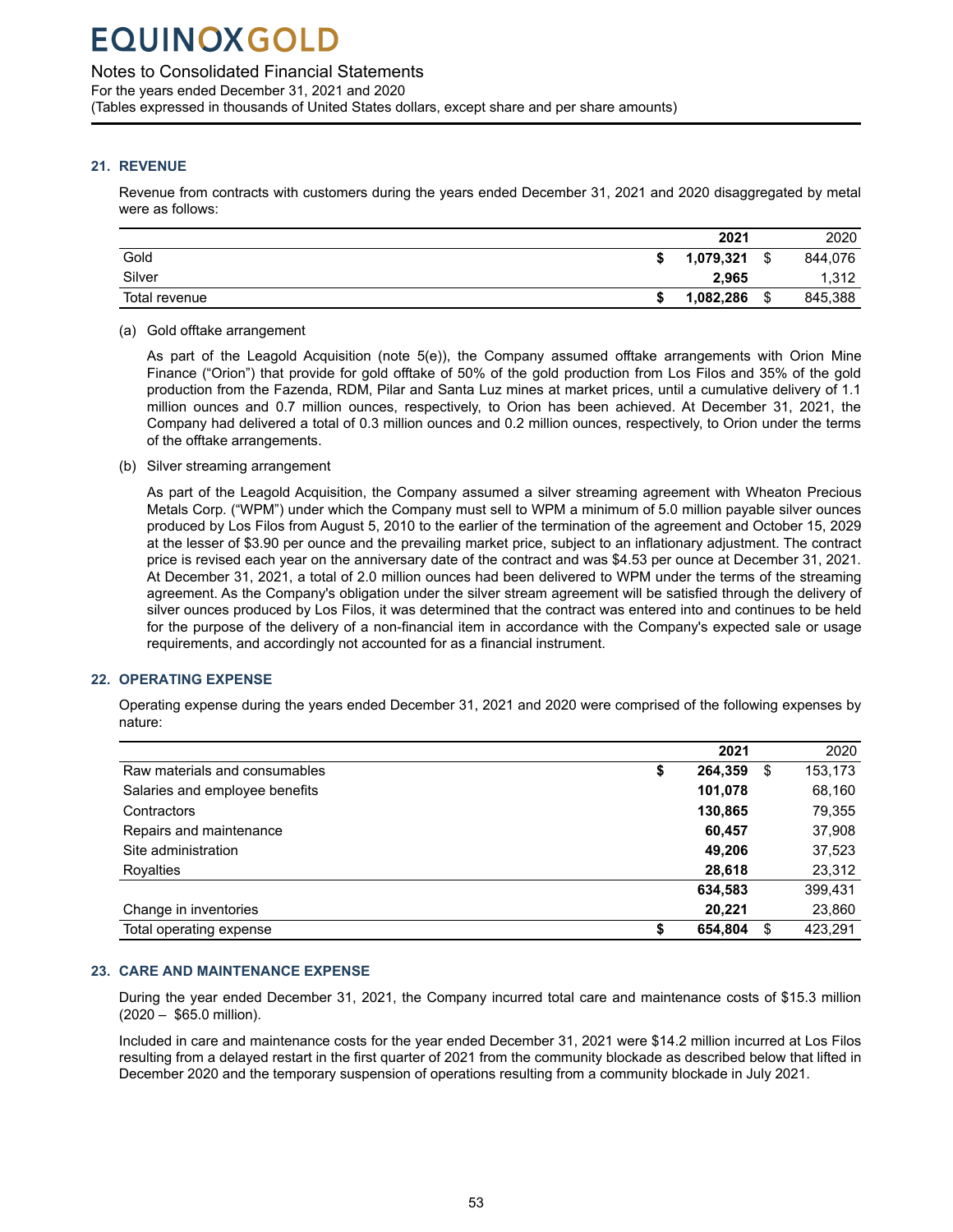<span id="page-55-0"></span>Notes to Consolidated Financial Statements

For the years ended December 31, 2021 and 2020 (Tables expressed in thousands of United States dollars, except share and per share amounts)

### **23. CARE AND MAINTENANCE EXPENSE (CONTINUED)**

Included in care and maintenance costs for the year ended December 31, 2020 were \$18.2 million in mine standby costs resulting from government mandated shutdowns due to the COVID-19 pandemic at the Company's operations in Mexico (\$15.3 million) and certain of its operations in Brazil (\$2.9 million). In addition, the Company temporarily suspended operations at Los Filos in September 2020 as a result of a community blockade and incurred \$44.6 million in care and maintenance costs during the temporary suspension until operations resumed on December 23, 2020. The Company also incurred \$2.2 million in care and maintenance costs at Santa Luz prior to approval of construction by the Company's Board of Directors on November 9, 2020.

### **24. GENERAL AND ADMINISTRATION EXPENSE**

General and administration expense during the years ended December 31, 2021 and 2020 were comprised of the following expenses by nature:

|                                          | 2021         | 2020   |
|------------------------------------------|--------------|--------|
| Salaries and benefits                    | \$<br>19.761 | 12,497 |
| Share-based compensation                 | 6.082        | 6,751  |
| Professional fees                        | 15.696       | 12,814 |
| Office and other expenses                | 9.809        | 7,638  |
| Depreciation                             | 1.242        | 692    |
| Total general and administration expense | 52.590       | 40.392 |

### **25. OTHER INCOME (EXPENSE)**

Other income (expense) during the years ended December 31, 2021 and 2020 were comprised of the following:

|                                                                               | 2021               | 2020      |
|-------------------------------------------------------------------------------|--------------------|-----------|
| Foreign exchange gain                                                         | \$<br>152<br>\$    | 12,050    |
| Change in fair value of gold contracts (note 15(b)(i))                        | 16,605             | (48,091)  |
| Change in fair value of foreign exchange contracts (note 15(b(ii))            | (4, 410)           | (14, 731) |
| Change in fair value of warrants (note $15(a)$ , $15(b)(iii)$ , $15(b)(iv)$ ) | 85,790             | (29, 862) |
| Change in fair value of contingent consideration (note $15(b)(v)$ )           | (923)              |           |
| Change in fair value of Stream Arrangement (note 9)                           | (6, 419)           |           |
| Gain on bargain purchase of Premier (note 5(a))                               | 81,432             |           |
| Gain on sale of Pilar (note 5(c))                                             | 45,417             |           |
| Gain on sale of partial interest in Solaris (note 5(d))                       | 50,300             |           |
| Gain on reclassification of investment in Solaris (note 5(d))                 | 186,067            |           |
| Dilution gain on investment in associate                                      | 2,067              | 8,033     |
| Loss on disposal of plant and equipment                                       | (12, 414)          | (1,679)   |
| Expected credit losses <sup>(1)</sup>                                         | (6,951)            | (6,074)   |
| Other expense                                                                 | (10, 151)          | (6, 183)  |
| Total other income (expense)                                                  | \$<br>S<br>426,562 | (86, 537) |

 $(1)$  Related to non-trade receivables (note 12).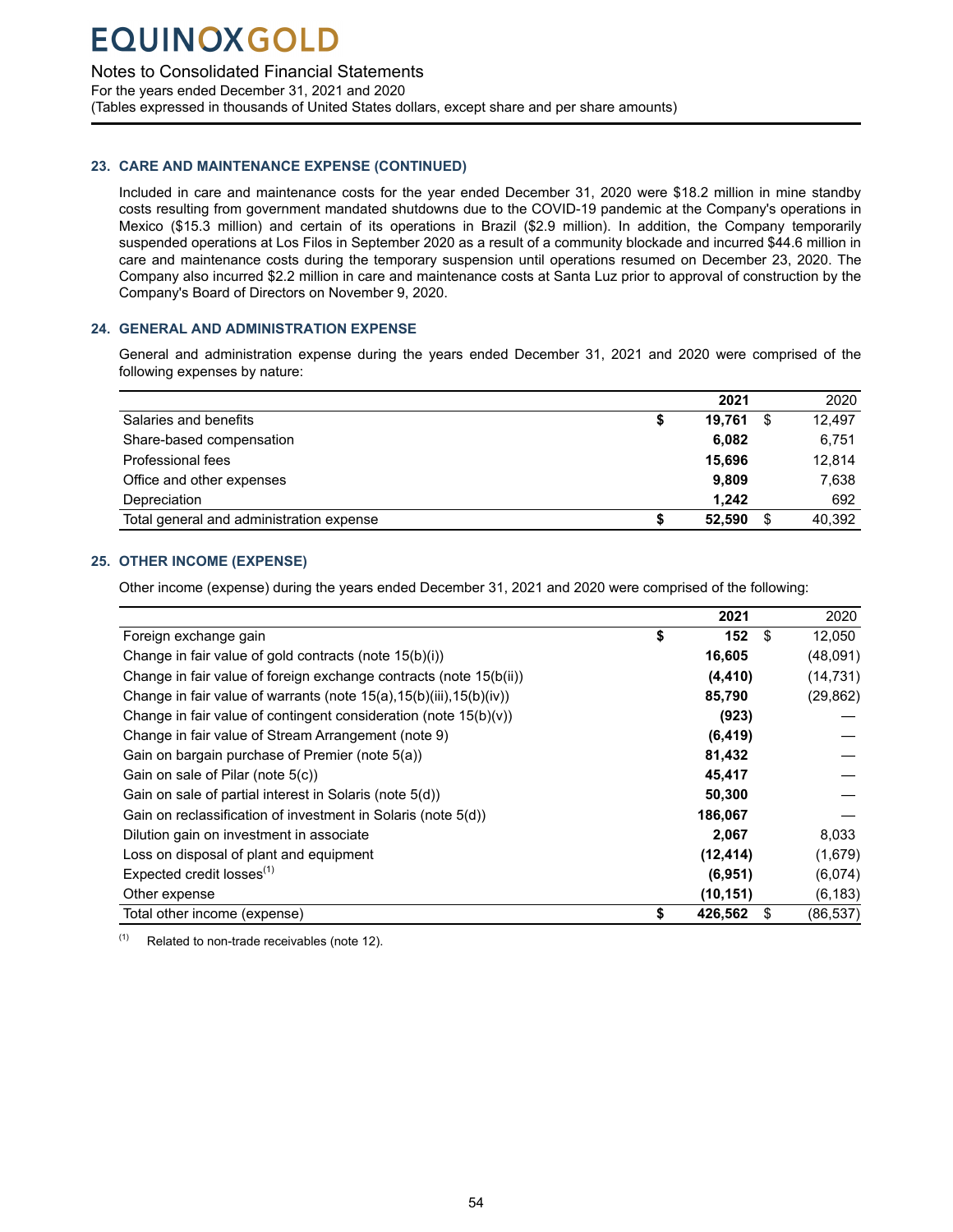### <span id="page-56-0"></span>Notes to Consolidated Financial Statements

For the years ended December 31, 2021 and 2020 (Tables expressed in thousands of United States dollars, except share and per share amounts)

### **26. INCOME TAXES**

Income tax expense during the years ended December 31, 2021 and 2020 differs from the amounts that would result from applying the combined Canadian federal and provincial income tax rate of 27% (2020 – 27%) to income before income taxes. These differences result from the following items:

|                                                                                  | 2021            | 2020         |
|----------------------------------------------------------------------------------|-----------------|--------------|
| Income before income taxes                                                       | \$<br>535,035   | \$<br>43,099 |
| Combined Canadian federal and provincial income tax rate                         | 27%             | 27%          |
| Expected income tax expense                                                      | 144.459         | 11,637       |
| Non-taxable income and non-deductible expenses                                   | (52, 405)       | 24,003       |
| Impact of tax rate differences between jurisdictions                             | (31, 941)       |              |
| Tax effect of temporary differences for which no tax benefit has been recognized | (39, 843)       | 6,424        |
| Change in fair value of derivative liabilities                                   | (11, 312)       | 8,063        |
| Impact of US percentage depletion                                                | (10, 114)       | (10, 325)    |
| Impact of Mexican inflation                                                      | (3,024)         | (2,311)      |
| Foreign exchange and other                                                       | (15, 674)       | (16,680)     |
| Total income tax (recovery) expense                                              | \$<br>(19, 854) | \$<br>20,811 |
|                                                                                  |                 |              |
| Comprising:                                                                      |                 |              |
| Current tax expense                                                              | \$<br>25,163    | \$<br>35,050 |
| Deferred tax recovery                                                            | (45,017)        | (14,239)     |
|                                                                                  | \$<br>(19, 854) | \$<br>20,811 |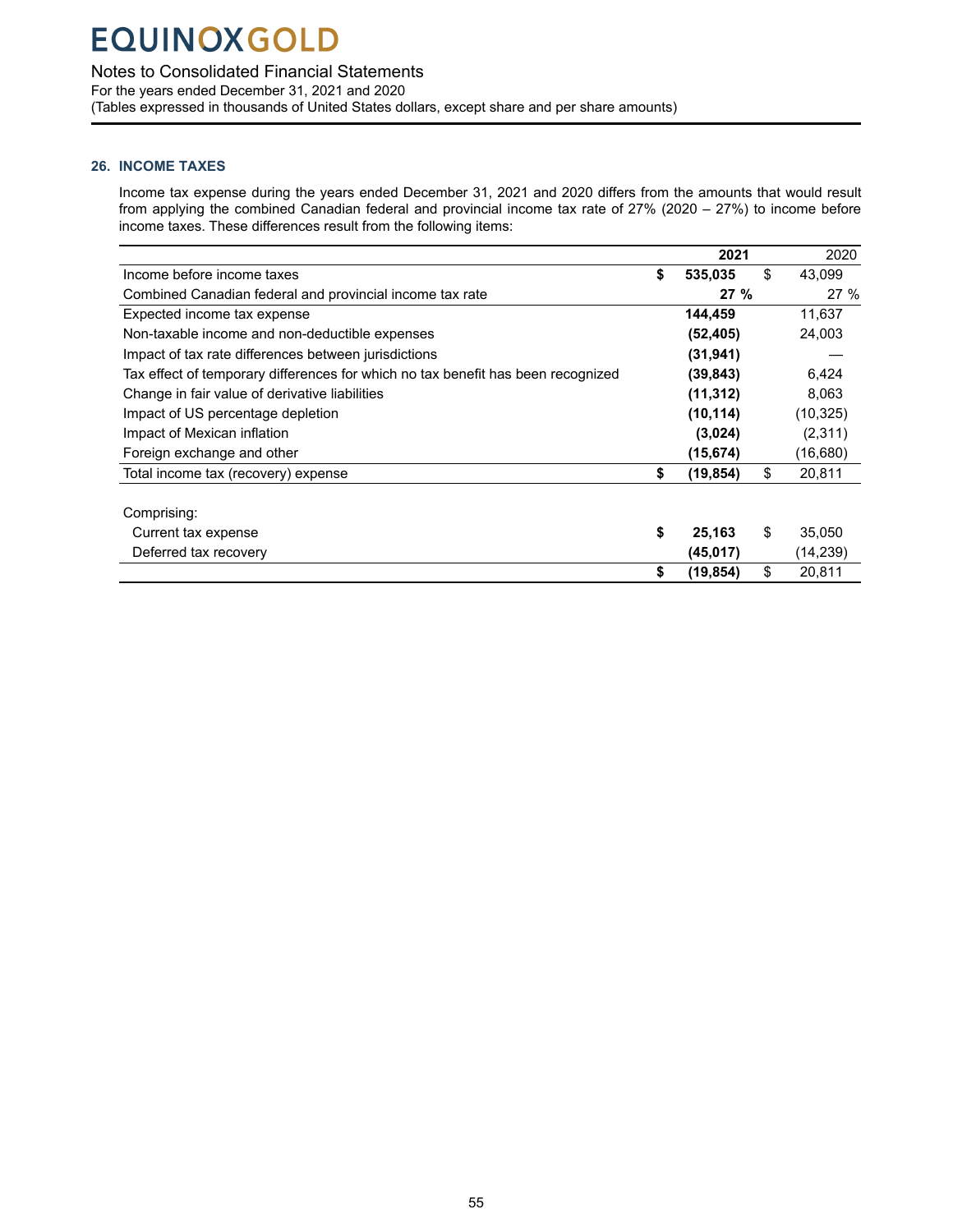### Notes to Consolidated Financial Statements

For the years ended December 31, 2021 and 2020

(Tables expressed in thousands of United States dollars, except share and per share amounts)

### **26. INCOME TAXES (CONTINUED)**

The significant components of the Company's recognized deferred tax assets and deferred tax liabilities at December 31, 2021 and 2020 were as follows:

|                                                                    | 2021                  |      | 2020       |
|--------------------------------------------------------------------|-----------------------|------|------------|
| Non-capital losses                                                 | \$<br>62,419          | \$   | 22,421     |
| Deductible temporary differences relating to:                      |                       |      |            |
| Mineral properties, plant and equipment                            | 75,259                |      | 45,109     |
| Inventory                                                          | 31,847                |      | 2,084      |
| Reclamation and closure cost provision                             | 16,023                |      | 15,080     |
| Mining tax                                                         | 10,717                |      | 3,924      |
| <b>Accrued liabilities</b>                                         | 10,650                |      | 6,051      |
| Investments and loans and borrowings                               | 11,701                |      |            |
| Suspended interest deduction                                       | 4,604                 |      |            |
| Other                                                              | 7,396                 |      | 8,248      |
| <b>Total deferred tax assets</b>                                   | \$<br>230,616         | \$   | 102,917    |
| Taxable temporary differences relating to:                         |                       |      |            |
| Mineral properties, plant and equipment                            | \$<br>$(492, 463)$ \$ |      | (296, 861) |
| Marketable securities                                              | (30, 227)             |      |            |
| Reclamation and closure cost provision                             | (12,070)              |      | (5,631)    |
| Derivatives                                                        | (7, 174)              |      |            |
| Intercompany loan                                                  | (6,898)               |      | (16, 757)  |
| Other                                                              | (1,490)               |      | (13, 528)  |
| <b>Total deferred tax liabilities</b>                              | (550, 322)            |      | (332,777)  |
| Net deferred tax liability                                         | \$<br>(319, 706)      | \$   | (229, 860) |
|                                                                    |                       |      |            |
| Presented as:                                                      |                       |      |            |
| Deferred tax assets                                                | \$<br>10,576          | - \$ |            |
| Deferred tax liabilities                                           | (312, 198)            |      | (229, 860) |
| Deferred tax liabilities relating to assets held for sale (note 9) | (18,084)              |      |            |
|                                                                    | \$<br>(319, 706)      | \$   | (229.860)  |

The movements in the Company's net deferred tax liability during the years ended December 31, 2021 and 2020 were as follows:

|                                                     | 2021                  | 2020       |
|-----------------------------------------------------|-----------------------|------------|
| Balance – beginning of year                         | \$<br>$(229, 860)$ \$ | (10, 712)  |
| Recognized in net income                            | 45.017                | 14,239     |
| Acquisition of Premier (note 5(a))                  | (121, 931)            |            |
| Acquisition of Leagold (note 5(e))                  |                       | (230, 458) |
| Recognized in OCI                                   | (12, 932)             |            |
| Recognized in equity component of Convertible Notes |                       | (2,929)    |
| Balance – end of year                               | $(319,706)$ \$        | (229, 860) |

In assessing whether to recognize deferred tax assets, other than deferred tax assets arising from the initial recognition of assets and liabilities that do not affect accounting or taxable income which are not recognized, management considers whether it is probable that some portion or all of the deferred tax assets will be realized. The ultimate realization of deferred tax assets is dependent upon the generation of future taxable income against which the deferred tax assets can be utilized.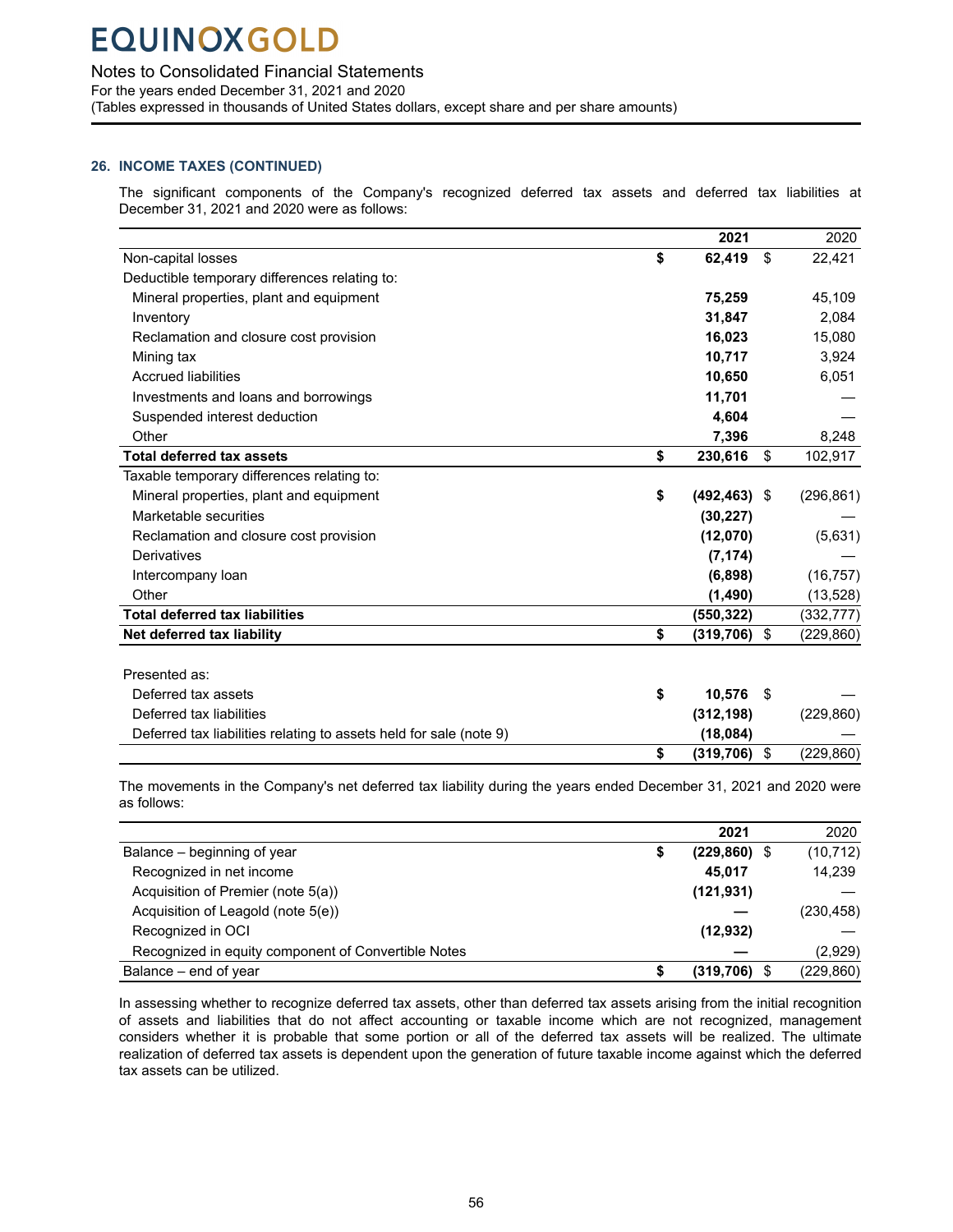### <span id="page-58-0"></span>Notes to Consolidated Financial Statements

For the years ended December 31, 2021 and 2020

(Tables expressed in thousands of United States dollars, except share and per share amounts)

### **26. INCOME TAXES (CONTINUED)**

The Company's deductible temporary differences, unused tax losses and unused tax credits at December 31, 2021 and 2020 for which deferred tax assets have not been recognized were as follows:

|                                               |                 | 2021  |     | 2020    |
|-----------------------------------------------|-----------------|-------|-----|---------|
| Deductible temporary differences relating to: |                 |       |     |         |
| Mineral properties, plant and equipment       | \$<br>430.274   |       | \$. | 277,097 |
| Investments and loans and borrowings          | 322,272         |       |     | 12,021  |
| Inventories                                   |                 |       |     | 18,978  |
| Derivatives                                   |                 | 8,276 |     | 97,647  |
| Reclamation obligation                        | 41,164          |       |     | 54,996  |
| Share issue and finance costs                 |                 | 1,176 |     | 21,471  |
| Interest expense                              |                 |       |     | 19,350  |
| Other                                         | 14,970          |       |     | 903     |
| Non-capital losses                            | 449.984         |       |     | 357,080 |
| Capital losses                                | 10,689          |       |     | 26,826  |
| State alternative minimum tax credit          |                 | 7,434 |     | 7,787   |
|                                               | \$<br>1,286,239 |       | \$  | 894,156 |

At December 31, 2021, the Company had the following estimated tax operating losses available to reduce future taxable income, including both losses for which deferred tax assets are recognized and losses for which deferred tax assets are not recognized as listed in the table above. The loss carryforwards expire as follows:

|                                                                | 2021    |
|----------------------------------------------------------------|---------|
| Canada (expire between 2035-2041)                              | 238.898 |
| United States - California (expire between 2034-2040 or after) | 170.214 |
| Mexico (expire between 2024-2030)                              | 142.441 |
| Brazil (no expiry)                                             | 117.671 |
| Other (2026 and onwards)                                       | 10.938  |
|                                                                | 680.162 |

### **27. NET INCOME PER SHARE**

The calculations of basic and diluted EPS for the years ended December 31, 2021 and 2020 were as follows:

|                                             |                                           |    | 2021       |                         | 2020                                      |    |            |      |                         |  |  |
|---------------------------------------------|-------------------------------------------|----|------------|-------------------------|-------------------------------------------|----|------------|------|-------------------------|--|--|
|                                             | Weighted<br>average shares<br>outstanding |    | Net income | Net income<br>per share | Weighted<br>average shares<br>outstanding |    | Net income |      | Net income<br>per share |  |  |
| <b>Basic EPS</b>                            | 284,932,357                               | S. | 554,889    | \$<br>1.95              | 212,487,729                               | \$ | 22,288     | \$   | 0.10                    |  |  |
| Dilutive stock options                      | 1,165,033                                 |    |            |                         | 2,015,014                                 |    |            |      |                         |  |  |
| Dilutive RSUs and<br>pRSUs                  | 2,806,153                                 |    |            |                         | 741,588                                   |    |            |      |                         |  |  |
| <b>Dilutive Convertible</b><br><b>Notes</b> | 44,458,210                                |    | 9.995      |                         |                                           |    |            |      |                         |  |  |
| Dilutive warrants                           | 372,948                                   |    | (1,358)    |                         | 3,167,640                                 |    | (1,076)    |      |                         |  |  |
| <b>Diluted EPS</b>                          | 333,734,701                               |    | 563,526    | \$<br>1.69              | 218.411.971                               | S  | 21,212     | - \$ | 0.10                    |  |  |

The outstanding instruments that were not included in the calculation of diluted EPS as they were anti-dilutive for the year ended December 31, 2021 were 1.1 million warrants, 0.8 million stock options, 0.3 million equity-settled pRSUs (2020 – 16.0 million warrants, 0.2 million stock options, and 41.0 million shares issuable for convertible notes).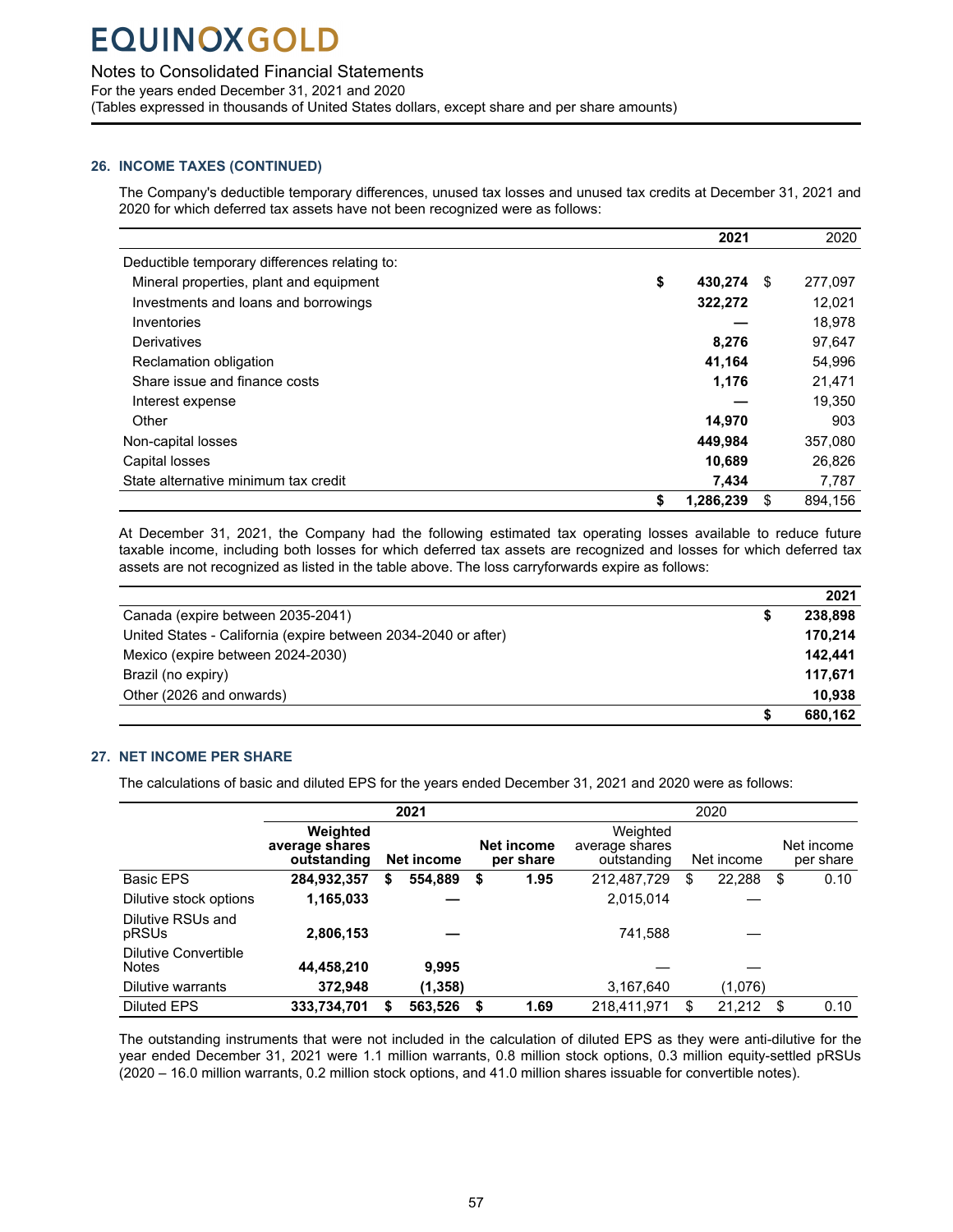### <span id="page-59-0"></span>Notes to Consolidated Financial Statements

For the years ended December 31, 2021 and 2020

(Tables expressed in thousands of United States dollars, except share and per share amounts)

### **28. SEGMENT INFORMATION**

Operating results of operating segments are regularly reviewed by the Company's chief operating decision maker to make decisions about resources to be allocated to the segment and to assess performance. The Company considers each of its mine sites as a reportable operating segment. The following tables present significant information about the Company's reportable operating segments as reported to the Company's chief operating decision maker:

| Year ended December 31, 2021           |    |             |   |                             |    |                                      |    |                               |    |                          |      |                                            |
|----------------------------------------|----|-------------|---|-----------------------------|----|--------------------------------------|----|-------------------------------|----|--------------------------|------|--------------------------------------------|
|                                        |    | Revenue     |   | <b>Operating</b><br>expense |    | <b>Depreciation</b><br>and depletion |    | <b>Exploration</b><br>expense |    | <b>Other</b><br>expenses |      | <b>Income</b><br>(loss) from<br>operations |
| Mesquite                               | \$ | 249,025     | S | $(142, 487)$ \$             |    | $(29, 231)$ \$                       |    | —                             | S  |                          | \$   | 77,307                                     |
| Castle Mountain                        |    | 46,040      |   | (18,608)                    |    | (3,670)                              |    | (1, 175)                      |    |                          |      | 22,587                                     |
| Los Filos                              |    | 257,217     |   | (227, 350)                  |    | (37, 527)                            |    | (339)                         |    | (14, 185)                |      | (22, 184)                                  |
| $M$ ercedes $(1)$                      |    | 56,928      |   | (30, 288)                   |    | (24, 753)                            |    | (648)                         |    |                          |      | 1,239                                      |
| Aurizona                               |    | 242,621     |   | (103,999)                   |    | (37, 433)                            |    | (4,980)                       |    |                          |      | 96,209                                     |
| Fazenda                                |    | 107,917     |   | (52, 319)                   |    | (33, 021)                            |    | (3,655)                       |    |                          |      | 18,922                                     |
| <b>RDM</b>                             |    | 105,774     |   | (69,018)                    |    | (23, 901)                            |    | (849)                         |    |                          |      | 12,006                                     |
| Santa Luz                              |    |             |   |                             |    |                                      |    | (3,692)                       |    |                          |      | (3,692)                                    |
| Greenstone <sup><math>(2)</math></sup> |    |             |   |                             |    |                                      |    | (204)                         |    | (79)                     |      | (283)                                      |
| Corporate and other <sup>(3)</sup>     |    | 16,764      |   | (10, 735)                   |    | (7, 356)                             |    | (711)                         |    | (53,600)                 |      | (55,638)                                   |
|                                        |    | \$1,082,286 | S | (654, 804)                  | \$ | (196, 892)                           | \$ | (16, 253)                     | \$ | (67,864)                 | - \$ | 146,473                                    |

|                                       | Year ended December 31, 2020 <sup>(4)</sup> |         |    |                      |    |                               |    |                        |    |                   |   |                                     |  |
|---------------------------------------|---------------------------------------------|---------|----|----------------------|----|-------------------------------|----|------------------------|----|-------------------|---|-------------------------------------|--|
|                                       |                                             | Revenue |    | Operating<br>expense |    | Depreciation<br>and depletion |    | Exploration<br>expense |    | Other<br>expenses |   | Income<br>(loss) from<br>operations |  |
| Mesquite                              | \$                                          | 245,931 | \$ | (126,334) \$         |    | (19,655) \$                   |    |                        | \$ |                   | S | 99,942                              |  |
| Castle Mountain                       |                                             | 9,116   |    | (3,478)              |    | (734)                         |    | (6, 515)               |    |                   |   | (1,611)                             |  |
| Los Filos $(5)$                       |                                             | 105,872 |    | (80, 587)            |    | (13, 264)                     |    | (216)                  |    | (59, 876)         |   | (48,071)                            |  |
| Aurizona                              |                                             | 229,644 |    | (92,398)             |    | (41, 991)                     |    | (5, 109)               |    |                   |   | 90,146                              |  |
| Fazenda <sup>(5)</sup>                |                                             | 92.404  |    | (40, 882)            |    | (22,012)                      |    |                        |    |                   |   | 29,510                              |  |
| RDM <sup>(5)</sup>                    |                                             | 106,635 |    | (48,582)             |    | (20, 601)                     |    |                        |    | (937)             |   | 36,515                              |  |
| Santa Luz <sup>(5)</sup>              |                                             |         |    |                      |    |                               |    |                        |    | (2,213)           |   | (2, 213)                            |  |
| Corporate and other <sup>(3)(5)</sup> |                                             | 55,786  |    | (31,030)             |    | (13, 657)                     |    |                        |    | (42,361)          |   | (31, 262)                           |  |
|                                       | \$                                          | 845,388 |    | (423, 291)           | \$ | (131, 914)                    | \$ | (11, 840)              | S  | (105,387) \$      |   | 172,956                             |  |

 $(1)$  The above segment information includes the results of Mercedes from the date of acquisition of Premier on April 7, 2021.

(2) The above segment information includes the Company's 50% share of the results of Greenstone from the date of acquisition of Premier on April 7, 2021 to April 15, 2021, and its 60% share of the results of Greenstone from April 16, 2021 (notes 5(a) and (b)).

 $^{(3)}$  Corporate and other includes the results of Pilar until April 16, 2021, the date of disposition.

(4) The presentation of the segment information for the year ended December 31, 2020 has been changed to present Castle Mountain and Fazenda separately as reportable segments and include Pilar in Corporate and other to be consistent with the current year presentation. Castle Mountain, Fazenda and Pilar were previously grouped in the other operating mines segment.

 $(5)$  The above segment information includes the results of Los Filos, Fazenda, RDM, Santa Luz and Pilar from the date of acquisition of Leagold on March 10, 2020 (note 5(e)).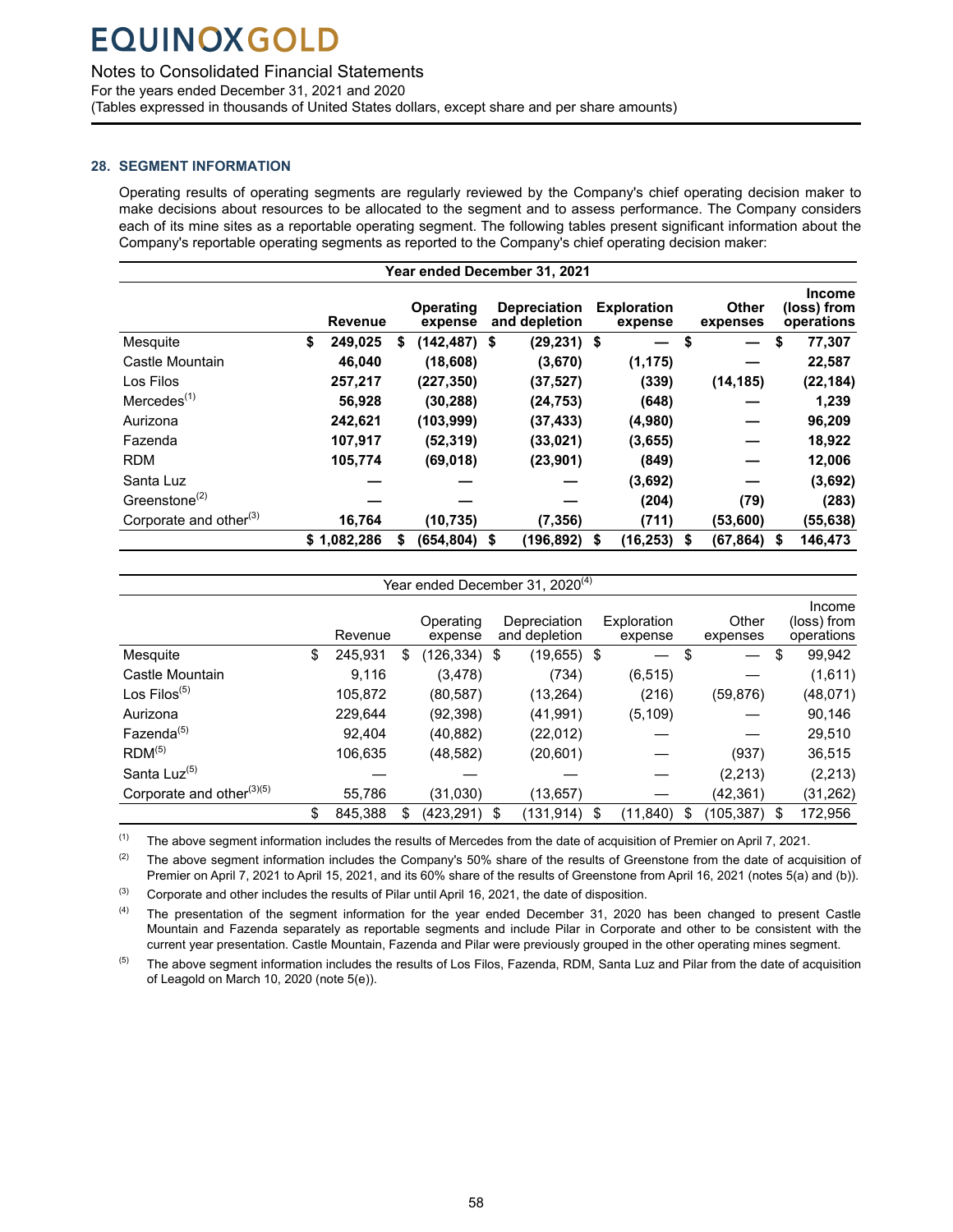<span id="page-60-0"></span>Notes to Consolidated Financial Statements

For the years ended December 31, 2021 and 2020

(Tables expressed in thousands of United States dollars, except share and per share amounts)

### **28. SEGMENT INFORMATION (CONTINUED)**

|                                         | Total assets <sup>(1)</sup> |                 | Total liabilities <sup>(1)</sup> |                |                   |  |  |
|-----------------------------------------|-----------------------------|-----------------|----------------------------------|----------------|-------------------|--|--|
| At December 31                          | 2021                        | 2020            |                                  | 2021           | 2020              |  |  |
| Mesquite                                | \$<br>332,555               | \$<br>262,758   | \$                               | $(74, 543)$ \$ | (36, 032)         |  |  |
| Castle Mountain                         | 261,631                     | 227,157         |                                  | (25, 607)      | (23,960)          |  |  |
| Los Filos                               | 1,108,533                   | 1,066,378       |                                  | (274, 664)     | (271, 712)        |  |  |
| $M$ ercedes <sup><math>(2)</math></sup> | 207,538                     |                 |                                  | (85, 849)      |                   |  |  |
| Aurizona                                | 363,703                     | 338,792         |                                  | (51, 546)      | (49, 261)         |  |  |
| Fazenda                                 | 138,143                     | 180,397         |                                  | (41, 325)      | (52, 261)         |  |  |
| <b>RDM</b>                              | 119,468                     | 144.025         |                                  | (20, 515)      | (42, 146)         |  |  |
| Santa Luz                               | 234.490                     | 209,215         |                                  | (22,016)       | (10,605)          |  |  |
| Greenstone                              | 498.529                     |                 |                                  | (120, 657)     |                   |  |  |
| Corporate and other <sup>(3)</sup>      | 702,771                     | 244,678         |                                  | (665,294)      | (738,900)         |  |  |
|                                         | \$<br>3.967.361             | \$<br>2.673.400 | S                                | (1,382,016)    | (1,224,877)<br>\$ |  |  |

<sup>(1)</sup> The presentation of the segment assets and liabilities at December 31, 2020 has been changed to present Castle Mountain and Fazenda separately as reportable segments and include Pilar in corporate and other to be consistent with the current year presentation. Castle Mountain, Fazenda and Pilar were previously grouped in the other operating mines segment.

(2) At December 31, 2021, the assets and liabilities of Mercedes were classified as held for sale (note 9).

 $^{(3)}$  Corporate and other includes the Company's investment in i-80 Gold (note 11) at December 31, 2021.

The following table presents the Company's non-current assets, excluding financial instruments and investments in associates, by region:

| At December 31                                            |   | 2021      | 2020      |
|-----------------------------------------------------------|---|-----------|-----------|
| <b>United States</b>                                      | 5 | 451.113   | 392,290   |
| Mexico                                                    |   | 941.762   | 919.464   |
| Brazil                                                    |   | 730.679   | 685,604   |
| Canada                                                    |   | 544.428   | 1.820     |
| Total non-current assets, excluding financial instruments |   | 2,667,982 | 1,999,178 |

The following table presents revenue from sales to major customers that exceeded 10% of the Company's revenue for the years ended December 31, 2021 and 2020:

|                                                                   |   | 2021        | 2020    |
|-------------------------------------------------------------------|---|-------------|---------|
| Customer 1                                                        | S | 521.476     | 354.981 |
| Customer 2                                                        |   | 265,690     | 131.439 |
| Customer 3                                                        |   | 264.277     | 259.371 |
| Customer 4                                                        |   |             | 87.551  |
| Total revenue from major customers                                |   | \$1.051.443 | 833,342 |
| Total revenue from major customers as percentage of total revenue |   | 97.2%       | 98.3 %  |

### **29. RELATED PARTY TRANSACTIONS**

The Company's related parties include its subsidiaries, associate, joint operation and key management personnel. The Company's key management personnel is comprised of executive and non-executive directors and members of executive management.

In April 2021, the Company issued \$32.1 million of its common shares to its executives and directors under a private placement (note 19(b)).

In June 2020, the Company repaid in full \$13.7 million in principal and accrued interest owing to the Company's Chairman under a standby loan entered into in 2018. In March 2020, Mr. Beaty participated in a private placement by the Company, acquiring \$36.0 million in common shares (note 19(b)).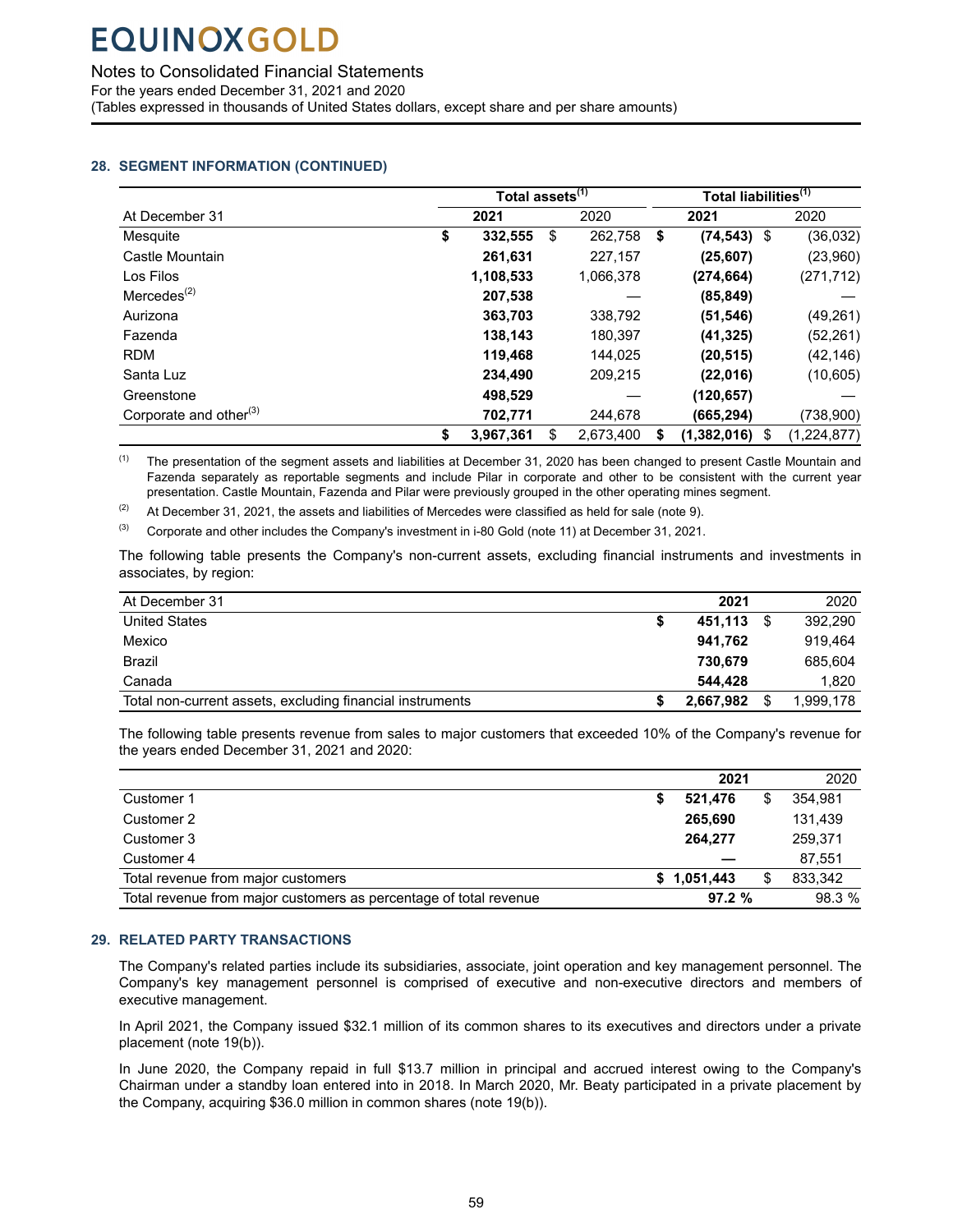<span id="page-61-0"></span>Notes to Consolidated Financial Statements

For the years ended December 31, 2021 and 2020

(Tables expressed in thousands of United States dollars, except share and per share amounts)

### **29. RELATED PARTY TRANSACTIONS (CONTINUED)**

The remuneration of the Company's directors and other key management personnel during the years ended December 31, 2021 and 2020 were as follows:

|                                                         | 2021  | 2020   |
|---------------------------------------------------------|-------|--------|
| Salaries, directors' fees and other short-term benefits | 4.236 | 6.763  |
| Share-based payments                                    | 4.985 | 3.385  |
| Total key management personnel compensation             | 9.221 | 10.148 |

At December 31, 2021, \$2.0 million (2020 – \$2.0 million) was owed by the Company to management for accrued salaries and bonuses and reimbursement of expenses.

### **30. SUPPLEMENTAL CASH FLOW INFORMATION**

The non-cash changes in working capital during the years ended December 31, 2021 and 2020 were as follows:

|                                                                  | 2021               | 2020      |
|------------------------------------------------------------------|--------------------|-----------|
| (Increase) decrease in trade and other receivables               | \$<br>$(3,815)$ \$ | 157       |
| Decrease in inventories                                          | 20.221             | 20.545    |
| Decrease (increase) in prepaid expenses and other current assets | 2.840              | (15, 351) |
| Increase (decrease) in accounts payable and accrued liabilities  | 37.410             | (20, 544) |
| Non-cash changes in working capital                              | 56.656             | (15, 193) |

### **31. FINANCIAL INSTRUMENTS AND FAIR VALUE MEASUREMENTS**

### (a) Financial assets and financial liabilities by category

The carrying amounts of Company's financial assets and financial liabilities by category are as follows:

|                                                | <b>Amortized</b> |      |              |                      |    |              |
|------------------------------------------------|------------------|------|--------------|----------------------|----|--------------|
| At December 31, 2021                           | cost             |      | <b>FVTPL</b> | FVOCI <sup>(3)</sup> |    | <b>Total</b> |
| <b>Financial assets</b>                        |                  |      |              |                      |    |              |
| Cash and cash equivalents                      | \$<br>305,498    | \$   |              | \$                   | \$ | 305,498      |
| Marketable securities                          |                  |      | 1,902        | 238,628              |    | 240,530      |
| Trade receivables                              | 14,207           |      |              |                      |    | 14,207       |
| Derivative assets <sup>(1)</sup>               |                  |      | 124,452      |                      |    | 124,452      |
| Restricted cash                                | 20,444           |      |              |                      |    | 20,444       |
| Other current and non-current financial assets | 14,416           |      |              | 2,294                |    | 16,710       |
| <b>Total financial assets</b>                  | \$<br>354,565    | \$   | 126,354      | \$<br>240,922        | S  | 721,841      |
|                                                |                  |      |              |                      |    |              |
| <b>Financial liabilities</b>                   |                  |      |              |                      |    |              |
| Accounts payable and accrued liabilities       | \$<br>185,716    | - \$ |              |                      | Ŝ. | 185,716      |
| Loans and borrowings                           | 540,682          |      |              |                      |    | 540,682      |
| Derivative liabilities <sup>(1)</sup>          |                  |      | 84,857       |                      |    | 84,857       |
| Lease liabilities $^{(2)}$                     | 45,097           |      |              |                      |    | 45,097       |
| Other financial liabilities                    | 3,588            |      |              |                      |    | 3,588        |
| <b>Total financial liabilities</b>             | \$<br>775,083    | \$   | 84,857       | \$                   |    | 859,940      |

 $(1)$  Includes current and non-current derivatives (note 15).

 $(2)$  Includes current and non-current lease liabilities (note 18).

 $(3)$  Includes the Company's investment in Solaris Shares (note 6) and PGI (note 12).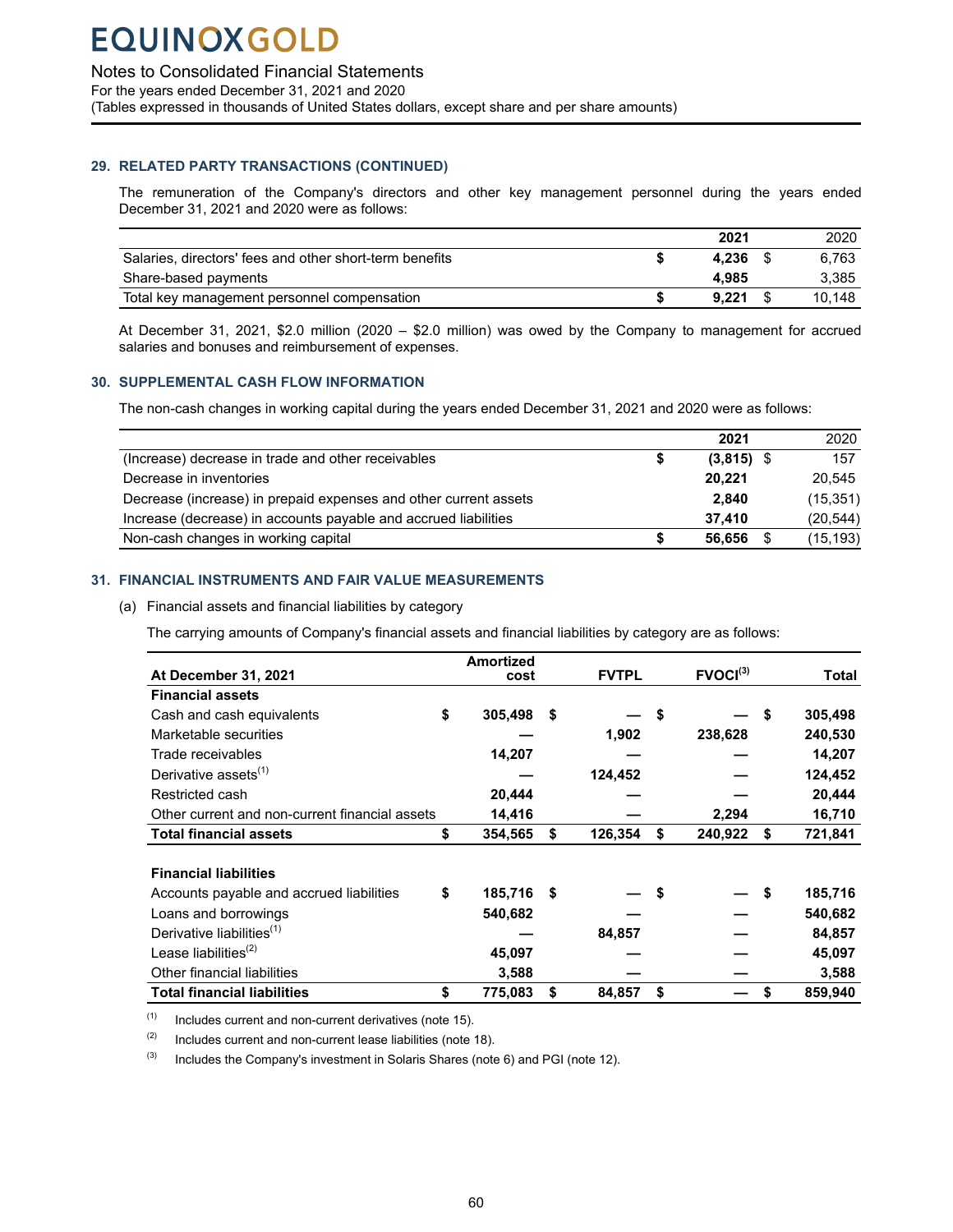Notes to Consolidated Financial Statements

For the years ended December 31, 2021 and 2020

(Tables expressed in thousands of United States dollars, except share and per share amounts)

### **31. FINANCIAL INSTRUMENTS AND FAIR VALUE MEASUREMENTS (CONTINUED)**

(a) Financial assets and financial liabilities by category (continued)

| At December 31, 2020                           | Amortized cost | <b>FVTPL</b>  |    | <b>FVOCI</b> |    | Total   |
|------------------------------------------------|----------------|---------------|----|--------------|----|---------|
| Financial assets                               |                |               |    |              |    |         |
| Cash and cash equivalents                      | \$<br>344,926  | \$            | S  |              | \$ | 344,926 |
| Marketable securities                          |                | 3,120         |    |              |    | 3,120   |
| Trade receivables                              | 17,212         |               |    |              |    | 17,212  |
| Restricted cash <sup>(1)</sup>                 | 3.210          |               |    |              |    | 3,210   |
| Other current and non-current financial assets | 12,333         |               |    |              |    | 12,333  |
| Total financial assets                         | \$<br>377,681  | \$<br>3,120   | \$ |              |    | 380,801 |
|                                                |                |               |    |              |    |         |
| <b>Financial liabilities</b>                   |                |               |    |              |    |         |
| Accounts payable and accrued liabilities       | \$<br>119,641  | \$            | S  |              | S  | 119,641 |
| Loans and borrowings                           | 545.241        |               |    |              |    | 545,241 |
| Derivative liabilities <sup>(2)</sup>          |                | 154.566       |    |              |    | 154,566 |
| Lease liabilities $(3)$                        | 18,884         |               |    |              | \$ | 18,884  |
| Total financial liabilities                    | \$<br>683,766  | \$<br>154,566 | \$ |              | \$ | 838.332 |

(1) Includes current and non-current restricted cash. Current restricted cash is included within prepaid expenses and other current assets.

 $(2)$  Includes current and non-current derivative liabilities (note 15).

 $(3)$  Includes current and non-current lease liabilities (note 18).

(b) Fair values of financial assets and financial liabilities

Fair value is the price that would be received to sell an asset or paid to transfer a liability in an orderly transaction between market participants at the measurement date. The fair value hierarchy categorizes inputs to valuation techniques used in measuring fair value into the following three levels:

Level 1 – quoted prices (unadjusted) in active markets for identical assets or liabilities.

Level 2 – inputs other than quoted market prices included in Level 1 that are observable for the asset or liability, either directly, such as prices, or indirectly (derived from prices).

Level 3 – unobservable inputs for which market data are not available.

(i) Financial assets and financial liabilities measured at fair value

The fair values of the Company's financial assets and financial liabilities that are measured at fair value in the statement of financial position and the levels in the fair value hierarchy into which the inputs to the valuation techniques used to measure the fair values are categorized are as follows:

| <b>At December 31, 2021</b>           | Level $1^{(a)}$ |     | Level $2^{(b)}$ |      | Level $3^{(c)}$          |    | Total      |
|---------------------------------------|-----------------|-----|-----------------|------|--------------------------|----|------------|
| Marketable securities                 | \$<br>240,530   | S   |                 | - \$ | $\overline{\phantom{0}}$ | \$ | 240,530    |
| Derivative assets <sup>(1)</sup>      |                 |     | 124,452         |      |                          |    | 124,452    |
| Other financial assets                |                 |     |                 |      | 2,294                    |    | 2,294      |
| Derivative liabilities <sup>(1)</sup> |                 |     | (78, 271)       |      | (6, 586)                 |    | (84, 857)  |
| Net financial assets (liabilities)    | 240,530         | S   | 46,181          | S    | $(4,292)$ \$             |    | 282,419    |
| At December 31, 2020                  |                 |     |                 |      |                          |    |            |
| Marketable securities                 | \$<br>3.120     | \$. |                 | \$   |                          | S. | 3.120      |
| Derivative liabilities <sup>(1)</sup> | (36,455)        |     | (118,111)       |      |                          |    | (154,566)  |
| Net financial liabilities             | \$<br>(33, 335) | \$. | $(118, 111)$ \$ |      |                          | \$ | (151, 446) |

 $(1)$  Includes current and non-current derivatives (note 15).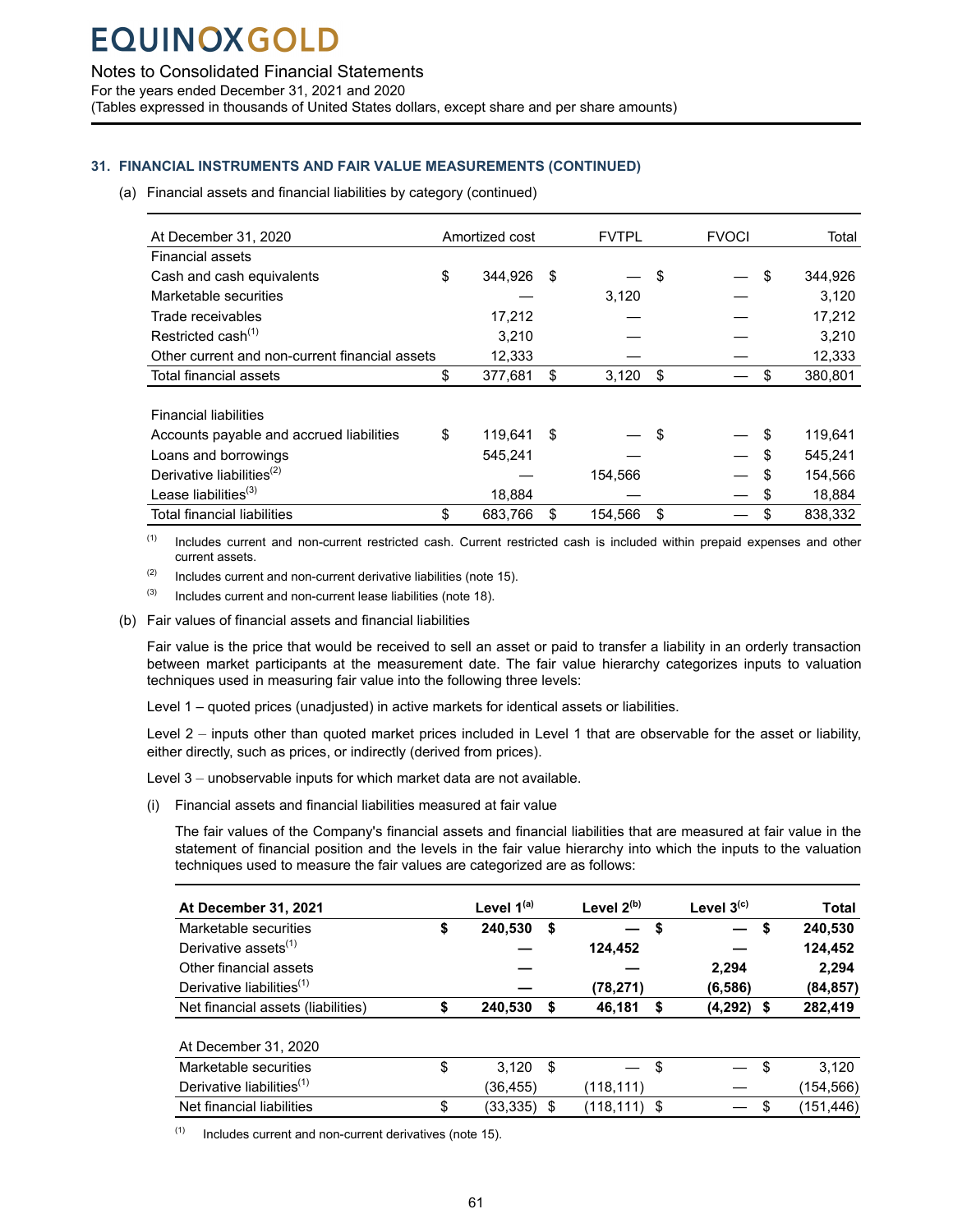<span id="page-63-0"></span>Notes to Consolidated Financial Statements

For the years ended December 31, 2021 and 2020

(Tables expressed in thousands of United States dollars, except share and per share amounts)

### **31. FINANCIAL INSTRUMENTS AND FAIR VALUE MEASUREMENTS (CONTINUED)**

- (b) Fair values of financial assets and financial liabilities (continued)
	- (i) Financial assets and financial liabilities measured at fair value (continued)

There were no amounts transferred between levels of the fair value hierarchy during the years ended December 31, 2021 and 2020.

- (a) The fair values of marketable securities and the Company's share purchase warrants that are traded are based on the quoted market price of the underlying securities.
- (b) The fair values of derivative assets and certain of its derivative liabilities are measured using Level 2 inputs. The fair values of the Company's investments in warrants, non-traded share purchase warrants and Solaris warrant liability are determined using the Black Scholes option pricing model that uses a combination of quoted market prices and market-derived inputs such as expected volatility. The fair values of the Company's gold collar and forward contracts are based on forward metal prices, and the fair values of the Company's foreign currency contracts are based on forward foreign exchange rates.
- (c) The fair value of the contingent consideration derivative liability relating to Greenstone is calculated as the present value of projected future cash flows using a market-interest rate that reflects the risk associated with the delivery of the contingent consideration. The projected cash flows are affected by assumptions related to the achievement of production milestones.
- (ii) Financial assets and financial liabilities not already measured at fair value

At December 31, 2021, the fair values of the Company's financial assets and financial liabilities, excluding lease liabilities, that are not measured at fair value in the statement of financial position as compared to the carrying amounts were as follows:

|                                                |       | December 31, 2021  |  |                   | December 31, 2020 |                    |  |            |
|------------------------------------------------|-------|--------------------|--|-------------------|-------------------|--------------------|--|------------|
|                                                | Level | Carrying<br>amount |  | <b>Fair value</b> |                   | Carrying<br>amount |  | Fair value |
| Receivables from asset<br>sales <sup>(a)</sup> | 3     | 10.321             |  | 10.321            | S                 | 12.197<br>S        |  | 12.197     |
| Credit Facility <sup>(b)</sup>                 | 2     | 279.621            |  | 287,255           |                   | 289,910            |  | 300,599    |
| Convertible Notes <sup>(b)</sup>               | 2     | 261.061            |  | 384.143           |                   | 255,331            |  | 521,873    |

- (a) The fair values of receivables from sales of the Company's non-core assets are calculated as the present value of expected future cash flows based on expected amounts and timing of future cash flows discounted using a market rate of interest for similar instruments.
- (b) The fair values of the Credit Facility and Convertible Notes are calculated as the present value of future cash flows based on contractual cash flows discounted using a market rate of interest for similar instruments.
- (c) At December 31, 2021 and 2020, the carrying amounts of the Company's cash and cash equivalents, restricted cash, trade and other current receivables, accounts payable and accrued liabilities and other current liabilities approximate their fair values due to the short-term nature of the instruments.

### **32. FINANCIAL INSTRUMENT RISKS AND RISK MANAGEMENT**

The Company is exposed in varying degrees to a variety of financial instrument related risks including credit risk, liquidity risk and market risk. The Company's Board of Directors approves and oversees the Company's risk management process, which seeks to minimize the potential adverse effects of financial risks on the Company's financial results. At December 31, 2021, the financial risks to which the Company is exposed and the Company's objectives, policies and processes for managing those risks are as follows:

(a) Credit risk

Credit risk is the risk of financial loss to the Company if a counterparty to a financial instrument fails to meet its contractual obligations.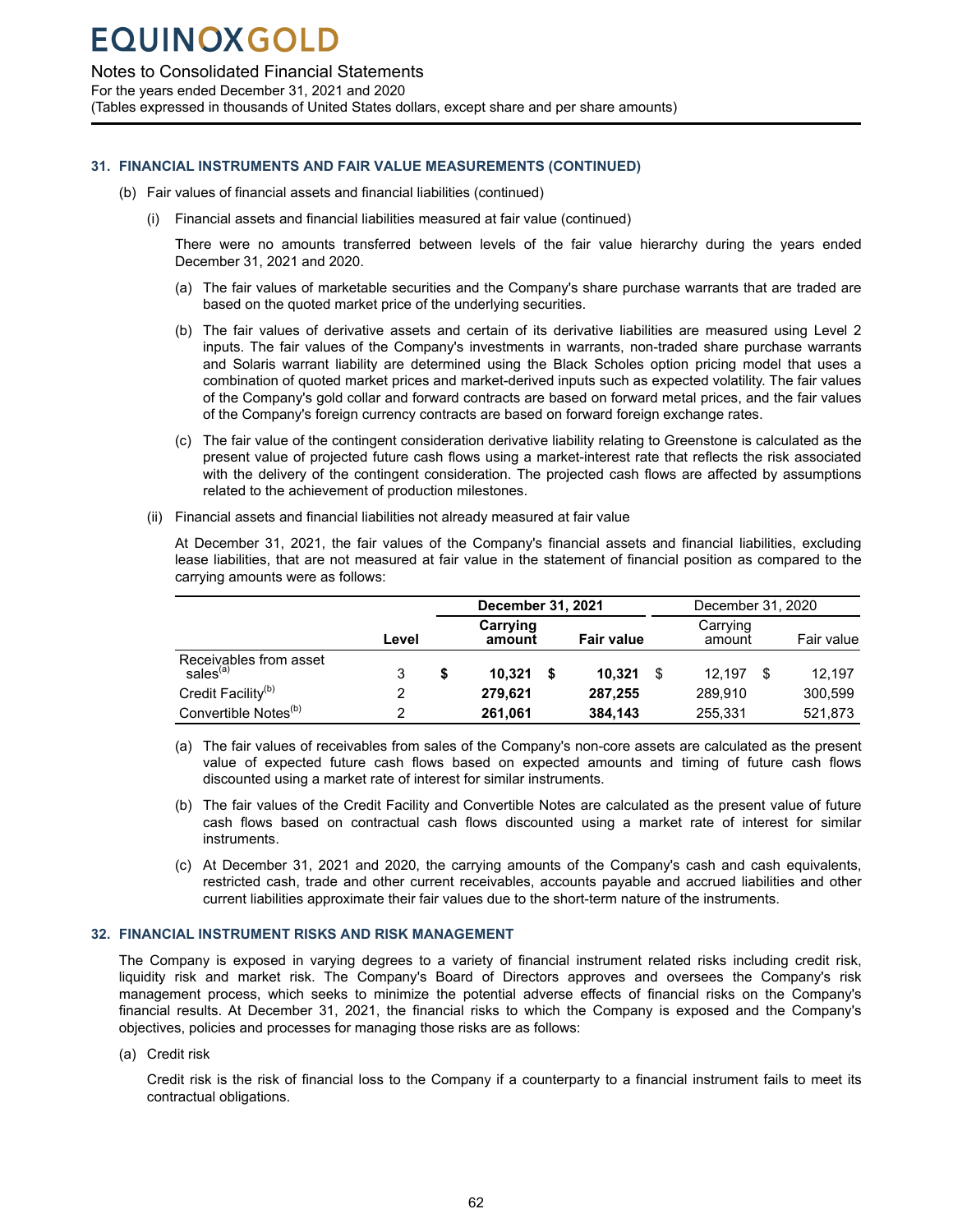Notes to Consolidated Financial Statements

For the years ended December 31, 2021 and 2020 (Tables expressed in thousands of United States dollars, except share and per share amounts)

### **32. FINANCIAL INSTRUMENT RISKS AND RISK MANAGEMENT (CONTINUED)**

#### (a) Credit risk (continued)

The Company is primarily exposed to credit risk on its cash and cash equivalents, restricted cash, trade receivables, and other current and non-current receivables. The Company's maximum exposure to credit risk at December 31, 2021, represented by the carrying amounts of these financial assets, was \$354.6 million (2020 – \$404.5 million).

The Company limits its exposure to credit risk on its cash and cash equivalents and restricted cash by investing in high credit quality instruments and maintaining its cash balances in financial institutions with strong credit ratings.

Credit risk arising from the Company's trade receivables is low with negligible expected credit losses as the Company sells its products to large global financial institutions and other companies with high credit ratings. Credit risk relating to receivables from the sale of the Company's non-core assets is mitigated by collateral held as security in the event of default.

(b) Liquidity risk

Liquidity risk is the risk that the Company will not be able to meet its financial obligations as they become due. The Company's objective in managing its liquidity risk is to ensure there is sufficient capital to meet its short-term business requirements after taking into account the Company's holdings of cash and cash equivalents. The Company manages its liquidity risk through a rigorous planning, budgeting and forecasting process to help determine the funding requirements to support its current operations, development and expansion plans. The Company also manages its liquidity risk by managing its capital structure (note 33).

The Company has a \$400 million Revolving Facility available for general corporate purposes, other than for repayment of amounts owing under the 2019 Notes, of which it has utilized \$199.7 million at December 31, 2021.

The Company enters into contracts in the normal course of business that give rise to commitments for future payments. The following table summarizes the contractual maturities of the Company's liabilities, and operating and capital purchase commitments at December 31, 2021:

|                                                | <b>Within 1</b><br>year |            | $1 - 2$<br>years | $2 - 3$<br>years | $3 - 4$<br>years | $4 - 5$<br>years |      | Thereafter   | Total         |
|------------------------------------------------|-------------------------|------------|------------------|------------------|------------------|------------------|------|--------------|---------------|
| Accounts payable<br>and accrued<br>liabilities | \$<br>185,716           | $\sqrt{5}$ |                  | \$               | \$               | \$               | - \$ |              | \$<br>185,716 |
| Loans and<br>borrowings <sup>(1)(2)</sup>      | 48,261                  |            | 47.489           | 376,364          | 147,223          |                  |      |              | 619,337       |
| Derivative<br>liabilities                      | 44,825                  |            | 572              |                  |                  |                  |      |              | 45,397        |
| Lease liabilities $(2)$                        | 19,362                  |            | 18,742           | 9,010            | 6                | 6                |      | 13           | 47,139        |
| Other financial<br>liabilities $^{(2)}$        |                         |            | 5,000            |                  |                  |                  |      |              | 5,000         |
| Reclamation and<br>closure $costs^{(2)}$       | 3,748                   |            | 6,576            | 8,311            | 10,008           | 8,724            |      | 145,314      | 182,681       |
| Purchase<br>commitments <sup>(2)</sup>         | 94,241                  |            | 9,524            | 4,608            | 2,214            | 1,295            |      | $\mathbf{2}$ | 111,884       |
| Other operating<br>commitments <sup>(2)</sup>  | 30,546                  |            | 31,766           | 33,035           | 17,796           | 18,508           |      | 48.763       | 180,414       |
| Total                                          | \$<br>426,699           | \$         | 119,669          | \$<br>431,328    | \$<br>177,247    | \$<br>28,533     | \$   | 194,092      | \$1,377,568   |

(1) Amount includes principal and interest payments, except accrued interest which is included in accounts payable and accrued liabilities.

(2) Amounts represent undiscounted future cash flows.

(c) Market risk

Market risk is the risk that the fair value or future cash flows of a financial instrument will fluctuate because of changes in market prices. The Company is exposed to the following market risks: interest rate risk, currency risk and other price risk.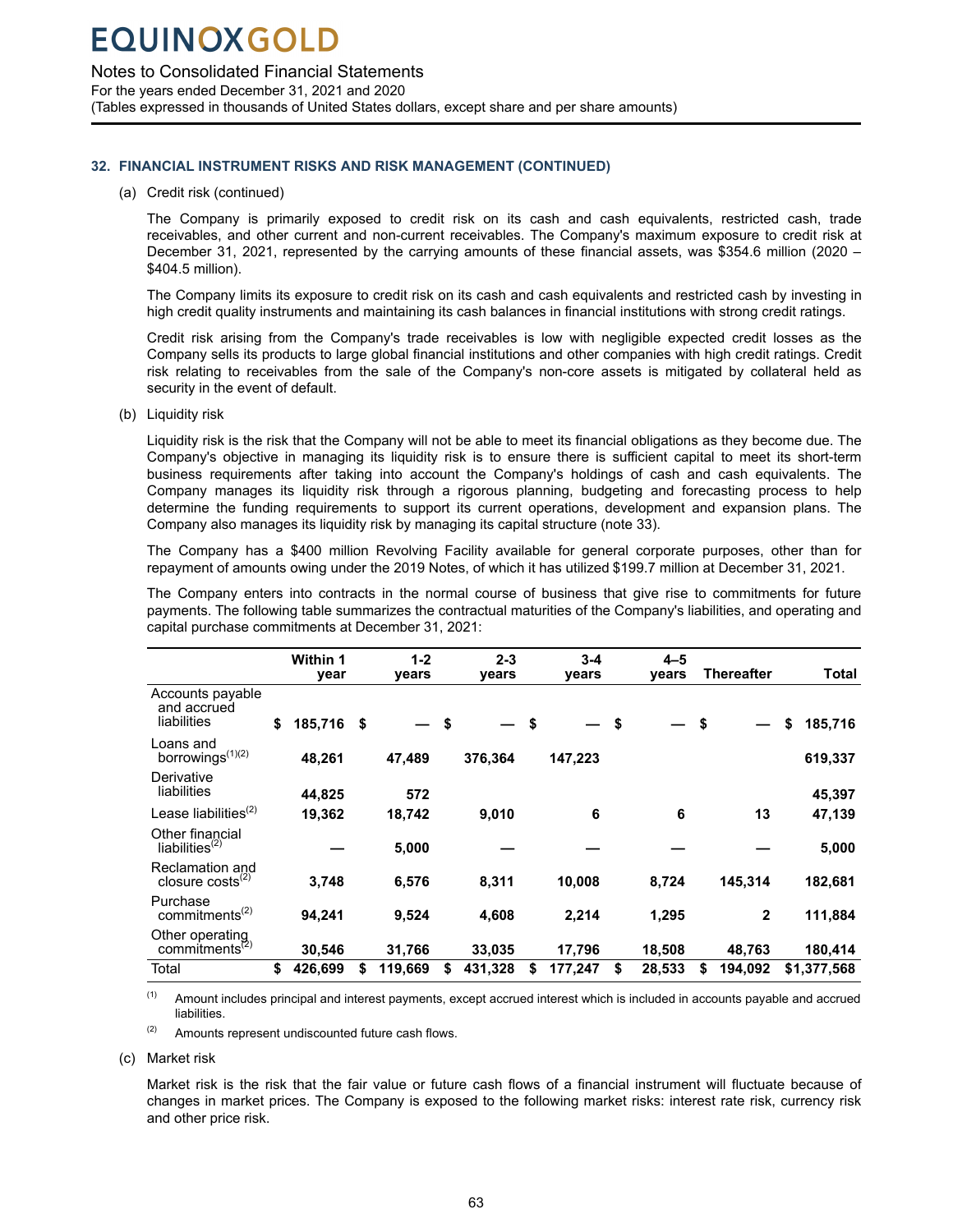Notes to Consolidated Financial Statements

For the years ended December 31, 2021 and 2020 (Tables expressed in thousands of United States dollars, except share and per share amounts)

### **32. FINANCIAL INSTRUMENT RISKS AND RISK MANAGEMENT (CONTINUED)**

- (c) Market risk (continued)
	- (i) Interest rate risk

Interest rate risk is the risk that the fair values or future cash flows of the Company's financial instruments will fluctuate because of changes in market interest rates.

The Company is exposed to interest rate cash flow risk on its Revolving Facility and Term Loan which are subject to variable interest rates based on LIBOR or another alternate benchmark rate when the current benchmark rate ceases to exist (notes 3(u)(iii) and 14(a)). A 1.0% increase or decrease in the LIBOR interest rate during the year ended December 31, 2021 would have resulted in a decrease or increase of \$2.2 million, respectively, in the Company's net income during the year ended December 31, 2021.

The Company is also exposed to interest rate cash flow risk on its cash and cash equivalents and restricted cash that earn variable interest.

The Company is exposed to interest rate fair value risk on the 2019 Notes and 2020 Notes, which are subject to fixed interest rates. The Company manages its interest rate risk with a mix of fixed and variable rate debt. A change in market interest rate would impact the fair values of the 2019 Notes and 2020 Notes. However, as the Convertible Notes are measured at amortized cost, changes in market interest rates would have had no impact to the Company's net income during the year ended December 31, 2021.

(ii) Foreign currency risk

Currency risk is the risk that the fair values or future cash flows of the Company's financial instruments, in functional currency terms, will fluctuate because of changes in foreign exchange rates. Except for Greenstone, which uses the Canadian dollar as its functional currency, the functional currency of the Company and its subsidiaries is the US dollar. The Company and its subsidiaries are exposed to currency risk on transactions, investments and balances denominated in currencies other than USD, principally on BRL, MXN, and CAD expenses. During the year ended December 31, 2021, Greenstone did not have material transactions or balances denominated in any currency other than the Canadian dollar from which it would be exposed to currency risk.

The following tables summarize the Company's exposure to currency risk arising from financial assets and financial liabilities, excluding foreign exchange contracts, denominated in foreign currencies:

| At December 31, 2021         | <b>BRL</b>     |      | MXN       |     | <b>CAD</b> |
|------------------------------|----------------|------|-----------|-----|------------|
| <b>Financial assets</b>      | \$<br>19.219   | S    | 558       | \$  | 415.234    |
| <b>Financial liabilities</b> | (54,594)       |      | (50, 250) |     | (46, 674)  |
|                              | $(35, 375)$ \$ |      | (49, 692) | S   | 368,560    |
| At December 31, 2020         |                |      |           |     |            |
| <b>Financial assets</b>      | \$<br>73.236   | - \$ | 9.889     | -\$ | 13,254     |
| <b>Financial liabilities</b> | (61, 896)      |      | (5,952)   |     | (7,671)    |
|                              | \$<br>11.340   | S    | 3,937     | S   | 5.583      |

Based on the above foreign currency denominated financial assets and financial liabilities at December 31, 2021, the reasonably possible weakening in foreign currencies against the USD at such date, assuming all other variables remained constant, would have resulted in the following increase (decrease) in the Company's net income during the year ended December 31, 2021:

|           | 2021      |
|-----------|-----------|
| BRL – 20% | 5,165     |
| MXN – 10% | 3,628     |
| CAD – 10% | (26, 905) |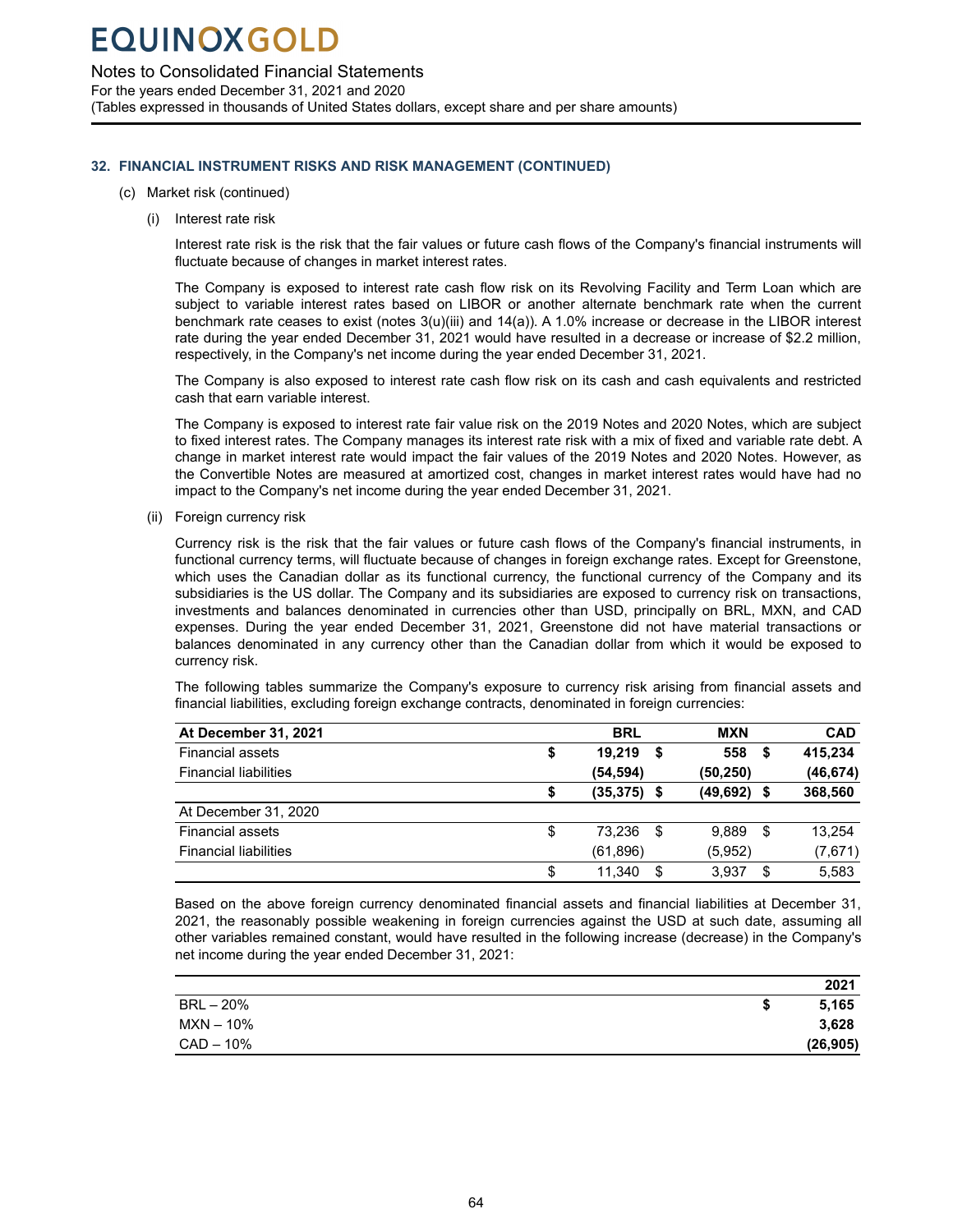### <span id="page-66-0"></span>Notes to Consolidated Financial Statements

For the years ended December 31, 2021 and 2020 (Tables expressed in thousands of United States dollars, except share and per share amounts)

### **32. FINANCIAL INSTRUMENT RISKS AND RISK MANAGEMENT (CONTINUED)**

- (c) Market risk (continued)
	- (ii) Foreign currency risk (continued)

In accordance with its foreign currency exchange risk management program, the Company uses foreign exchange contracts to manage its exposure to currency risk on expenditures in BRL and MXN which are accounted for as derivative financial instruments (note 15(b)(ii)). At December 31, 2021, a 20% and 10% weakening in the BRL and MXN against the USD would have resulted in a decrease of \$1.5 million in the fair value of the foreign currency derivative liabilities and increase in Company's net income during the year ended December 31, 2021. A 20% and 10% strengthening in the BRL and MXN against the USD would have resulted in an increase of \$2.3 million in the fair value of the foreign currency derivative liabilities and decrease in the Company net income during the year ended December 31, 2021.

(iii) Other price risk

Other price risk is the risk that the fair values or future cash flows of the Company's financial instruments will fluctuate because of changes in market prices, other than interest rate risk or currency risk.

As part of the Leagold Acquisition (notes 5(e)), the Company assumed gold collar and forward contracts (note 15(b)(i)). In connection with the acquisition of an additional 10% interest in Greenstone (note 5(b)), the Company assumed a contingent obligation for future gold deliveries (note  $15(b)(v)$ ). These contracts are measured at FVTPL at the end of each reporting period. A 10% increase or decrease in the price of gold at December 31, 2021 would have resulted in a decrease or increase of \$10.5 million in the Company's net income for the year ended December 31, 2021, respectively.

The Company holds investments in marketable securities and warrants and has issued warrants which are measured at fair value. The fair values of investments in marketable securities are based on the closing share price of the securities at the reporting date. The fair values of the investments in warrants and warrants issued are measured using the Black-Scholes option pricing model with the closing share price of the underlying securities as an input. A 10% increase or decrease in the applicable share prices would have resulted in an increase or decrease of \$2.3 million in the Company's net income, respectively, and an increase or decrease of \$8.7 million in the Company's OCI, respectively.

### **33. CAPITAL MANAGEMENT**

The Company's primary objective when managing capital is to ensure it will be able to continue as a going concern and that it has sufficient ability to satisfy its capital obligations and ongoing operational expenses, as well as having sufficient liquidity to fund suitable business opportunities as they arise.

The capital of the Company consists of items included in the Company's equity and loans and borrowings, net of cash and cash equivalents. The Company's capital, as defined above, is summarized in the following table:

|                                 | December 31,<br>2021 | December 31,<br>2020 |
|---------------------------------|----------------------|----------------------|
| Equity                          | 2,585,345            | 1,448,523            |
| Loans and borrowings            | 540.682              | 545,241              |
|                                 | 3,126,027            | 1,993,764            |
| Less: cash and cash equivalents | (305, 498)           | (344, 926)           |
|                                 | 2,820,529            | 1,648,838            |

The Company manages its capital structure and makes adjustments as necessary in light of economic conditions. The Company, upon approval from its Board of Directors, seeks to balance its overall capital structure through new share issues or by undertaking other activities as deemed appropriate under the specific circumstances. To maintain its capital structure, the Company may, from time to time, issue or buy back equity, draw down or repay debt, or sell assets.